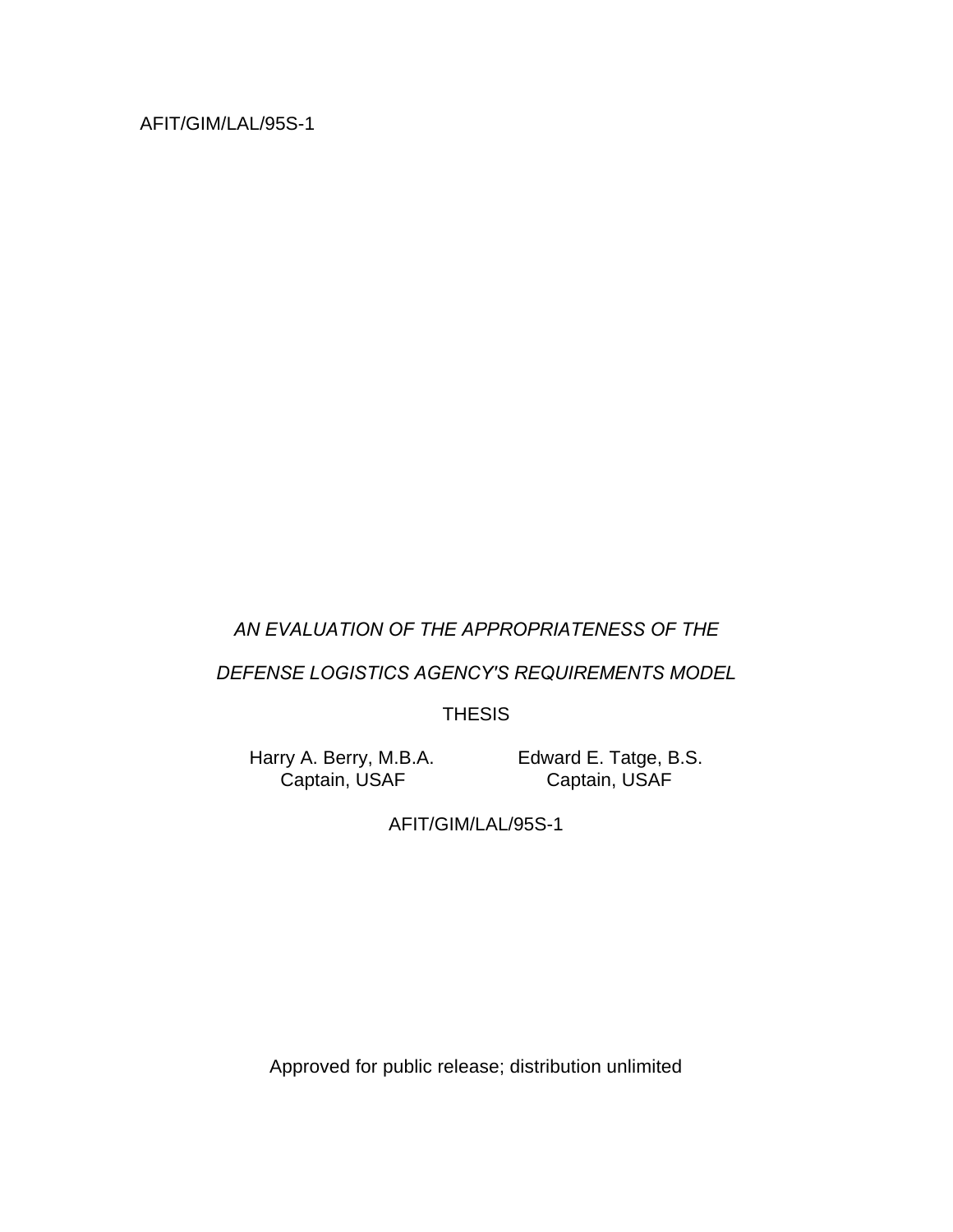The views expressed in this thesis are those of the authors and do not reflect the official policy or position of the Department of Defense or the U.S. Government.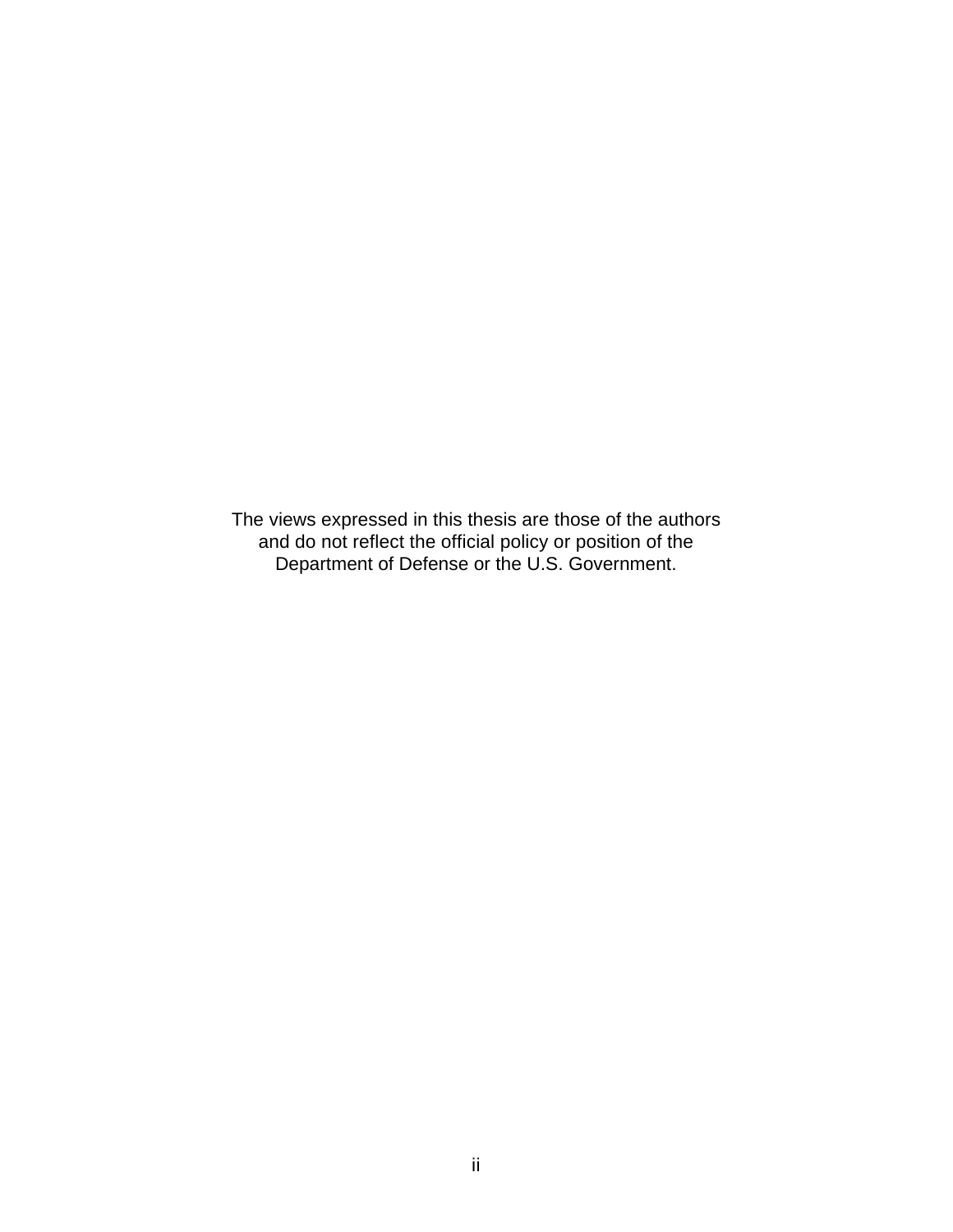AFIT/GIM/LAL/95S-1

# *AN EVALUATION OF THE APPROPRIATENESS OF THE DEFENSE LOGISTICS AGENCY'S REQUIREMENTS MODEL*

### THESIS

Presented to the Faculty of the Graduate School of Logistics

and Acquisition Management of the Air Force Institute of Technology

Air University

In Partial Fulfillment of the

Requirements for the Degree of

Master of Science in Logistics Management

Harry A. Berry, M.B.A. **Edward E. Tatge, B.S.** Edward E. Tatge, B.S. Captain, USAF Captain, USAF

September 1995

Approved for public release; distribution unlimited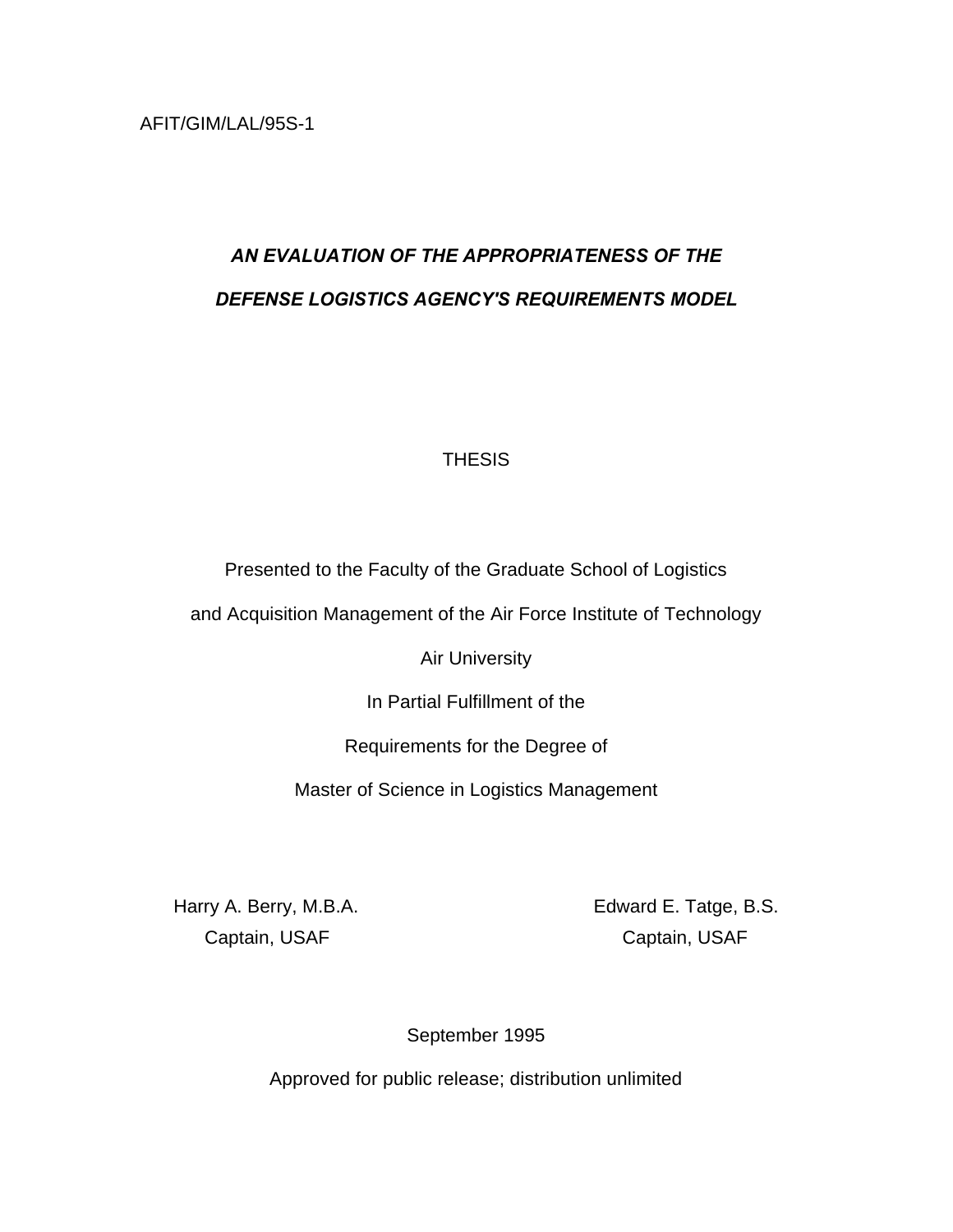#### **Acknowledgments**

The authors wish to express their sincere appreciation to Dr. Rajesh Srivastava, our thesis advisor, and Major Terrance L. Pohlen, our thesis reader, for their guidance and support during this research. In addition, the authors would like to thank Dr. V. Dan Guide and Major Mark E. Kraus for their assistance in making our simulation models work correctly.

Thanks is also offered to Mr. Nandakumar M. Balwally and Mr. Robert Bilikam, Operations Research Analysis and Projects Division, Defense Logistics Agency, Defense Electronics Supply Center, for their insight, research assistance, and data collection skills.

Finally, but most importantly, thanks are given to our wives, Sandy and Sarah, for the deprivations they have endured for the past fifteen months and for their understanding, patience, and support during this period.

Harry A. Berry **Edward E. Tatge**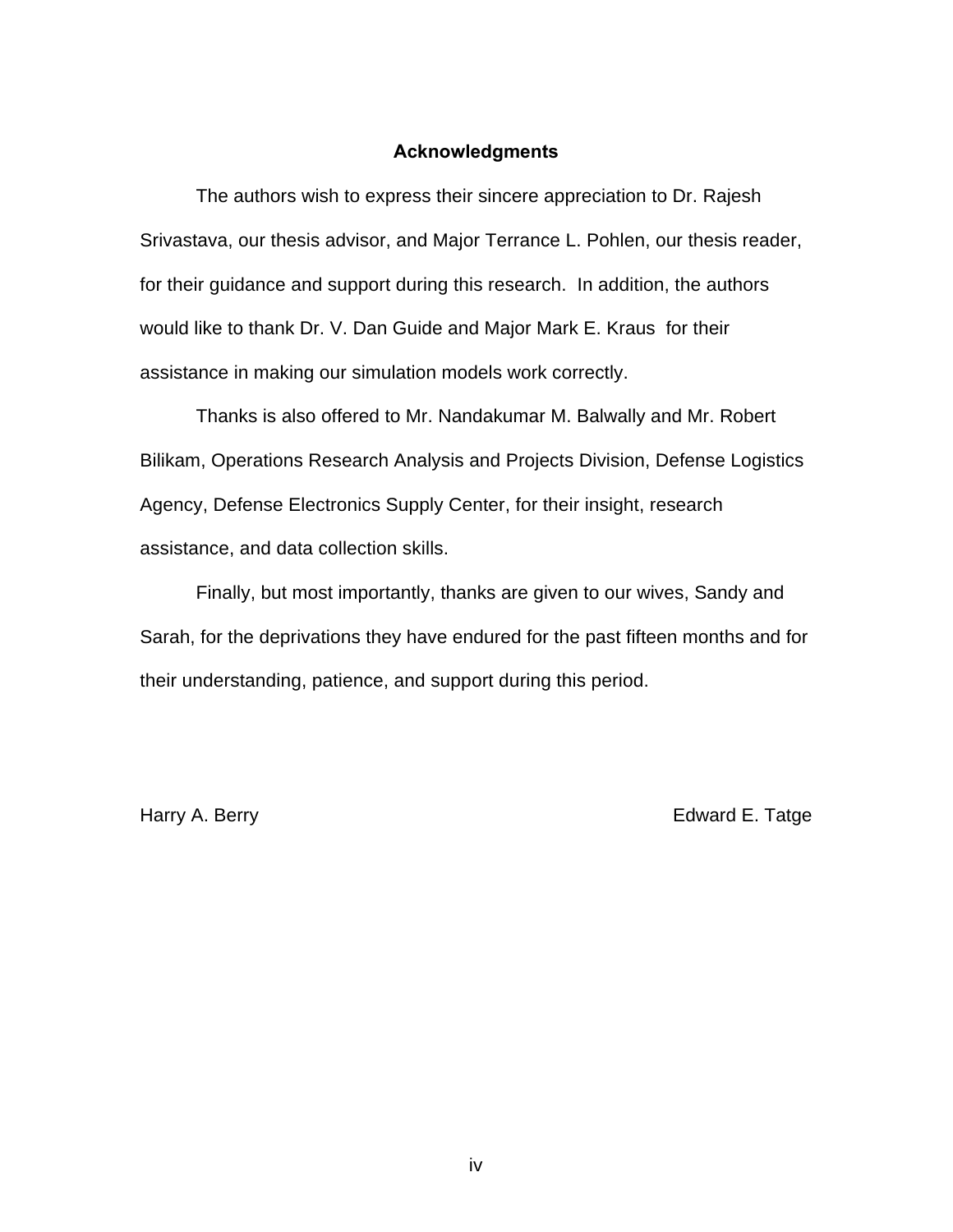# **Table of Contents**

| Page |
|------|
|      |
|      |
|      |
|      |
|      |
|      |
|      |
|      |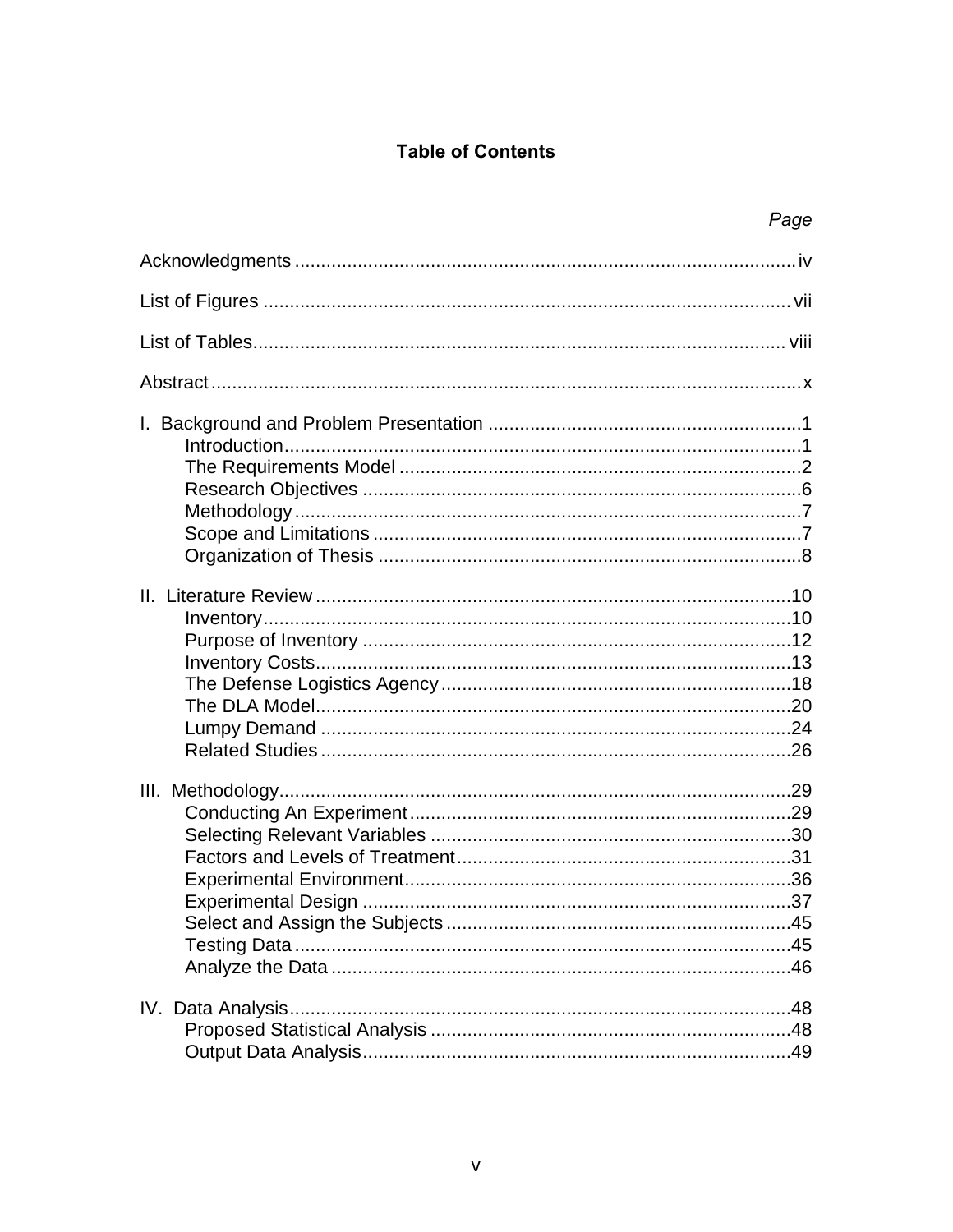# Page

| Appendix J. |  |
|-------------|--|
|             |  |
|             |  |
|             |  |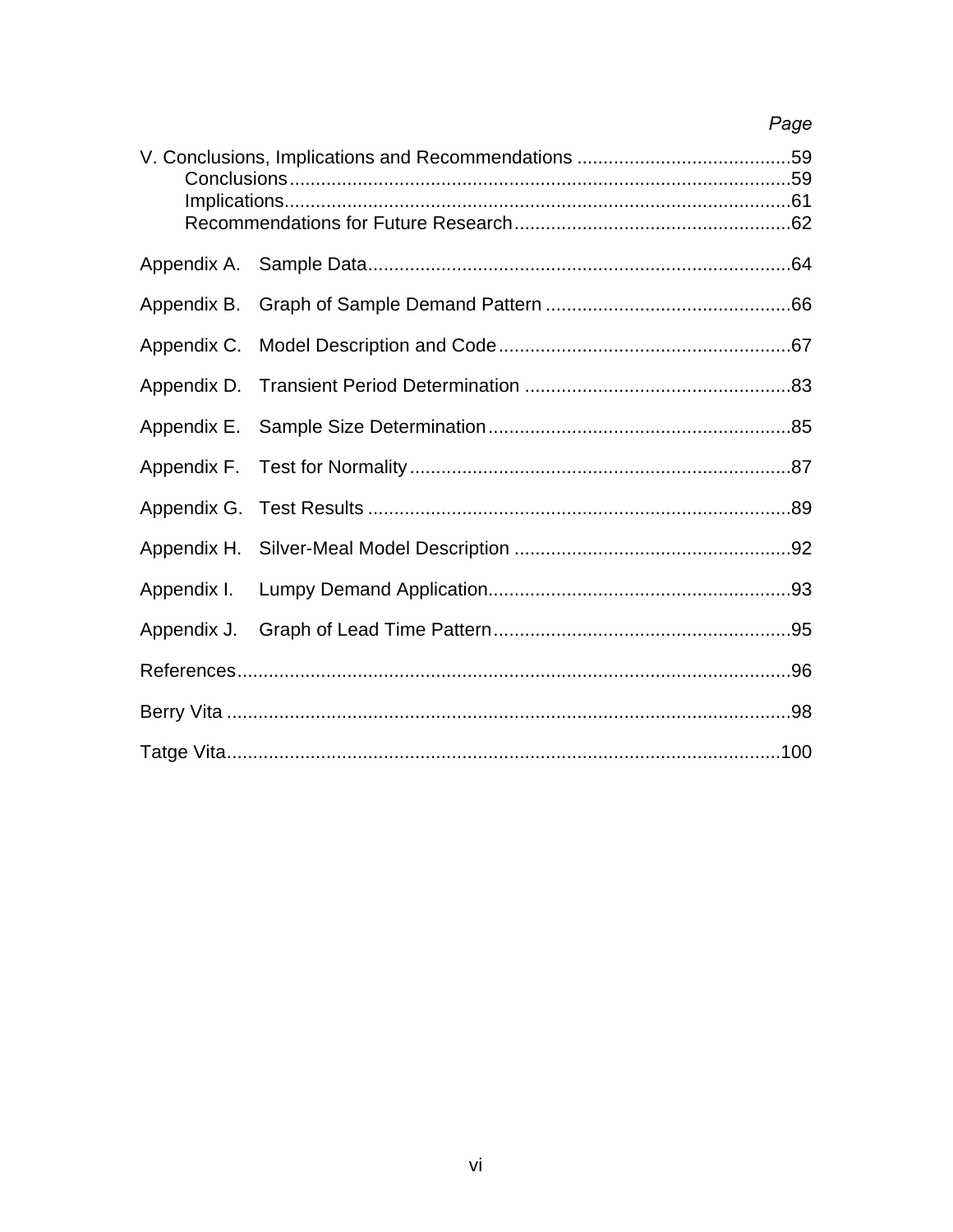# **List of Figures**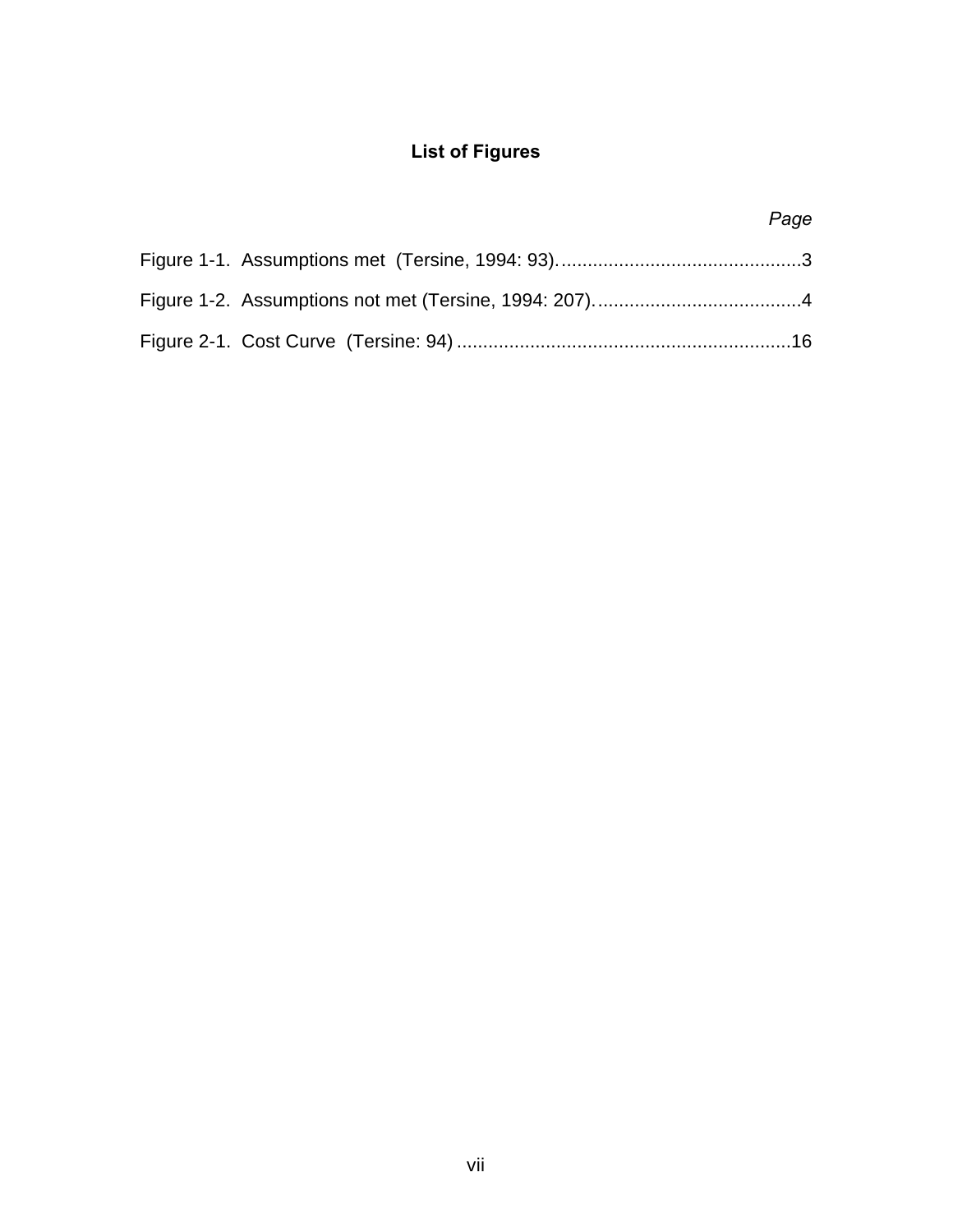# **List of Tables**

|                                                                    | Page |
|--------------------------------------------------------------------|------|
| Table 1-1. Assumptions of Wilson's Classic Economic Order Quantity |      |
|                                                                    |      |
|                                                                    |      |
|                                                                    |      |
|                                                                    |      |
|                                                                    |      |
|                                                                    |      |
|                                                                    |      |
|                                                                    |      |
|                                                                    |      |
|                                                                    |      |
|                                                                    |      |
|                                                                    |      |
|                                                                    |      |
|                                                                    |      |
|                                                                    |      |
|                                                                    |      |
|                                                                    |      |
|                                                                    |      |
|                                                                    |      |
|                                                                    |      |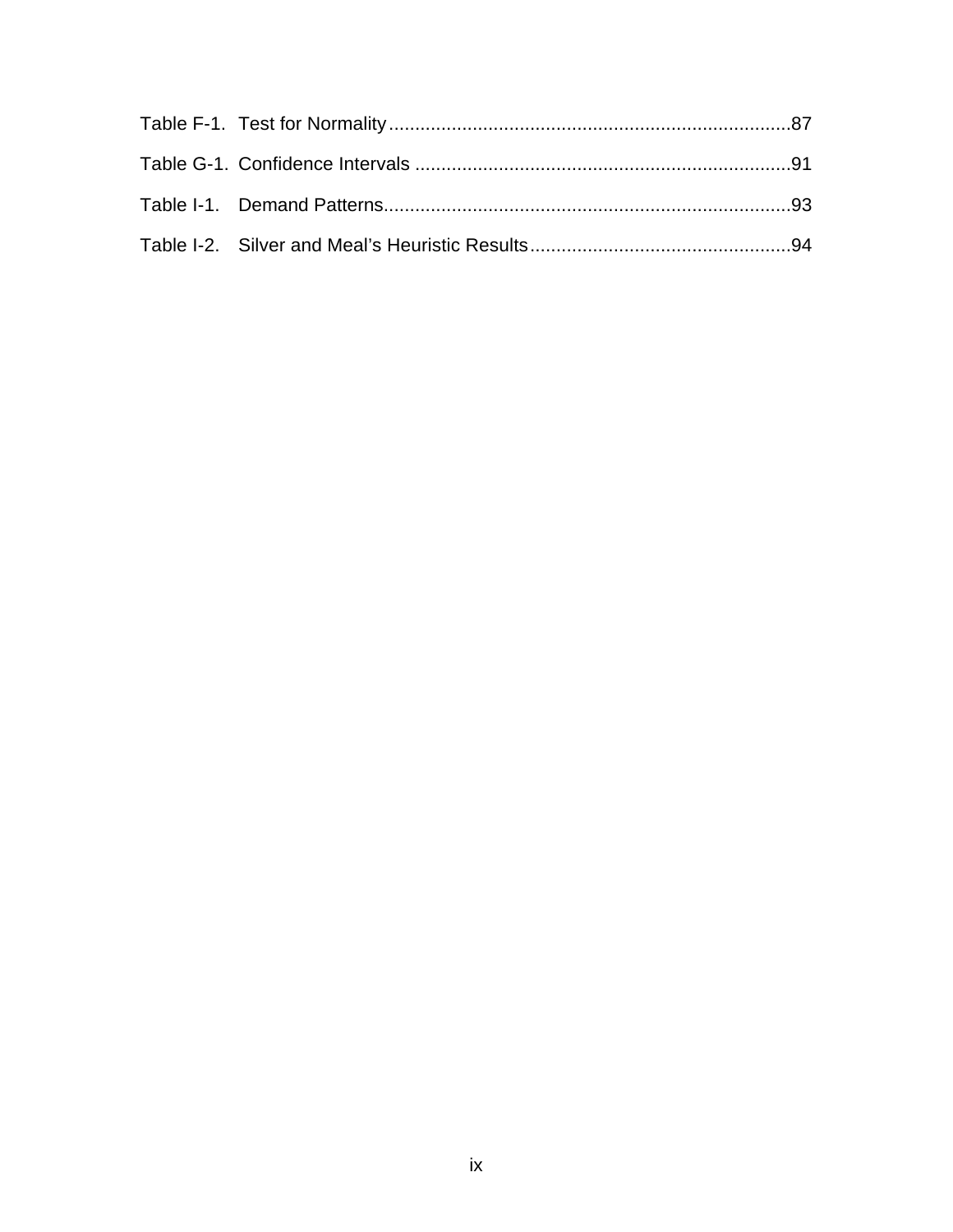#### **Abstract**

This thesis discusses the appropriateness of the Defense Logistics Agency's (DLA) requirements model in managing consumable support for Air Force specific items. Currently, DLA uses a lot sizing technique referred to as the classic Economic Order Quantity, (EOQ) model. One of the key assumptions of this model is that demand is constant and continuous. Yet with Air Force bases using a lot sizing technique to place their demands for consumable items to DLA, it is apparent that the demand pattern that DLA faces, at least for Air Force specific items, is not constant and continuous. This study looks at the impact of violations of the constant and continuous demand assumption on DLA's ability to support its customers. The findings of this study highlight the fact that the EOQ model does not perform well under the lumpy demand patterns that DLA faces. In addition, the Silver-Meal algorithm was used as a comparison to see if other inventory models could better handle this lumpy demand pattern. The Silver-Meal model required less inventory on hand and at a lower total variable cost than the EOQ model DLA is currently using.

x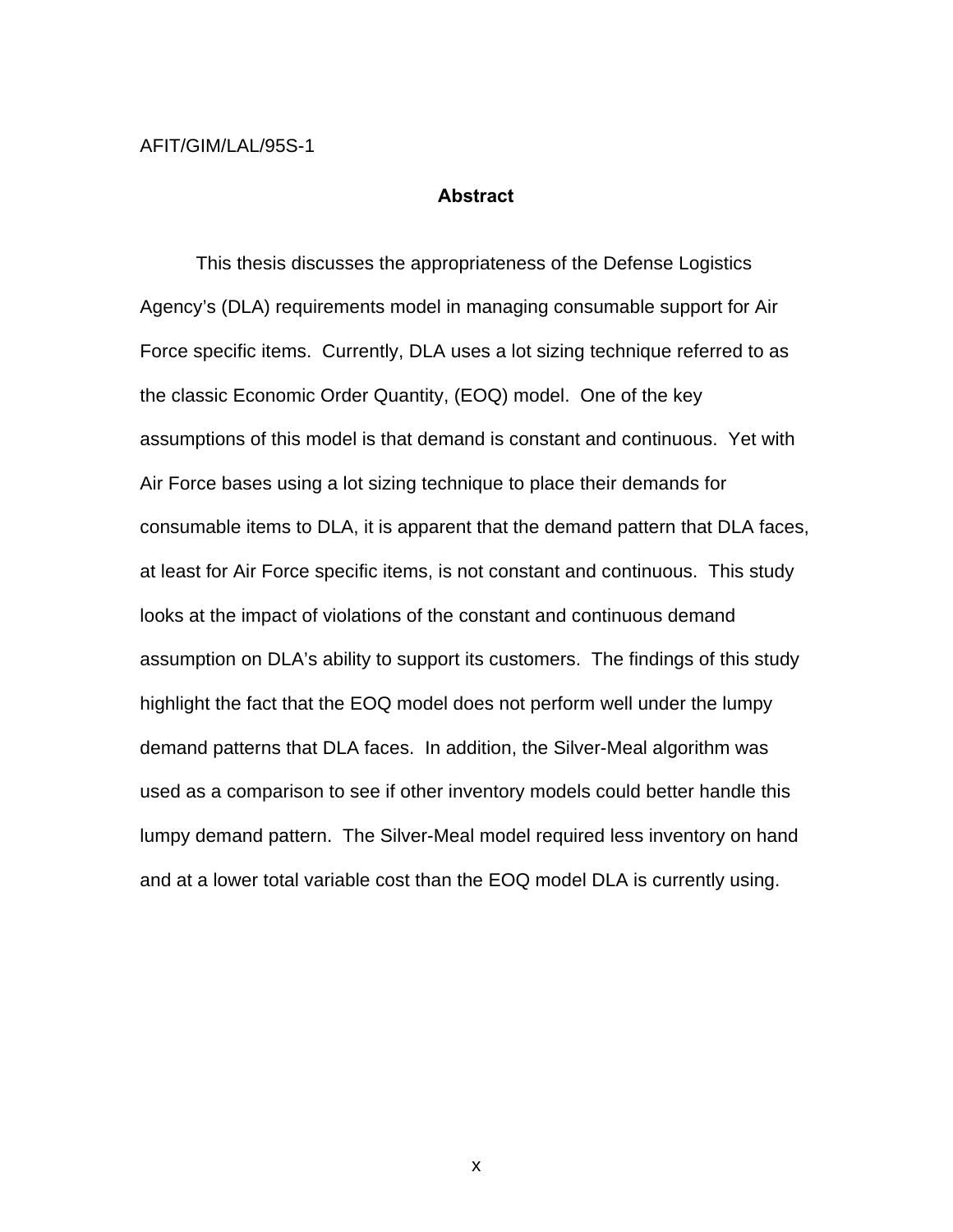# *AN EVALUATION OF THE APPROPRIATENESS OF THE DEFENSE LOGISTICS AGENCY REQUIREMENTS MODEL*

#### **I. Background and Problem Presentation**

#### **Introduction**

The Defense Logistics Agency, commonly referred to as DLA, was established to provide standardized item management and economical supply support to the Department of Defense. As such, it has grown to be the largest wholesaler of consumable items in the Department of Defense (DOD). For the Air Force logistics community , this has come to mean that Air Force capabilities and operational readiness have become tied directly to understanding DLA support programs. (Robinson, 1993 : xvii)

With the Air Force sending over 2 million requisitions yearly for consumable items to DLA in support of over 360 weapon systems, any impact on DLA's ability to provide consumable support is of major importance to DLA and the Air Force (Robinson, 1993 : 76). DLA has and continues to use a specific requirements model to provide support on consumable items. There are certain key assumptions made in using this requirements model. In practice, some of these assumptions are violated. The impact of the violation of these key assumptions has not been fully investigated. The purpose of this study is to analyze the impact of violations of a key assumption of DLA's requirements model.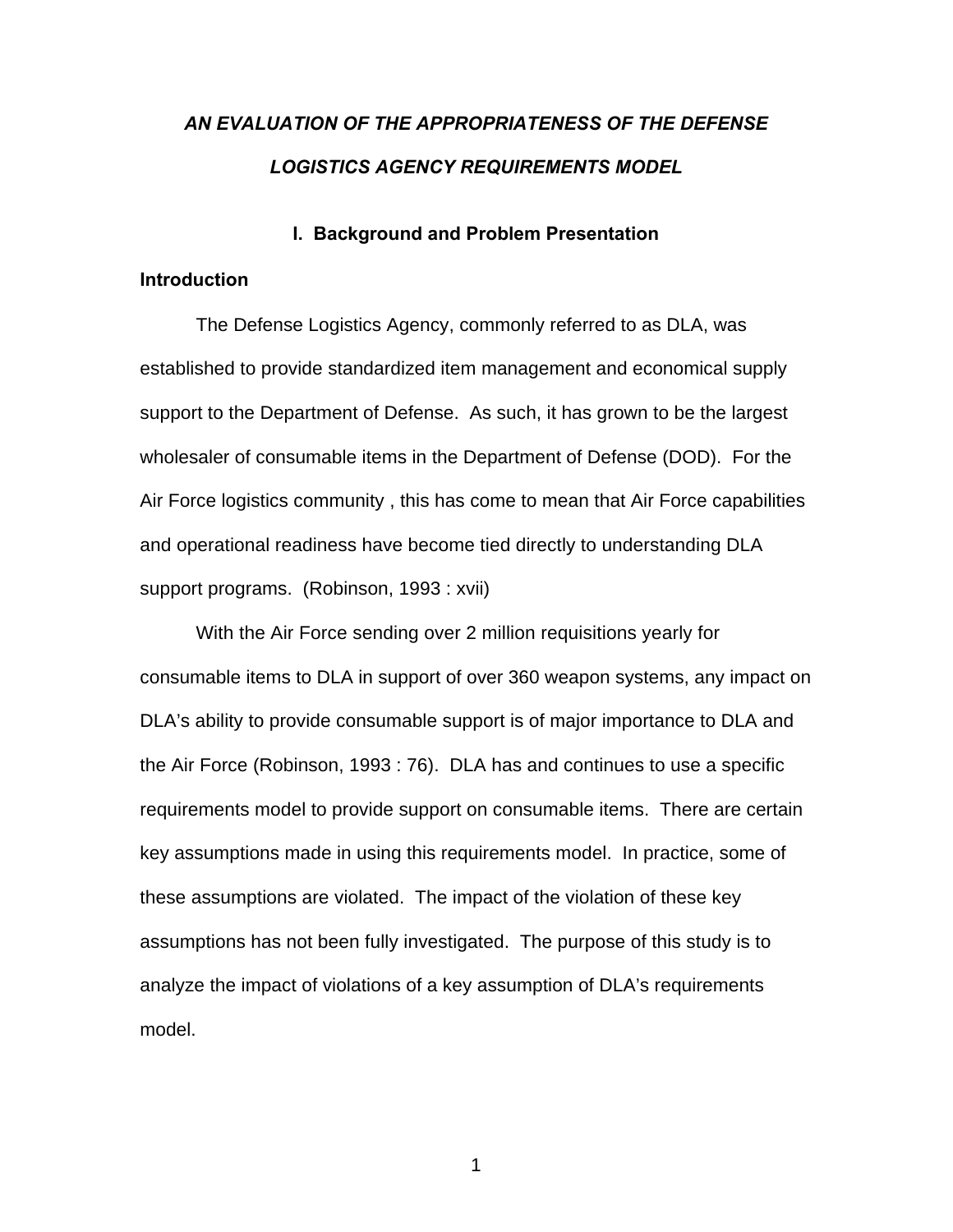### **The Requirements Model**

In an interview with Captain William Long on June 21, 1994, Mr. N.

Balwally, a member of the Operations Research Analysis and Projects Division,

Defense Electronics Supply Center, stated that the requirements model currently

used by DLA is a hybrid of Wilson's Economic Order Quantity (EOQ) model with

an additional variable safety stock (Long, 1994: 2). Both the Wilson and the

DLA EOQ models attempt to minimize total variable costs by finding the point

where holding costs and ordering costs balance.

In order to use these models, certain assumptions must be made. These

assumptions, as they apply to both models, are listed in Table 1.

### **Table 1-1. Assumptions of Wilson's Classic Economic Order Quantity Model**

- 1. The demand rate is known, constant, and continuous
- 2. The lead time is known and constant
- 3. The entire lot size is added to inventory at the same time
- 4. No stockouts are permitted; since demand and lead time are known, stockouts can be avoided
- 5. The cost structure is fixed; order/setup costs are the same regardless of the lot size, holding cost is a linear function based on average inventory, and unit purchase cost is constant
- 6. There is sufficient space, capacity, and capital to procure the desired quantity
- 7. The item is a single product; it does not interact with any other inventory items (there are know joint orders)

(Tersine, 1994: 95)

These assumptions are required to develop the model, but are not

realistic in normal business operations. "In reality, we find few cases where a

deterministic EOQ model can be used because we cannot satisfy all of the

assumptions of the deterministic model" (Hood, 1987: 20). Although the hybrid

models used by DLA and other companies have been built to adjust to the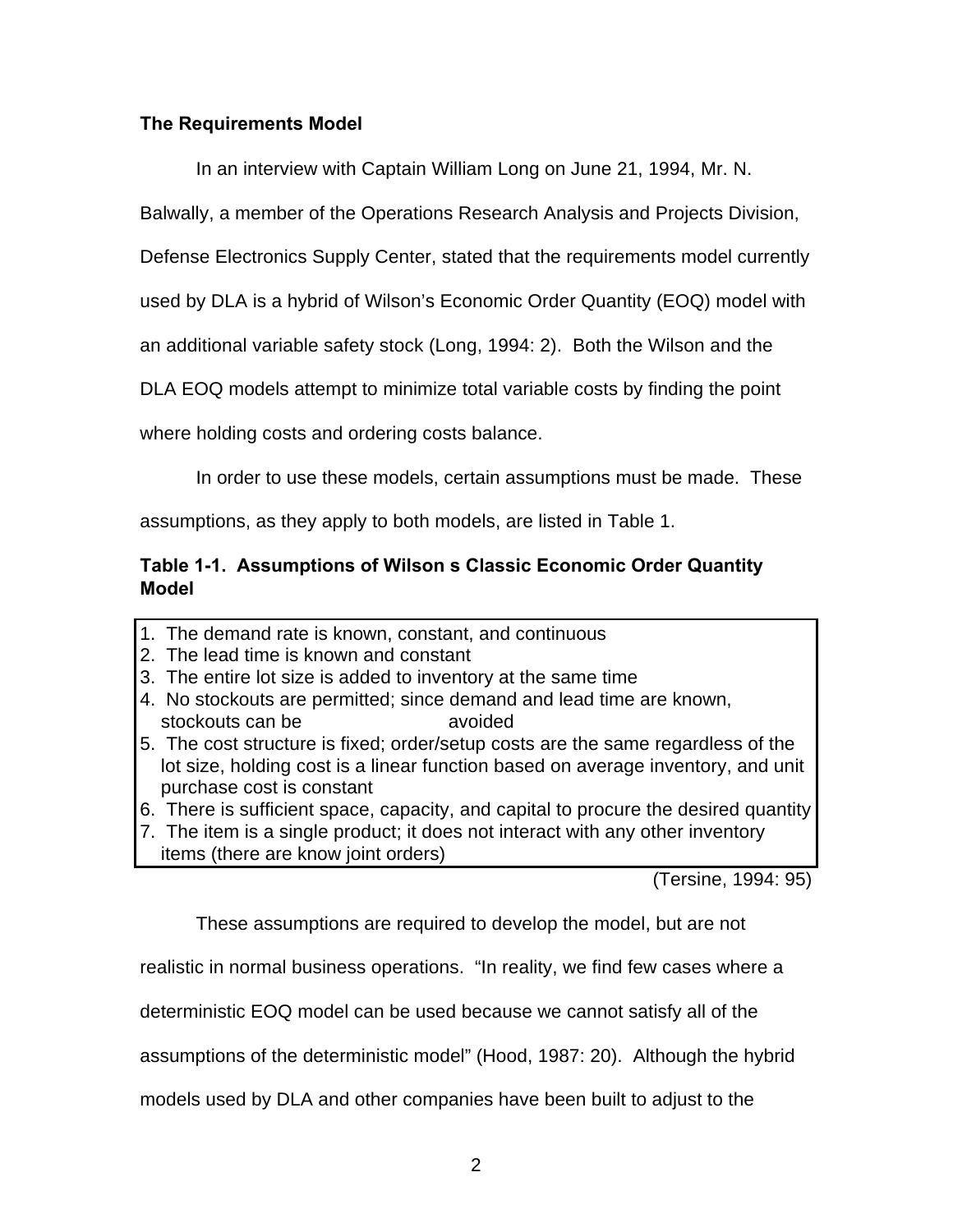dynamic environment of the real world, these models still rely on the general assumptions listed in Table 1. This leads to the issue of what effect does violations of the assumptions have on the model's ability to minimize overall variable cost and inventory levels.

Figure 1-1 shows the EOQ model when all assumptions have been met. As one can see, additional supplies are ordered at a precise time to ensure that just as inventory on hand drops to zero the new supplies arrive. In addition, no requests for supplies go unfilled. Figure 1-2 illustrates what can happen when demand rate and lead time assumptions are violated. From the figure, one can see that these violations can cause negative stock levels, commonly called backorders. These backorders represent unfilled requests. While many of the assumptions are subject to violation, the emphasis of this research will be the effect of non-constant and non-continuous demand patterns on DLA's model and its ability to serve its customers.



**Figure 1-1. Assumptions met (Tersine, 1994: 93).**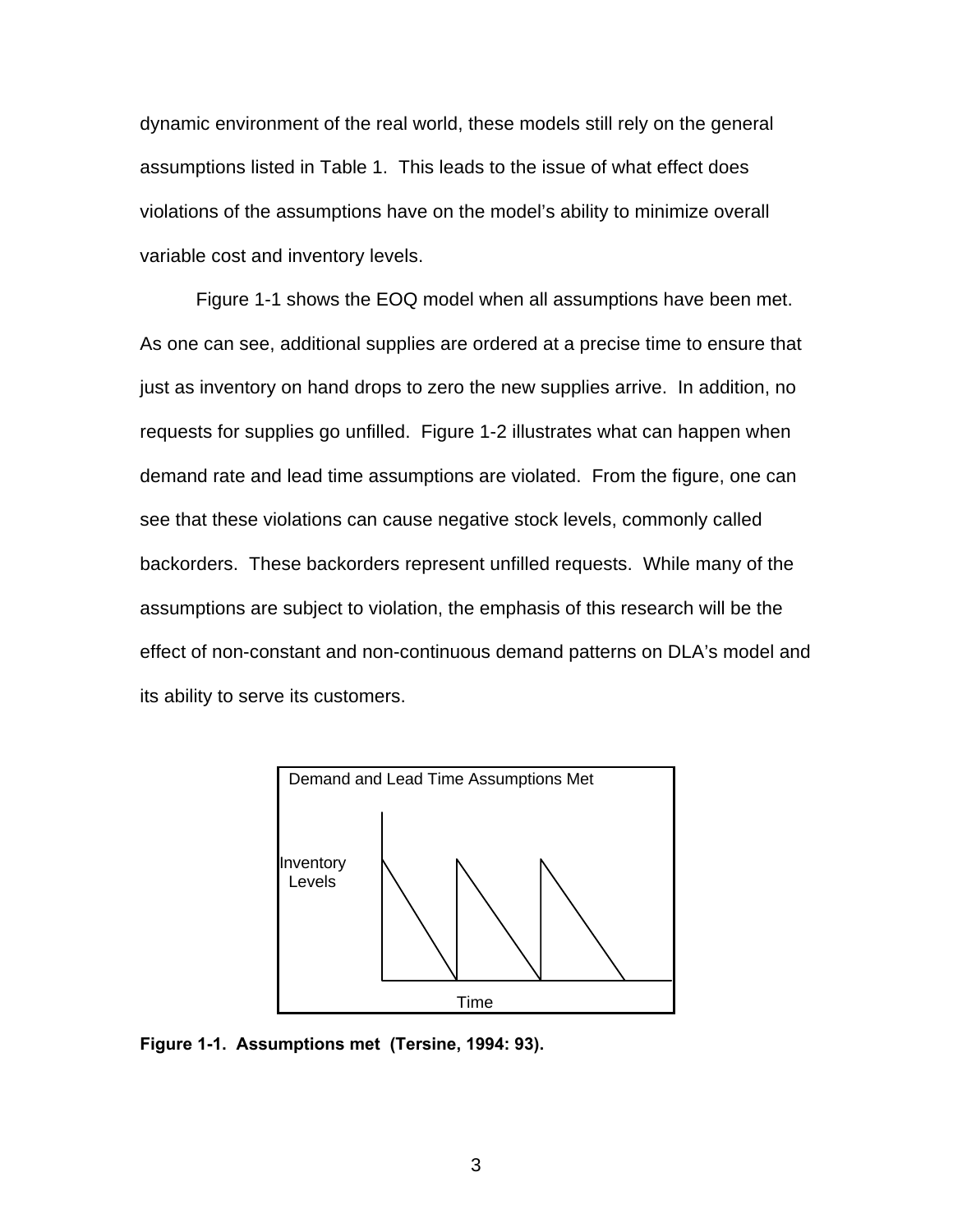



Given the somewhat unrealistic expectations of the EOQ model, one might wonder why anyone would use this model in practice. One of the key features of the EOQ model is its robustness. By this it is meant that the model can handle errors in the input variables, holding cost, ordering cost, and demand rate, without significant changes in the total variable cost (TVC) or the economic ordering quantity. According to Prichard and Eagle, "Not only is the error in the TVC relatively insensitive to errors in individual parameters, but it is affected only by the ratio of input error ratios, which may be less than the individual error ratios" (Prichard and Eagle, 1965: 87-89).

The consumable requisitioning system for DLA and its customers is a multi-echelon system. From an Air Force perspective, the first echelon is the base or retail level which represents DLA's customers. DLA represents the second level, providing consumable items to the bases. The third level is composed of DLA's vendors supplying consumable items to DLA (Long, 1994 : 5).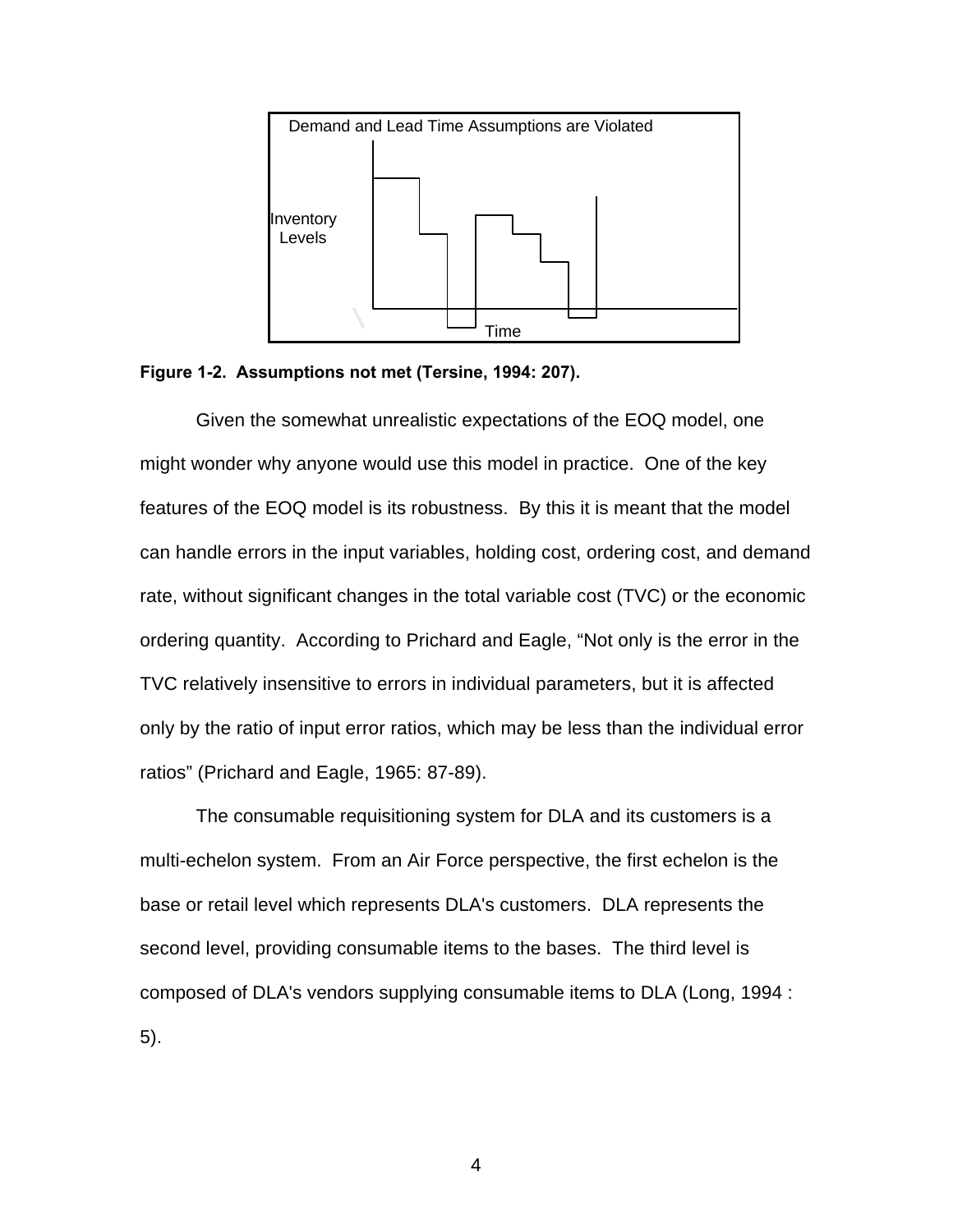From base level, consumable item demand is not constant or continuous. "Air Force demand patterns tend to be lumpy and erratic" (Blazer, 1986 : 1). At base level, each base operates under an EOQ type model that emphasizes economic lot ordering to balance ordering and holding costs (Hood, 1987 : 22). Customer demands at base level, regardless of the demand pattern, are consolidated into EOQ lot sizes and then sent to DLA. This use of the EOQ model at the first level ensures that demands placed against DLA are not constant or continuous, but lumpy from the lot size orders. This causes DLA to face a demand pattern similar Figure 1-2 while their EOQ model assumes that demands are like Figure 1-1. This disconnect can lead to stockouts or unnecessary stock being carried by DLA depending on the type of lumpy demand pattern.

It is the effect of this lumpy demand placed against DLA's requirements model that is the subject of this study. A significant negative impact on the model would ultimately degrade customer support and call into question the appropriateness of the model under these conditions. A prior thesis attempted to analyze this impact of demand rate and lead time assumption violations on DLA's model. Unfortunately, the study, while providing a practical observation that lumpy demand appears to effect the model, was unable to establish any statistical significance because of problems with data manipulation (Long, 1994 : 69).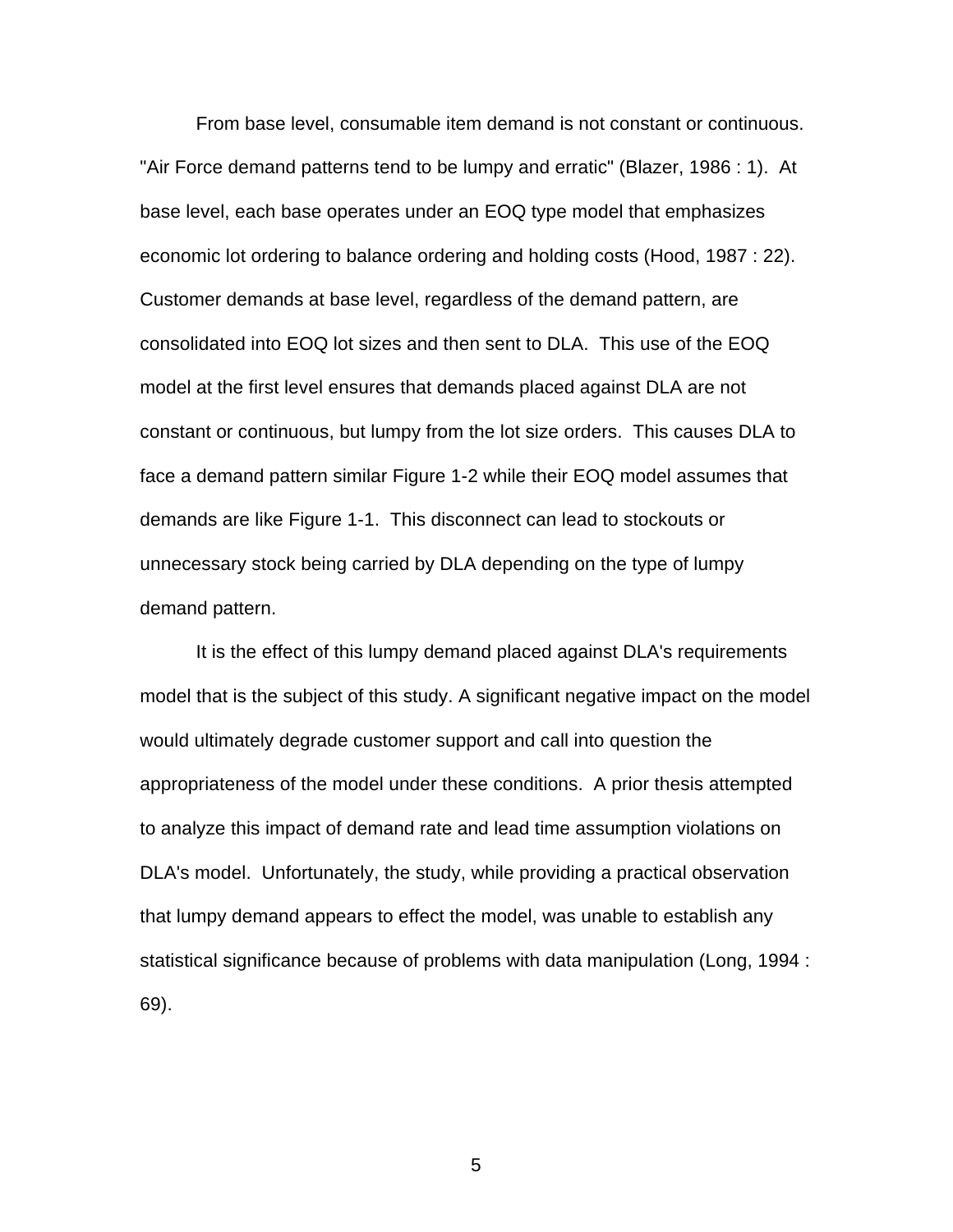### **Research Objectives**

The purpose of this research is to analyze the impact of demand rate

assumption violations on DLA's requirements model to support Air Force

consumable demands. The specific objectives are:

- 1. Evaluate and change, if necessary, the performance measures of total variable cost and inventory levels at DLA as established in the prior thesis performed by Captains Long and Engberson.
- 2. Gather and adjust data collected from the Defense Electronics Supply Center (DESC) to provide a database to evaluate the effect of lumpy demand on the model.
- 3. Perform a simulation of DLA's model using the database to determine the impact of lumpy demand on the model.
- 4. Statistically, determine if violations of the constant and continuous demand assumption have any impact on DLA's requirements model in terms of total cost and average inventory on hand.
- 5. Based on the first four steps, determine if DLA's model is the best model available under "lumpy" demand conditions. The model will be evaluated in terms of total cost and average inventory on hand.

In order to achieve the stated research objectives, specific research

questions have been established. These are:

- 1. How does lumpy demand affect the total variable cost portion of DLA's requirements model?
- 2. How does lumpy demand affect DLA's requirements model with regard to inventory levels maintained at DLA?
- 3. Can a different approach provide improvement over the existing DLA model?

Answers to these questions will provide a picture of the total impact of

lumpy demand on DLA's model, customer support, and ultimately, the

appropriateness of the model under these conditions.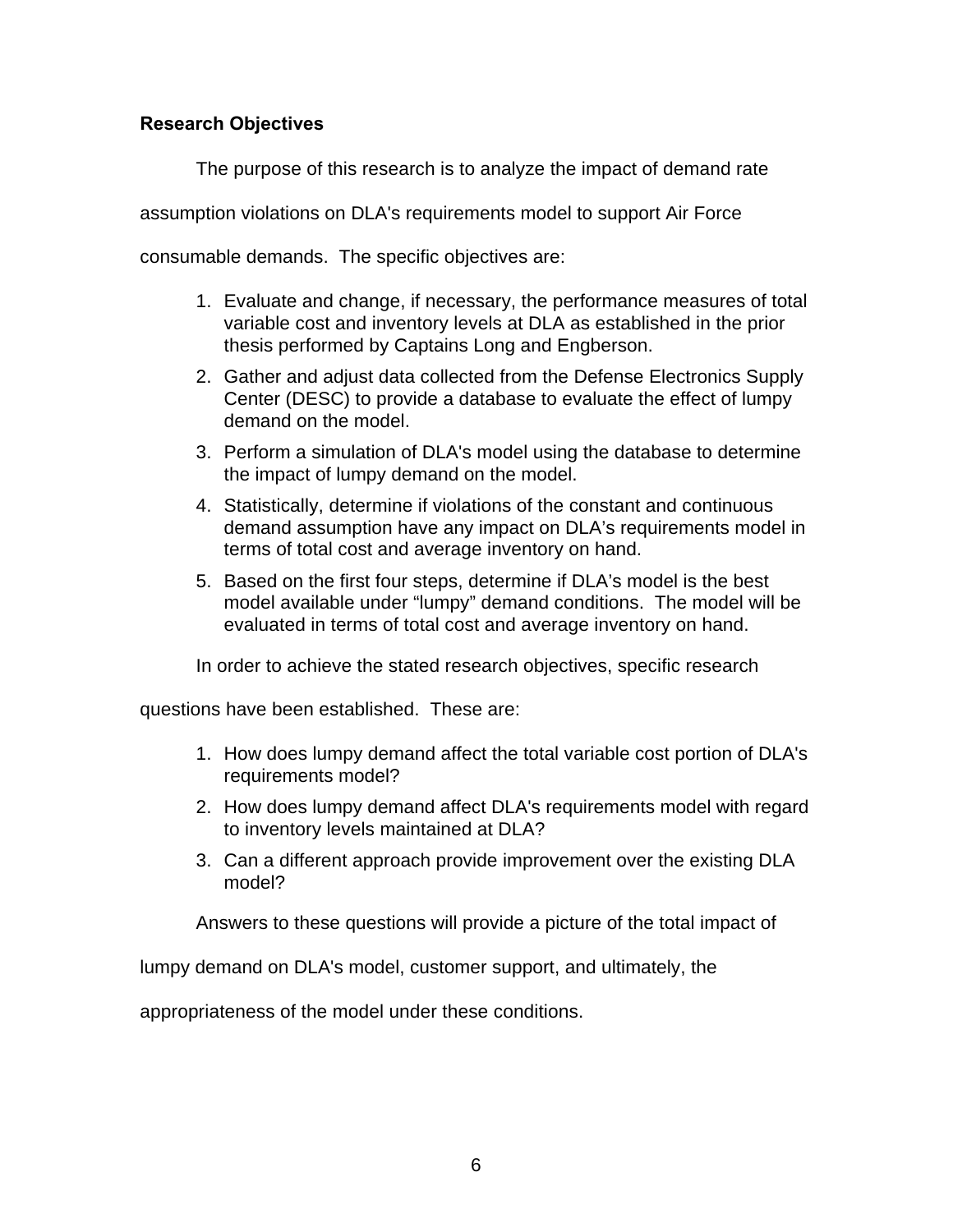#### **Methodology**

The primary tool used in this research will be simulation. A model will be created that replicates the primary functions of DLA's requirements model. The simulation model will be manipulated using constant and continuous demand patterns to establish baselines for variable cost and inventory levels. The second run of the model will be with the real world requirements data collected from DESC , which is lumpy in nature, and a comparison of the variable cost and inventory levels generated from each run will be made. Statistical analysis will be used to quantify the significance of the differences in the runs and ultimately establish whether the current DLA requirements model is appropriate for the non-constant demands DLA faces.

#### **Scope and Limitations**

The scope of this research is on the impact of lumpy demand for consumable items from Air Force bases placed against DLA's requirements model. The analysis will concentrate on the effect over time of this lumpy demand. Therefore, data from DLA on past Air Force demand patterns will be used to evaluate the effect of this lumpy demand.

In regard to this data, there are limiting factors. Because of budgetary and time constraints, the data was collected from DESC as a representative sampling of DLA's overall consumable national stock numbers. In addition, the data was collected by DESC analysts. It is their belief that this data sampling is representative of the demand pattern that the Air Force places on DLA.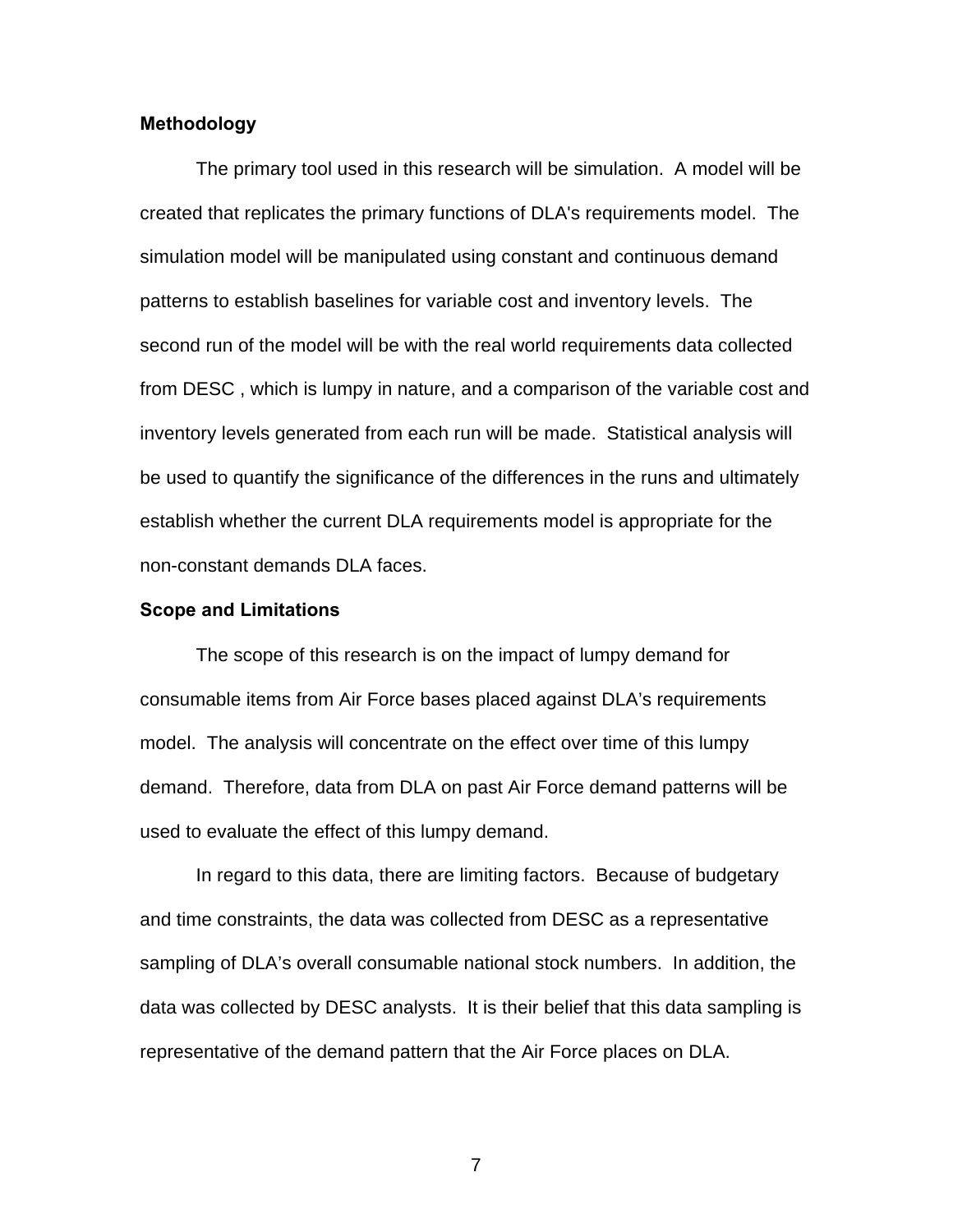#### **Organization of Thesis**

Chapter I has introduced the idea of lumpy demand and its effect on the Standard EOQ model. In addition, the chapter established that DLA, which uses a hybrid of the standard EOQ model, theoretically faces lumpy demand patterns. The impact of this lumpy demand on DLA's model and its ability to support consumable requirements is the emphasis of the remainder of this thesis.

Chapter II will focus on inventory theory and the theoretical effects of "lumpy" demand on the EOQ model. In addition, Air Force consumable management philosophy and prior Air Force studies on demand patterns will be discussed. Finally, the chapter will describe DLA's requirements model in greater detail and compare it to the classical EOQ model.

In Chapter III, the methodology of the research will be discussed. The use of simulation to answer the research questions posed in Chapter I will be justified. In addition, the simulation model used to replicate DLA's requirements model will be presented. Applicable variables , factors and levels of treatments, and simulation steps taken will also be discussed. Finally, the proposed data analysis methodology will be presented.

Chapter IV presents the data output from the simulation model, the analysis of the data, and the results of the tests conducted on the data. Hypotheses about the data will be rejected or not rejected based on the output data. This discussion will lay the foundation for the conclusions and recommendations in Chapter V.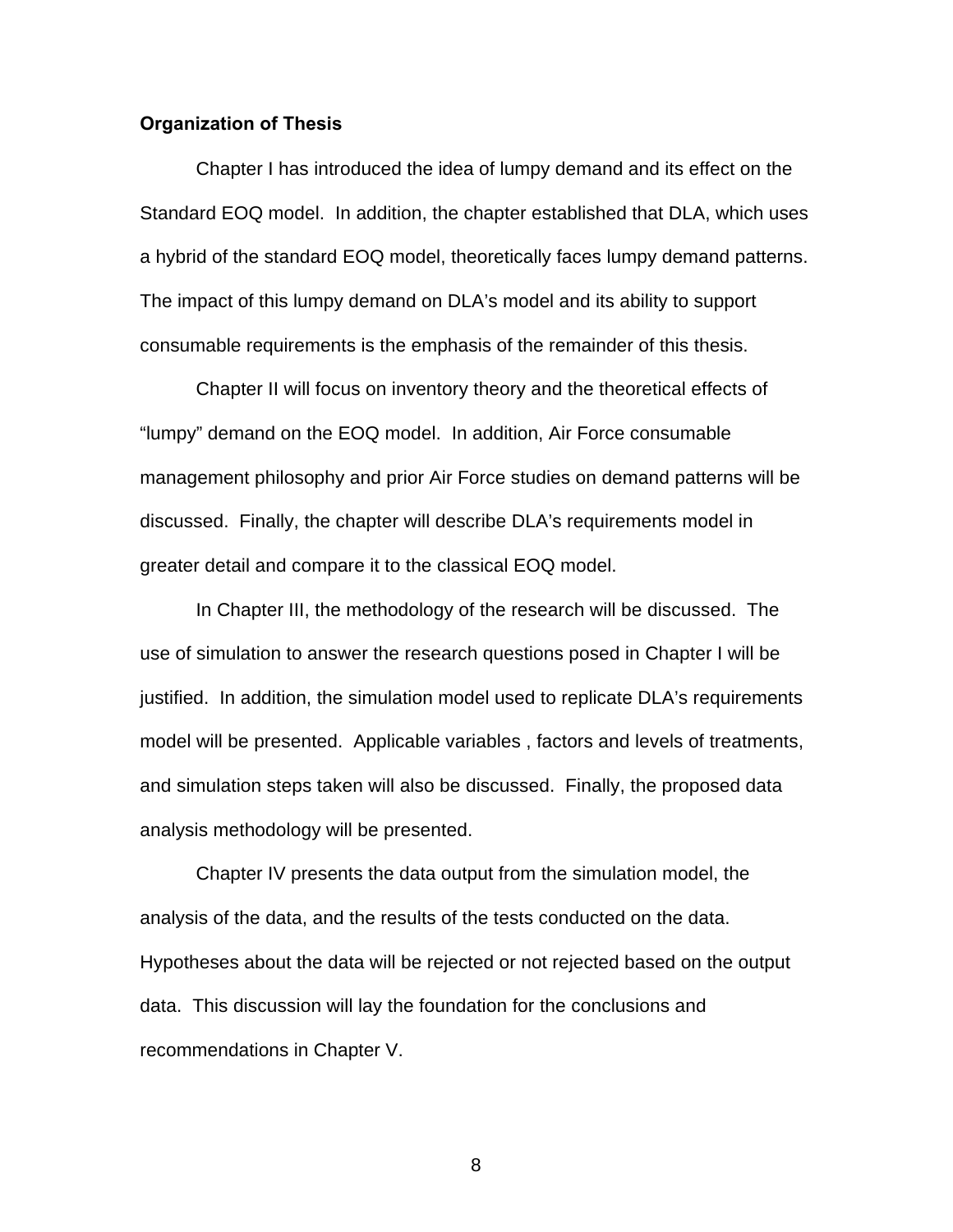Chapter V will present the conclusions from the data provided in Chapter IV. The adequacy of DLA's requirements model will be determined and based on this determination, recommendations about the model as well as future research considerations will be provided.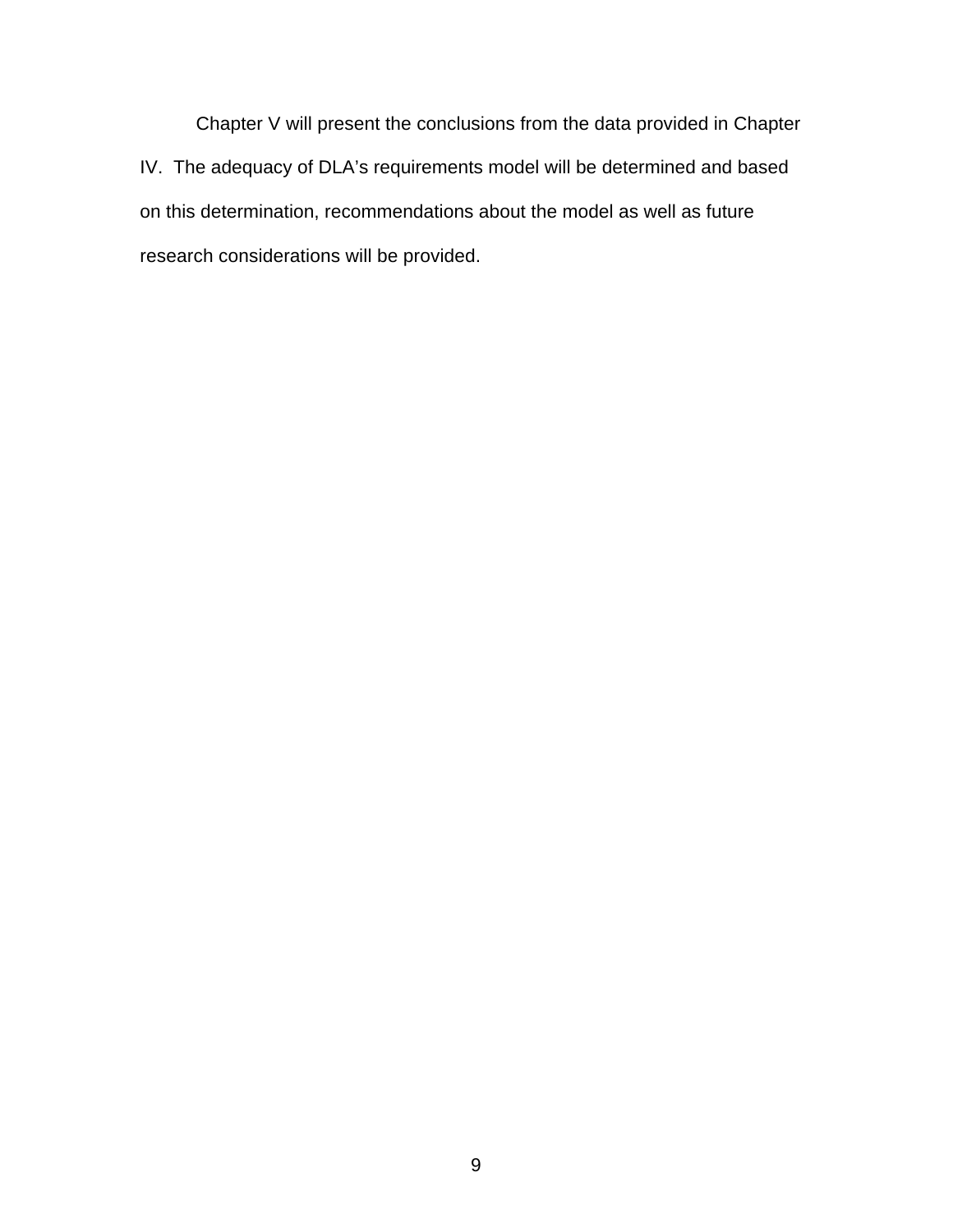#### **II. Literature Review**

In order to understand the relationship between lumpy demand and DLA's requirements model, it is important to first understand the concepts of inventory and the EOQ model. The purpose of this chapter is to provide a basic understanding of these concepts and then apply them directly to the issue of lumpy demand and the DLA requirements model. The chapter begins with a review of inventory, to include the definition of inventory, reasons for holding inventory, and the costs associated with holding inventory. Next, the classic EOQ model will be analyzed and its basic assumptions will be discussed.

Using these concepts, the review will then focus on DLA and the requirements model. A brief review of DLA's mission and role will be provided and then a breakdown of the requirements model will follow. After discussing DLA and its requirements model, the review will focus on defining lumpy demand and examining the environment that DLA operates within. Relevant research in this area will then be presented and discussed in relation to DLA and its requirements model and operating environment.

#### **Inventory**

The American Production and Inventory Control Society (APICS) define inventory as "those stocks or items used to support production, supporting activities, and customer service." (APICS, 1992: 23) Inventory is further categorized based on its utility or purpose and divided into the following categories, "working stock, safety stock, anticipation stock, pipeline stock,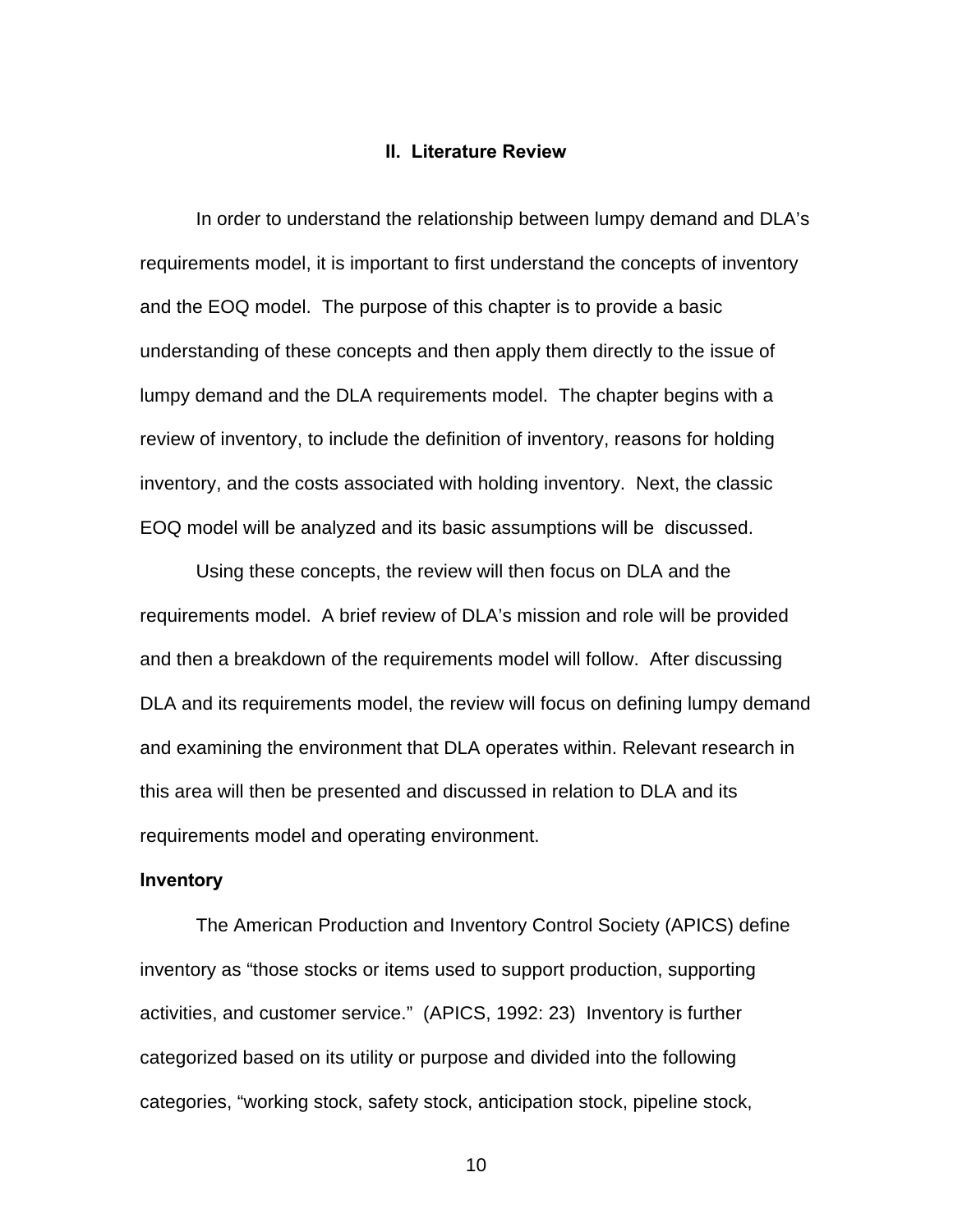decoupling stock and psychic stock" (Tersine, 1994: 7). A closer look at each of these categories is required to fully understand why inventory is acquired and maintained.

Working stock, also referred to as cycle stock or lot size stock, is inventory that is purchased and held in anticipation of a need. Lot sizes allow purchasing to achieve quantity discounts, as well as to minimize holding and ordering costs. These items are commonly referred to as supplies or raw materials (Tersine, 1994:7-8).

Safety stock "is inventory held in reserve to protect against uncertainties of supply and demand" (Tersine, 1994: 8). Safety stock also protects against stockouts during the replenishment cycle or lead time, which is "the delay between placing an order for materials and receiving the materials" (Knowles, 1989: 724). Other factors influencing the amount of safety stock are, the number of backorders allowed during one order cycle, the cost to hold versus the cost to back order, or financial limitations within the organization.

Anticipation stock is "inventory built up to cope with peak seasonal demand, erratic requirements, or deficiencies in production capacity" (Tersine, 1994: 8). These are foreseen requirements that would typically exceed current stock levels and could be negotiated for and purchased prior to the requirement.

Pipeline stock is inventory in transit that is ordered at a predetermined time permitting continuation of the operation during lead time. The APICS definition of pipeline stock is "inventory to fill the transportation network and distribution system including the flow through intermediate stocking points"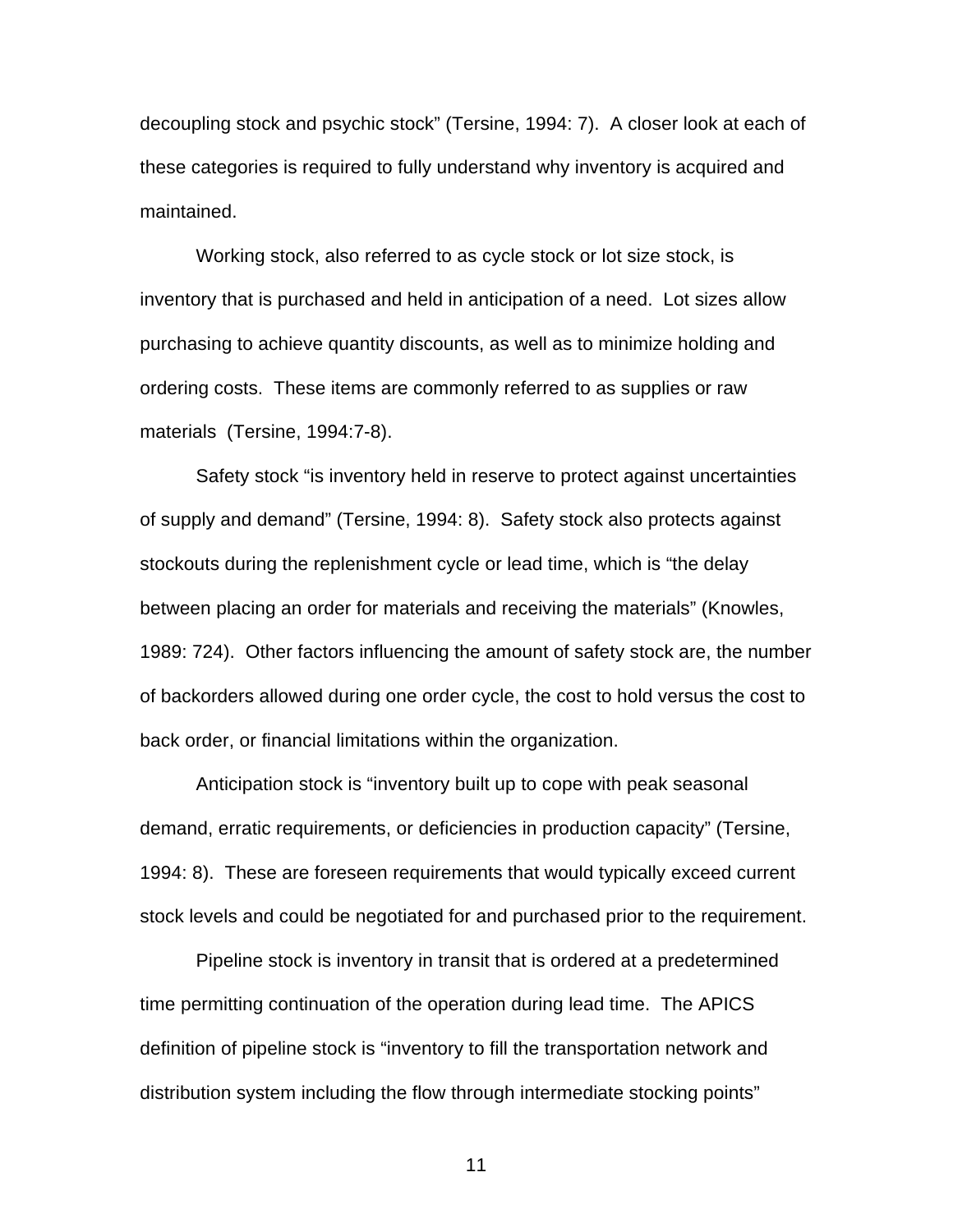(APICS, 1992: 35). Furthermore, "the flow time through the pipeline has a major effect on the amount of inventory required in the pipeline" (APICS, 1992: 35).

Decoupling stock is inventory held to allow multiple production or manufacturing operations to operate independently. Psychic stock refers to the items on display in retail stores. Neither decoupling stock nor psychic stock have a significant role in the environment DLA operates in, although decoupling stock stock is used in Air Force depot level repair.

#### **Purpose of Inventory**

"Inventories are kept so that products are available when they are needed or available for sale when customers want to buy them" (Knowles, 1989:722). Not for profit organizations, like the Air Force, would not typically purchase inventory for resale at a profit, but rather to have assets available when organizations and individuals request it. The functional factors of inventory, time, discontinuity, uncertainty, and economy, further stratify the need or purpose of inventory (Tersine, 1994: 6).

The time factor involves "the long process of production and distribution required before goods reach the final consumer" (Tersine, 1994: 6). Here inventory is held to cover the time necessary to develop and bring the product to the point of sale. Time factor examples include the time to prepare and execute the purchase schedule, the actual production time of the asset, and the transit time from vendor to customer.

Inventory held for the discontinuity factor absorbs the differences in vendor production capacity and customer demand, thus allowing an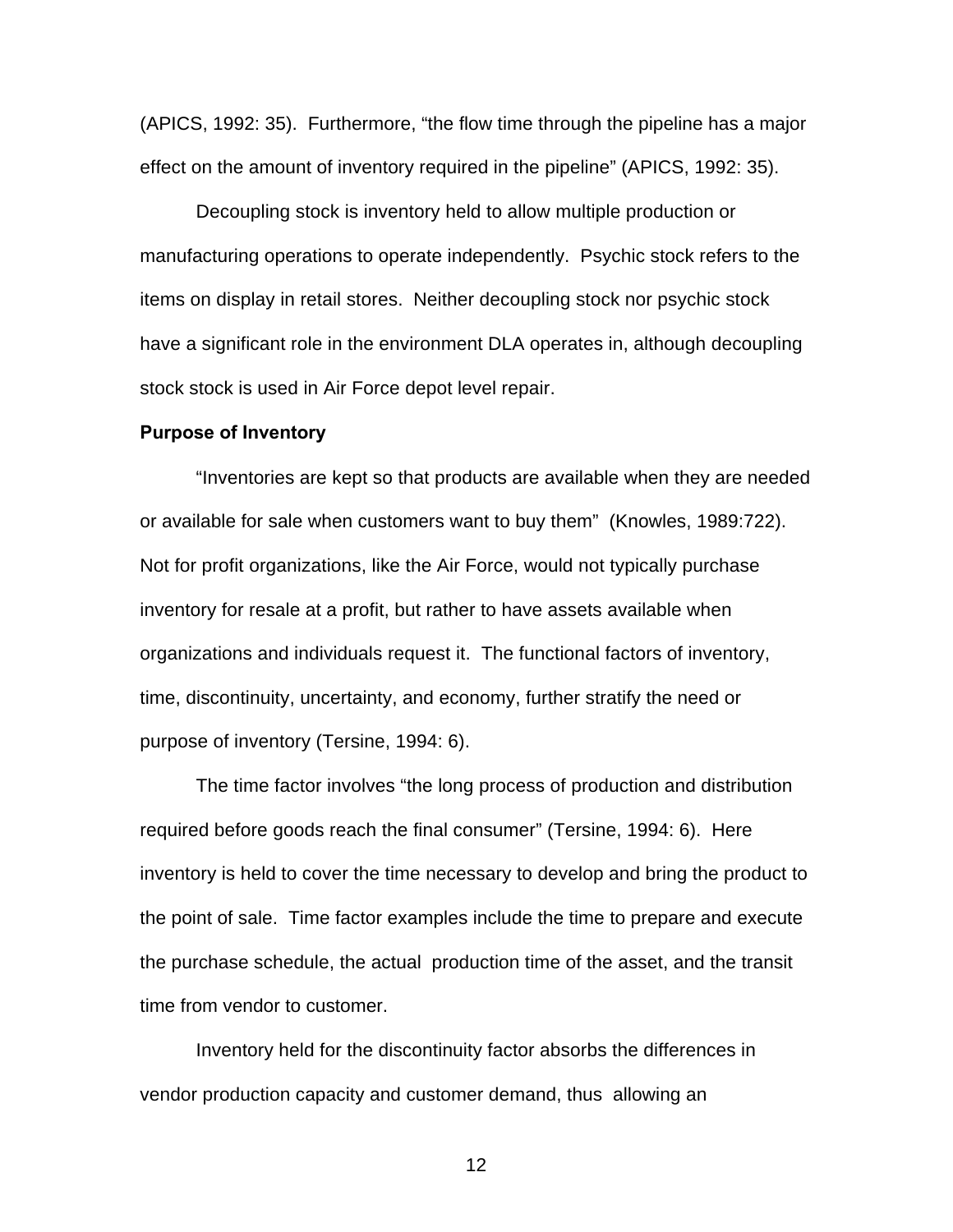uninterrupted inventory flow. The uncertainty factor concerns unforeseen events that modify the original plans of the organization such as errors in demand estimates, variable production yields, and shipping delays. The economy factor includes efforts to achieve economies of scale and to take advantage of costreducing alternatives (Tersine, 1994: 7).

#### **Inventory Costs**

Historically inventory only represented a small amount of an organizations' total investment. "It was better (and cheaper) to have the material than not to have it" (Harding, 1990: 255). However, "as manufacturers became more efficient, more automated; labor costs declined and material cost grew" (Harding, 1990: 255). Now "purchased materials account for 60-70% of the cost to manufacture on a national average" (Harding, 1990: 255). This means that overall inventory costs have increased dramatically and therefore necessitate effective management control.

In order to better manage and control inventory, materiel managers must know the specific costs incurred with inventory. In fact there are four primary costs associated with inventory: purchase cost, order/setup cost, holding cost, and stockout cost. "The purchase cost of an item is the unit purchase price if it is obtained from an external source, or the unit production cost if it is produced internally" (Tersine, 1994: 13). Order and setup costs include any cost associated with placing an order, mostly administrative time, or physically reconfiguring a production operation or processes. Order and setup costs are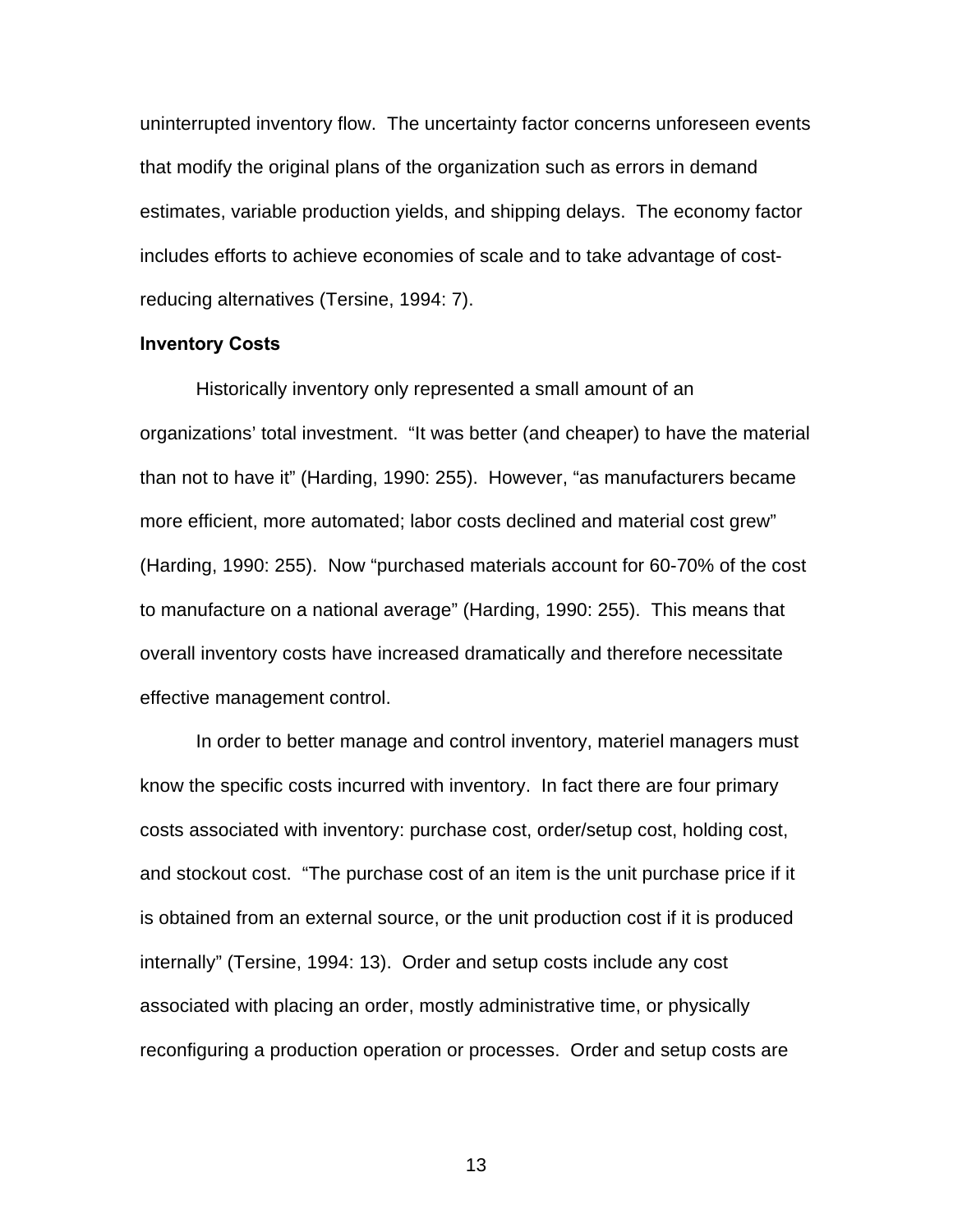"usually assumed to vary directly with the number of order or setups placed and not at all with the size of the order" (Tersine, 1994: 14).

Holding costs, or carrying costs, are comprised of the costs associated with purchasing and maintaining inventory. Many costs are considered in holding inventories and typically include but are not limited to, cost of capital, obsolescence, shrinkage, taxes, and manpower. Cost of capital or opportunity cost reflect the lost profit if the organization had invested the money in the next best alternative to inventory. Obsolescence is the risk incurred that inventory will lose value while being held. Shrinkage indicates the amount of inventory lost to damage, pilferage or misconduct. Some states consider inventory taxable property subject to annual collection. During the time inventory is in storage, there is a cost associated with the manpower or material handling equipment used to manage it. All of these costs vary directly with the amount of inventory held (Tersine, 1994:14).

The stockout cost is "the economic consequence of an external or an internal shortage" (Tersine, 1994: 14). In the retail market, no revenue is gained when goods are unavailable for purchase. Military organizations do not necessarily incur revenue losses due to stock outs but do incur additional expenses for back ordering or expediting, shipping, and processing of assets not available in stock, loss of productive time in maintenance, and aircraft downtime.

Managing inventory expenses is one of the primary functions of an inventory manager. As organizations become increasingly concerned with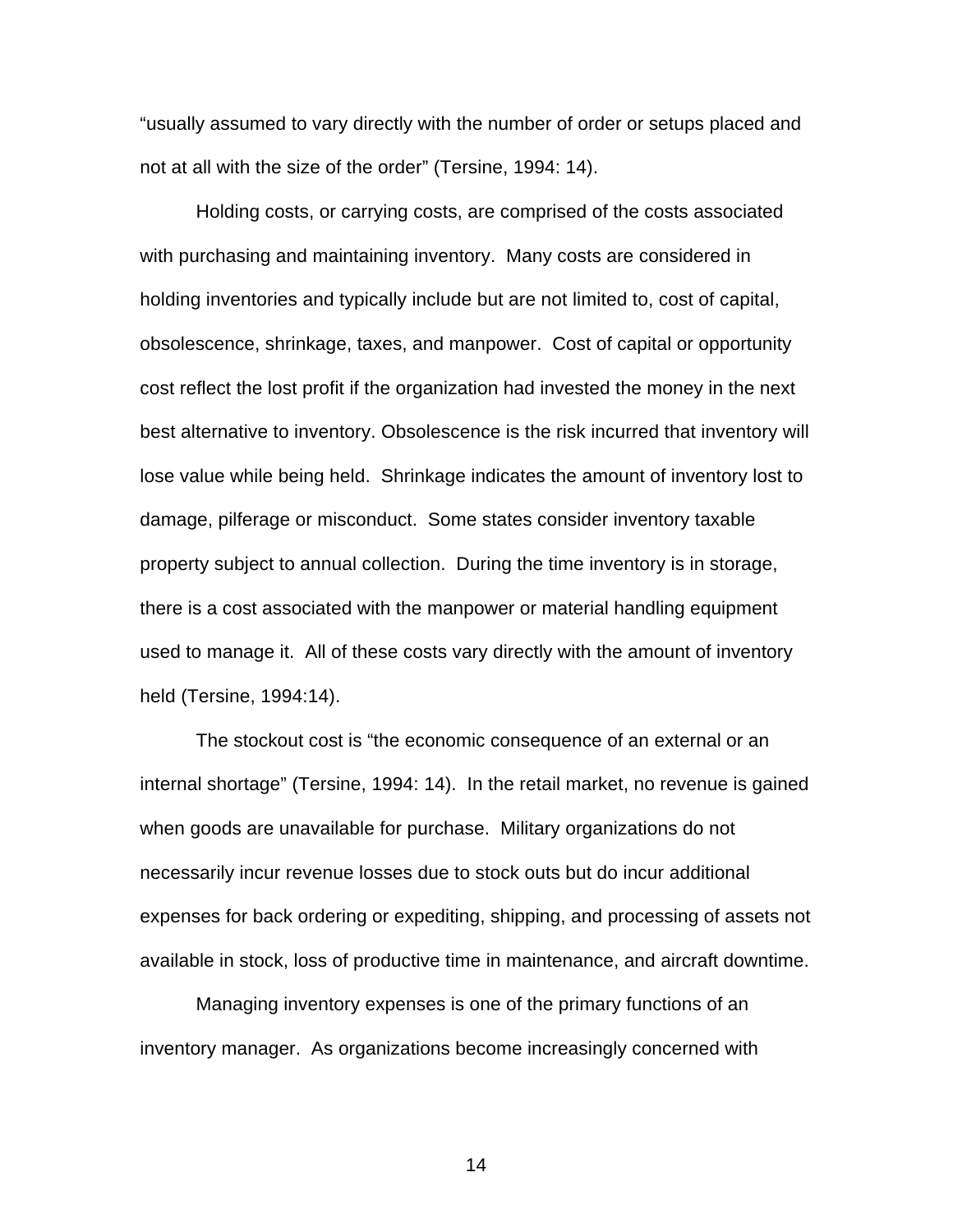financial efficiency, the costs associated with inventory become increasingly critical.

The aim of inventory control is to maintain inventories at such a level that the goals and objectives of the organization are achieved. Poor control of inventory can create a negative cash flow, tie up large amounts of capital, limit the expansion of an organization through lack of capital, and reduce the return on investment by broadening the investment base. (Tersine, 1994: 20)

To manage the inventory costs appropriately, the total annual costs for the inventory must be calculated, which is the sum of the purchase cost, order cost, and holding cost. The formula for total annual cost is:

$$
TC(Q) = PR + \frac{CR}{Q} + \frac{HQ}{2}
$$
 (1)

where

 $R =$  annual demand in units,

 $P =$  purchase cost of an item,

 $C =$  ordering cost per order,

 $H = PF =$  holding cost per unit this year,

 $Q =$  lot size or order quantity in units,

 $F =$  annual holding cost as a fraction of unit cost,

 $TC(Q)$  = total annual costs for the inventory. (Tersine: 92)

There is an optimum level of investment in inventory where having too much can impair finances just as much as having too little; too much inventory may result in unnecessary holding costs, and too little inventory can result in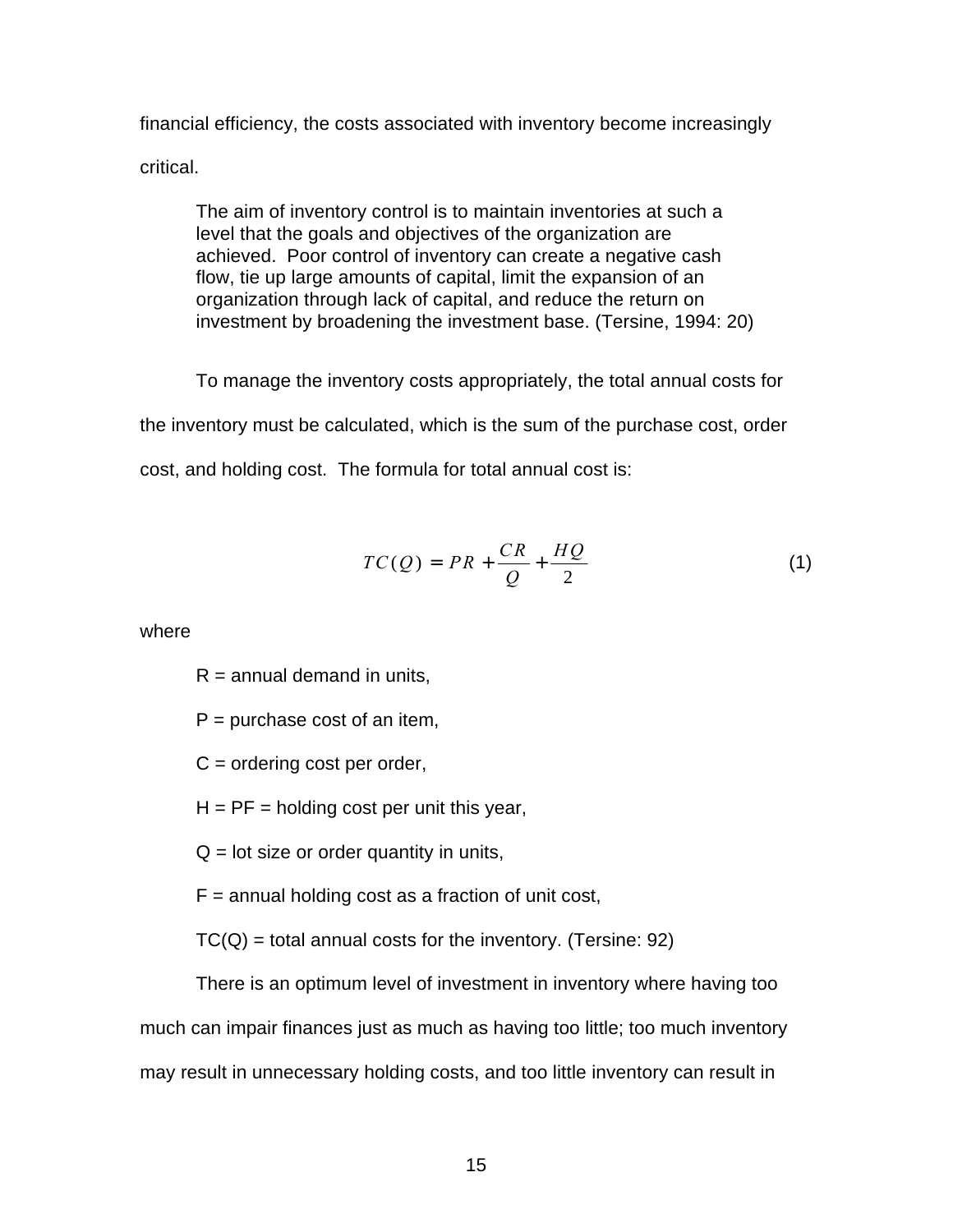disrupted operations (Tersine, 1994: 21). Therefore it is imperative to minimize total costs which occurs when holding costs equal ordering costs. Figure 2-1 graphically indicates that total costs are minimized at the point where holding costs equal ordering costs.



#### **Figure 2-1. Cost Curve (Tersine: 94)**

**Economic Order Quantity.** Organizations must find a way to minimize these inventory costs as well as satisfy customer demands. The economic order quantity (EOQ) inventory model determines how much to order by determining the amount that will minimize total ordering and holding costs (Coyle, 1994: 560). In other words "the order size that minimizes the total variable inventory cost is known as the economic order quantity" (Tersine, 1994: 92). The formula for the classical EOQ model is: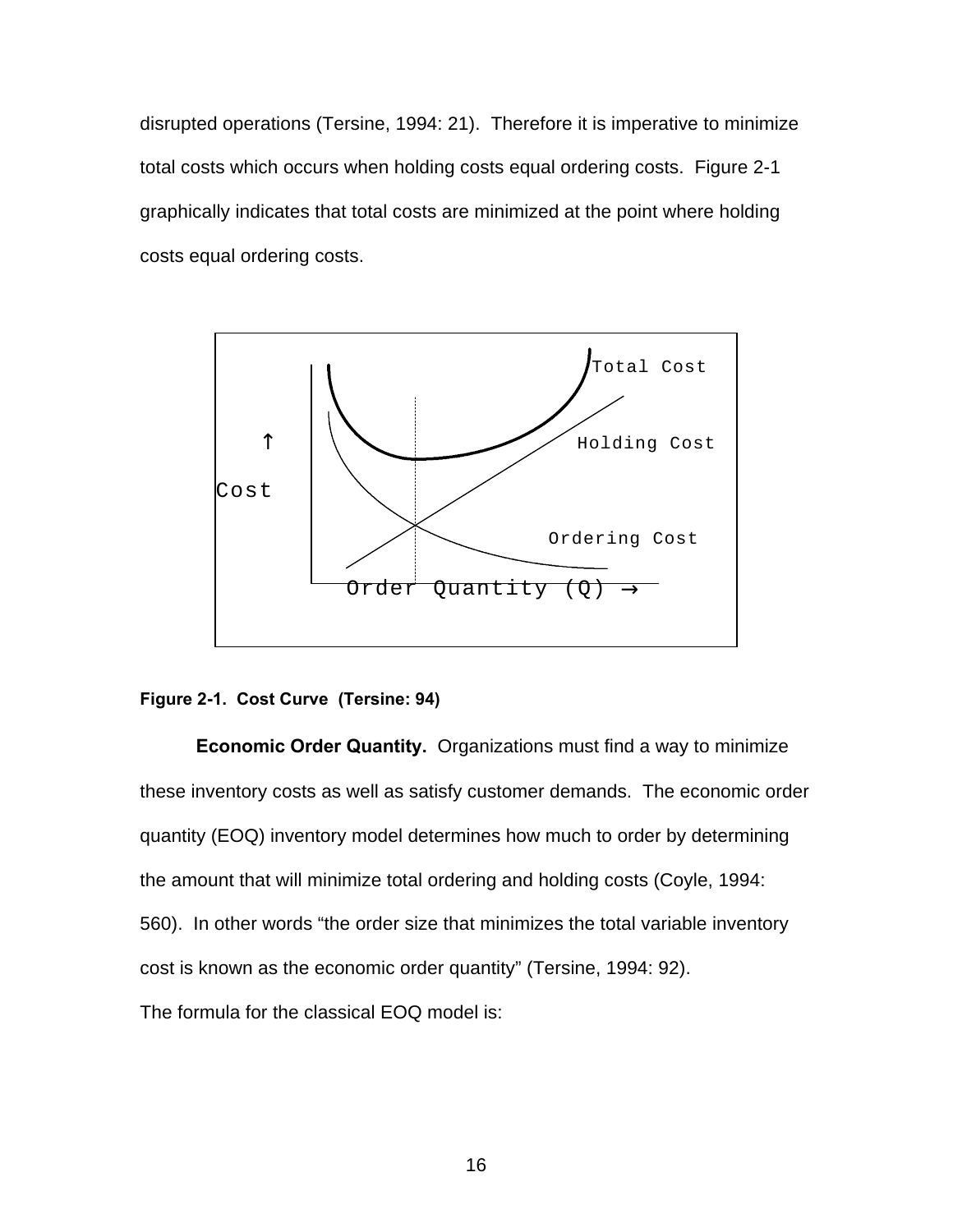$$
Q^* = \sqrt{\frac{2RC}{H}}
$$
 (2)

where

 $Q^*$  = Economic Order Quantity

 $R =$  Annual Demands

 $C = Cost to order$ 

 $H =$  Holding cost

and,

 $H = PF$ 

 $P = Price$ 

 $F =$  Holding cost factor.

As stated in chapter I, the classical EOQ model is based on several key

assumptions. Based on these assumptions, Tersine highlights how the EOQ

model reacts to varying costs and unit prices.

The EOQ results in an item with a high unit cost being ordered frequently in small quantities (the saving in inventory investment pays for the extra orders); an item with a low unit cost is ordered in large quantities (the inventory investment is small and the repeated expense of orders can be avoided). If the order cost is zero, orders are placed to satisfy each demand as it occurs, which results in no holding cost. If the holding cost H is zero, an order (only one) is placed for an amount that will satisfy the lifetime demand for the item. (Tersine: 94)

The EOQ model serves as the basis for DLA's requirements model, as will be

shown in the following section.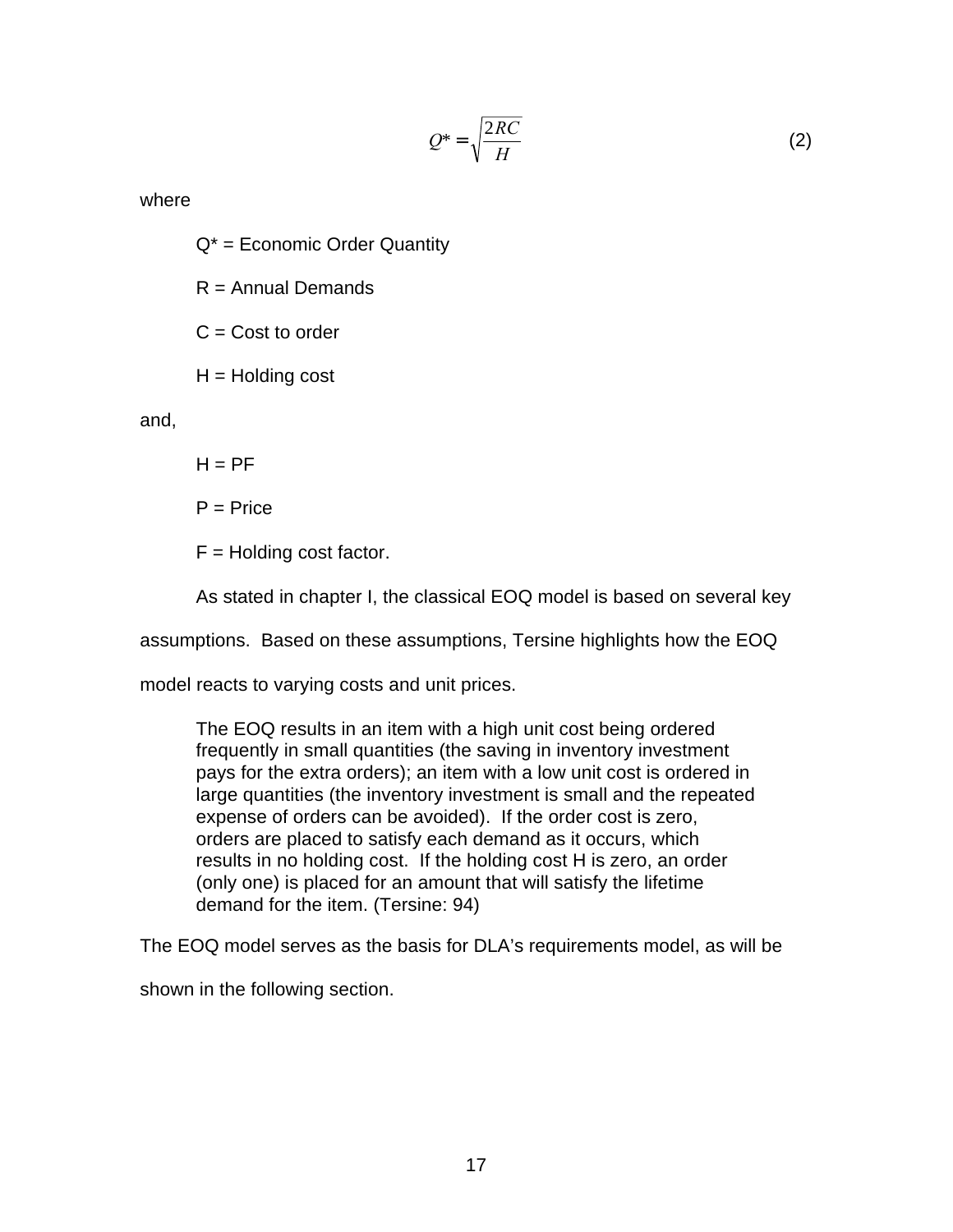#### **The Defense Logistics Agency**

In August 1961, Secretary Robert S. MacNamara established the Defense Supply Agency as an attempt to capitalize on the benefits of centralized logistical support for common DOD items, while still providing the responsiveness that the Services had come to rely on from their internal supply systems. At first, the Services were skeptical of the ability of DSA to provide the specific support they required. There was a belief that each Services individual needs would be overcome by the requirement to support a large customer base as a whole. Over time, this belief was replaced by a growing dependence on DSA for logistical support. DSA had quickly proven its ability to save the DOD operating funds. In its first year of existence, DSA saved the DOD over \$31 million while providing better support than the inter-service systems it replaced. During the following years, its role and mission expanded until the name, Defense Supply Agency, no longer reflected the scope of its responsibilities. In 1977, the DSA became the Defense Logistics Agency to reflect its growth from a supply manager to an agency handling the complete logistical functions for numerous commodities (Robinson, 1994: 5).

Today, DLA's responsibilities can best be summed up by its mission statement. Its primary mission is:

To function as an integral element of the DOD logistics system and to provide effective an efficient logistics support to DOD components as well as federal agencies, foreign governments, or international organizations as assigned in peace or war. Our vision at DLA is to continually improve the combat readiness of America's fighting forces by providing soldiers, sailors, airmen, and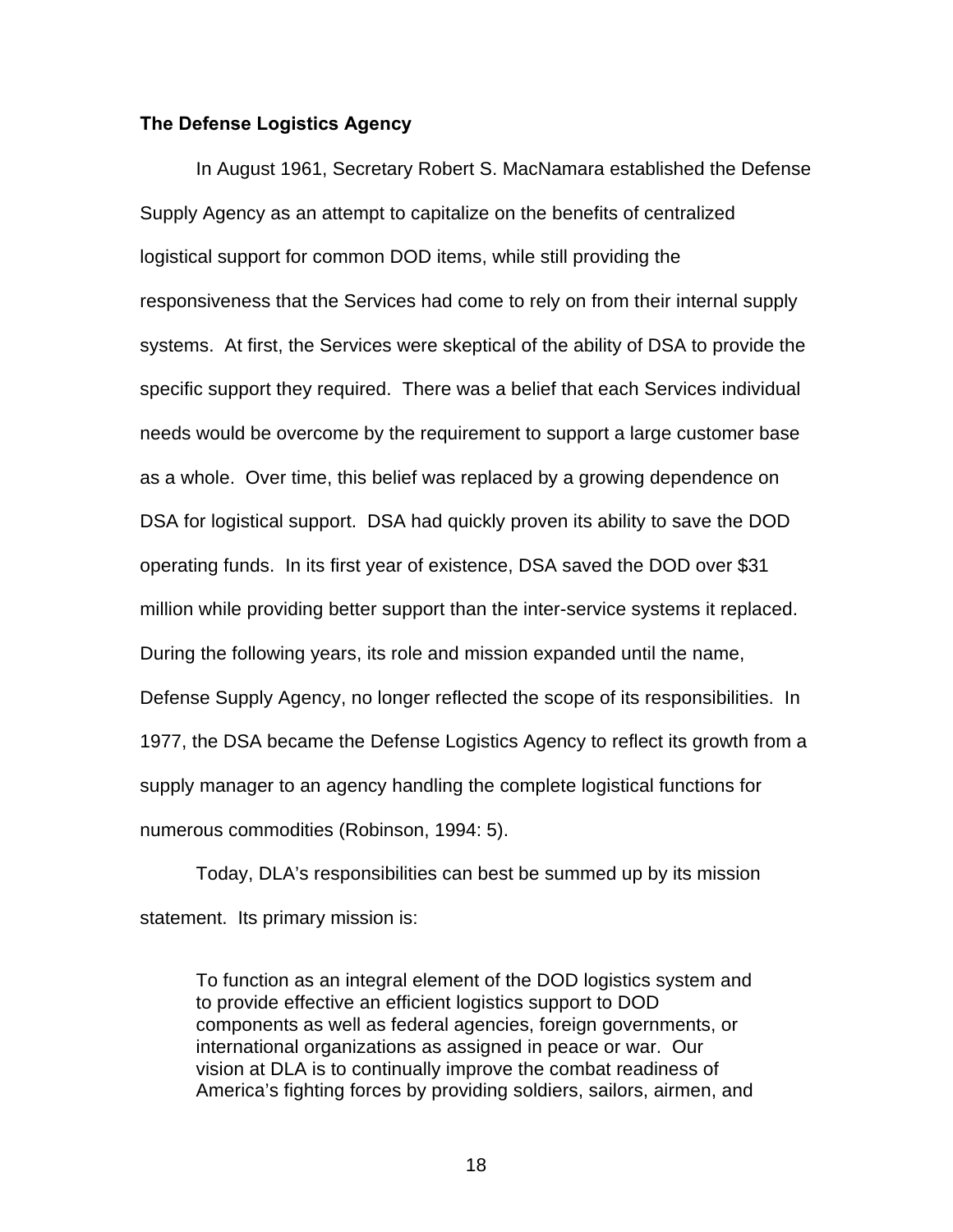marines the best value in services when and where needed. (DLA, 1991:2-1)

In order to provide the logistics support required by the DOD and other agencies, DLA is organized into six divisions. The focus of this paper is on the six supply centers operated by DLA and how they manage their inventory. Exhibit 1 shows these supply centers and their location.

| <b>Supply Center</b>     | Location                      |
|--------------------------|-------------------------------|
| Construction             | Columbus, Ohio                |
| <b>Personnel Support</b> | Philadelphia,<br>Pennsylvania |
| Industrial               | Philadelphia,<br>Pennsylvania |
| Fuel                     | Alexandria, Virginia          |
| Electronics              | Dayton, Ohio                  |
| General                  | Richmond, Virginia            |

**Table 2-1. DLA Supply Centers** 

(Robinson, 1994: 7)

When the statistics for these centers are combined, DLA, as a whole, stocks over three million items worth over \$10 billion, requiring 96.4 million feet of storage space. In addition, during 1991, these centers processed over 29 million requisitions while maintaining an eighty-six percent stockage effectiveness rating (Robinson, 1994: 6). Based on this data, one can see how crucial inventory management is to DLA in supporting its customers.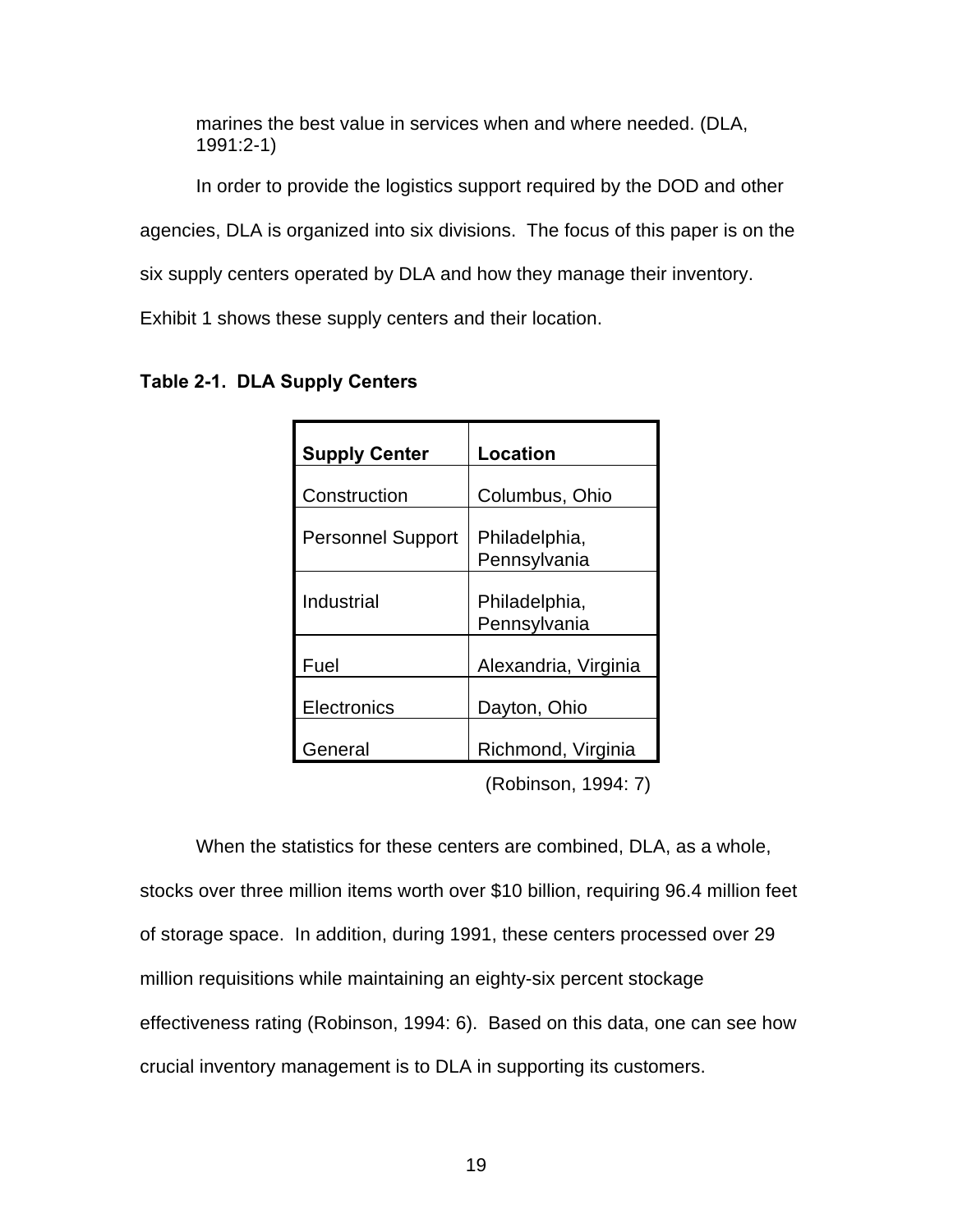#### **The DLA Model**

The DLA model used to manage inventory levels is very similar to the classic EOQ model with some minor modifications. One such modification is the use of quarterly forecasted demand instead of annual demand. Instead of using the annual demand, as the classic model does, DLA relies on the quarterly forecasted demand times 4. This is then inserted into the equation as the annual demand. DLA's model appears as follows: (Balwally, 1994: Interview and notes)

$$
EOQDLA = \sqrt{\frac{2(4QFD)C}{hP}}
$$
 (3)

where

 $EOQ<sub>DLA</sub> = Economic Order Quantity for DLA$ 

QFD = Quarterly Forecasted Demand

C = Ordering Costs

 $h =$  Holding Rate

P = Standard Price Per Item

In addition, DLA factors out all the constants in the equation to reduce computation time. For DLA, these constants are the ordering costs, the holding rate, and the constant (2) used in the equation. (T) is then set equal to these constants. This formula is as follows: (Balwally, 1994: Interview and notes)

$$
T = 2\sqrt{\frac{2C}{h}}
$$
 (4)

where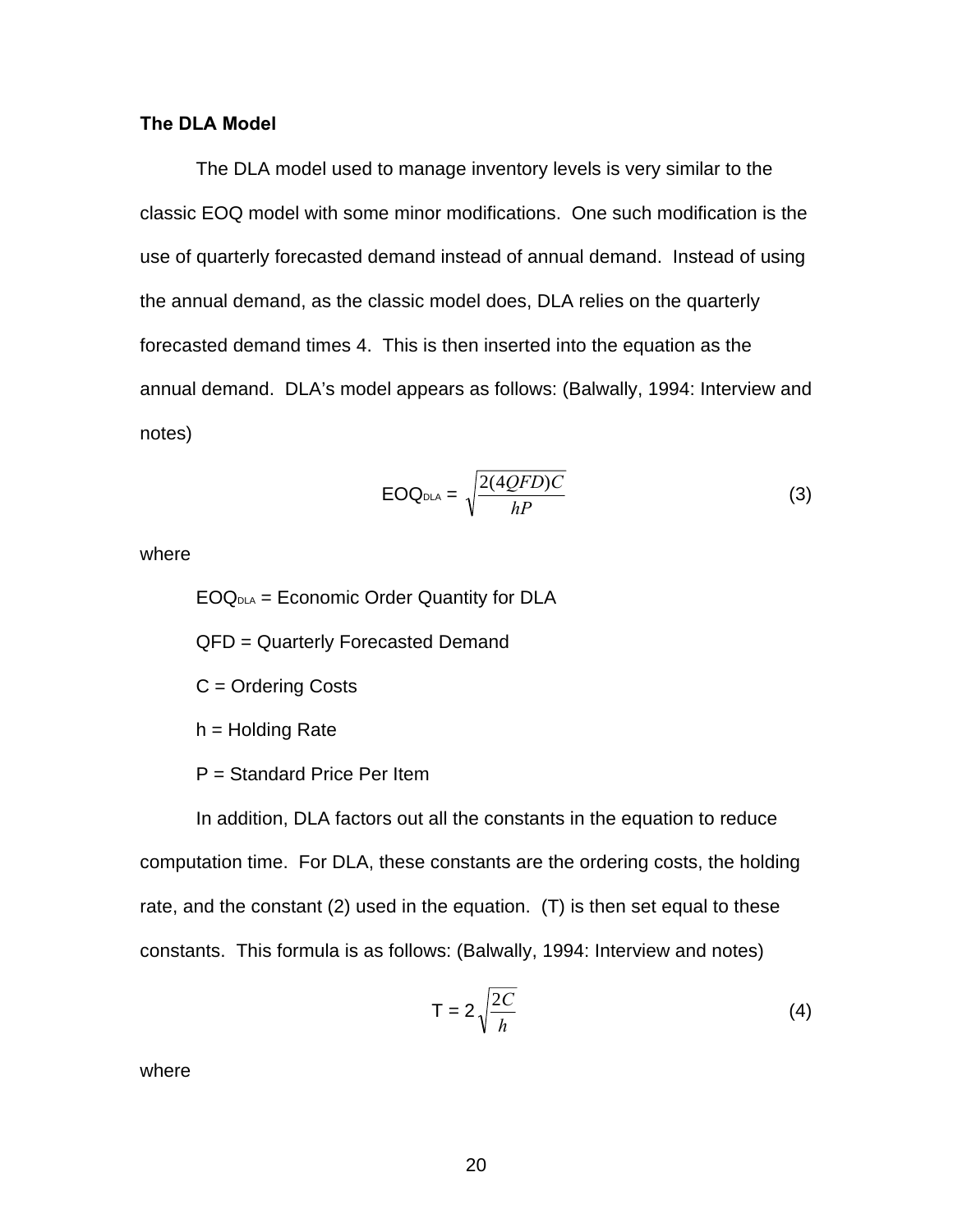T = Constant Factor for DLA requirements model

C = Ordering Costs

h = Holding Costs

The DLA model is expressed as :

$$
\text{EOQ} = \mathsf{T} \sqrt{\frac{QFD}{p}} = \frac{T}{2p} \sqrt{AD\$} \tag{5}
$$

where

EOQ = Economic Order Quantity

T = DLA's Constant Factor

QFD = Quarterly Forecasted Demand

 $P =$  Standard Price per Item

 $AD$ = Annual Predicted demand in dollars (  $AD$ = {4(QFD)p}$ )$ 

In order to determine the quarterly forecasted demand, QFD, DLA relies on a double exponential smoothing formula. The formula and its subparts are listed below: (Balwally, 1994: Interview and notes)

$$
2F_t - F'_t = QFD
$$
 (6)

and,

$$
F_t = \alpha A_t + (1 - \alpha) F_{t-1}
$$
 (7)

$$
F'_{t} = \alpha (F_{t} - F'_{t-1}) + F'_{t-1}
$$
 (8)

where

 $F_t$  = Single forecast smoothing value

 $\alpha$  = Smoothing constant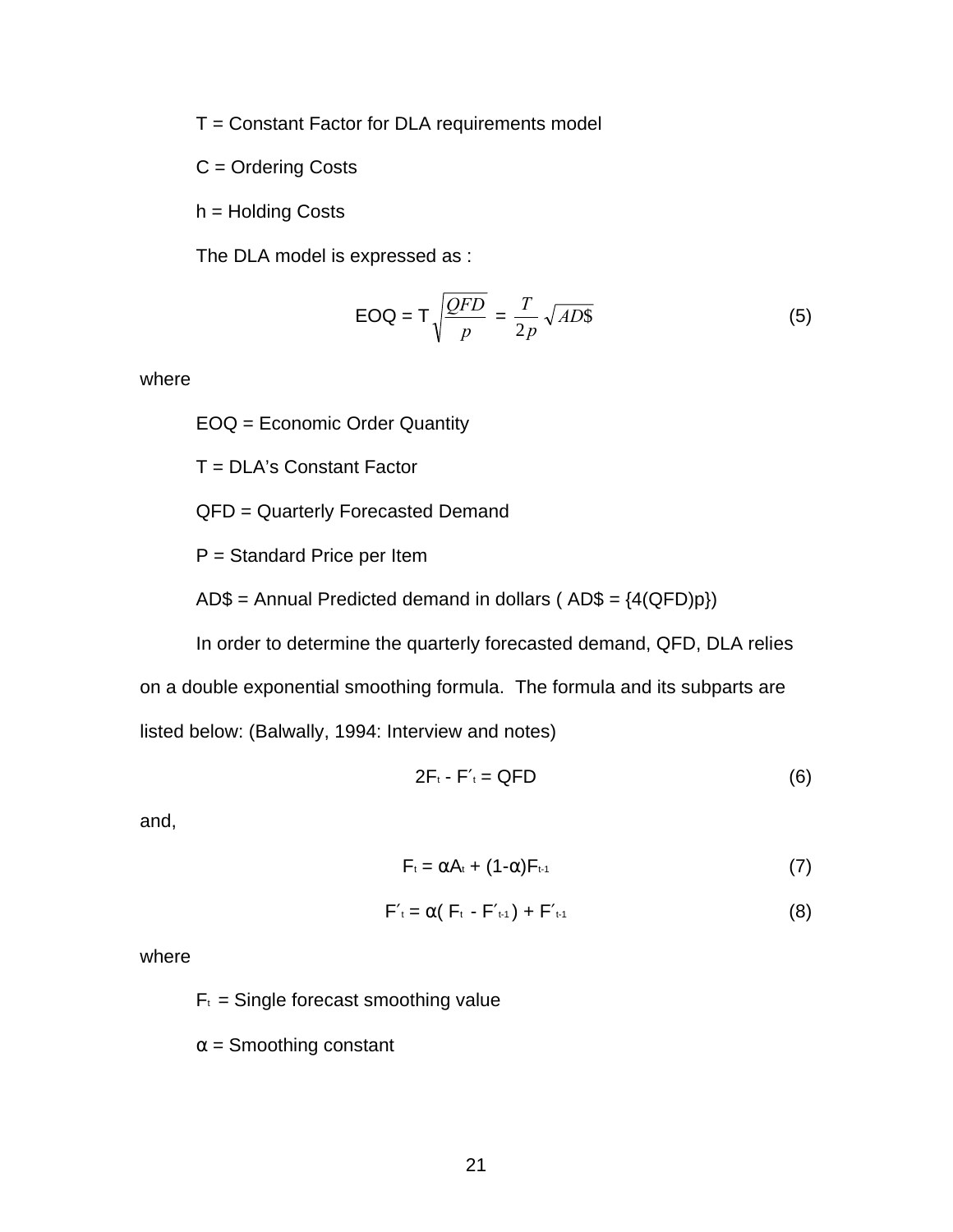$A<sub>t</sub>$  = Actual period demand

 $F_{t-1}$  = Single forecasted smoothing value, one period in the past

 $F'_{t}$  = Double forecast smoothing value

 $F'_{t-1}$  = Double forecast smoothing value, one month in the past

It should be noted that DLA is in the process of switching from this current double exponential smoothing formula to the Statistical Demand Forecasting model acquired from the U.S. Navy. This new model will allow each activity in DLA, such as DESC, to determine its own forecasting method from the moving average to the double exponential smoothing formula depending on which is a better predictor of future demand.

DLA also adds a variable safety level to the EOQ model. The appropriate level is determined quarterly using a constrained optimization model which attempts to minimize holding and ordering costs, given a target number of backorders (Balwally, 1994: Interview and notes). Initially, DLA applies a Selective Management Category Code (SMCC) to its items to differentiate between high dollar and frequency items and low dollar and low frequency items. Exhibit 2 shows the SMCC categories.

#### **Table 2-2. SMCC Categories**

| <b>HIGH DOLLAR</b> |                  |                  |                  |
|--------------------|------------------|------------------|------------------|
| LOW DOLLAR         |                  |                  |                  |
|                    | HIGH             | MEDIUM           | LOW              |
|                    | <b>FREQUENCY</b> | <b>FREQUENCY</b> | <b>FREQUENCY</b> |

(Bilikam, 1994)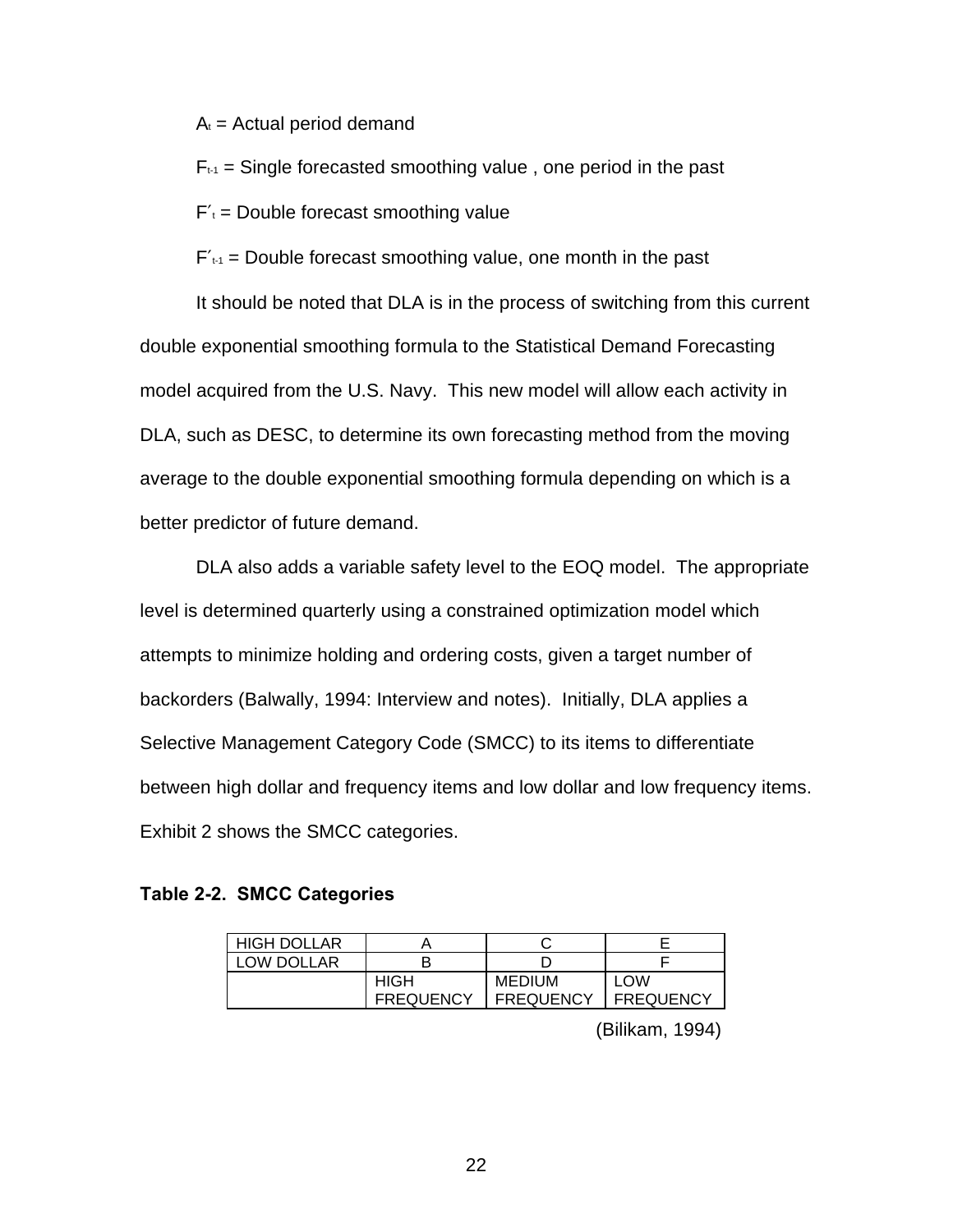Using simulation, DLA determines a multiplication factor , called essentiality, that will maximize availability through safety level application in the most economical way. Based on the simulation, categories A and B receive an essentiality factor of 6, category C receive an essentiality factor of 2, and the other categories receive no essentiality factor. This factor, in basic terms, highlights the importance of having sufficient safety stock on hand to avoid a stock out. This factor is then used in the calculation of the variable safety stock level (Bilikam, 1994: Interview and notes).

DLA uses a modified Lagrange Method to determine its variable safety stock. The equation is as follows:

$$
VSL = k \times 1.25 \times MADPLT
$$
 (9)

where

$$
k = -.7071 \times LOG(e)\chi, \tag{10}
$$

$$
\chi = \left[\frac{UP \times R \times ARS}{X \times Z} \times \frac{2.56 \times b}{SYS. CON}\right]
$$
\n(11)

MADPLT (smoothed mean absolute deviation per lead time) =  $(a \times bT) \times$ smoothing factor and,

 $T =$  Lead time in months or quarters (per item)

 $a = .63$  (months) or  $.55$  (quarters)

 $b = .41$  (months) or  $.49$  (quarters)

Smoothing factor = .1 (months) or .2 (quarters)

 $UP =$  unit price (per item)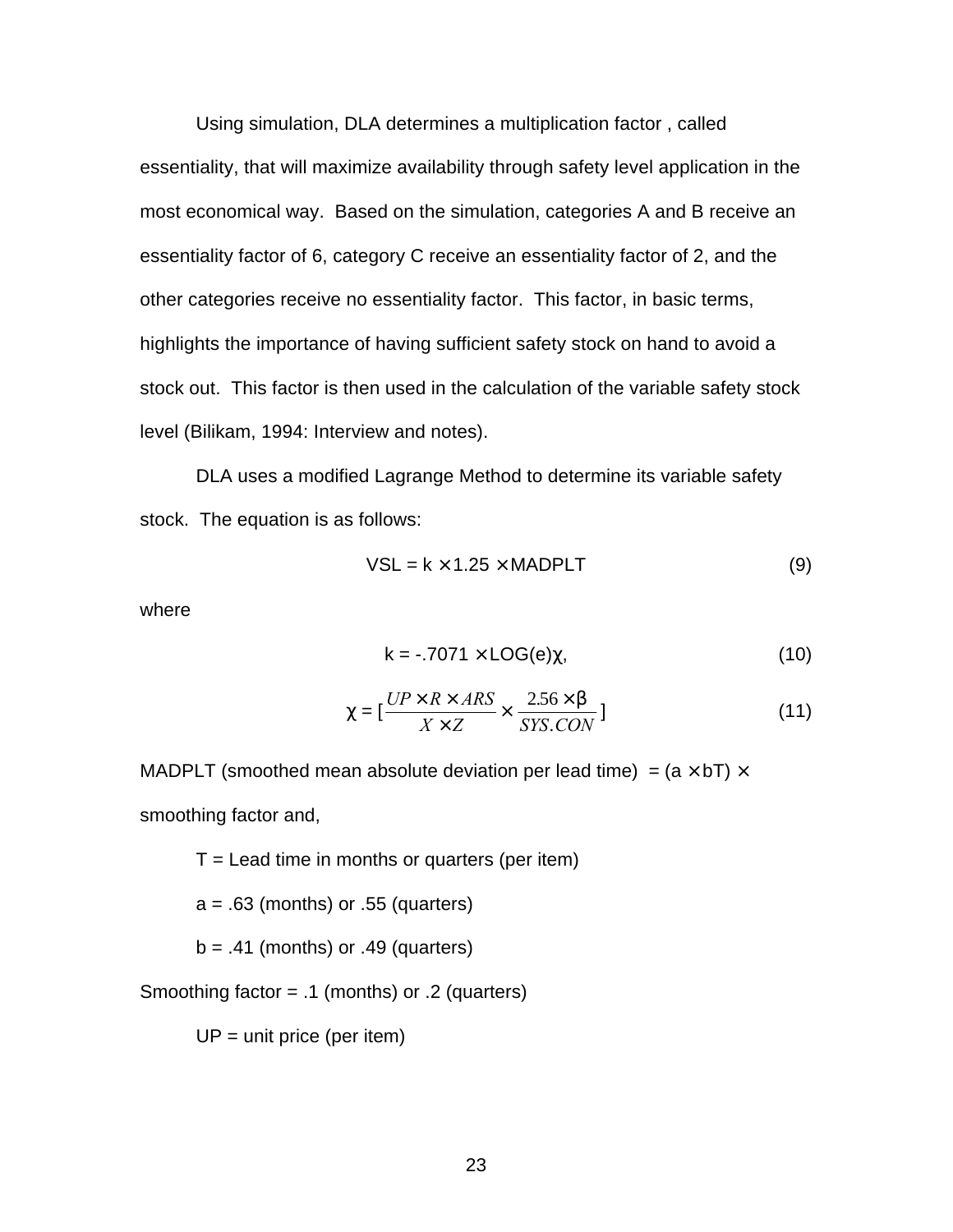$R = \frac{procurrent - cycle (units)}{16.555}$ *MADPLT* (per item)

 $Z =$  Essentiality factor discussed above (per item)

 $X = 1-e^{-1.1R}$  (per item)

ARS = average requisition size (per item)

*b* = Backorder target (all items) currently set at approximately 37,000

 $SYS.COM = sum of MADPLT \times Unit Price (all items) currently set at$ approximately \$130 million

In addition, DLA overlays a "readiness" safety level on top of the variable safety level for items with weapons applications and deficient safety levels. This additional safety level is to reduce the probability that a weapon system will be grounded for lack of a DLA managed consumable part. This may seem excessive at first, but as of 1994, only 4,000 items required this readiness safety level in addition to the variable safety level. The equation for this safety level is the same as for the variable level except for the following changes: (Bilikam, 1994: Interview and notes)

$$
\chi = \frac{2.2627 \times R \times (1 - SA)}{X}
$$
 (12)

where

SA = availability parameter (set at 90%)

#### **Lumpy Demand**

As we have seen, the DLA requirements model is very similar to the classic EOQ model and therefore relies on the same basic underlying assumptions. One of these key assumptions is constant and continuous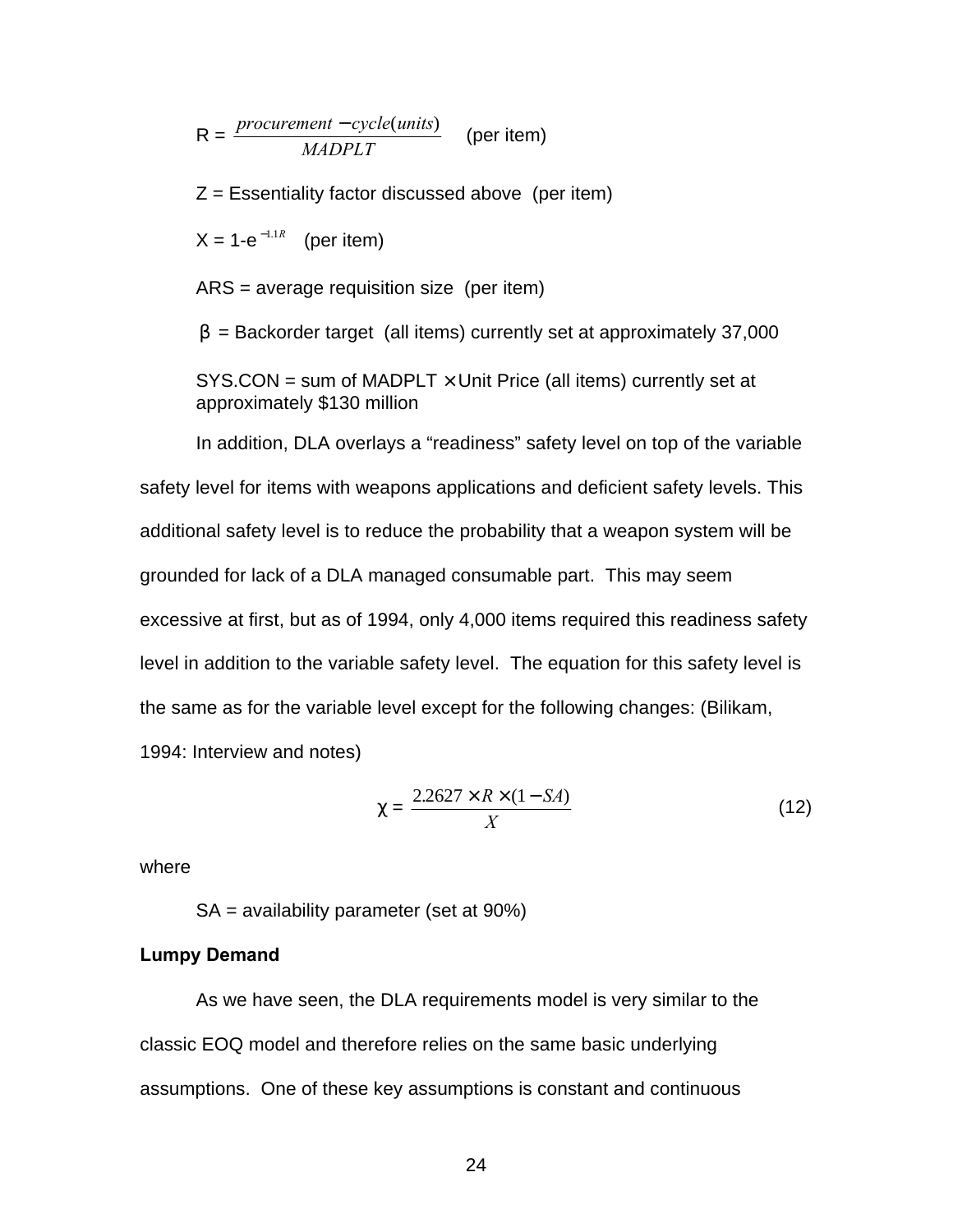demand. Our interest is in the impact of violations of this assumption on the DLA model. For the purpose of this paper, non-constant nor continuous demand is referred to as "lumpy" demand. Tersine, in his text, identifies lumpy demand as "time variations in demand occurring over a finite time horizon." He further states that there are situations where lumpy demand is so pronounced that the constant demand assumption is called into question. (Tersine, 1994: 178)

Given this fact, Silver and Peterson have established a ratio to determine exactly the point where lumpy demand patterns significantly violate the constant demand assumption (Silver, 1985: 238). This measure is called the variability coefficient and is denoted by *VC*. Its formula is as follows:

$$
VC = \frac{\text{Variance of demand per period}}{\text{Square of average demand per period}}
$$
 (13)

If *VC* < 0.2, then Silver and Peterson state that the EOQ assumption of constant and continuous demand is still valid. If on the other hand,  $VC \geq 0.2$ , they suggest that the constant demand assumption has been significantly violated and that other models should be considered (Silver, 1985: 238). Yet, one must question whether the amount of items displaying lumpy demand patterns warrants concerns over its impact, on the whole.

According to Delurgio and Bhame, in a presentation to attendees of the 1991 International American Production and Inventory Control Conference, " It is not uncommon to find 50 to 60 percent of a firm's items and nearly as high an investment, are in low, lumpy demand items." They also highlight the fact that a significant amount of lumpiness in demand is caused by lot sizing and timing in a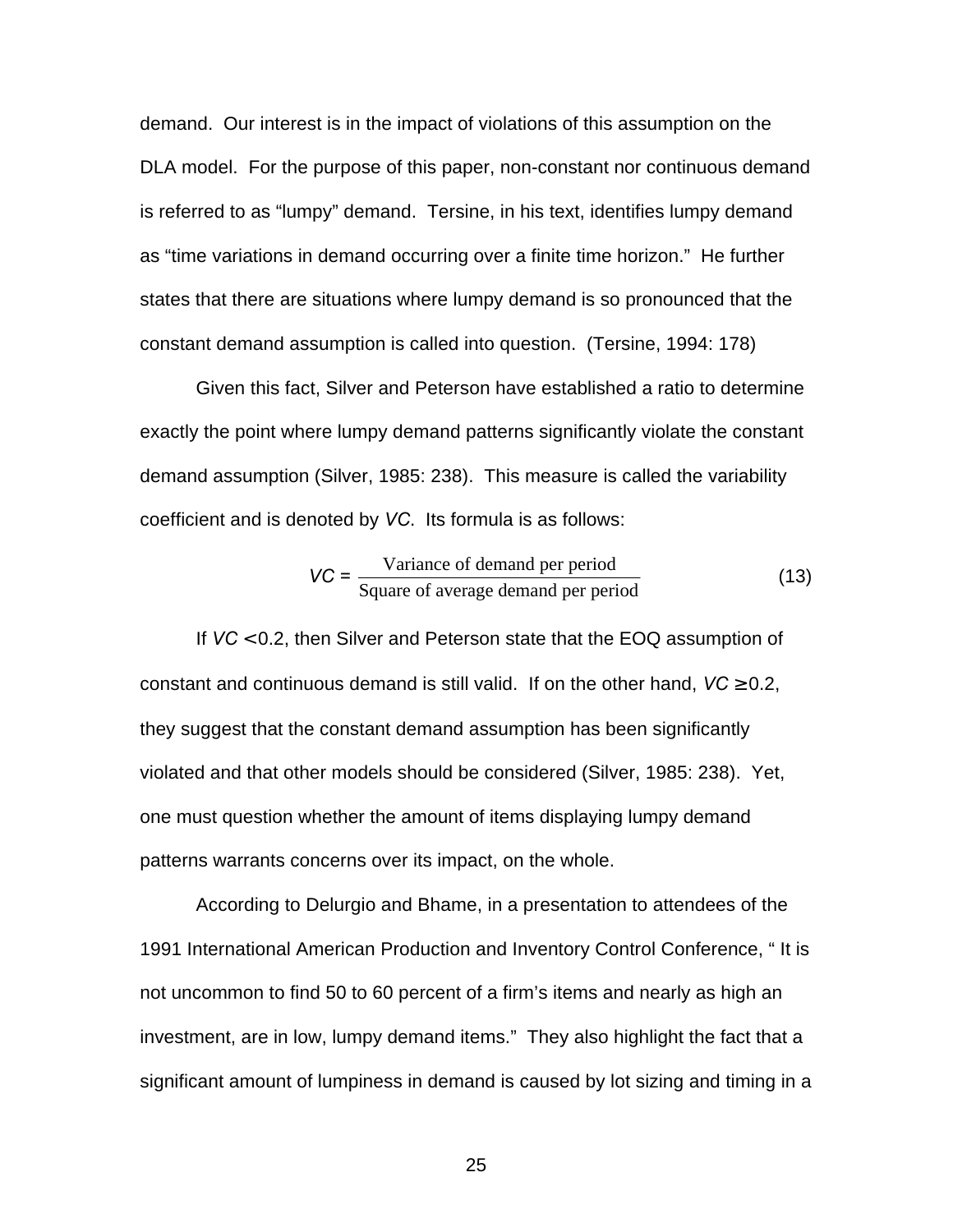network or multi-level system (Delurgio, 1991: 589-590). Using Delurgio's logic, one could argue that because the relationship between Air Force bases and DLA is a multi-level network with the bases using lot sizing methods to place requirements for consumable items against DLA, the system itself would cause lumpiness in demand. Two USAF studies in this area found just that.

In 1974, the Air Force Academy performed a study of the Air Force's EOQ model. As a side note, they highlighted the fact that 64% of the consumable items they sampled, exhibited other than normal demand patterns (Shields, 1990: 19-21). Again in 1985, Blazer verified that demand patterns tended to be lumpy in nature. Given that the Air Force EOQ model expects a variance of demand to mean demand ratio of 3, Blazer discovered, at the five bases he analyzed, this ratio varied from a low of 14.2 to a high of 29.5, illustrating the lumpiness of the demand patterns (Blazer, 1985: 11-12).

#### **Related Studies**

Captains William Long and Douglas Engberson attempted to determine the effects of violations of the constant demand assumption on DLA's requirements model. Using simulation, they replicated DLA's requirements model and collected data on 540 stock numbers managed by DESC. This data consisted of holding costs, ordering costs, standard unit price, and quarterly demand data for the last 16 quarters. Based on the data and the simulation model, Long and Engberson set up a complete 3×3×3 factorial experimental design as follows ( Long and Engberson, 1994: 44):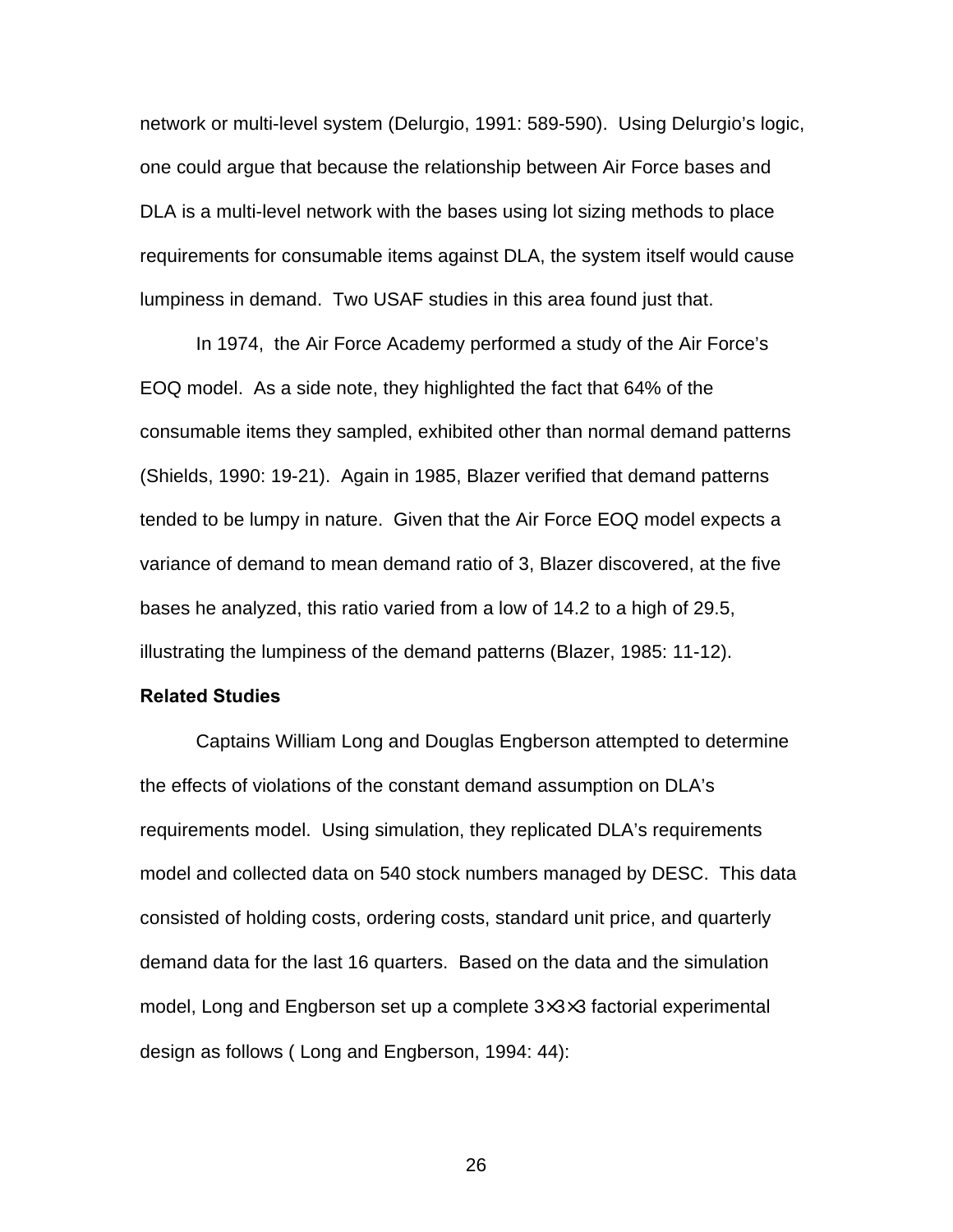| Input Factors                      | Levels                                                                                                                                                                                 |
|------------------------------------|----------------------------------------------------------------------------------------------------------------------------------------------------------------------------------------|
| Ordering*                          | 1. All activities order frequently (1 order per month)<br>2. Half the activities order frequently, Half infrequently)<br>3. All activities order infrequently (1 order every 6 months) |
|                                    | * the simulation model had four activities placing orders against DLA                                                                                                                  |
| <b>Annual Demand</b><br>(in units) | 1. High (determined to be 3750 units based on data)<br>2. Medium (determined to be 481 units based on the data)<br>3. Low (determined to be 70 units based on the data)                |
| Lead time<br>(in months)           | 1. High (determined to be 14.4 months based on the data)<br>2. Medium (determined to be 7 months based on the data)<br>3. Low (determined to be 3.27 months based on the data)         |

The three response variables were established as total variable cost, average on hand inventory, and pre-replenishment inventory. These three response variables were used to determine the impact of lumpy demand on the costs associated with inventory for DLA, as well as the ability of DLA to support customer requests. If lumpy demand causes total variable costs to go up or customer support to go down, the appropriateness of DLA's requirements model is called into question (Long and Engberson, 1994: 46).

Long and Engberson intended to use the analysis of variance (ANOVA) statistical method to evaluate the output of the simulation model to determine the impact of lumpy demand. However, the variances between treatment means were not equal and this violation of the ANOVA assumptions forced them to consider non-parametric statistical methods. Because of the lack of independence between simulation runs, non-parametric methods could not be used either. Practical observation of the output data was used to made conclusions on the impact of lumpy demand. Based on their observations, Long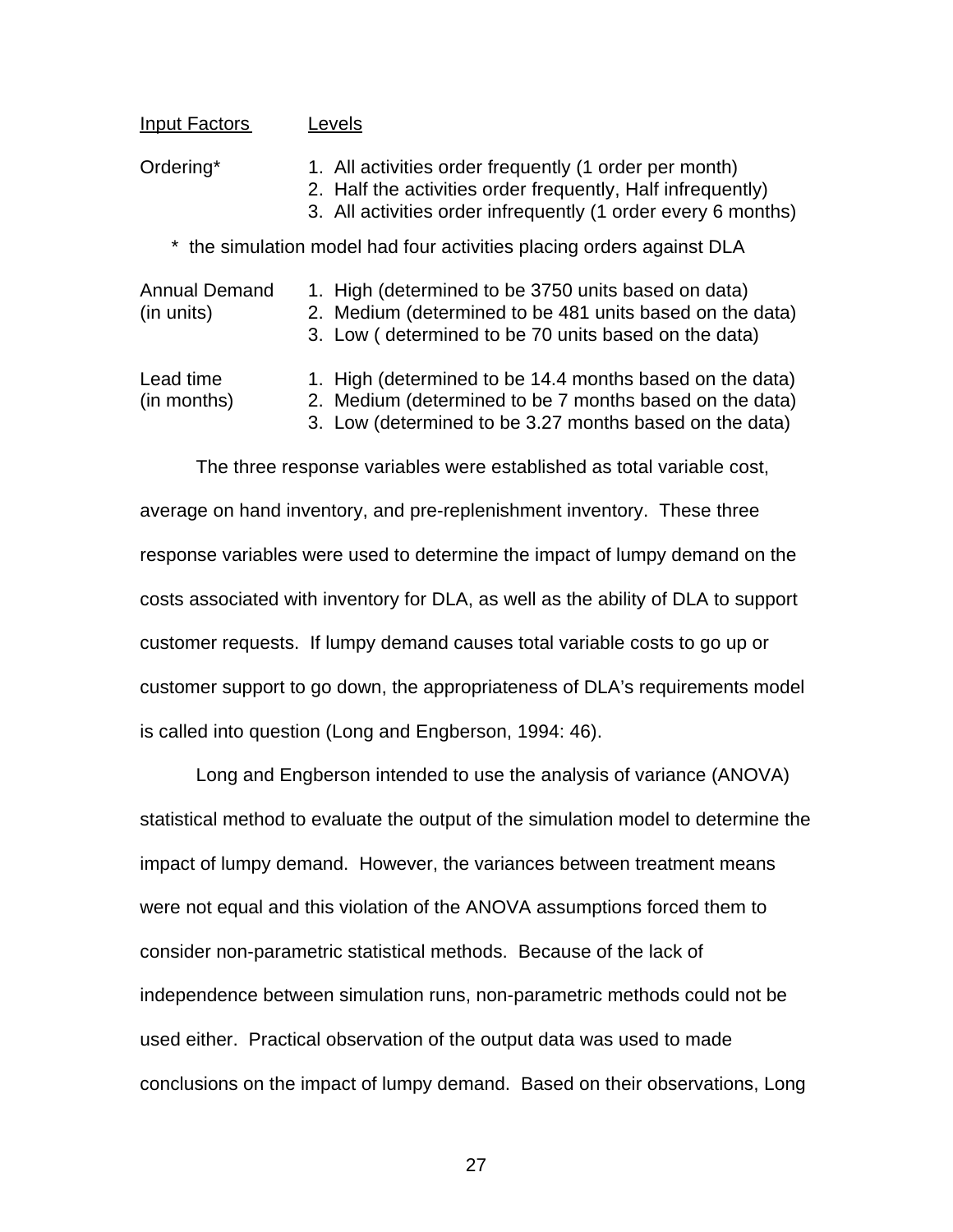and Engberson determined that lumpy demand caused average on hand inventory to fluctuate widely between periods. In addition, almost all prereplenishment inventory levels were negative, implying lumpy demand would require higher levels of safety stock than under constant demand. They also determined that lead times and annual demand, when combined with lumpy demand, have an impact on the on hand balances and overall customer support. This led Long and Engberson to recommend further studies in this area to quantify the impact of lumpy demand on DLA's requirements model (Long and Engberson, 1994: 69-77). This study has served as the foundation for our current research.

This chapter provided background information needed to understand the importance and relevance of this research. Reasons for holding inventory as well as the costs associated with inventory were described. In addition, the components of the classical EOQ model and the DLA requirements model were outlined. Finally, the concept of lumpy demand was presented and past relevant research was discussed. The following chapter will discuss the proposed methodology to analyze the impact of lumpy demand on DLA's model.

.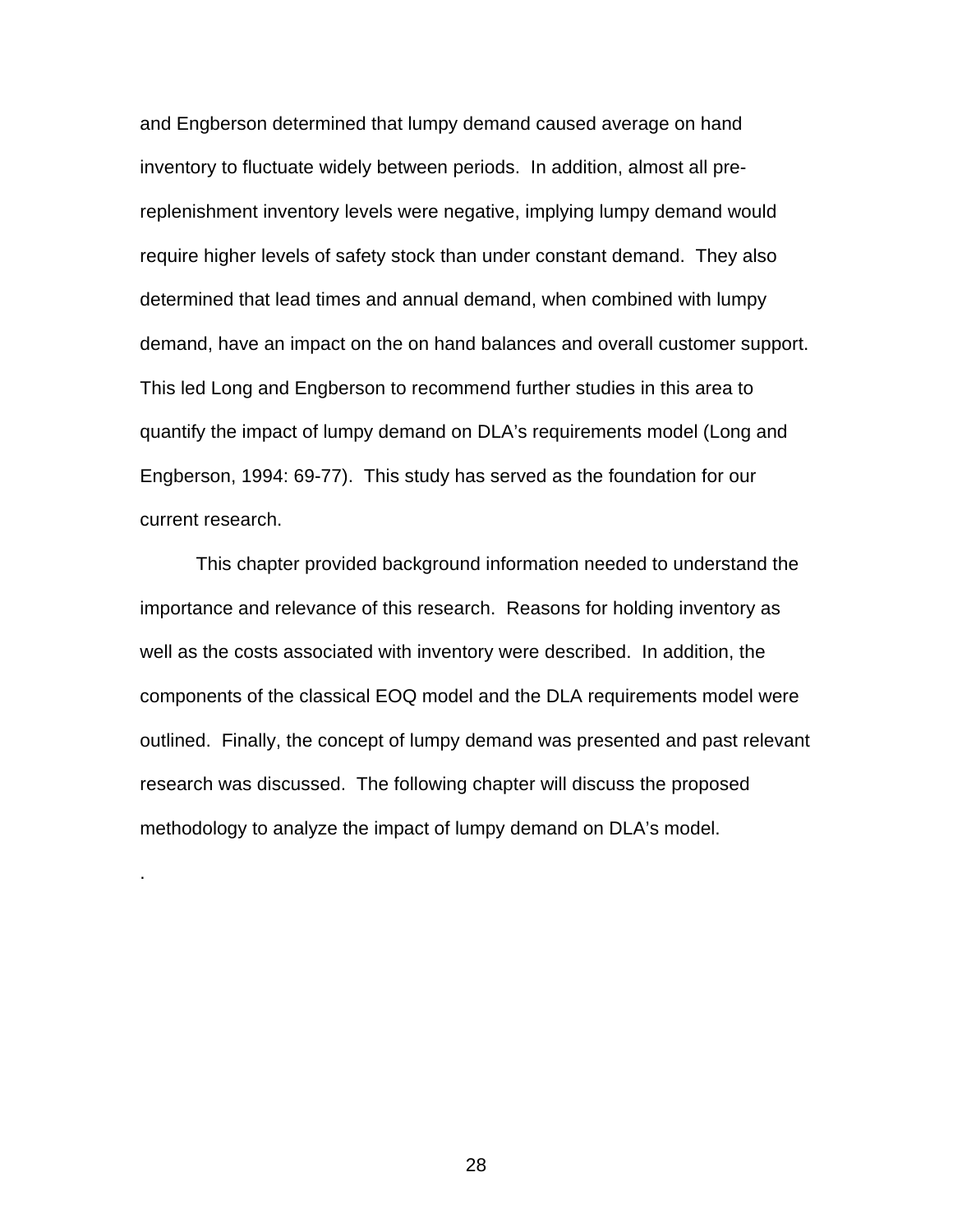### **III. Methodology**

This chapter will discuss the methodology chosen to answer the research questions posed in Chapter I. In order to ensure all aspects of the research are discussed, this chapter will be organized according to the seven steps Cooper and Emory have established as essential to successful experiments (Cooper and Emory, 1995: 353).

#### **Conducting An Experiment**

The method chosen for this research is experimentation. Experimentation is defined as "a study involving the intervention by the researcher beyond that required for measurement" (Cooper and Emory, 1994: 351). The researcher attempts to manipulate the independent variables and then record the effect of the manipulation on the dependent variables. There are four distinct advantages of experimentation. The first advantage is the researcher's ability to manipulate the independent variable to determine the effect on the dependent variable. The second advantage is that the effect of extraneous variables can be removed from the experiment. The third advantage is that cost and convenience of the experiment is superior to other methods. The fourth advantage is the ability to replicate an experiment to verify results (Cooper and Emory, 1994: 352).

To make experimentation a success, a researcher must complete a series of activities in a logical manner in order to ensure the experiment's success. According to Cooper and Emory, there are seven specific activities that a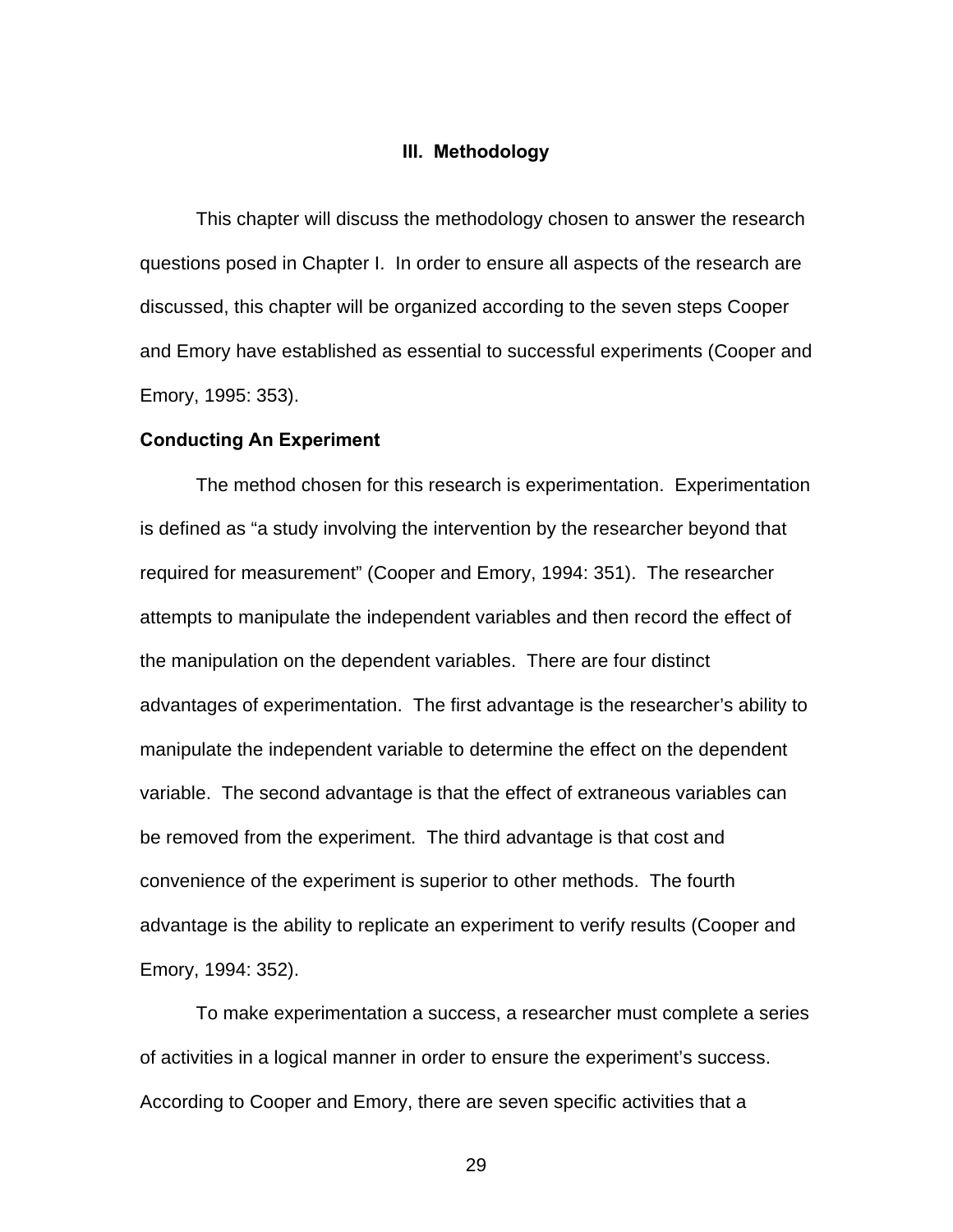researcher must follow in order to guard against defects in the experiment and its results. Those seven activities are listed below: (Cooper and Emory, 1995: 353-370)

- 1. Select relevant variables
- 2. Specify the level(s) of the treatments
- 3. Control the experimental environment
- 4. Choose the experimental design
- 5. Select and assign the subjects
- 6. Pilot test, revise, and test
- 7. Analyze the data

The remainder of this chapter will focus on applying each of these

activities to this study to establish a concrete foundation to determine the results and subsequent conclusions.

# **Selecting Relevant Variables**

The focus of research is to answer a question that is not readily answerable based on current knowledge. As such, the research question establishes what relevant variables will be required for the experiment. For this research, the question , as stated in Chapter I, is "What is the impact of violations of the constant demand assumption on DLA's requirements model?". More specifically, the experiment must answer the following three questions:

- 1. How does lumpy demand affect the total variable cost portion of DLA's requirements model?
- 2. How does lumpy demand affect DLA's requirements model in regard to inventory levels maintained at DLA?
- 3. Is there a better model that could be used instead of the current requirements model used by DLA?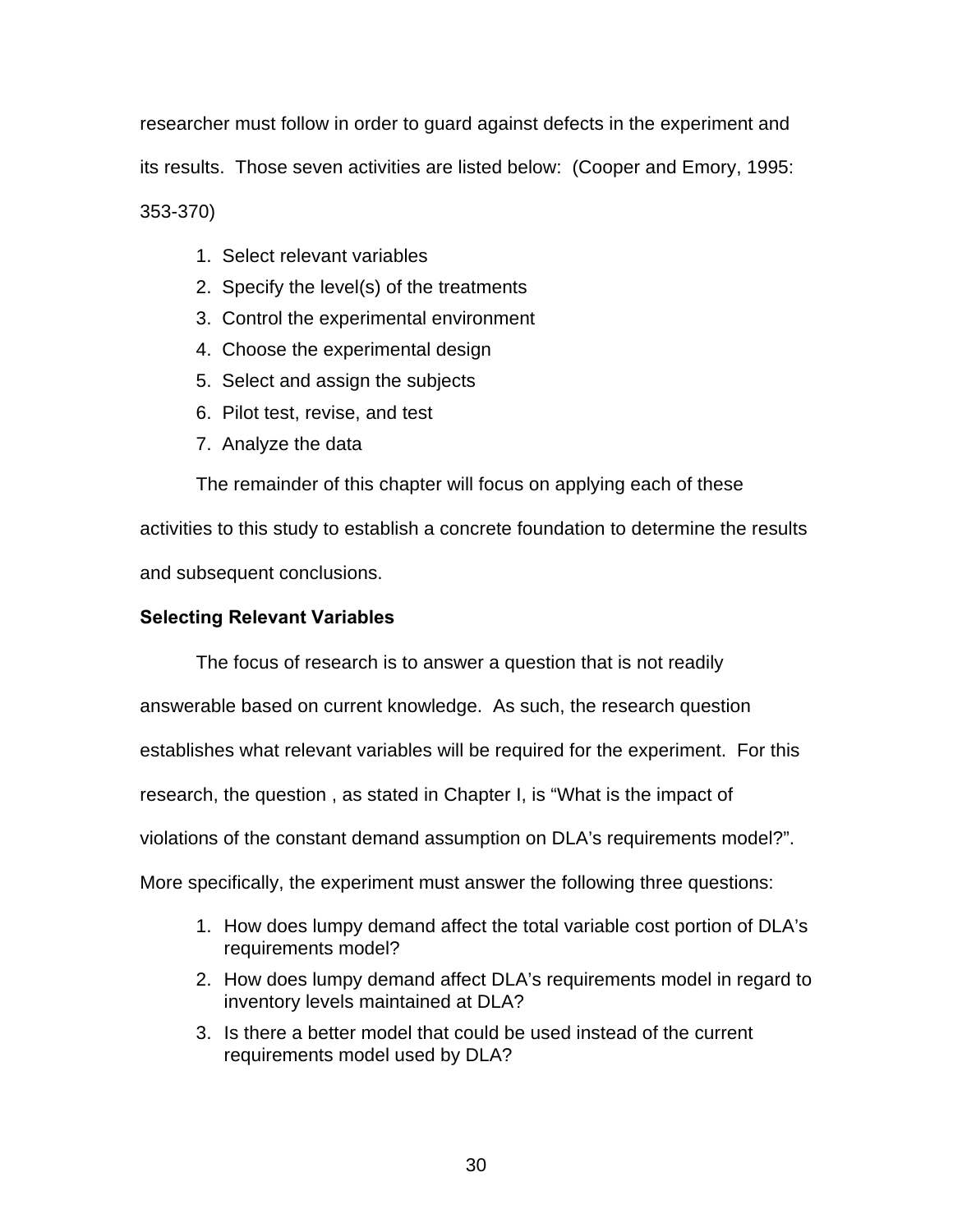The answers to these questions will provide a picture of the total impact of lumpy demand on DLA's model and ultimately, the appropriateness of the model under these conditions. In order to establish and measure the impact of lumpy demand, the relevant performance measures for the experiment must be identified. Two performance measures were established as relevant and important. They are total variable cost and average on-hand inventory at DLA.

Total variable cost is an important measure in evaluating the EOQ model. The EOQ model attempts to balance ordering and holding costs to minimize total variable costs. Therefore, if the total variable cost under lumpy demand was significantly different than under constant and continuous demand, the impact of lumpy demand on the model would be demonstrated as being significant.

Another important performance measure is average on hand inventory. It provides a gauge of how much inventory the model requires to satisfy demand. If it can be shown that the average on hand inventory under lumpy demand is significantly different than under constant and continuous demand, given the overall annual demand is the same under both conditions, one could argue that the lumpy demand has an observable impact on the model.

### **Factors and Levels of Treatment**

Factors and levels of treatments for this research were determined based on knowledge of the EOQ model, the documented research of Long and Engberson, and the characteristics of the data sample collected from the Defense Electronics Supply Center. Before discussing each of these factors and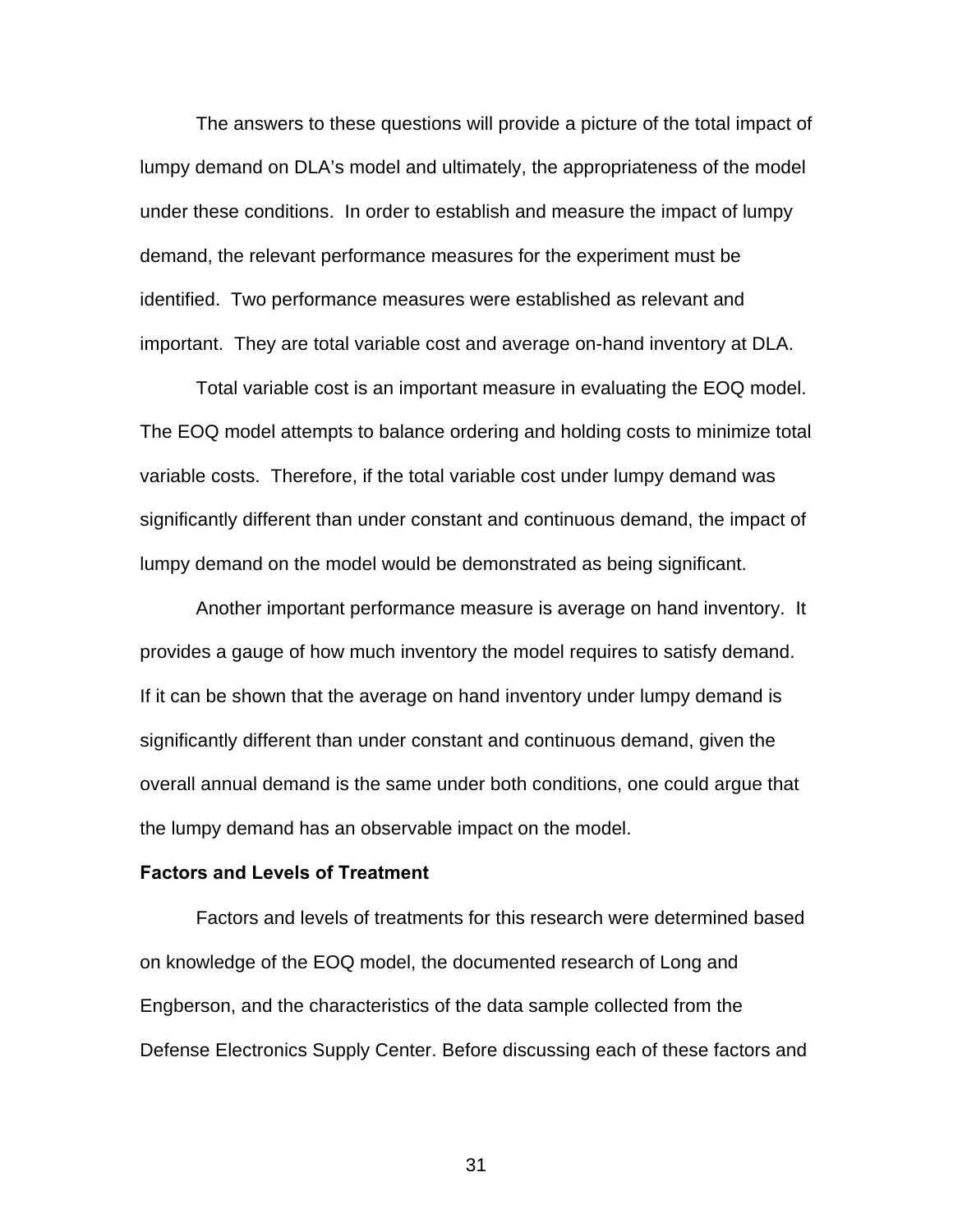its appropriate levels, it is important to describe the data collection procedures used to develop the characteristics for these factors.

In order to determine the DLA specific characteristics for these factors, a sample of 525 national stock numbers was collected by DESC personnel for this research. According to Mr. Balwally and Mr. Bilikam, operations analysts at DESC, this sample is representative of the demand patterns that all of DLA's EOQ managed items face. The data collected included the national stock number for each unit, the past sixteen quarters of demand data, the calculated quarterly forecasted demand, the lead time, and the nomenclature. This data was then used to determine the characteristics or levels for the factors for this research. Appendix A provides an example of the data that was collected.

Using the collected data, factors and levels of treatment were established. Long and Engberson, in their experiment on the effect of lumpy demand on DLA's requirements model, used demand patterns, annual demand, and total lead time as their factors. Initially, this study began on the assumption that Long and Engberson's three factors and levels would be used to replicate their experiment. These factors and levels are listed in Table 3-1. However, preliminary analysis of the DLA data made it apparent that these factors and levels would not be appropriate for this study.

The first factor established by Long and Engberson was demand pattern. They used three levels to represent constant and continuous demand, lumpy demand, and a mixture of the two. For the purpose of this research, it was decided that demand is either constant and continuous or lumpy in nature.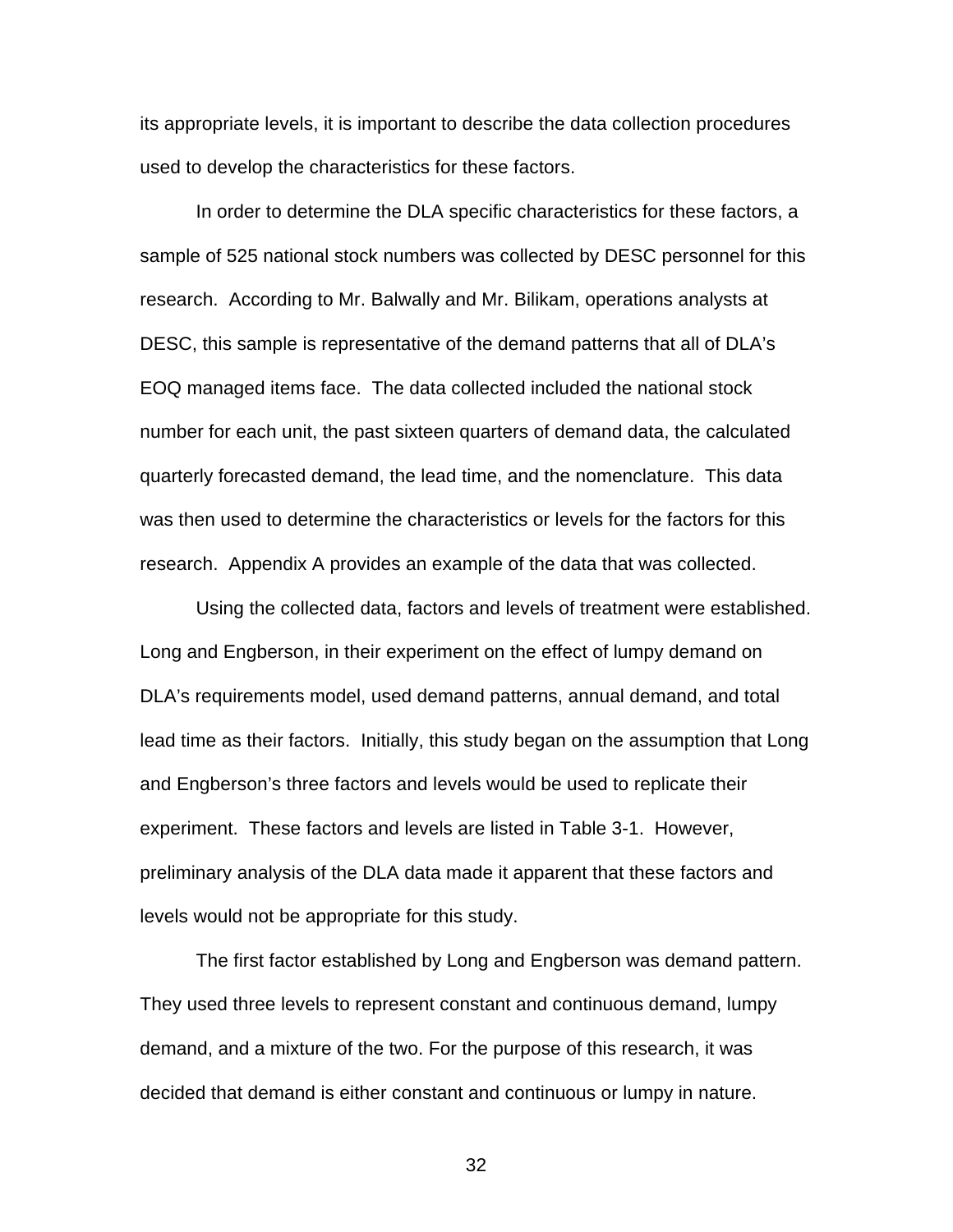Although demand patterns may vary between these two patterns during a given time period, the objective of this research is to determine the impact of lumpy demand on DLA's model. Therefore, levels of demand pattern will be either constant and continuous or lumpy. Using Silver and Peterson's definition of lumpy demand provided in Chapter II, lumpy demand patterns will be such that the variance of demand divided by the mean demand squared will be greater than 0.20 (Silver, 1985: 238). Based on the sample data, 95.38% of items DLA manages exhibit lumpy demand patterns. On the other hand, constant and continuous demand will be such that the variance to mean squared ratio is less than 0.20. Appendix I illustrates these calculations on a sample of a few items to give the reader a better understanding of what would be considered lumpy and what would be considered constant and continuous.

A second factor used by Long and Engberson in determining the impact of lumpy demand was the annual demand placed on DLA. This annual demand is in units. They hypothesized that in order to determine the appropriateness of DLA's model under lumpy demand, one must account for the different annual demands that are placed against DLA and its impact on the model. There is the possibility that the model will react differently under lumpy demand with varying levels of annual demand. In order to evaluate these possibilities, categories of annual demand had to be established. Long and Engberson, in their study, established three levels of annual demand. Those levels were low, medium, and high. The values for each category were determined using the data sample they collected from DESC. Based on their data analysis, the average low annual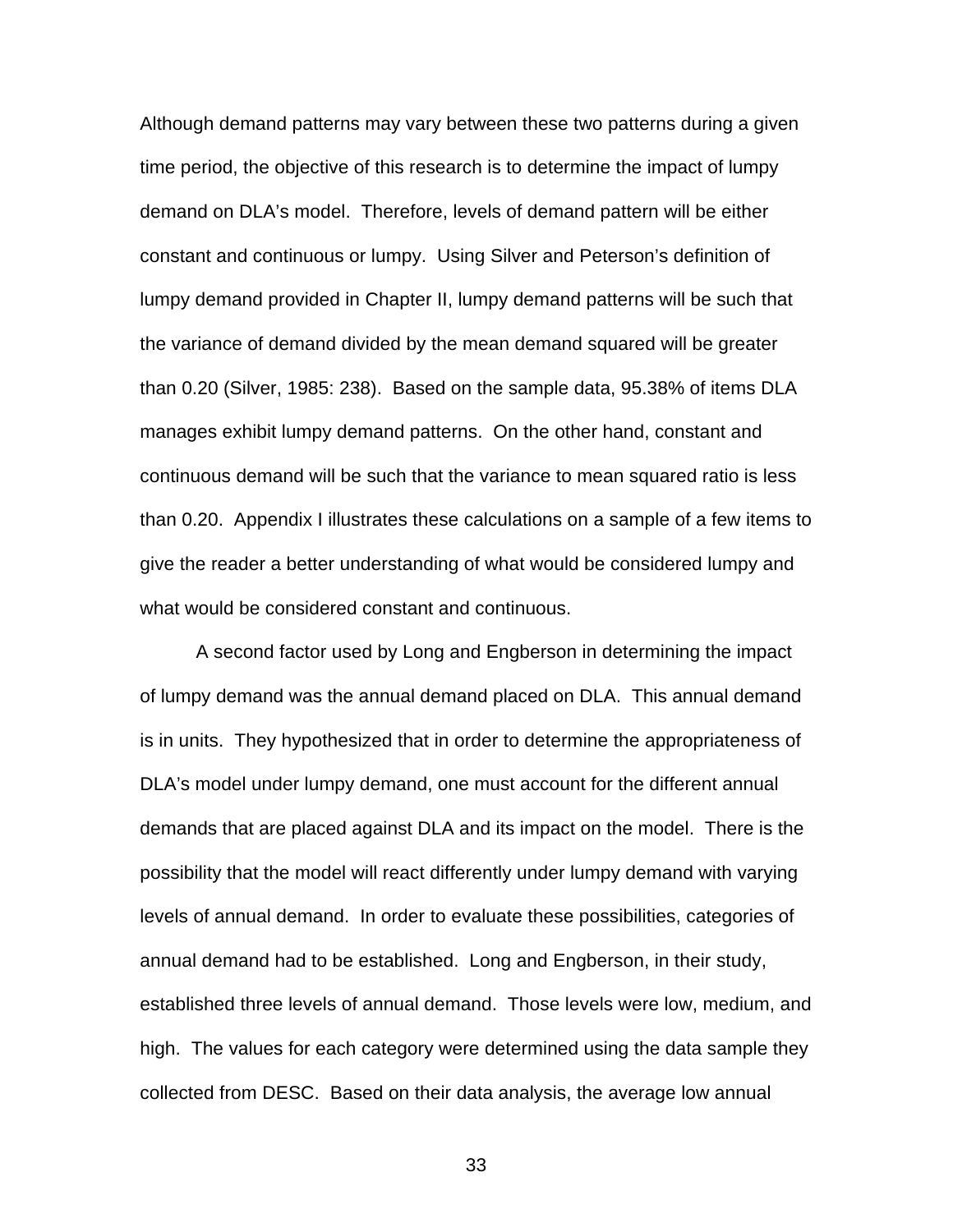demand was set at 70 units. Medium demand was set at 481, and high annual demand was set at 3750 (Long and Engberson, 1994). However, when the sample data was analyzed, there were no specific data points that could be extracted that were representative of the sample.

| Factors                 | Levels         | Value<br><b>Activity 1&amp;2 Activity</b><br>3&4 |       |
|-------------------------|----------------|--------------------------------------------------|-------|
| <b>Demand Pattern</b>   | Low            | 2.1%                                             | 2.1%  |
| (% of annual<br>demand) | <b>Mixture</b> | 0.7%                                             | 4.1%  |
|                         | High           | 12.5%                                            | 12.5% |
| <b>Annual Demand</b>    | Low            | 70                                               |       |
| (units)                 | Medium         | 481                                              |       |
|                         | High           | 3750                                             |       |
| <b>Lead Time</b>        | Low            | 3.267                                            |       |
| (months)                | Medium         | 7.0                                              |       |
|                         | High           | 14.4                                             |       |

**Table 3-1. Long's Experimental Factors and Levels**

Appendix B, a graph of the quarterly demand pattern from the collected sample, illustrates the problem encountered in extracting specific data points. Because the graph appears to represent a exponential distribution with a long tail of large but infrequent orders, there were no natural breaks in the data to categorize it into levels of demand. *SAS/STAT* Release 6.03, a statistical software package, was then used to analyze the data and locate any clusters of data points which could be used as levels. The results of the cluster analysis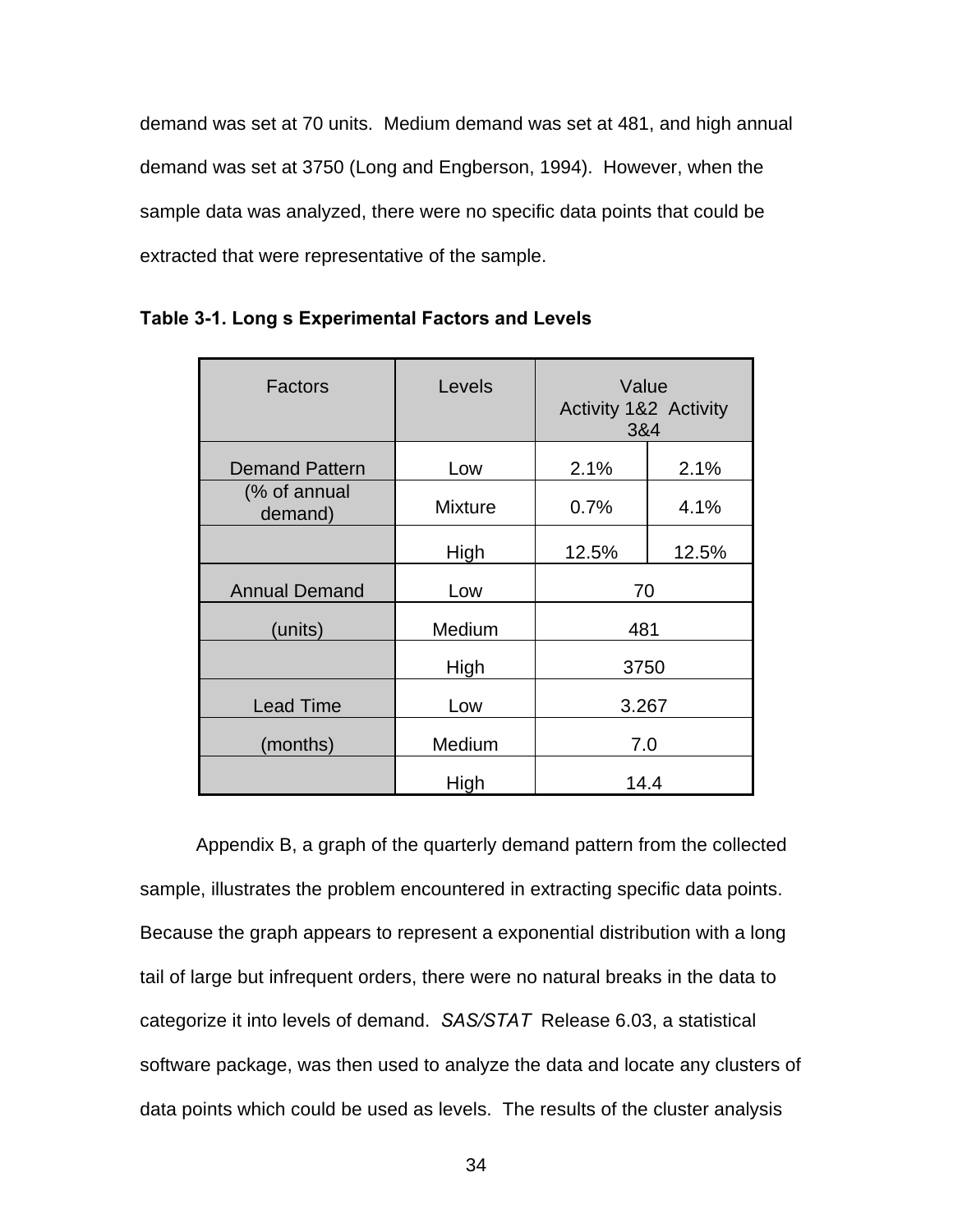indicated that there were no clusters in the data collected. Therefore, the observed data pattern was validated with Mr. Michael Pouy, headquarters DLA. He agreed that the demand pattern DLA faces fits the exponential distribution with a long sparsely populated tail. Based on this information and the inability of the cluster analysis to find natural levels in the data, annual demand was eliminated as a factor and allowed to fluctuate according to a exponential distribution with the parameters extracted from the collected data to reflect the actual demand pattern.

The third factor Long and Engberson chose for this experiment was lead time. Long and Engberson determined that lead time could be divided into three categories: low, medium, and high. Based on the data, low lead time averaged 3.267 months, medium lead time averaged 7.0 months, and long lead time averaged 14.4 months. As with the annual demand, this study's analysis of the data provided different results. Using the data collected from DESC, an attempt was made to determine natural levels of lead times. This analysis uncovered a distribution of lead times that appeared to fit an exponential distribution with a long sparsely populated tail similar to the annual demand distribution discussed above.

Therefore, *SAS/STAT* Release 6.03 was used to analyze the data and locate any clusters of data points which could be used as levels. According to SAS output results, there were no clusters in the data collected. Again, DLA was contacted to determine if they had specific categories of lead times to indicate short and long lead times. If specific numbers could be assigned to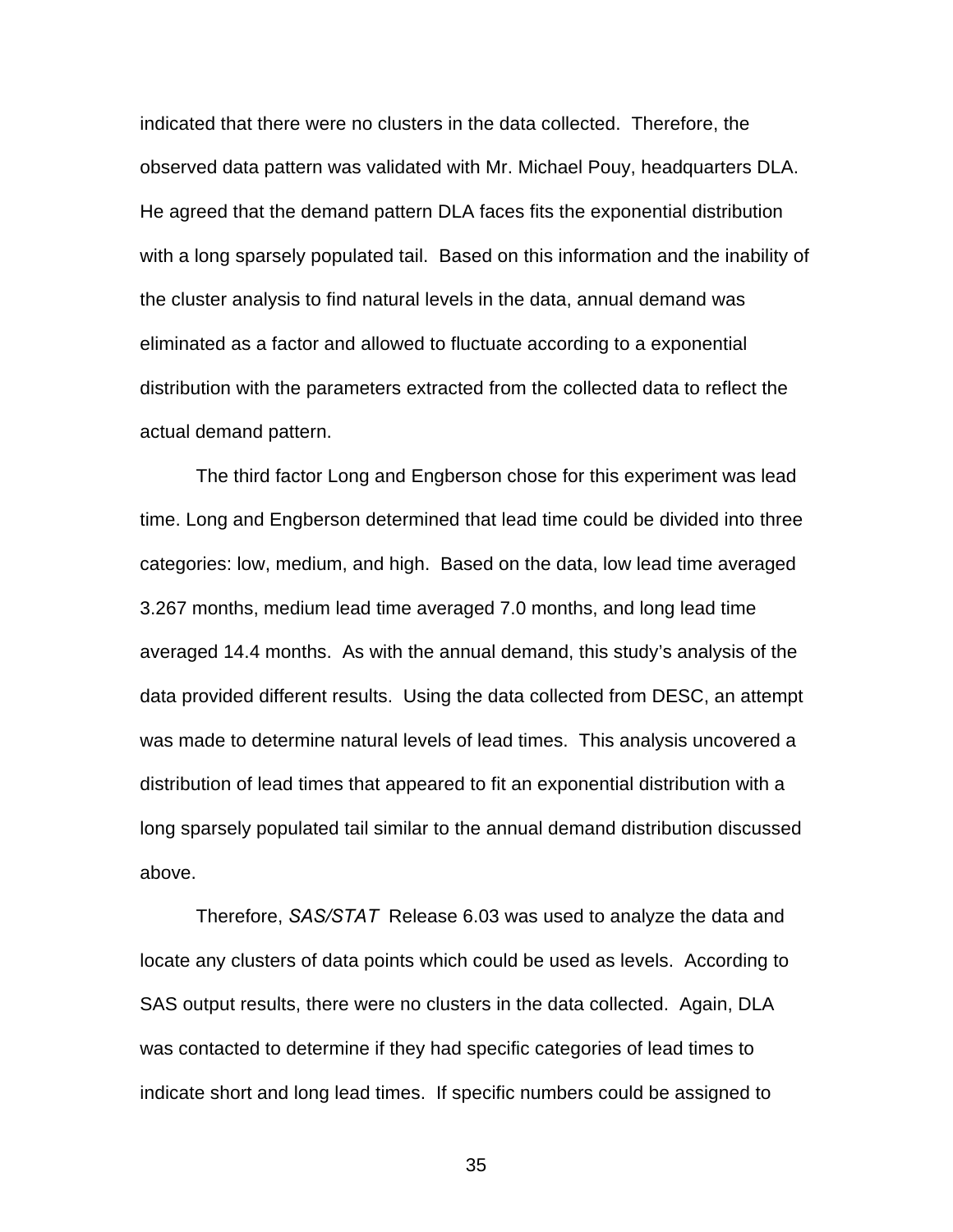these categories, they could then serve as DLA determined breaks in the data. Unfortunately, it was discovered that there is no such categorization of lead times at DLA. After further examination of the data and based on the preliminary data, it was determined that lead time was not a factor in this experiment. Failure to categorize the lead times was not the reason for its elimination. Lead time was not a factor for two reasons. First, lead time only impacts the EOQ model in the safety stock and reorder point calculations. From the beginning, safety stock was eliminated from this experiment because it could hide the real impact of lumpy demand on DLA's requirements model. After all, the purpose of safety stock is to protect the organization from fluctuations in demand. The reorder point then, without safety stock, is simply the mean demand during lead time. This leads to the second point. This research does not use customer service levels as a performance measure; therefore, changing the reorder point by varying lead times does not provide any insight into the impact of lumpy demands being placed against DLA's requirements model and could actually confound the results if it were allowed to vary. For these reasons, it was decided to hold the lead time for DLA from its suppliers constant throughout the experiment at 100 days. This figure was determined based on the data collected from DESC. Appendix J provides a graph of the leadtimes from the collected data.

## **Experimental Environment**

The control of the environment refers to the ability of the researcher to minimize his impact on the environment and the impact of all extraneous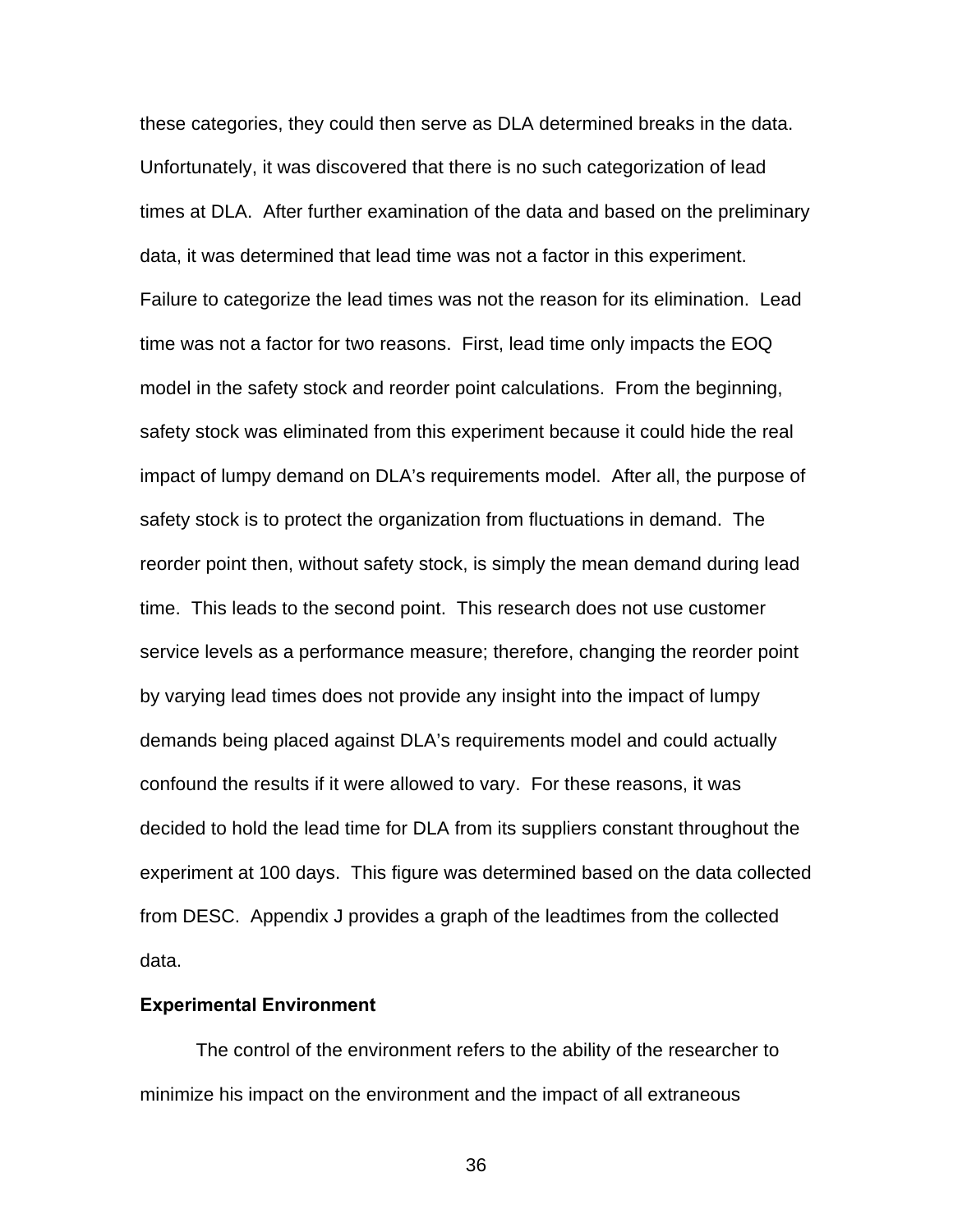variables to the experiment. Simulation, the methodolgy chosen for this research, inherently reduces the impact of both of these problems on the experiment. An in-depth analysis of exactly how simulation aids in the control of the experimental environment will be discussed as part of the next section.

### **Experimental Design**

The method chosen for this research is simulation. Simulation , as defined by Pritsker, is "the process of designing a mathematical-logical model of a real system and experimenting with this model on a computer" (Pritsker, 1986: 6). There are several advantages of studying a system in this manner. First, the system can be tested and manipulated before incurring the cost of actually building the system. Secondly, the system can be studied without bringing the existing system off-line. Finally, one avoids the potential of damaging or destroying the existing system through testing procedures (Pritsker, 1986: 6). The last two advantages are relevant to this study. Because the DLA requirements model is continually being used to determine requirements and manage transactions, it would be impractical to bring this system off-line for our experiment. In addition, the potential costs associated with any down time in the system prohibit direct manipulation of the DLA requirements model.

The use of simulation for inventory related issues is not new. Andrew Clark, in his article, "The Use of Simulation to Evaluate a Multiechelon, Dynamic Inventory Model," highlights examples where simulation is the only real method available to solve complex inventory issues (Clark, 1993: 429-444). In addition, Choi, Malstrom, and Tsai, used simulation to evaluate several lot sizing methods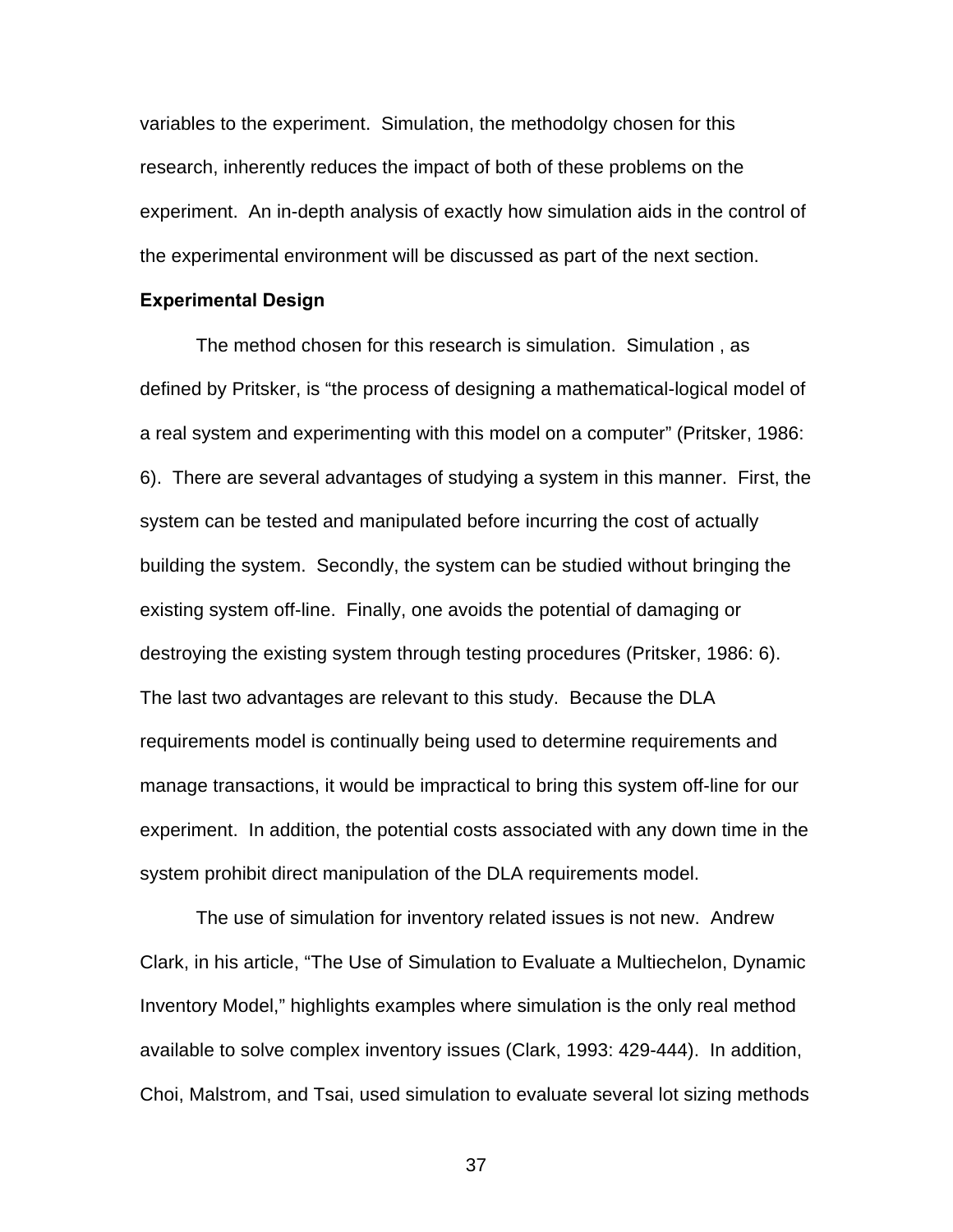within multilevel inventory systems, to include the EOQ model. This analysis of

the lotsizing methods was performed to establish a ranking of the effectiveness

of the lot-sizing methods (Choi, Malstrom, and Tsai, 1988: 4-10).

Pritsker has developed ten basic steps for successful simulation. Table 3-

2 lists these ten steps and then subsequent discussion will focus on applying

those steps to the current research experiment.

# **Table 3-2. Steps For Successful Simulation**

- 1. **Problem Formulation.** The definition of the problem being studied to include a statement of the objectives of the study.
- 2. **Model Building.** The conversion of the system under study to a mathematical-logical representation.
- 3. **Data Acquisition.** The identification, specification, and collection of appropriate data.
- 4. **Model Translation.** The preparation of the model for computer processing.
- 5. **Verification.** Establishing that the model works as intended.
- 6. **Validation.** Establishing that the model replicates the real system.
- 7. **Strategic and Tactical Planning.** The process of establishing the conditions for using the model.
- 8. **Experimentation.** The execution of the model to obtain the required output.
- 9. **Analysis of Results.** the analysis of the output to draw inferences and make recommendations.
- 10. **Implementation and Documentation.** The process of implementing decisions based on the results of the model and documenting the model and its use.

(Pritsker, 1986: 1-10)

**Problem Formulation.** The problem this research attempts to resolve is

the appropriateness of DLA's requirements model under lumpy demand patterns.

The research questions are stated in Chapter I and earlier in this chapter.

**Model Building.** Simulation models will be created using Pritsker's SLAM

II software (Version 4.4) on the Digital Equipment Corporation's VAX 6420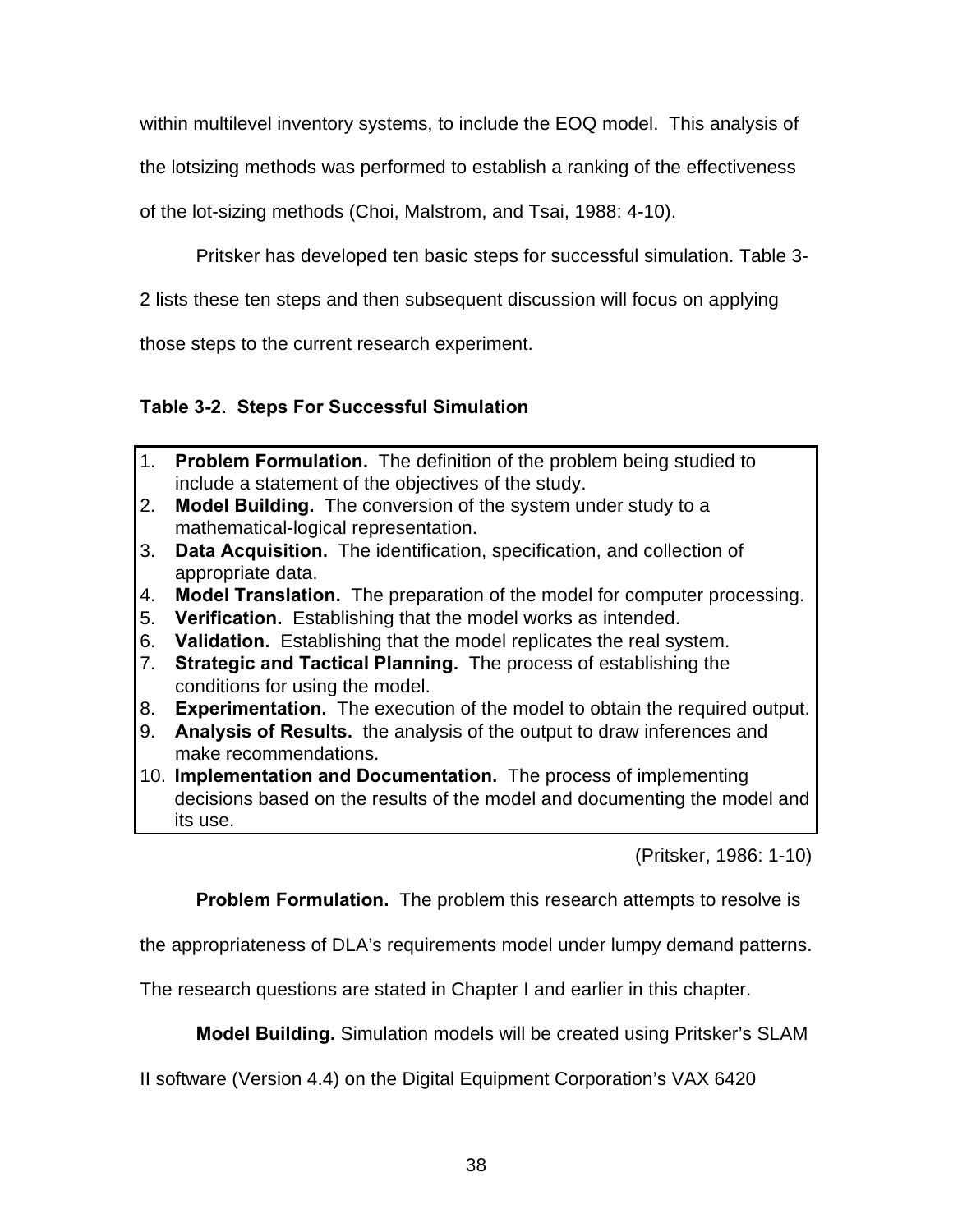mainframe computer. These models will then be compiled and linked using DEC VAX FORTRAN Compiler (Version 6.1). The purpose of these models is to replicate the DLA requirements model under lumpy demand so that the researchers can statistically determine the impact of lumpy demand. A total of four models will be built using *SLAMSYS* (Version 4.0).

Each of the four models will reflect will represent different assumptions of the demand pattern DLA faces. The first model is referred to as the Normal, Constant and Continuous model and reflects all the assumptions of the EOQ model that DLA uses for their requirements computations. As such, demand is generated from the bases and sent to DLA on a deterministic schedule. This implies that each bases orders the same quantity during a set period. The second model is called the Normal Demand model. It is similar to the previous model except it relaxes the assumption of constant and continuous demand to allow the amount of an item ordered by the bases to vary according to a normal distribution. Most inventory text books use this assumption of a normal distribution of demand when applying the EOQ model to real situations. This assumption is generally true for a majority of the consumable items (Tersine, 1994: 212).

The third model is called the Lumpy demand model. This model incorporates DLA's requirements model like the previous models, except demand from the bases is allowed to fluctuate. The demand faced by DLA comes from a exponential distribution, as reflected in the sample from DESC, and the timing of the demand comes from a normal distribution. This model is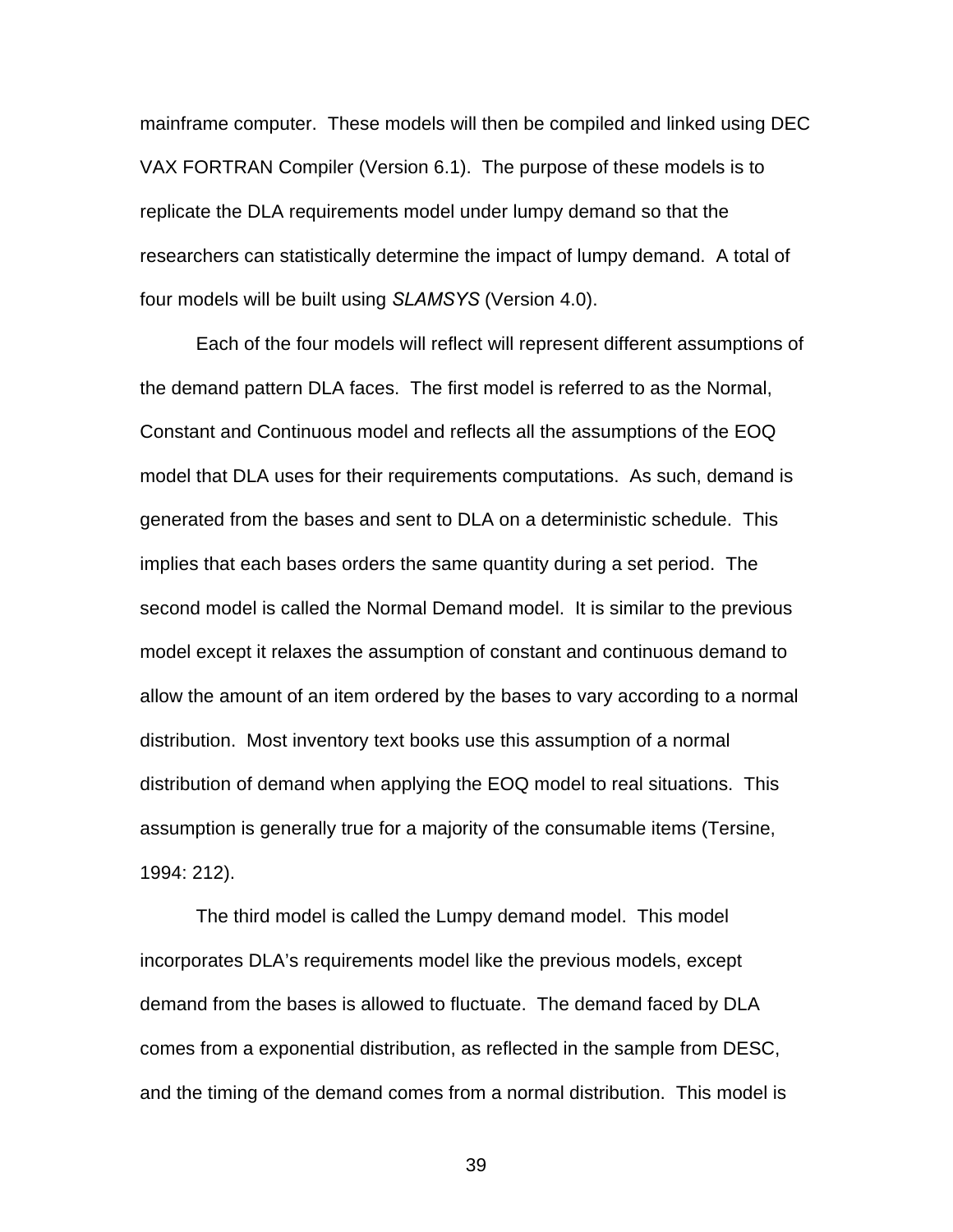reflective of the current conditions that DLA operates in. The fourth model is the same as the Lumpy demand model except the EOQ model that DLA uses is replaced with the Silver-Meal model which is designed to more effectively handle lumpy demand. Table 3-3 summarizes the comparisons of the models.

| Model                              | Timing of<br>demands from<br>bases                                                             | Quantity of each<br>order                                                  | Requirements<br>Model used |
|------------------------------------|------------------------------------------------------------------------------------------------|----------------------------------------------------------------------------|----------------------------|
| Normal, Constant<br>and Continuous | Orders placed<br>every month                                                                   | 8 units per order                                                          | DLA's EOQ model            |
| Normal Demand                      | Orders placed<br>every month                                                                   | Normal<br>distribution with<br>mean of 8 and<br>standard deviation<br>of 1 | DLA's EOQ model            |
| <b>Lumpy Demand</b>                | Triangular<br>distribution with a<br>mean of 90 days,<br>a max of 150, and<br>a min of 30 days | Exponential<br>distribution with<br>mean of 89.36543                       | DLA's EOQ model            |
| Silver-Meal                        | Triangular<br>distribution with a<br>mean of 90 days,<br>a max of 150, and<br>a min of 30 days | Exponential<br>distribution with<br>mean of 89.36543                       | Silver-Meal model          |

|  | <b>Table 3-3. Comparison of Models</b> |  |
|--|----------------------------------------|--|
|--|----------------------------------------|--|

**Data Acquisition.** As mentioned earlier in this chapter, data was collected from DESC to establish the parameters for the independent variables in the model. Table 3-3 outlines the values chosen for the variables. These values will be incorporated into the simulation model. As discussed in Chapter II, DLA uses a Lagrangean method to determine its variable safety stock. For the purpose of this experiment, the variable safety stock will not be included in the simulation model. It was determined that safety stock might mask the impact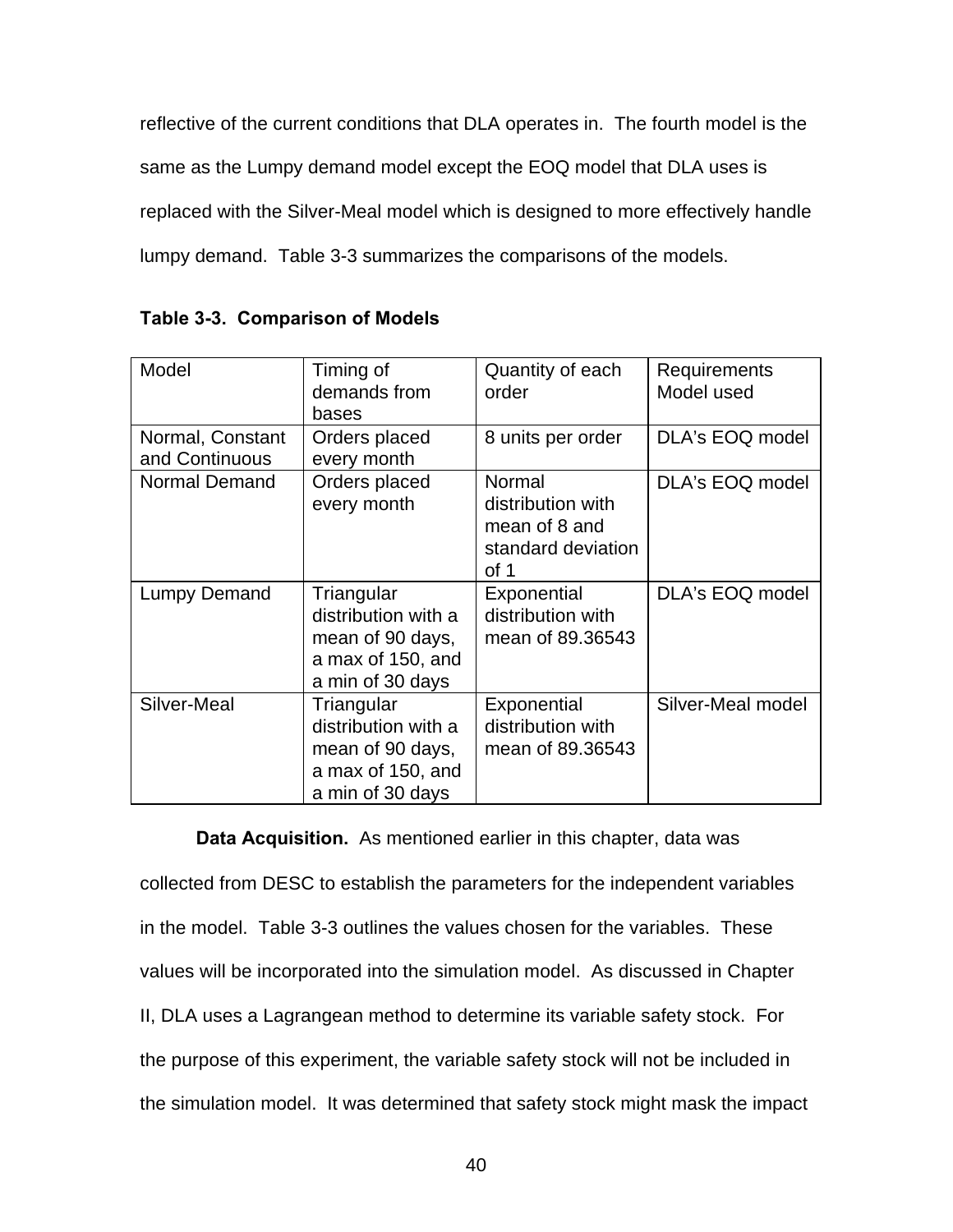of lumpy demand on the model. Long and Engberson, in their experiment, eliminated safety stock from their experiment for the same reason.

**Model Translation.** Appendix C provides a detailed discussion of the simulation model to include the program logic.

**Verification.** The verification of the models was completed in two steps. In the first step, the authors went step by step through the code to ensure that it worked as it was designed to. Also, the authors relied on the *SLAMSYS* (Version 4.4) syntax check and the DEC VAX FORTRAN Compiler (Version 6.1) to aid in validating the program code and fortran code. Secondly, a pilot test of five runs for each model was accomplished. Results of the runs were analyzed to determine if the models were working properly. This process was repeated until the models were working properly.

**Validation.** The models were validated by inventory instructors at the Air Force Institute of Technology (AFIT) and personnel at DLA. First, personnel at DESC were interviewed to determine any specific DLA policies that needed to be reflected in the model (Balwally, 1994: Interview). Next, the issues raised by the DESC personnel were discussed with the inventory instructors at AFIT. Each model was analyzed to ensure it reflected DLA's inventory system, applicable DLA policies, and the assumptions implied by each model's environment.

**Strategic and Tactical Planning.** Before each model can be run to collect the required data, three very important questions must be answered. They concern initial starting conditions, how long the model should be run for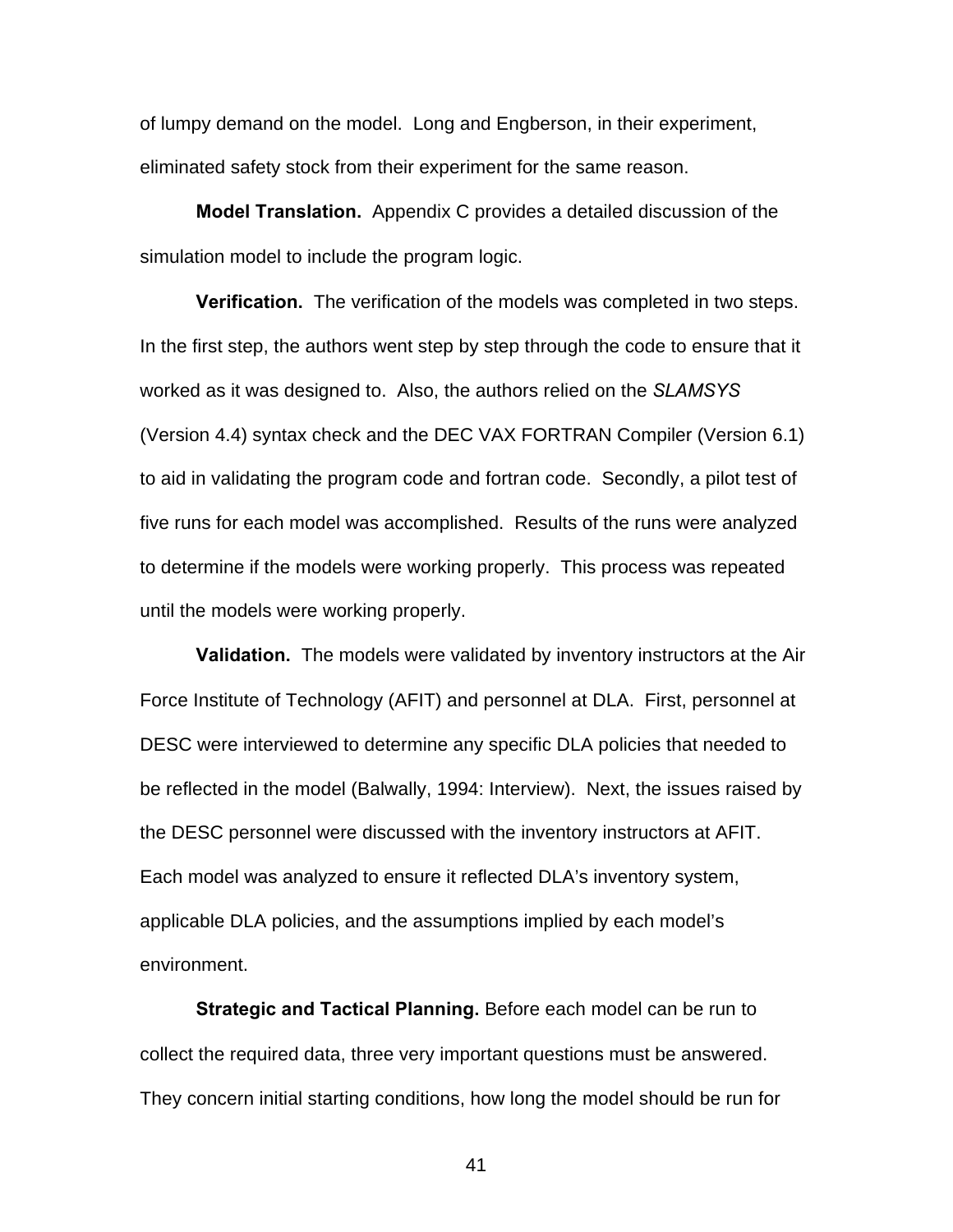each run, and how many samples or runs need to be made to ensure that the collected data is reflective of its population. All of these questions will be answered next.

First, the initial starting conditions for each model had to be determined. The models called for customers to begin placing demands to DLA as soon as the model started. This means that unless the model began with some inventory at DLA, it would backorder immediately. Secondly, until after the first quarter, there is no forecasted demand to use in determining order quantities. Therefore, the initial amount of inventory on hand was set at a rough-cut EOQ amount. Also, the forecasted demand was set at this same amount. Appendix C provides specific details on these initial conditions. These predetermined starting conditions allow the model to start at a more steady state but do not impact the collected data from the model, as we will see next.

The second question raised earlier concerned the length of time the models should be run. One of the assumptions of simulation models is that the output reflects the system in steady state. Yet, with many models there is a warm up period, also called the transient period, where the model is moving toward steady state but the model output is still affected by the initial starting conditions. If this transient period were included in the output of the model it might bias the results because it doesn't reflect the true steady state of the system. Therefore, modelers must attempt to determine where the transient period ends so that the observations during the transient period can be deleted (Law and Kelton, 1991: 545).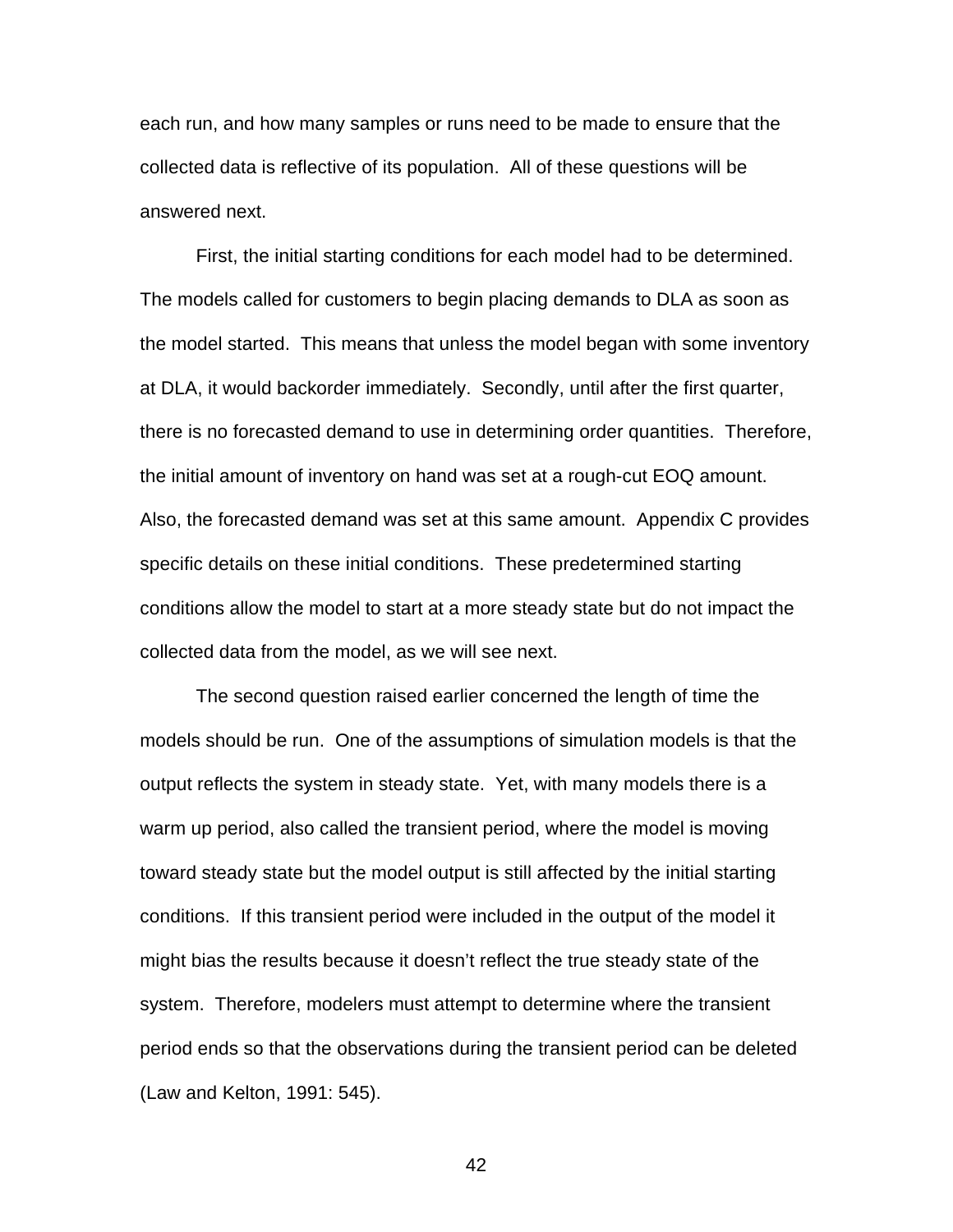One method to estimate the beginning of steady state is to use a pilot run from each model and apply a moving average to the periodic output on the measured variable. When the graphed moving averages are analyzed, steady state begins as the moving average curve levels off (Law and Kelton, 1991: 545-551). This was the method used to determine the end of the transient phase for this experiment. Appendix D provides the graphs of average inventory and total variable cost over time. The longest transient phase lasted 55 years or 19,800 days (days are used in the simulation, but the output is per year). In order to ensure that the model was in steady state, all statistical arrays were cleared at 20,000 days. The model was then allowed to run for an additional 20,000 time units for data collection purposes. Therefore, the overall lenght of each run was set at 40,000 days or 111 years.

The third question raised earlier concerned the number of runs required of each model to ensure meaningful output data. In order to determine the correct sample size necessary for the experiment, a sample of five runs was produced from each model. The models were lumpy demand with the EOQ, normal demand with the EOQ, and lumpy demand with the Silver and Meal model. The constant and continuous model is deterministic and therefore does not require a sample size calculation. The standard deviation of the five runs was calculated and used as part of the calculation of sample size.

Next, a level for  $\alpha$  and  $\beta$  level were determined. The  $\alpha$  level is the probability of a type one error or stated otherwise, the probability of rejecting the null hypothesis when it is true. The  $\alpha$  for this experiment was set at 0.05. The β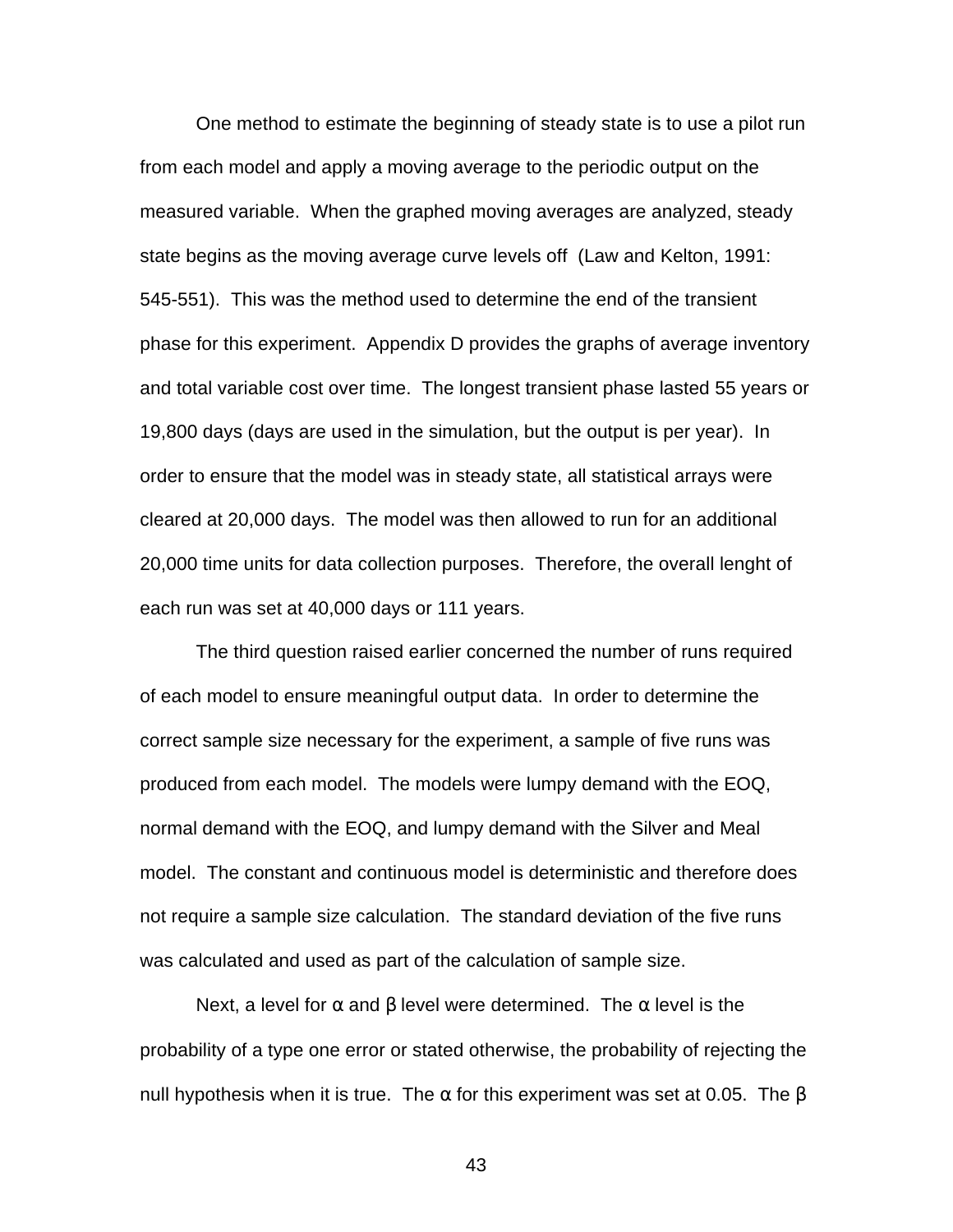level is the probability of a type two error. This occurs when you accept the null hypothesis when it is false. Based on discussions with AFIT statistics instuctors, β was set at 0.05. Finally, a value for φ must be established. φ reflects the amount of the acceptable difference between the true mean and the observed mean divided by the standard deviation of the sample. The acceptable difference was set at 20 units to keep the sample size manageable while maintaining acceptable levels for  $\alpha$  and  $\beta$ . These parameters were then used to determine the sample size required from Table A11, page 632 of *Statistical Design and Analysis of Experiments with Applications to Engineering and Science* by Mason, Gunst, and Hess. Based on the chart, the highest required runs was 24. Therefore the number of runs was set at 30. Appendix E provides the computations associated with this process.

**Experimentation.** Appendix C provides a detailed explanation of how the models were run. A discussion of the logical flow of each model to include the specific functions of the various subparts is given. In addition, the simulation code and Fortran subroutines for each model are provided.

**Analysis of Results.** The analysis of results will be discussed in detail in a subsequent section titled "Analyze the Data." Specifically, the analysis will be divided into two parts. Part one will be a check for normality of the output data. Based on the results of this test, parametric or nonparametric procedures will be used to determine if the hypotheses will be rejected.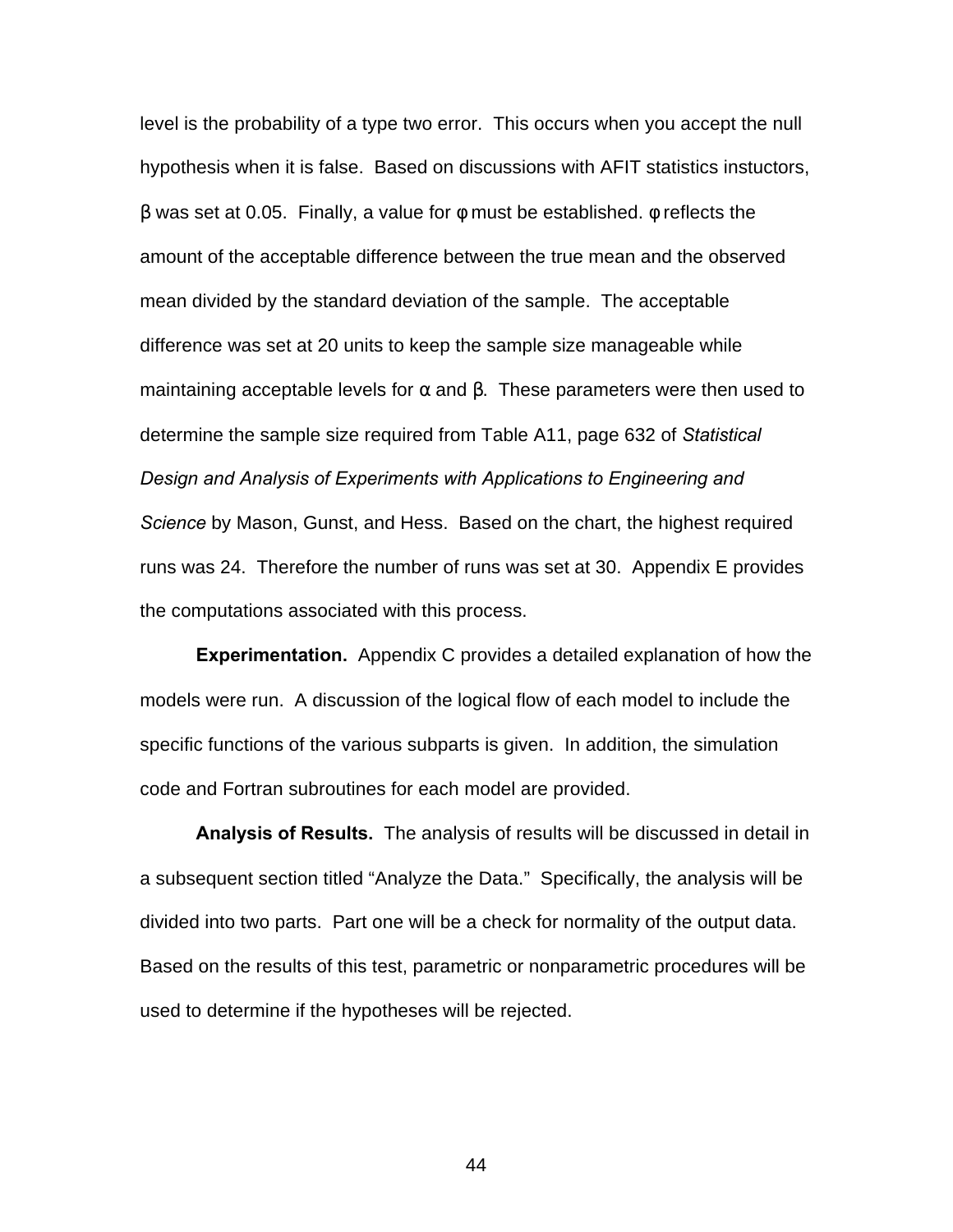**Implementation and Documentation.** Appendix C provides all documentation on each model and its code. Any recommendations for implementation will be discussed in detail in Chapter V of this thesis.

### **Select and Assign the Subjects**

The focus of this portion of the experiment is on ensuring that the subjects are representative of the population. The subjects for this simulation are the demand patterns created during the simulation process. The question to be answered is whether they are representative of the population demand patterns that DLA faces. The demand patterns created in the simulation are derived from the sample collected by DESC personnel. The goal of the DESC personnel during this collection of data was to collect a representative sample of the demand patterns DLA faces. Therefore, it is assumed that the demand patterns created in the simulation are reflective of the population of demand patterns DLA faces.

### **Testing Data**

This section refers to the verification and validation process. A pilot test of our simulation model will be conducted to ensure the model accurately represents the DLA consumable item environment. The Long and Engberson study concluded that verification and validation involved the coordination and review of AFIT instructors and experts from DESC. We have chosen the same method of verification and validation. A pilot test of five runs will be used for this process.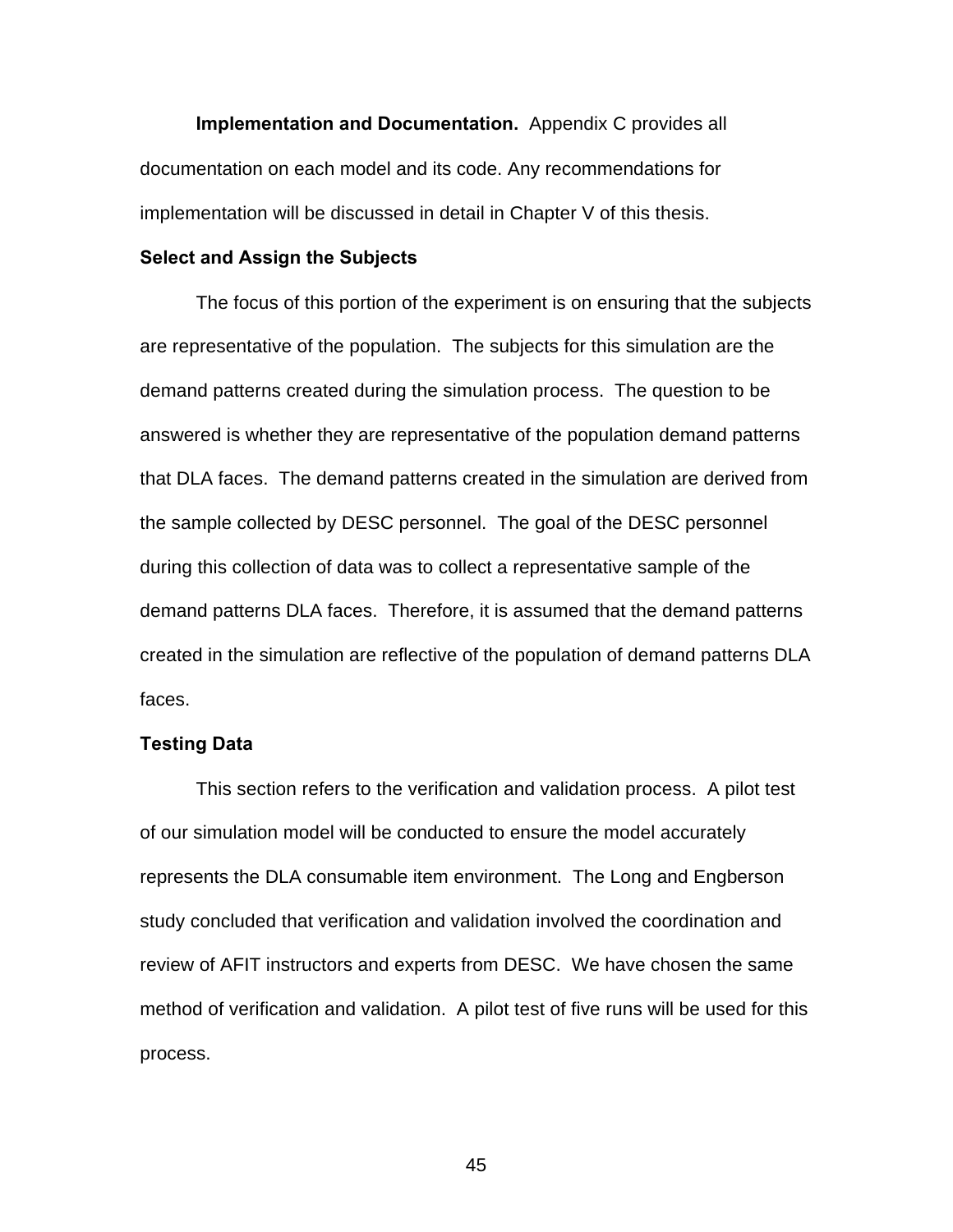## **Analyze the Data**

The analysis of the data will involve a two step process. The first step will be to test the output of the models to check for normality. This requirement must be met in order to use parametric measures for statistical analysis. Assuming that the data meets this requirement, then a two sample t-test with equal or unequal variances will be used to determine if there is a statistical difference between the models. The decision on whether to use a t test with equal or unequal variances will depend on how close the variances of the models' output is to one another. If the output from each model does not meet the test of normality, then a nonparametric measure , such as the Wilcoxon Rank Sum test, will be used to compare the models. Table 3-4 reflects the expected analysis of results.

| <b>Model Comparison</b>        | <b>Hypothesis</b>                        | <b>Test</b>                                               |
|--------------------------------|------------------------------------------|-----------------------------------------------------------|
| <b>Lumpy Demand vs</b>         | $\mu$ <sub>L</sub> = $\mu$ <sub>CC</sub> | Because the C&C output                                    |
| <b>Constant and Continuous</b> | for Avg Inv and TVC                      | is deterministic, it will not                             |
|                                |                                          | be normally distributed.                                  |
|                                |                                          | Therefore, a 95%                                          |
|                                |                                          | Confidence will be built                                  |
|                                |                                          | around $\mu$ <sub>L</sub> and $\mu$ <sub>cc</sub> will be |
|                                |                                          | checked to see if it falls                                |
|                                |                                          | within this range                                         |
| Lumpy Demand vs                | $\mu_L = \mu_N$                          | Two sample t-test with                                    |
| Normal Demand                  | for Avg Inv and TVC                      | unequal variances                                         |
| Lumpy Demand vs                | $\mu_{L} = \mu_{SM}$                     | Two sample t-test with                                    |
| Silver-Meal                    | for Avg Inv and TVC                      | unequal variances                                         |

## **Table 3-4. Expected Analysis of Results**

This chapter examined the methodology chosen to answer the research questions posed in Chapter I. Simulation was chosen and justified as the best method available to provide answers to these questions. A description of the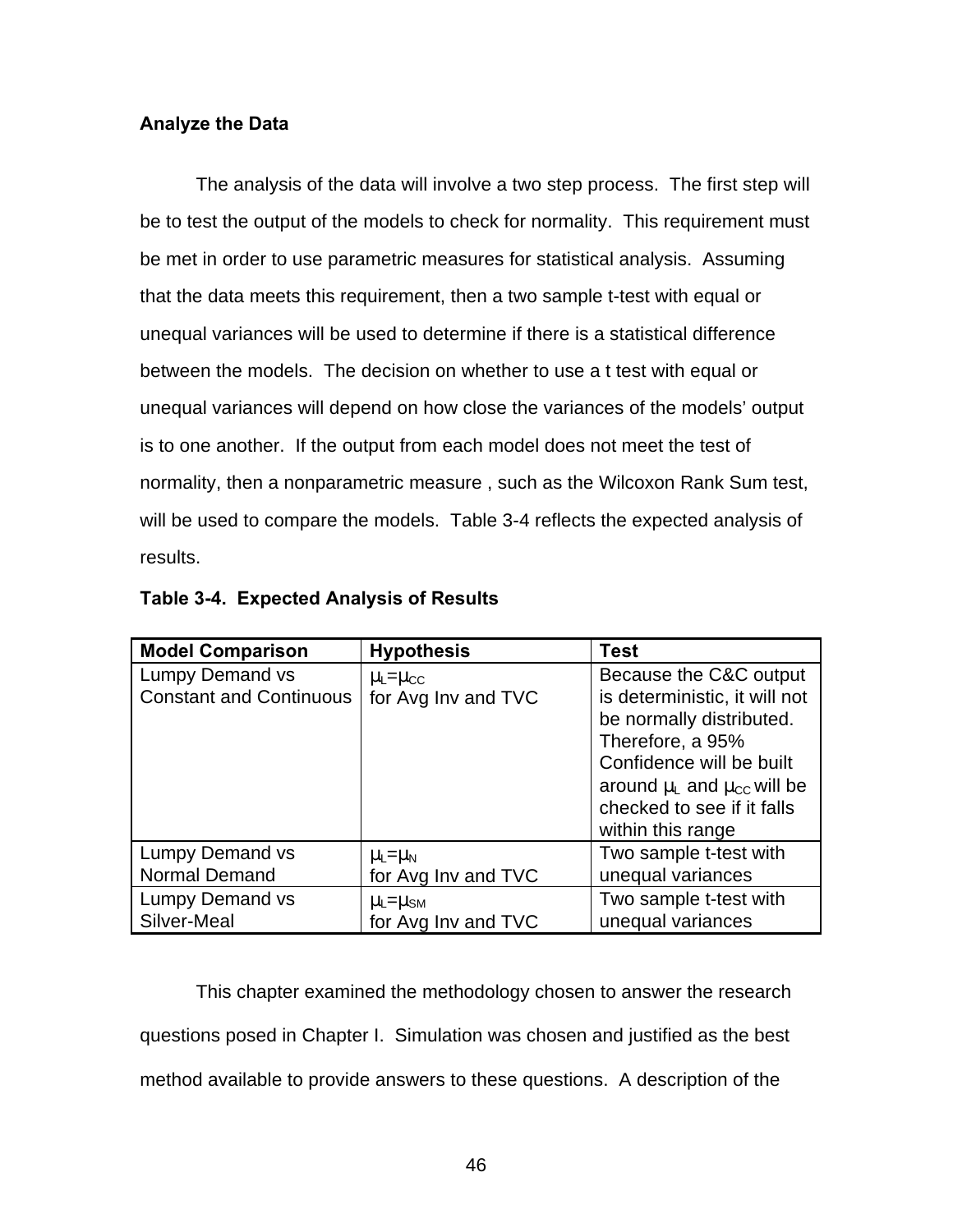experimental design was given to include the response variables, dependent variables, and factors and levels of treatments. In addition, the proposed method of statistical analysis was discussed. Chapter IV will now discuss the actual execution of the experiment and the subsequent analysis of the results. Chapter V will then provide conclusions and recommendations based on the results discussed in Chapter IV.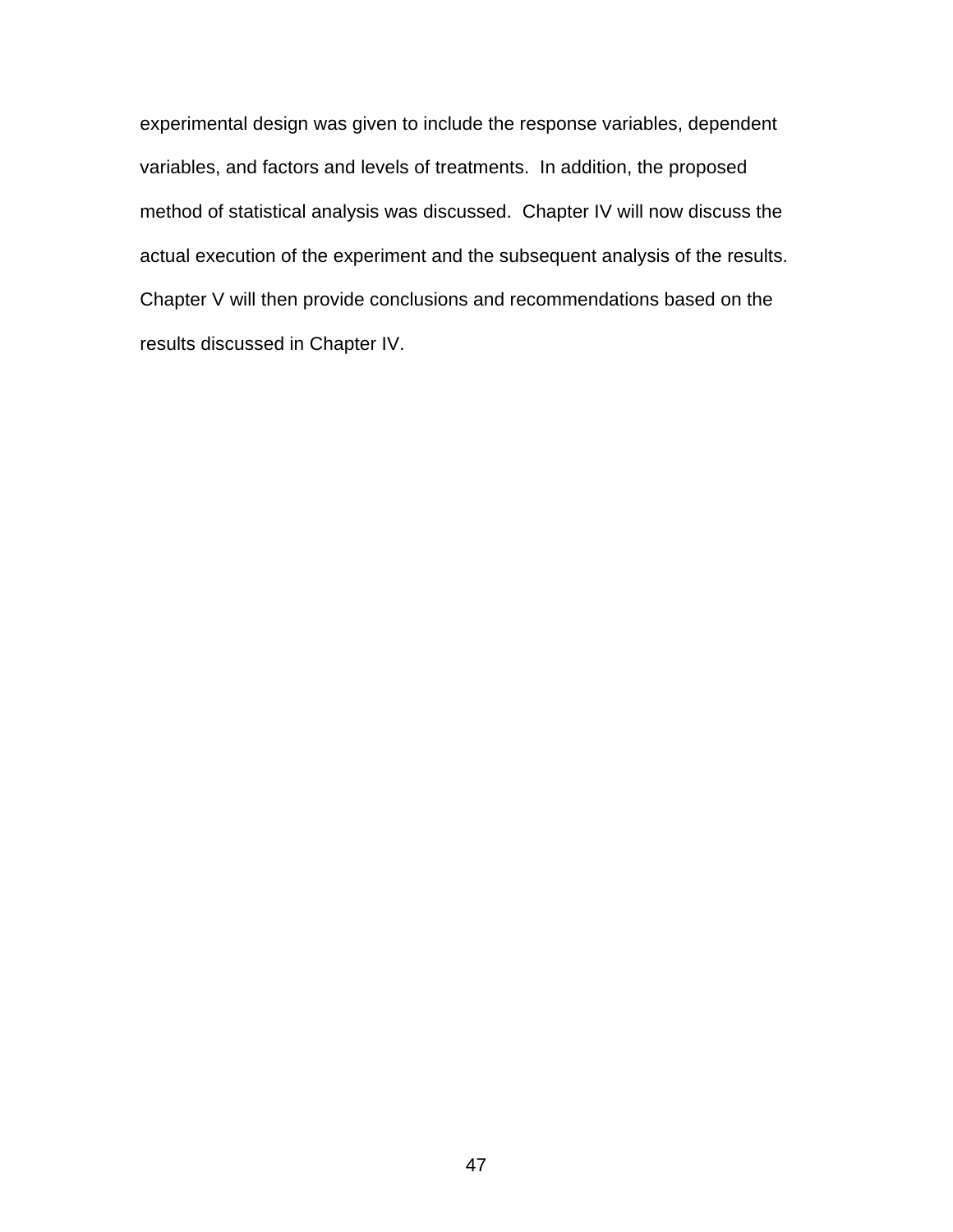#### **IV. Data Analysis**

This chapter discusses the simulation output data and explains the statistical techniques used to analyze the data. First, the proposed statistical analysis techniques will be presented. Next, the assumptions of these techniques and the validation that the experiment met these assumptions will be discussed. Finally, the output data will be analyzed and comparisons between models will be made.

#### **Proposed Statistical Analysis**

In Chapter III, the proposed statistical analysis technique was the twosample t-test with unequal variances. The assumption that accompanies that test is that the two populations from which the samples were collected are normally distributed (Montgomery, 1991: 30). In order to confirm the assumption of normality, the output from each model was tested using the Wilkes-Shapiro test. This test was performed using *Statistics*, Version 4.0. Using a sample size of 30 and an alpha of 0.05, the critical value for the test was determined from Table A11, page 632, of *Statistical Design and Analysis of Experiments with Applications to Engineering and Science* by Mason, Gunst, and Hess. Based on the critical value from the chart and the calculated values from the samples, all the samples, except the Constant and Continuous model, exceeded the critical value and therefore, can be assumed to be normally distributed. Appendix F contains the scores of each of the samples and the critical value from Table A11.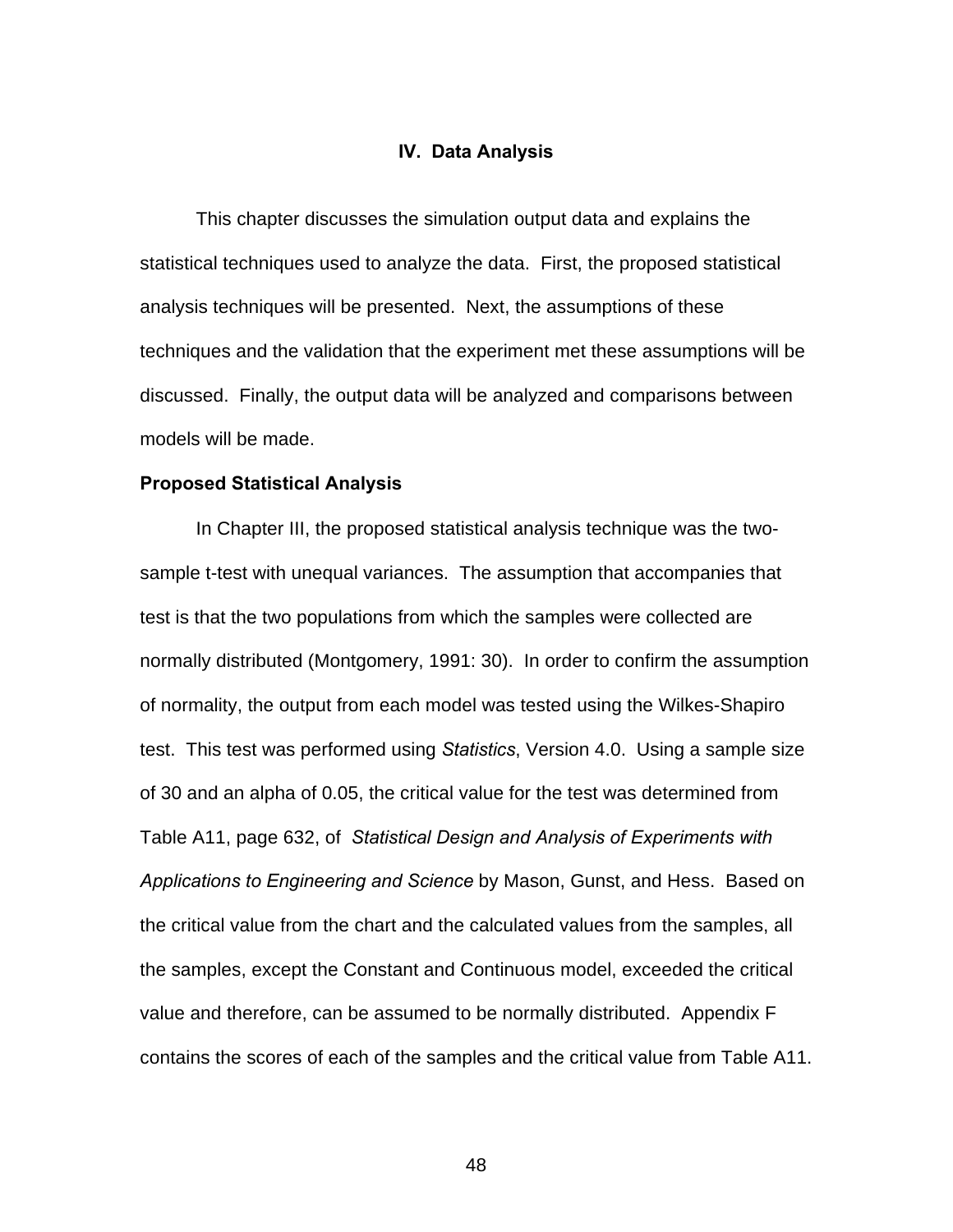The Constant and Continuous model is a deterministic model and cannot meet the assumption of normality. By deterministic, it is meant that the results are the same for every run of the model. Therefore, in order to compare any of the other models to it, one must build a confidence interval around the mean of the output that is being compared to the results of the Constant and Continuous model. The hypothesis being tested is that the mean of the sample is equal to the answer derived from the Constant and Continuous model. If the Constant and Continuous model's result is not within this confidence interval, then the hypothesis of equal means is rejected. This requires that the sample being compared to the Constant and Continuous model come from a population that is normally distributed. As mentioned earlier, all of the other models passed the test for normality. Therefore, this assumption has been met.

### **Output Data Analysis**

Data was collected from the simulation models for the response variables, average on-hand inventory and total variable cost. This data was then used to make comparisons between models. The following discussion is organized by variable and then by model comparison.

**Average On-Hand Inventory.** Average on-hand inventory represents the average amount of inventory maintained at DLA. Table 4-1 highlights the mean value for average on-hand inventory for each model.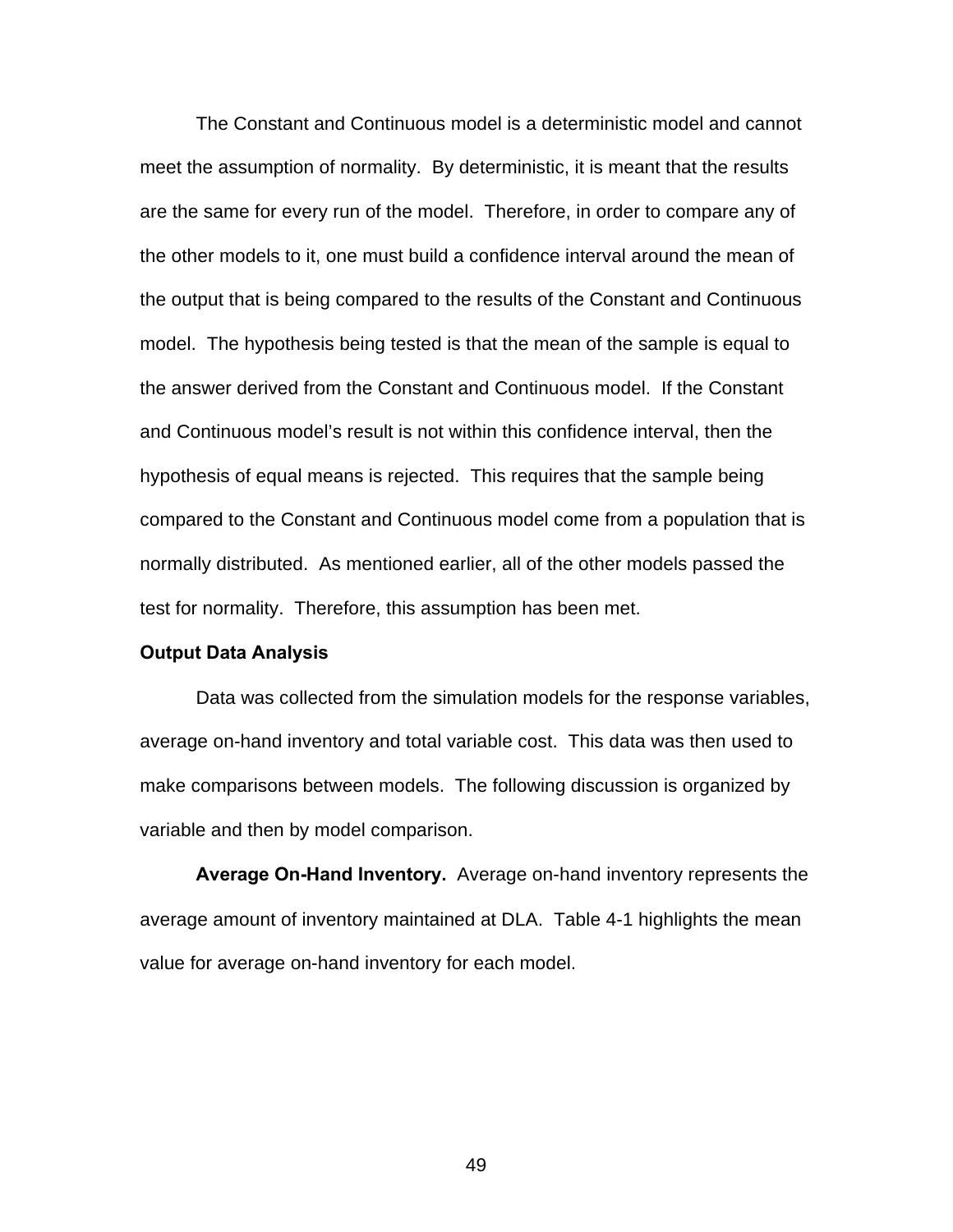| <b>Model</b>                             | <b>Average On-Hand</b><br>Inventory | <b>Standard Deviation</b> |
|------------------------------------------|-------------------------------------|---------------------------|
| <b>Constant and</b><br><b>Continuous</b> | 80.5                                | 0                         |
| <b>Lumpy Demand</b>                      | 106.36                              | 3.911                     |
| <b>Normal Demand</b>                     | 86.093                              | 0.883                     |
| <b>Silver-Meal Model</b>                 | 52.47                               | 9.35                      |

**Table 4-1. Average On-Hand Inventory Values**

The first test conducted was a comparison between the Constant and Continuous model and the Lumpy Demand model. The Constant and Continuous model represents the ordering process for DLA when all of the EOQ assumptions are met. For that reason, it is a deterministic model where demand is held constant at one order per month with the same number of units ordered each time. The Lumpy Demand model represents more of the real conditions that DLA faces in its ordering process. The amount ordered from each base and the timing of those orders is allowed to vary creating lumpy demand patterns at DLA. The test is to determine if the value from the Constant and Continuous model lies within a 95% confidence interval around the Lumpy demand model's mean output. The test can be written as,

> $H_o$  :  $\mu_A$  =  $\mu_B$  $H_A$  :  $\mu_A \neq \mu_B$

where

 $\mu_A$  = the mean average on-hand inventory under lumpy demand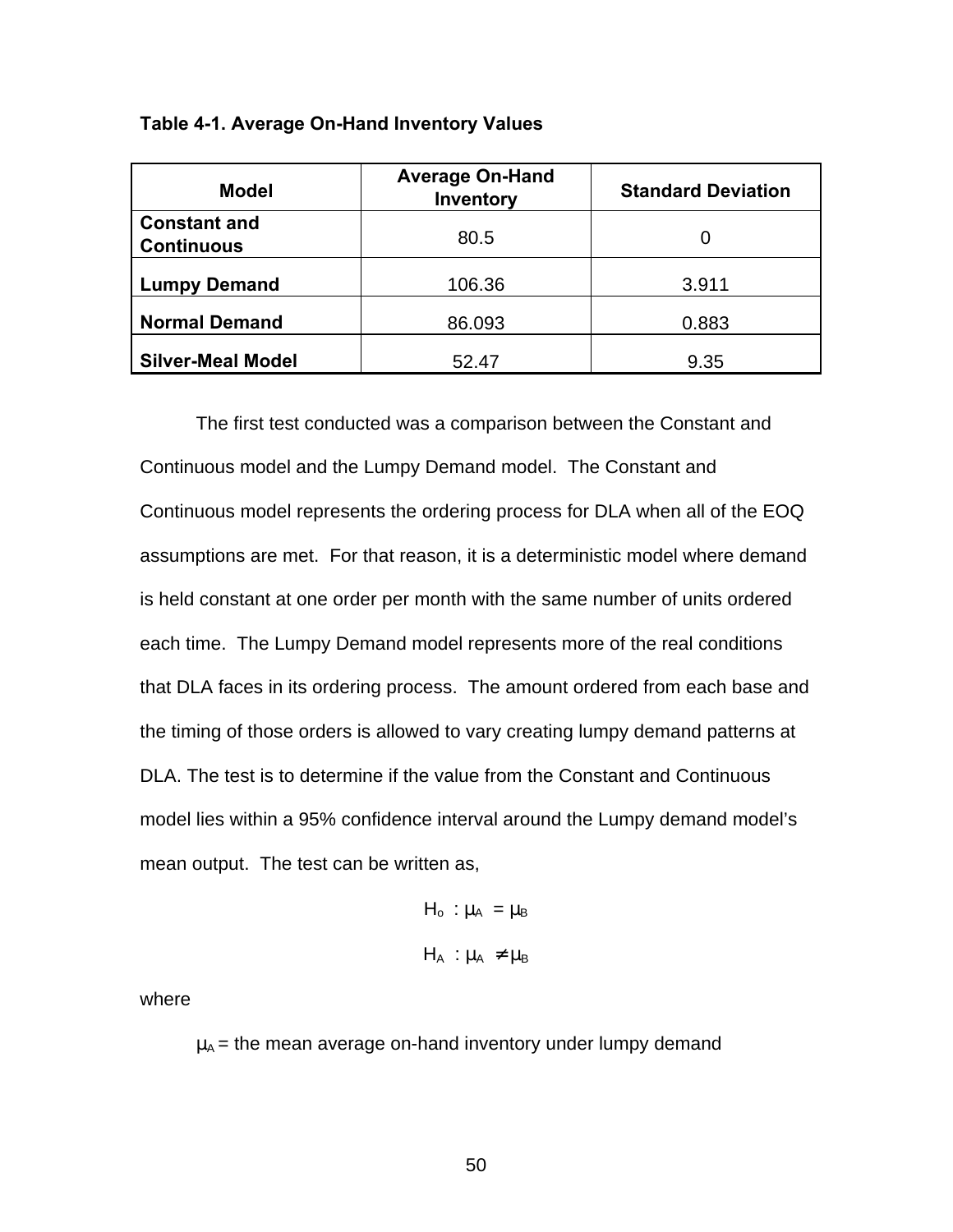$\mu_B$  = the constant value from the Constant and Continuous model

 $H<sub>o</sub>$  = the null hypothesis being tested

 $H_A$  = the alternative hypothesis, if the null hypothesis is rejected

Based on this information, Table 4-2 reflects the results of the test.

|                       | <b>Lumpy demand with</b><br>the EOQ | <b>Constant and</b><br><b>Continuous Demand</b> |
|-----------------------|-------------------------------------|-------------------------------------------------|
| Variable              | Average Inventory                   | Average Inventory                               |
| Mean Value            | 106.36                              | 80.5                                            |
| <b>Upper 95% C.I.</b> | 107.82                              |                                                 |
| Lower 95% C.I.        | 104.89                              |                                                 |

| Table 4-2. Test of Hypothesis C&C vs. Lumpy |
|---------------------------------------------|
|---------------------------------------------|

As one can see from the table, the constant and continuous value does not lie in the 95% confidence interval. Therefore, the hypothesis that the two means are equal is rejected and it is concluded that a lumpy demand condition causes higher average inventory to be maintained if the EOQ model used by DLA is implemented.

The next step is to compare the Lumpy Demand model to the Normal model. The Normal model is very similar to the Constant and Continuous model except that the amount bases order is allowed to fluctuate about the mean according to a normal distribution. This is often discussed in inventory texts, such as Tersine's *Principles of Inventory and Materials Management*, when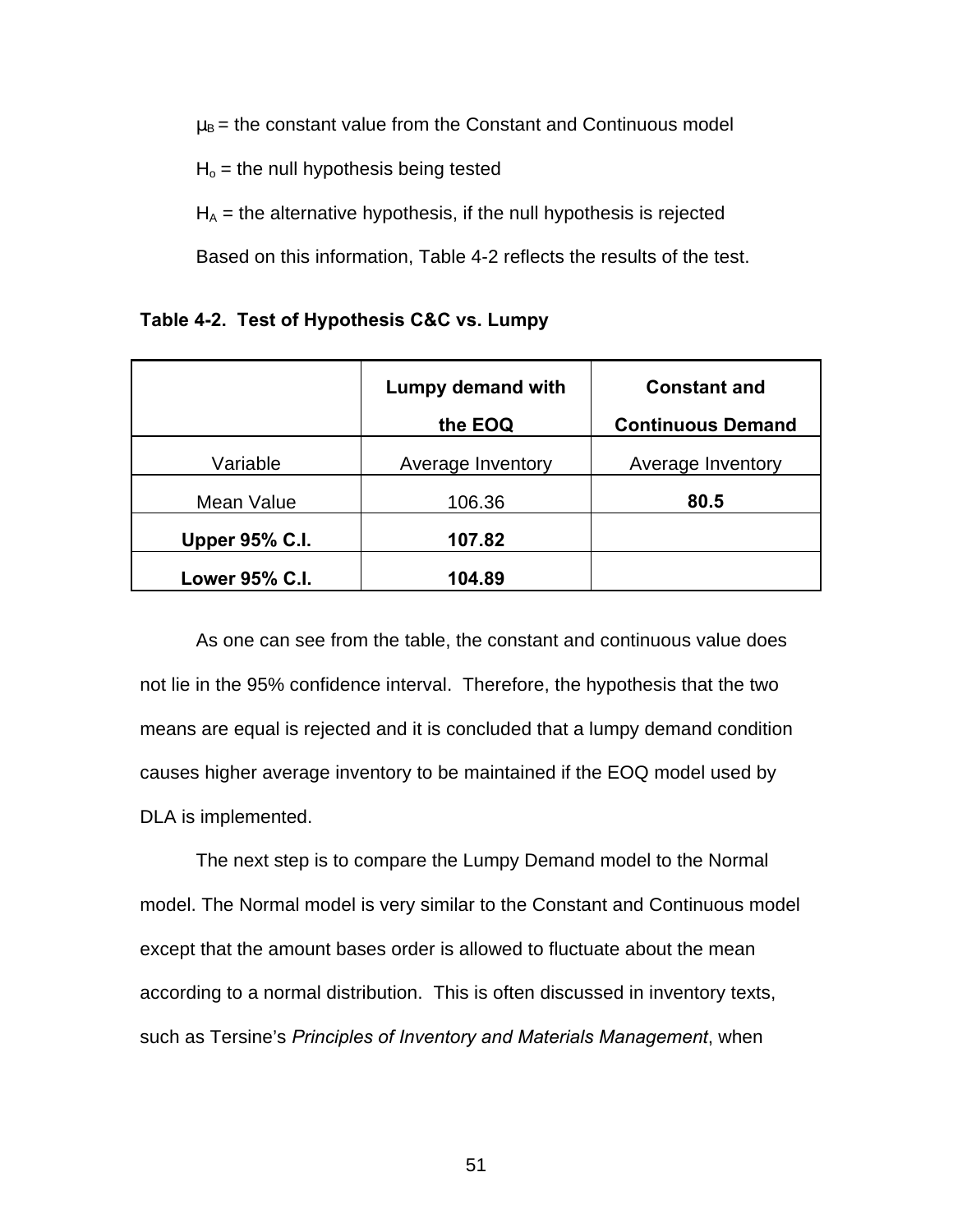demand patterns resemble practical situations (Tersine, 1994: 212). The test can be written as,

$$
H_o : \mu_A = \mu_B
$$
  

$$
H_A : \mu_A \neq \mu_B
$$

where,

 $\mu_A$  = the mean average on-hand inventory under lumpy demand

 $\mu_B$  = the mean average on-hand inventory under normal demand

The test for comparison is a two-tailed t-test with unequal variances.

Table 4-3 reflects the results of the test. As one can see, the probability of getting these values and still having the two true means equal is  $0.0315x10^{-22}$ . Therefore, the null hypothesis that the means are equal is rejected. Here the conclusion reached is that lumpy demand requires higher average on-hand inventory levels than under normal demand conditions.

|  |  | Table 4-3. Test of Hypothesis, Lumpy vs. Normal |  |  |
|--|--|-------------------------------------------------|--|--|
|--|--|-------------------------------------------------|--|--|

| <b>Average On-Hand</b><br>Inventory | <b>Lumpy Demand Model</b> | <b>Normal Demand Model</b> |
|-------------------------------------|---------------------------|----------------------------|
| <b>Mean</b>                         | 106.36                    | 86.09                      |
| <b>Standard Deviation</b>           | 3.91                      | 0.883                      |
| <b>Degrees of Freedom</b>           | 32                        |                            |
| t stat                              | 27.68                     |                            |
| t-critical value                    | 1.69                      |                            |
| $\alpha$                            | 0.05                      |                            |
| observed p value                    | 0.00                      |                            |

Based on these two tests, it is apparent that lumpy demand causes higher inventory levels with the EOQ model. The next issue to examine is if any other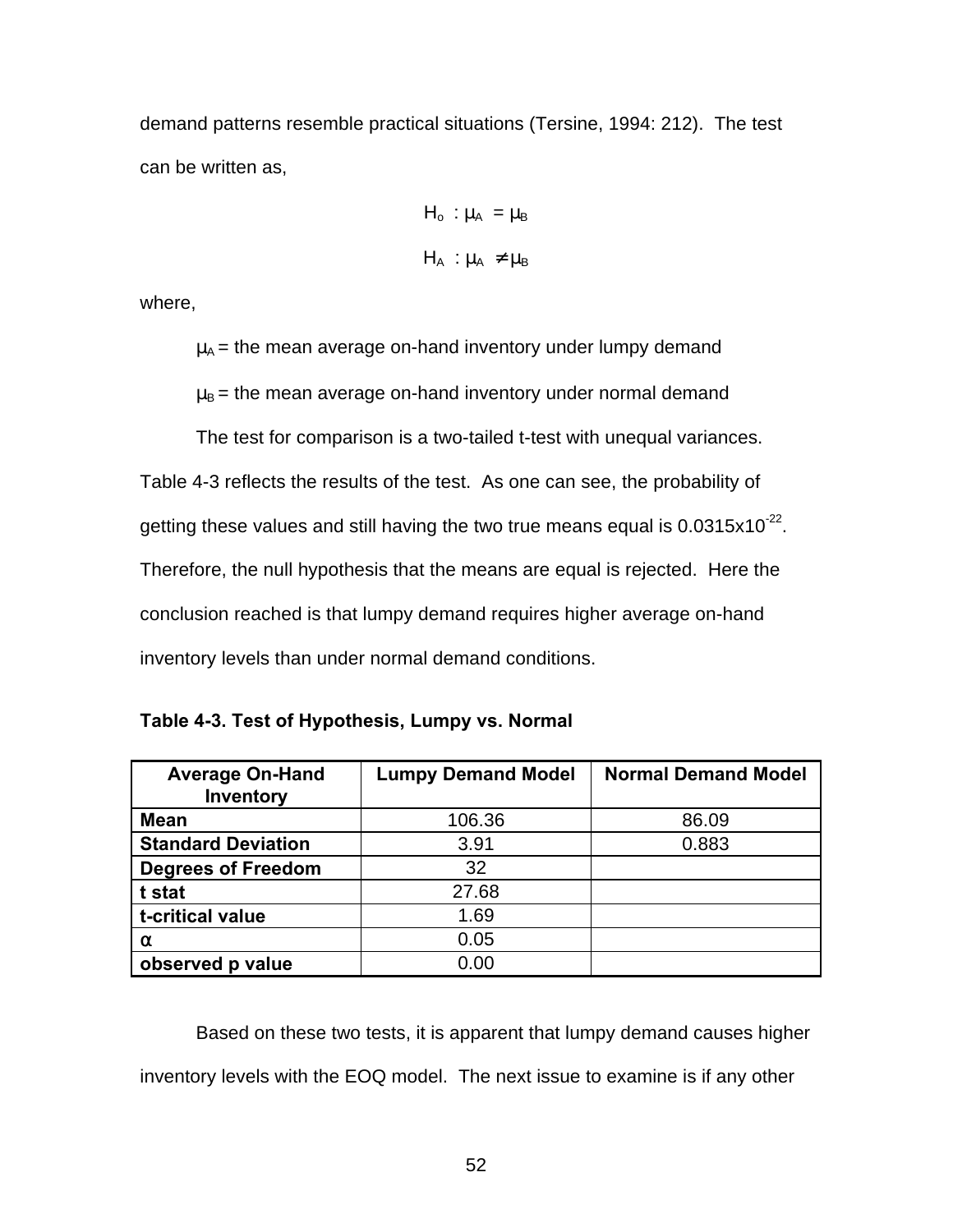model could do a better job of handling lumpy demand patterns. In this study, the lumpy demand EOQ model will be compared to the Silver-Meal model. The only difference between the two models is that the Silver-Meal model uses a heuristic in place of the DLA's requirements model. The Silver-Meal heuristic is a variation of the EOQ model and is designed to handle lumpy demand patterns better than the EOQ model (Peterson and Silver, 1979: 317). The test can be written as,

$$
H_o : \mu_A = \mu_B
$$
  

$$
H_A : \mu_A \neq \mu_B
$$

where

 $\mu_A$  = the mean average on-hand inventory under lumpy demand  $\mu_B$  = the mean average on-hand inventory under lumpy demand with the Silver-Meal heuristic

The test for comparison is again a two-tailed t-test with unequal variances. Table 4-4 shows the results of this test. As one can see, the probability of getting these values and still having the two true means equal is  $0.0225x10^{-22}$ . Therefore, one would reject the null hypothesis that the means are equal and conclude that lumpy demand with the EOQ model requires higher average on-hand inventory levels than under lumpy demand with the Silver-Meal model. However, one must consider the fact that the Silver-Meal model produces a high standard deviation about the mean.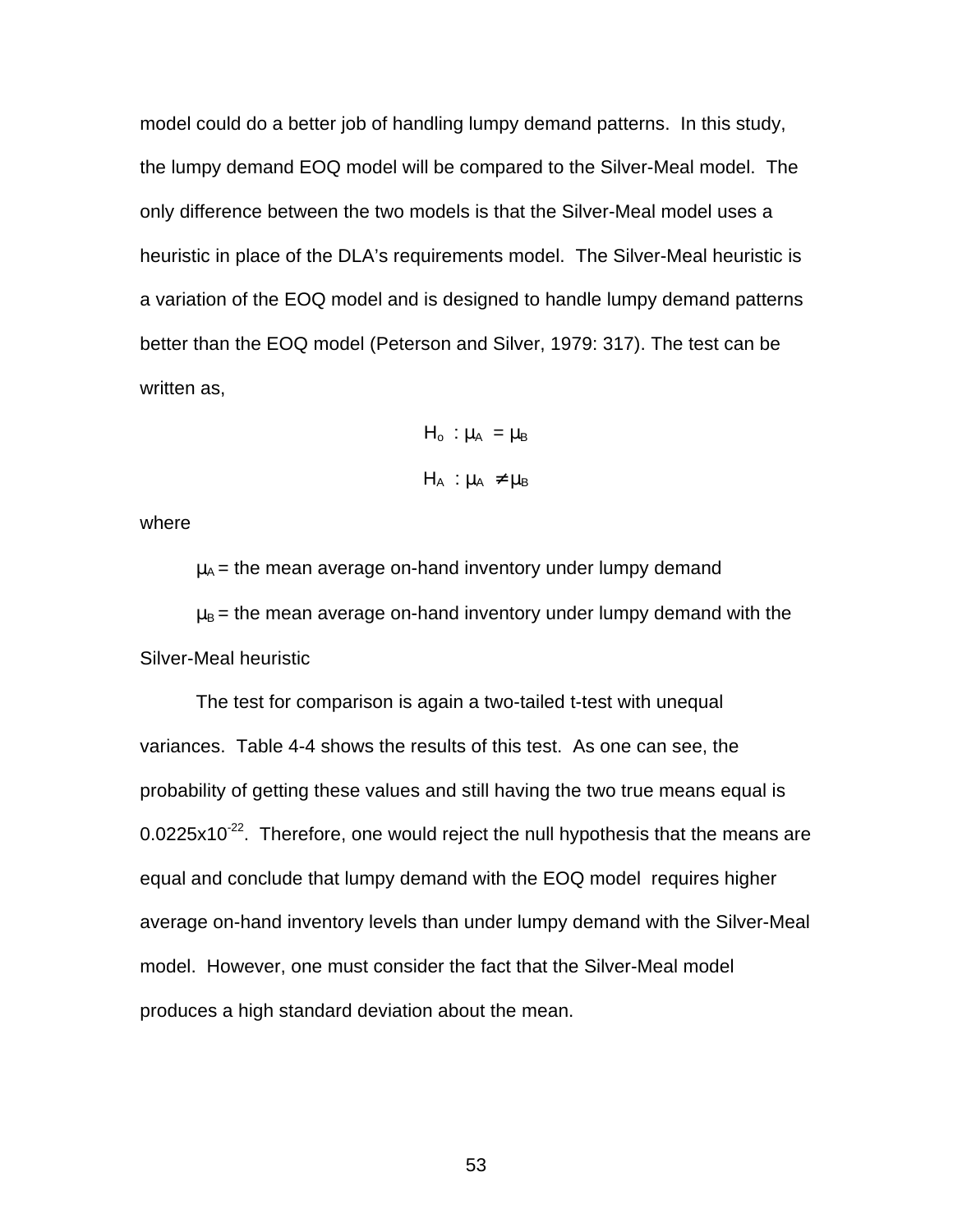| <b>Average On-Hand</b><br><b>Inventory</b> | <b>Lumpy Demand Model</b> | <b>Silver-Meal Model</b> |
|--------------------------------------------|---------------------------|--------------------------|
| <b>Mean</b>                                | 106.36                    | 52.47                    |
| <b>Standard Deviation</b>                  | 3.91                      | 9.35                     |
| <b>Degrees of Freedom</b>                  | 39                        |                          |
| t stat                                     | 29.12                     |                          |
| t-critical value                           | 1.69                      |                          |
| $\alpha$                                   | 0.05                      |                          |
| observed p value                           | 0.00                      |                          |

## **Table 4-4. Test of Hypothesis, Lumpy vs. Silver-Meal**

**Total Variable Cost.** Total variable cost reflects the variable portion of the inventory costs at DLA. The analysis in this section will be similar to that in the last section except that the response variable, total variable cost, will be evaluated. Table 4.5 highlights the mean value and standard deviation for total variable costs for each model.

**Table 4-5. Total Variable Cost Values**

| <b>Model</b>                             | <b>Average On-Hand</b><br>Inventory | <b>Standard Deviation</b> |
|------------------------------------------|-------------------------------------|---------------------------|
| <b>Constant and</b><br><b>Continuous</b> | 221                                 | O                         |
| <b>Lumpy Demand</b>                      | 283.53                              | 9.43                      |
| <b>Normal Demand</b>                     | 234.66                              | 2.21                      |
| <b>Silver-Meal Model</b>                 | 193.96                              | 24.28                     |

First, a comparison between the Constant and Continuous model and the Lumpy demand model is required. Again, the Constant and Continuous model is deterministic because it represents the ordering process for DLA when all of the EOQ assumptions are met. The Lumpy Demand model represents more of the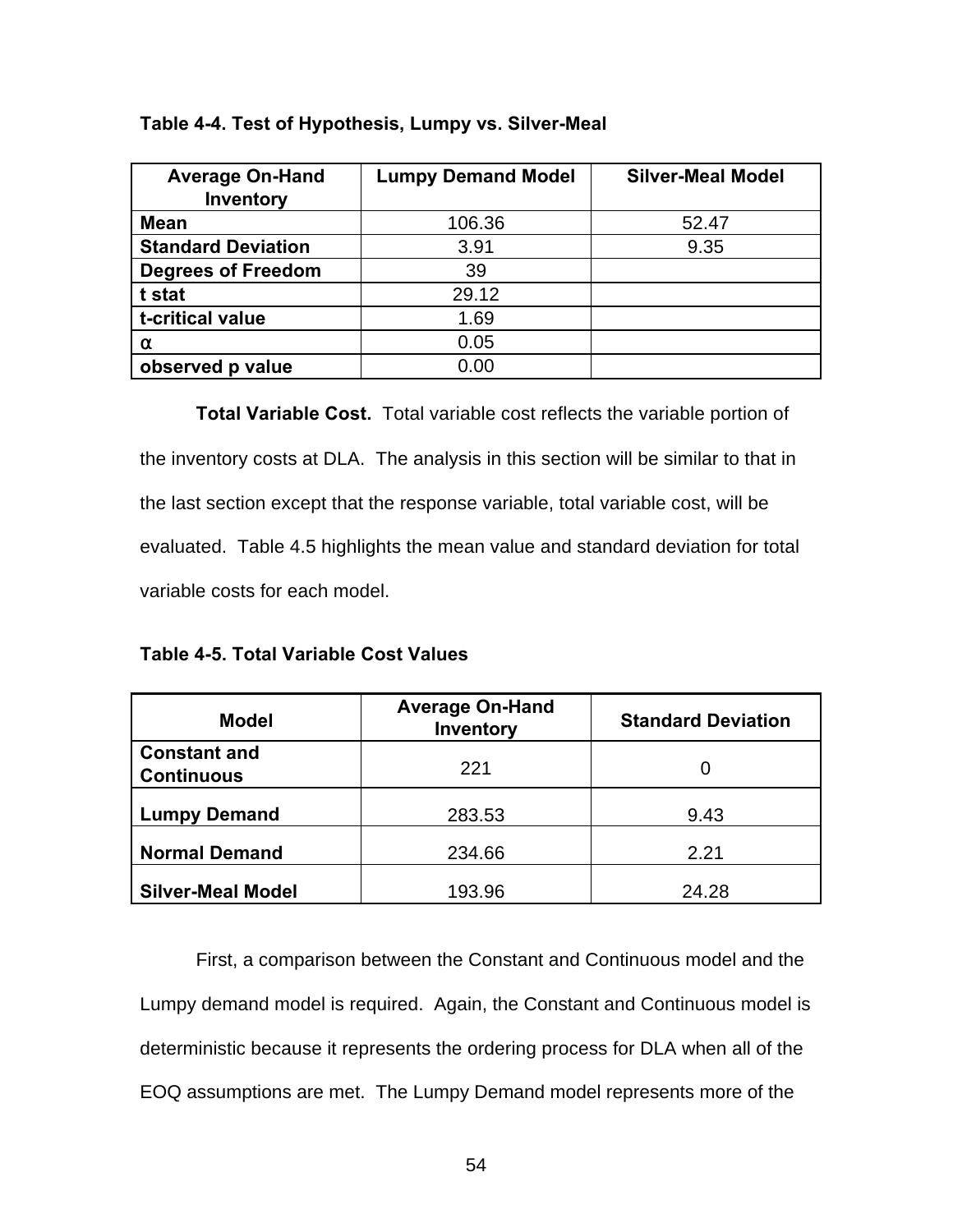real conditions that DLA faces in its ordering process. The amount ordered from each base and the timing of those orders is allowed to vary creating lumpy demand patterns at DLA. The test is to determine if the total variable cost from the Constant and Continuous model falls within a 95% confidence interval around the Lumpy demand model's mean total variable cost. The test can be written as,

$$
H_o: \mu_A = \mu_B
$$
  

$$
H_A: \mu_A \neq \mu_B
$$

where

 $\mu_A$  = the mean total variable cost under lumpy demand

 $\mu_B$  = the constant value from the Constant and Continuous model

Table 4-6 shows the results of the test.

**Table 4-6. Test of Hypothesis C&C vs. Lumpy**

|                       | Lumpy demand with<br>the EOQ | <b>Constant and</b><br><b>Continuous Demand</b> |
|-----------------------|------------------------------|-------------------------------------------------|
| Variable              | <b>Total Variable Cost</b>   | <b>Total Variable Cost</b>                      |
| Mean Value            | 283.53                       | 221                                             |
| <b>Upper 95% C.I.</b> | 287.05                       |                                                 |
| Lower 95% C.I.        | 280.01                       |                                                 |

As one can see from the table, the constant and continuous mean value is less than the lower 95% bound and consequently does not lie within the 95% confidence interval. Therefore, the null hypothesis that the two means are equal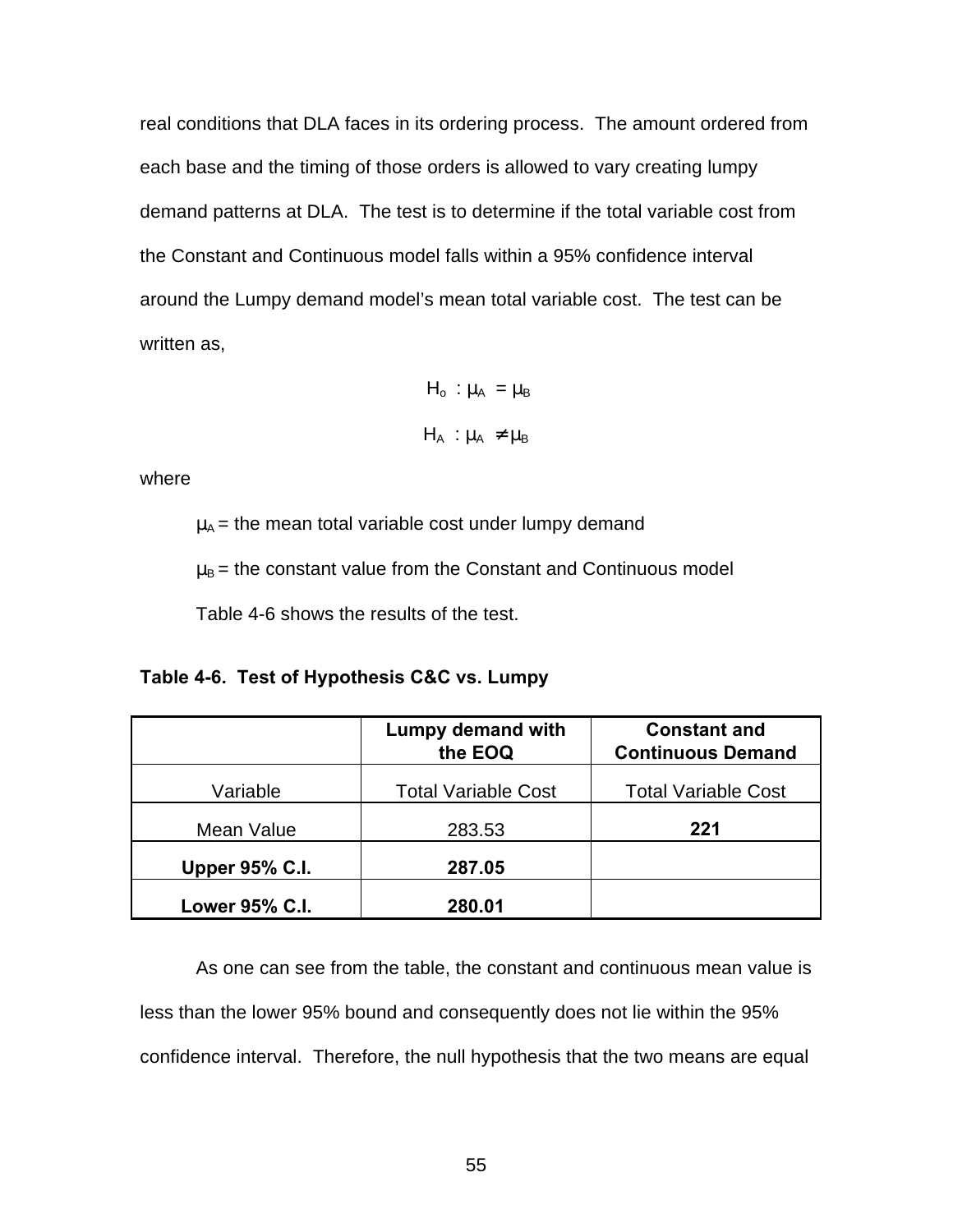is rejected and the conclusion reached is that lumpy demand conditions cause higher total variable costs to be incurred at DLA if the present model is used.

The next step is to compare the lumpy demand model to the normal model. Here, the amount bases order is allowed to fluctuate according to a normal distribution, which is an assumption made in most inventory text books when describing continuous demand patterns and also when calculating safety stock levels (Tersine, 1994:212). The test can be written as,

> $H_o$  :  $\mu_A$  =  $\mu_B$  $H_A$  :  $\mu_A \neq \mu_B$

where,

 $\mu_A$  = the mean total variable cost under lumpy demand

 $\mu_B$  = the mean total variable cost under normal demand

The test for comparison is a two-tailed t-test with unequal variances. Table 4-7 shows the results of the test. As one can see, the probability of getting these values and still having the two true means equal is  $0.03412 \times 10^{-22}$ . Therefore, one would reject the null hypothesis that the means are equal and conclude that lumpy demand causes higher total variable costs than under normal demand.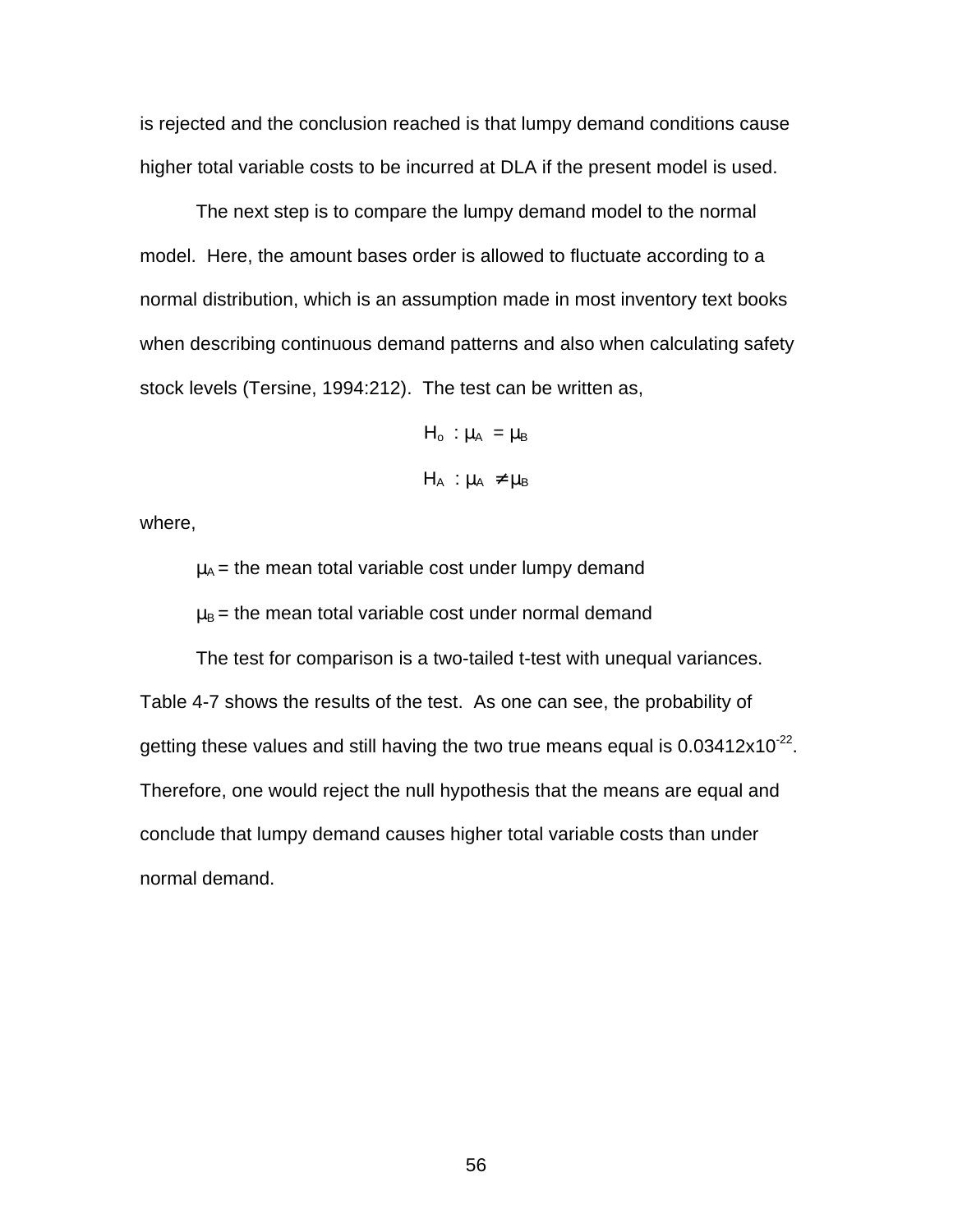| <b>Average On-Hand</b><br>Inventory | <b>Lumpy Demand Model</b> | <b>Normal Demand Model</b> |
|-------------------------------------|---------------------------|----------------------------|
| <b>Mean</b>                         | 283.53                    | 234.66                     |
| <b>Standard Deviation</b>           | 9.43                      | 2.22                       |
| <b>Degrees of Freedom</b>           | 32                        |                            |
| t stat                              | 27.61                     |                            |
| t-critical value                    | 1.69                      |                            |
| $\alpha$                            | 0.05                      |                            |
| observed p value                    | 0.00                      |                            |

## **Table 4-7. Test of Hypothesis, Lumpy vs. Normal**

As for the inventory criterion, the EOQ model under lumpy demand will now be compared to the Silver-Meal model to determine if there are other models that will handle lumpy demand conditions better than the EOQ model. For the same reasons when testing average on hand inventory, the test to determine if the Silver-Meal model handles lumpy demand patterns better than the EOQ model regarding total variable cost can be written,

> $H_o$  :  $\mu_A$  =  $\mu_B$  $H_A$  :  $\mu_A \neq \mu_B$

where

 $\mu_A$  = the mean total variable cost under lumpy demand

 $\mu_B$  = the mean total variable cost under lumpy demand with the Silver-Meal heuristic

The test for comparison is a two-tailed t-test with unequal variances.

Table 4-8 illustrates the results of the test. The table indicates the probability of getting these values and still having the two true means equal is  $0.0362 \times 10^{-22}$ . Therefore, one would reject the null hypothesis that the means are equal and conclude that lumpy demand with the EOQ model causes higher total variable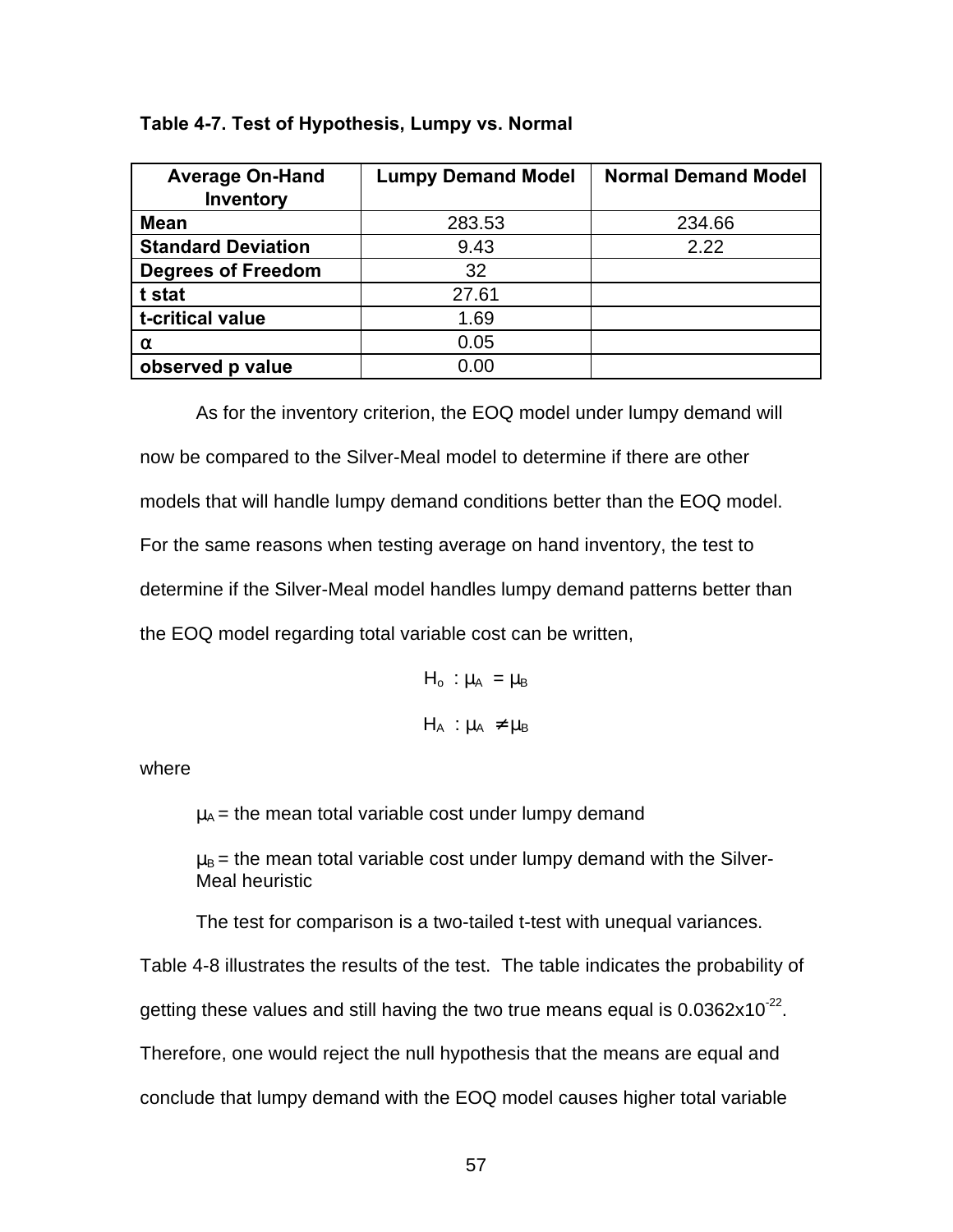costs than under lumpy demand with the Silver-Meal model. It is also important to note that the Silver-Meal model results have a large standard deviation, indicating a large variation in the sample results. Over the long run, the test shows that this model has a lower total variable cost.

| Table 4-8. Test of Hypothesis, Lumpy vs. Silver-Meal |  |
|------------------------------------------------------|--|
|------------------------------------------------------|--|

| <b>Average On-Hand</b><br>Inventory | <b>Lumpy Demand Model</b> | <b>Normal Demand Model</b> |
|-------------------------------------|---------------------------|----------------------------|
| <b>Mean</b>                         | 283.53                    | 193.96                     |
| <b>Standard Deviation</b>           | 9.43                      | 24.28                      |
| <b>Degrees of Freedom</b>           | 38                        |                            |
| t stat                              | 18.83                     |                            |
| t-critical value                    | 1.68                      |                            |
| $\alpha$                            | 0.05                      |                            |
| observed p value                    | 0.00                      |                            |

In this chapter, simulation output data for each model was presented and comparisons between the models was accomplished. The tests used for comparisons were discussed along with their applicable assumptions. Tests of those assumptions were performed and discussed. Finally, comparisons between models for each performance measure were made and the results were discussed. Appendix G provides the results for each run for every model and a detailed analysis of the comparisons. Now that the experiment has been accomplished and the results presented, what should be done to counter act lumpy demand conditions? Chapter V provides an explanation of the conclusions from this research, some implications for DLA, and recommendations for future research.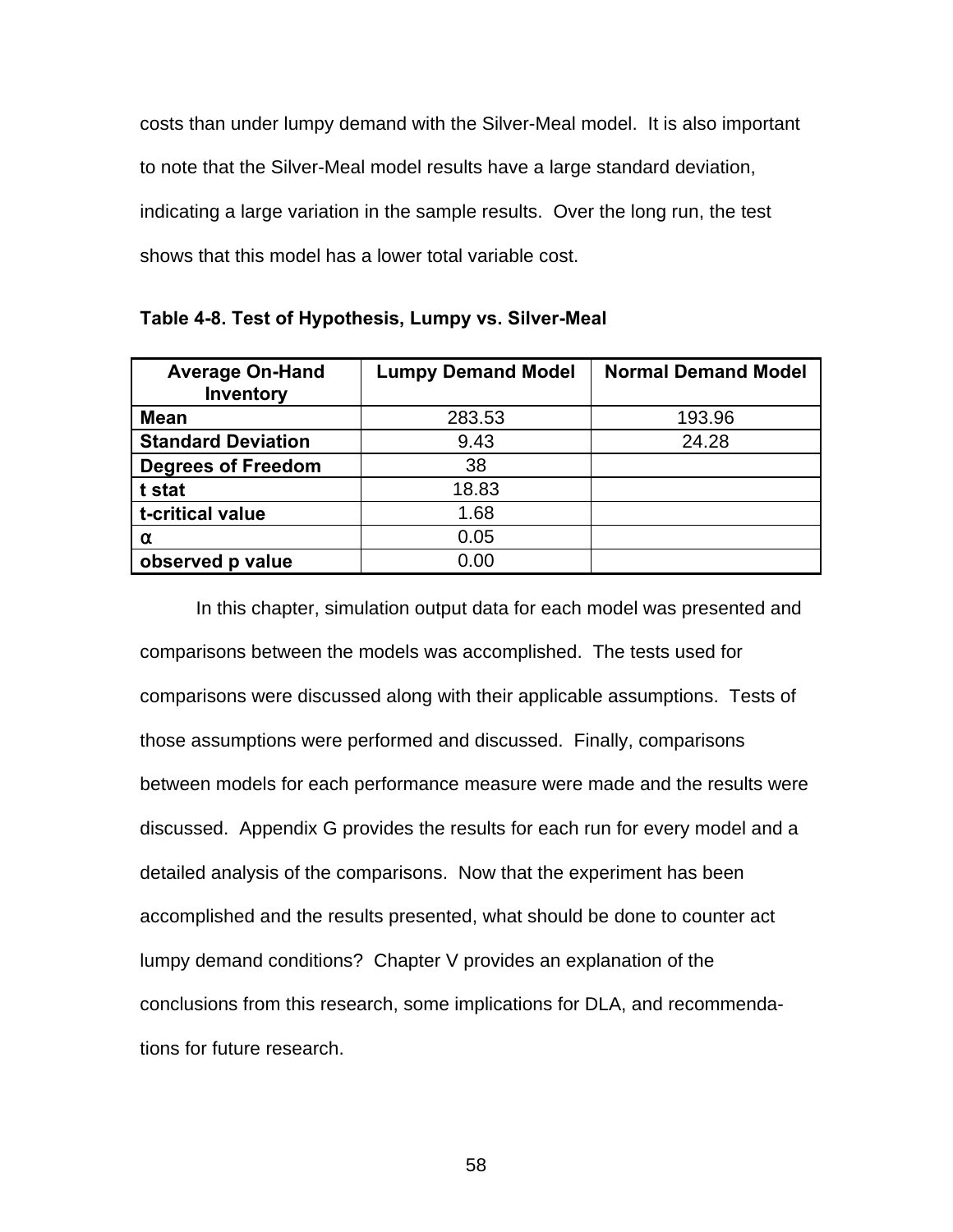#### **V. Conclusions, Implications and Recommendations**

Based on the results of the experiment provided in Chapter IV, this chapter provides implications about the appropriateness of the Defense Logistics Agency's requirements model under lumpy demand conditions. From these conclusions, management implications are drawn that DLA should consider given the lumpy nature of the demand pattern they face. In addition, several recommendations for future research are provided.

#### **Conclusions**

This section answers the research questions posed in Chapter I. The first question to be answered is:

## *How does lumpy demand effect DLA's requirements model in regard to inventory levels maintained at DLA*?

The results presented in Chapter IV and in Appendix G provide several findings with regard to average on-hand inventory. First, it is apparent that relaxing the assumption of constant and continuous demand causes higher inventory levels to be maintained at DLA. As one moves from the Constant and Continuous model to the Normal model and finally, to the Lumpy model, total average on-hand inventory increases dramatically. It is apparent that lumpy demand conditions cause the EOQ model to maintain a higher amount of inventory even when the annual demand does not change. From this, one can see that the requirements model used by DLA is not robust enough to handle lumpy demand patterns.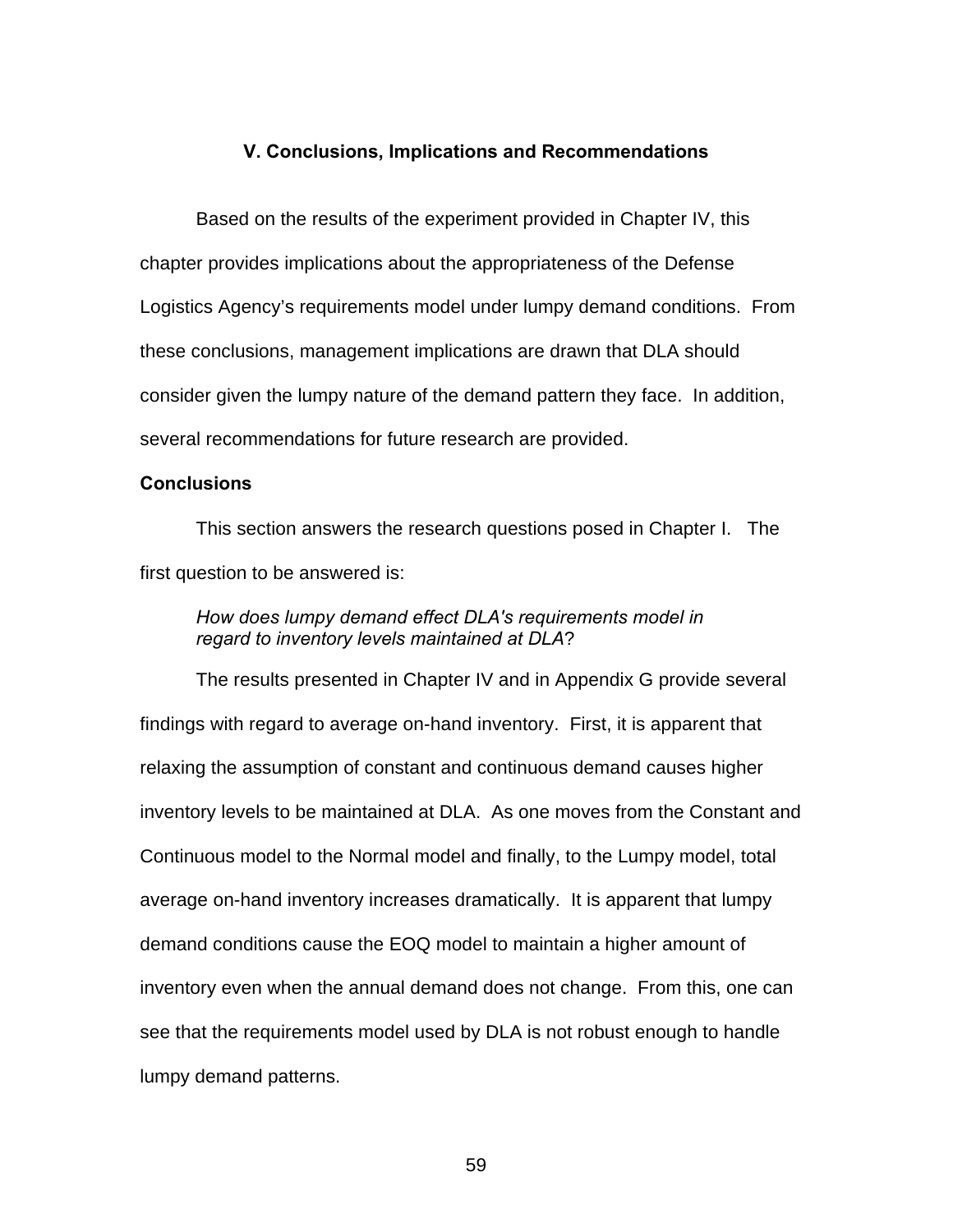The second research question is:

*How does lumpy demand affect the total variable cost portion of DLA's requirements model*?

Based on the results of the experiment, it was discovered that lumpy demand impacts total variable cost in a similar way as the average on hand inventory level. First, relaxing the assumption of constant and continuous demand causes higher total variable costs to be incurred. As one moves from the constant and continuous model to the normal model and finally, to the lumpy model, total variable costs increase dramatically as demand patterns approach the DLA environment. Therefore, it is apparent that the requirements model used by DLA is not robust enough to handle lumpy demand patterns. As mentioned earlier in Chapters III and IV, this lumpy demand pattern is exactly what DLA faces from Air Forces bases.

The third research question is:

## *Can a different approach provide improvement over the existing DLA model*?

Given these conditions, a case could be made that DLA's requirements model handles lumpy demand as well as any other model available. In order to test that assertion, the Silver-Meal heuristic model was analyzed under the same lumpy environment as the requirements model had undergone. The Silver-Meal heuristic model was chosen for several reasons, its simplicity, its similarity to the EOQ model, and its ability to handle lumpy demand patterns. Based on the results in Chapter IV, it is apparent that the Silver-Meal model is able to provide lower average inventory levels and ultimately, lower total variable costs than the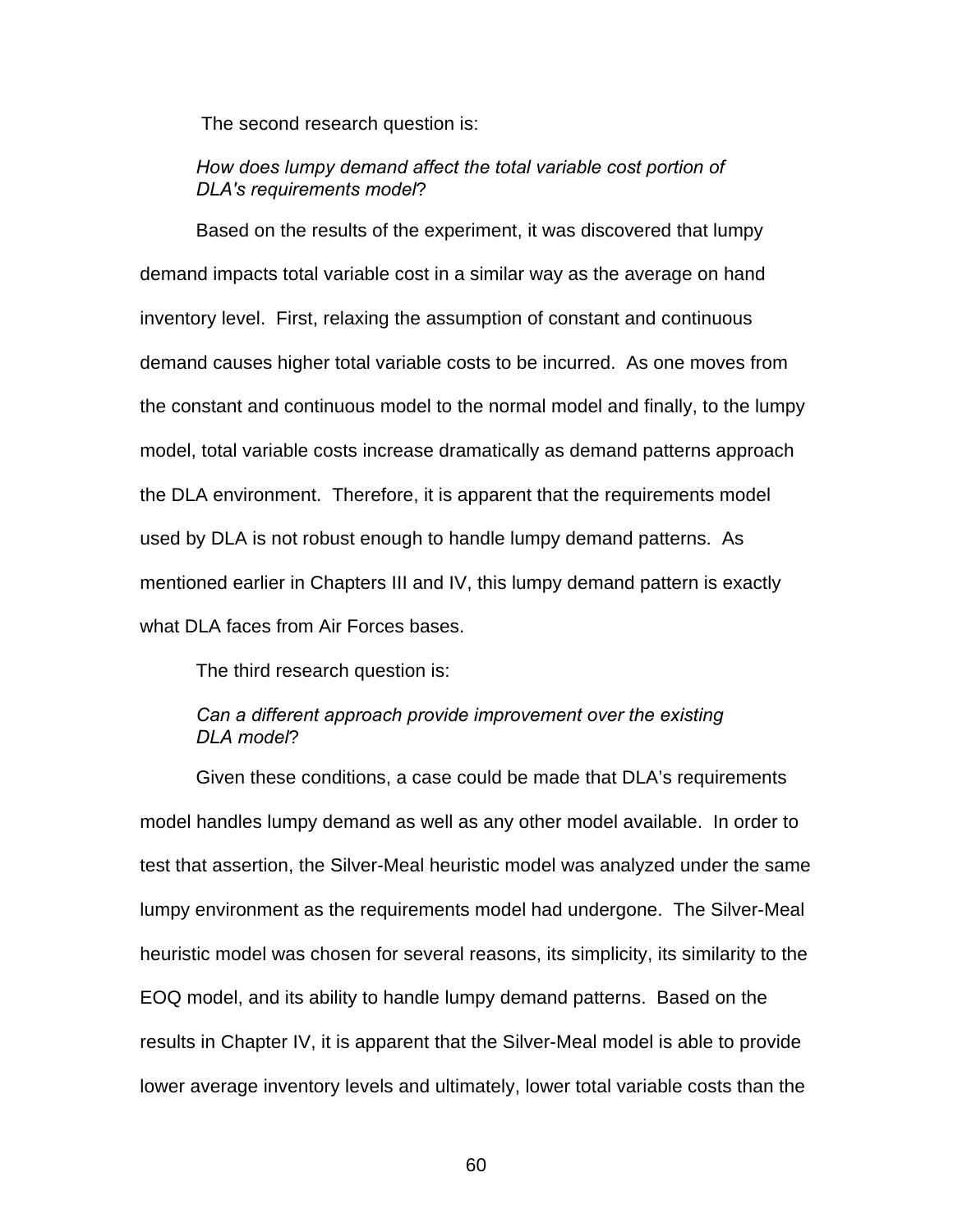current EOQ model , given lumpy demand conditions. This also illustrates that there are other models in existence that do a much better job of handling lumpy demand patterns than the EOQ model.

#### **Implications**

The conclusions have several implications for DLA and other organizations operating in a multi-echelon environment. DLA inherently operates in a lumpy environment. The two echelon system with EOQ models operating at both levels will generate lumpy demand at the second echelon because of the EOQ ordering scheme at the first level. This research has shown that lumpy demand adversely affects the average inventory and total variable cost when an EOQ type requirements model is used at the second echelon. The test of the Silver-Meal model illustrates that there are other models available better suited for the lumpy demand conditions DLA faces. Given these results, DLA should explore using another lot-sizing technique that would be more suited to handling lumpy demand patterns.

Another consideration is forecasting methods and safety stock. This study replicated the current forecasting technique being employed by DLA. However, forecasting only affects the accuracy of demand estimates, as such it would not change the demand pattern. This leaves a discussion of safety stock. Again, no safety stock was utilized in this experiment; however, DLA does carry safety stock, as do the bases. These stocks are used to maintain a certain customer service level. Again, these additional levels of safety stock were not used in this experiment because they would compound the effects of the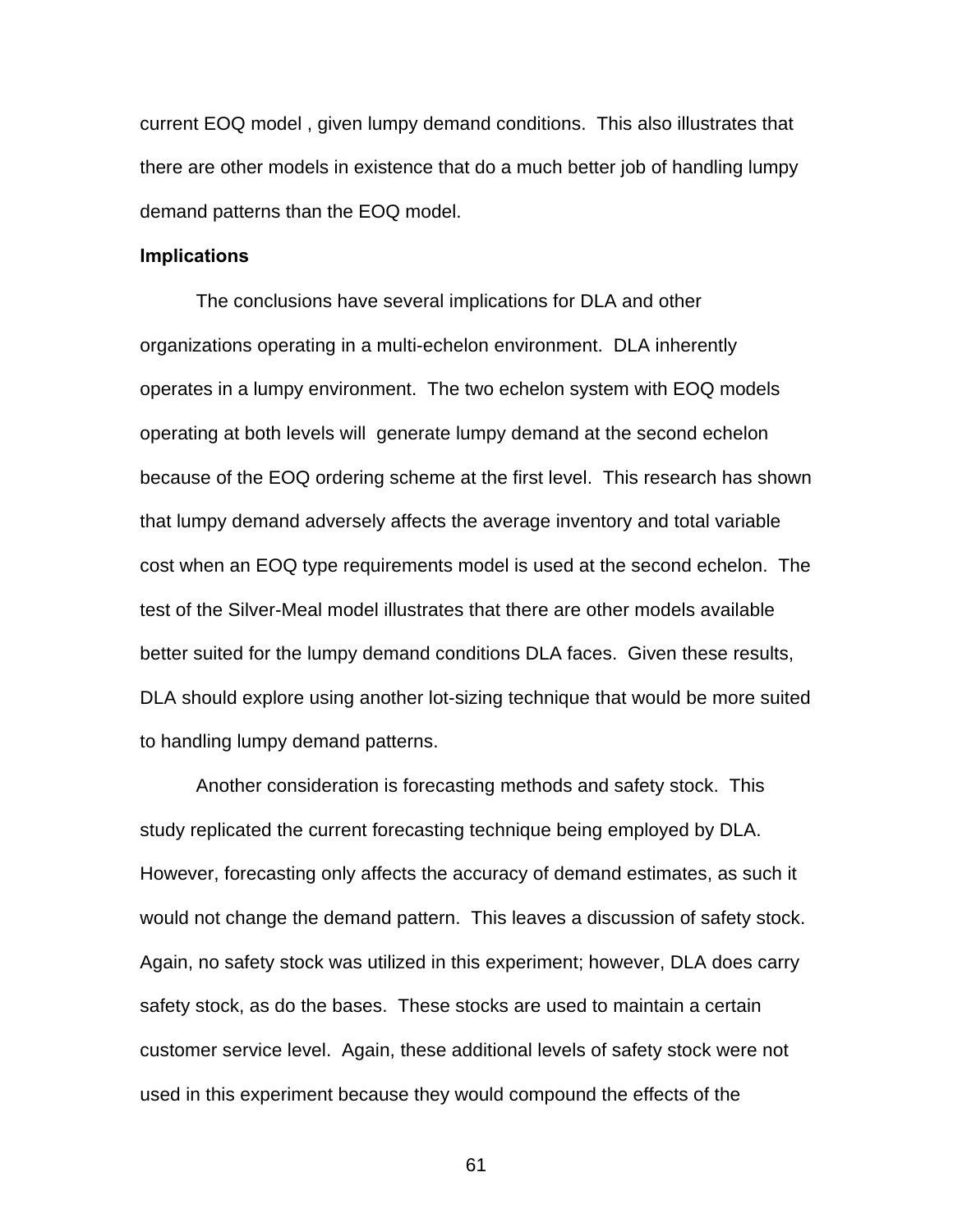variables evaluated. As such, the effect on the models of varying service levels

was not evaluated.

# **Recommendations for Future Research**

There are several recommendations for future research that were

identified throughout this research.

- 1. Other inventory management models should be tested to determine the appropriate model for DLA given their lumpy demand patterns. For example, the Distribution Requirements Planning model appears to be well suited for DLA and its environment. Due to the data sample distributions and assumptions of the statistical analysis tools a similar experiment to this one is recommended to evaluate these alternative models. A simulation of the model and operating environment could also be used to compare the models in a lumpy demand environment. This research has shown that the EOQ model is adversely affected by lumpy demand, therefore determining the optimal model to use under these conditions would be of significance to DLA and the Air Force.
- 2. Another area of interest for research would be to quantify the overall effects of lumpy demand on the Air Force. One approach would be to actually observe base level ordering requirements and monitor them through the requisition process. Variables to consider would be the ordering costs for the bases and DLA as well as the impact of delivery delays at base level if stock outages occur. Another possible variable would be the interaction with other services that are users of common items. An alternative approach to analyzing the requisitioning of consumable items would be to apply the findings of this study to a wartime scenario and track the consumable requisition through the established supply channels as identified in Operations Plans for that particular theater. A research goal could be to identify the best system for Air Force units to follow in the deployed environment.
- 3. Another possible research avenue would be to test and determine the a better forecasting method for the EOQ model given the lumpy demand patterns DLA faces. The research should consider the time period being forecasted for as well as the forecasting method. The current method, Double Exponential Smoothing, used by DLA was employed in this experiment. However, there are other time series and explanatory quantitative methods available that might produce better results. Examples of these methods are Naive methods, other Smoothing methods, and Monitoring approaches that could be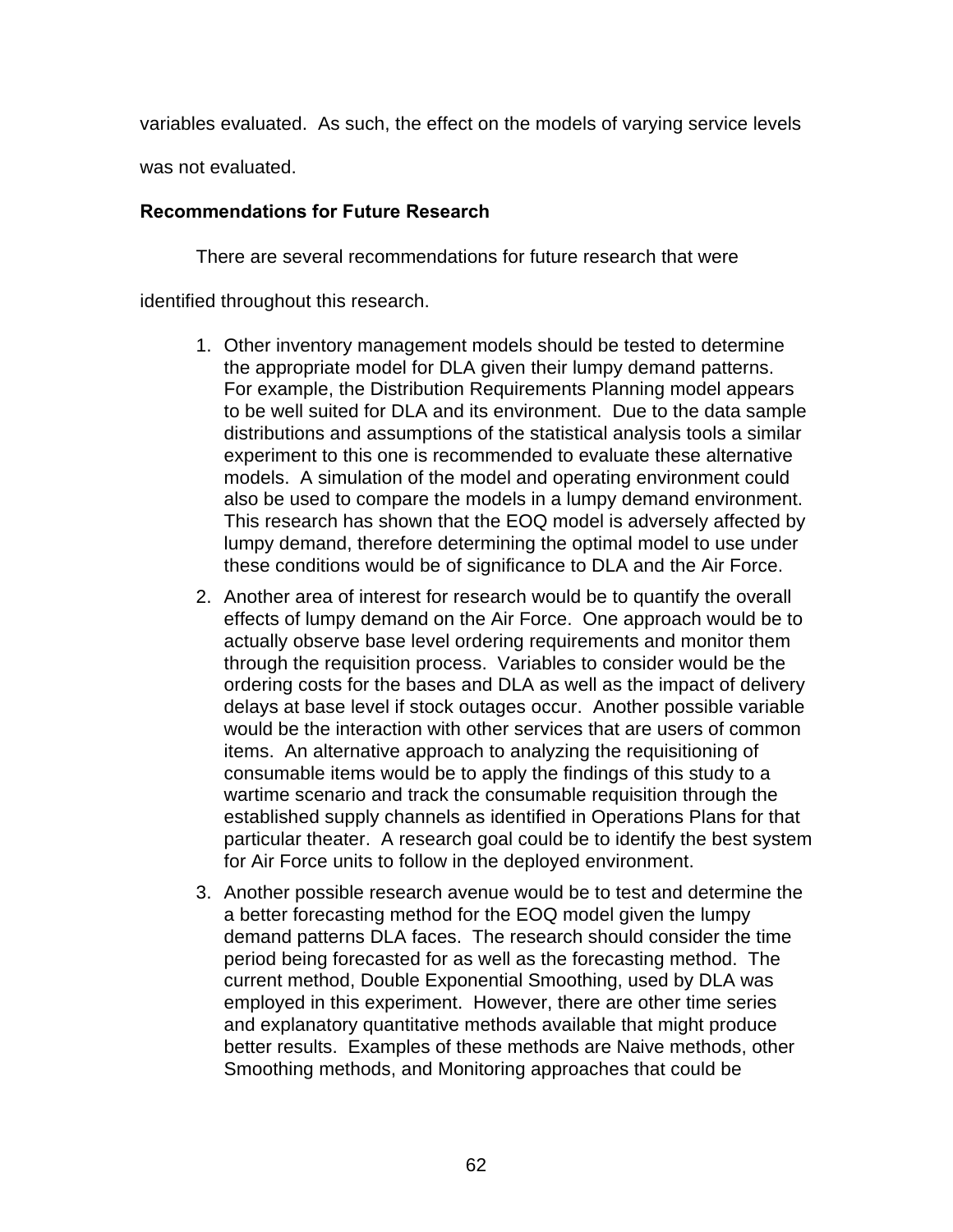effectively implemented in the DLA requirements model (Makridakis and Wheelwright, 1989: 14).

This study has discussed the appropriateness of the Defense Logistics Agency's requirements model in managing consumable support for Air Force peculiar items. Chapter I outlined the research problem and identified the operating environment in which the EOQ model is used. Chapter II provided a thorough literature review of relevant topics as well as recent research that dealt with lumpy demand. Chapter III presented the actual experiment methodology used in this research as well as verification and validation of the simulation models used in this experiment. Chapter IV presented the results of the experiments and discussed the statistical elements used to analyze the data. Chapter V concluded the research by answering the research questions posed in chapter one and raising additional questions worthy of further research. Overall, this research has conclusively shown that lumpy demand adversely impacts both average on hand inventory and total variable cost. Based on the sample data collected for this study, it is obvious that DLA faces lumpy demand patterns from its customers, at least for Air Force specific items. Yet, DLA uses a EOQ model which assumes that the demand patterns are constant and continuous. This study has shown that the EOQ model does not handle lumpy demand well and that there are other models available that can do a better job of managing inventory levels in a lumpy demand environment.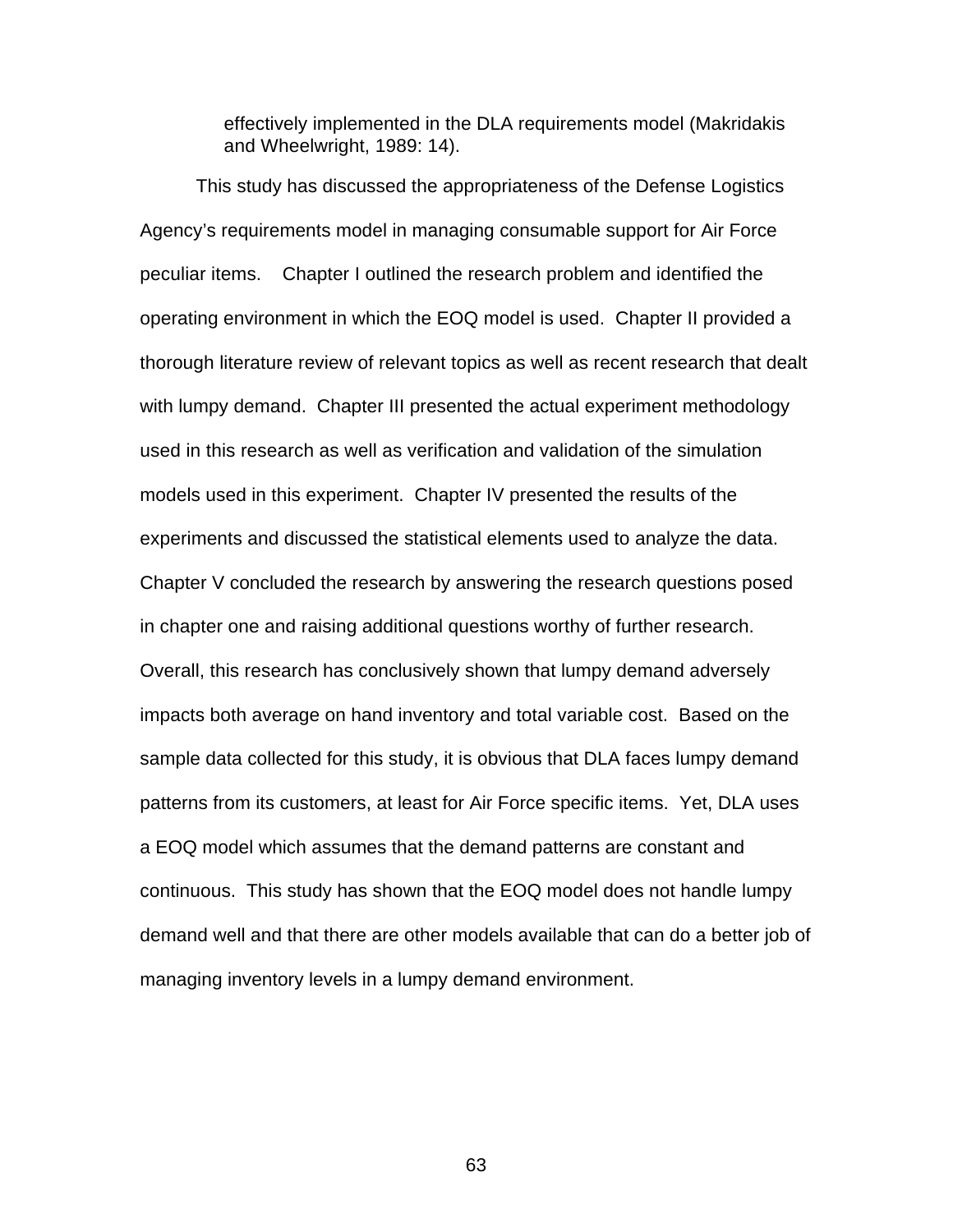# **Appendix A. Sample Data**

Sample data set, quarterly demand data periods 1-7.

# **Table A-1. Sample Data**

| <b>NSN</b>    | Q1             | Q2             | Q <sub>3</sub> | Q4   | Q5             | Q6   | Q7   |
|---------------|----------------|----------------|----------------|------|----------------|------|------|
| 1260010735896 | 16             | 7              | 42             | 16   | 6              | 45   | 15   |
| 1440005727648 | 542            | 577            | 965            | 928  | 442            | 251  | 429  |
| 5805001408643 | 480            | 316            | 215            | 249  | 460            | 200  | 328  |
| 5805010773349 | 54             | 261            | 15             | 48   | 11             | 35   | 73   |
| 5805011775421 | 4927           | 10325          | 7680           | 6377 | 4299           | 8745 | 6414 |
| 5815006517030 | 691            | 289            | 352            | 475  | 52             | 13   | 23   |
| 5815009781363 | 1592           | 1855           | 2031           | 1474 | 1083           | 2464 | 1137 |
| 5895004375925 | 4              | 5              | 5              | 3    | 0              | 3    | 3    |
| 5895011706715 | 4              |                | 5              | 3    | $\overline{2}$ | 0    | 5    |
| 5905000037717 | 83             | 104            | 47             | 62   | 4              | 379  | 466  |
| 5905000069064 |                | 5              | 2              | 0    | 0              |      | 0    |
| 5905000514631 | 27             | 14             | 6              | 42   | 8              | 25   | 7    |
| 5905001048353 | 352            | 510            | 215            | 275  | 610            | 375  | 145  |
| 5905001114840 | 56             | 170            | 280            | 300  | 60             | 163  | 310  |
| 5905001193503 | 1838           | 3105           | 1208           | 2234 | 3055           | 3305 | 1937 |
| 5905001383431 | $\overline{2}$ | $\overline{2}$ | 3              | 6    | 4              | O    | 101  |
| 5905001405657 | 76             | 114            | 164            | 78   | 72             | 638  | 536  |

| <b>NSN</b>    | Q9   | Q10   | Q11  | Q12            | Q13  | Q14   | Q15            | Q16      |
|---------------|------|-------|------|----------------|------|-------|----------------|----------|
| 1260010735896 | 14   | 13    | 0    | 15             | 38   | 26    | 25             | 1        |
| 1440005727648 | 340  | 215   | 283  | 145            | 120  | 134   | 518            | 216      |
| 5805001408643 | 210  | 225   | 183  | 286            | 140  | 274   | 137            | 87       |
| 5805010773349 | 37   | 71    | 1    | 11             | 136  | 15    | 28             | 30       |
| 5805011775421 | 4690 | 10813 | 3450 | 4209           | 6144 | 19916 | 6679           | 8332     |
| 5815006517030 |      | 25    | 55   | 20             | 15   | 5     | 13             | 5        |
| 5815009781363 | 1801 | 1460  | 616  | 808            | 995  | 1550  | 476            | 265      |
| 5895004375925 | 2    | 0     | 21   | 77             | 7    | 20    | 13             | 98       |
| 5895011706715 | 3    | 5     | 3    | 3              | 2    | 17    | 18             | 2        |
| 5905000037717 | 17   | 32    | 1    | 7              | 147  | 538   | 266            | 30       |
| 5905000069064 | 0    | 0     | 0    | $\Omega$       | 31   | 1     | 0              |          |
| 5905000514631 | 6    | 2     | 12   | $\overline{2}$ | 3    | 5     | 4              | $\Omega$ |
| 5905001048353 | 25   | 547   | 493  | 95             | 276  | 390   | 143            | 555      |
| 5905001114840 | 125  | 39    | 53   | 70             | 150  | 230   | 230            | 60       |
| 5905001193503 | 1464 | 775   | 1321 | 1110           | 1330 | 1170  | 930            | 1605     |
| 5905001383431 | 0    | 20    | 2    | 0              | 4    | 20    | 21             | 0        |
| 5905001405657 | 60   | 15    | 145  | 54             | 30   | 123   | $\Omega$       | 199      |
| 5905001424523 | 155  | 21    | 13   | 27             | 15   | 20    | $\overline{2}$ | 17       |
| 5905001514666 | O    | 0     | 0    | 5              | 0    | 13    | 10             | $\Omega$ |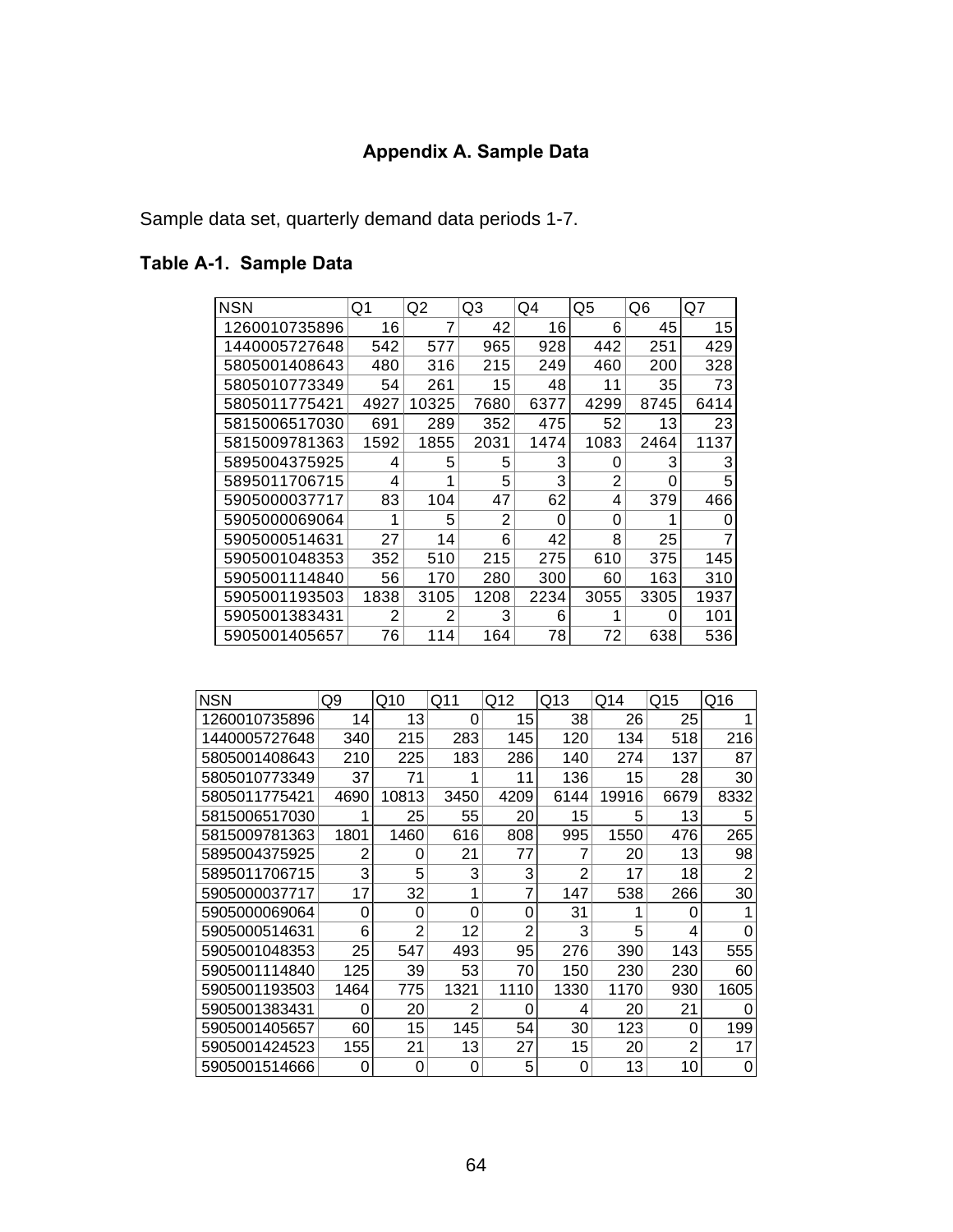| <b>NSN</b>    | ALT | <b>PLT</b> | QFD  | S1    | S <sub>2</sub> | VSL      | Nomenclature                 |
|---------------|-----|------------|------|-------|----------------|----------|------------------------------|
| 1260010735896 | 83  | 125        | 19   | 245   | 303            | 431      | <b>COVER FIRE CONTROL</b>    |
| 1440005727648 | 98  | 362        | 257  | 2415  | 2264           |          | 1139 FLAG ASSEMBLY           |
| 5805001408643 | 85  | 325        | 207  | 681   | 675            |          | 787 TELEPHONE TERMINAL       |
| 5805010773349 | 150 | 227        | 29   | 386   | 484            | $\Omega$ | <b>TELEPHONE CIRCUIT T</b>   |
| 5805011775421 | 78  | 332        | 4305 | 15839 | 17325          | 9596     | <b>TELEPHONE SET</b>         |
| 5815006517030 | 72  | 129        | 13   | 169   | 207            |          | 29 HOLDER NUMBER TAPE        |
| 5815009781363 | 150 | 260        | 513  | 7566  | 9999           |          | 2311 PLATEN PRINTER          |
| 5895004375925 | 88  | 44         | 33   | 330   | 330            |          | 0 PANEL INDICATOR            |
| 5895011706715 | 139 | 207        | 8    | 97    | 115            |          | 0 KEYER                      |
| 5905000037717 | 48  | 166        | 210  | 2006  | 1912           |          | 494 RESISTOR FIXED FILM      |
| 5905000069064 | 63  | 119        | 2    | 39    | 63             | 4        | <b>RESISTOR FIXED WIRE</b>   |
| 5905000514631 | 30  | 184        | 1    | 46    | 80             |          | 2 RESISTOR FIXED COMP        |
| 5905001048353 | 33  | 109        | 336  | 3386  | 3408           |          | 524 RESISTOR FIXED COMP      |
| 5905001114840 | 39  | 118        | 190  | 1900  | 1900           |          | 328 RESISTOR FIXED COMP      |
| 5905001193503 | 58  | 68         | 1179 | 13891 | 15989          | 1111     | <b>RESISTOR FIXED COMP</b>   |
| 5905001383431 | 55  | 145        | 9    | 100   | 113            |          | 20 RESISTOR FIXED FILM       |
| 5905001405657 | 69  | 206        | 69   | 1310  | 1926           |          | 208 RESISTOR FIXED FILM      |
| 5905001424523 | 92  | 89         | 13   | 121   | 112            |          | 26 RESISTOR VARIABLE W       |
| 5905001514666 | 69  | 118        | 4    | 44    | 46             |          | <b>8 RESISTOR FIXED FILM</b> |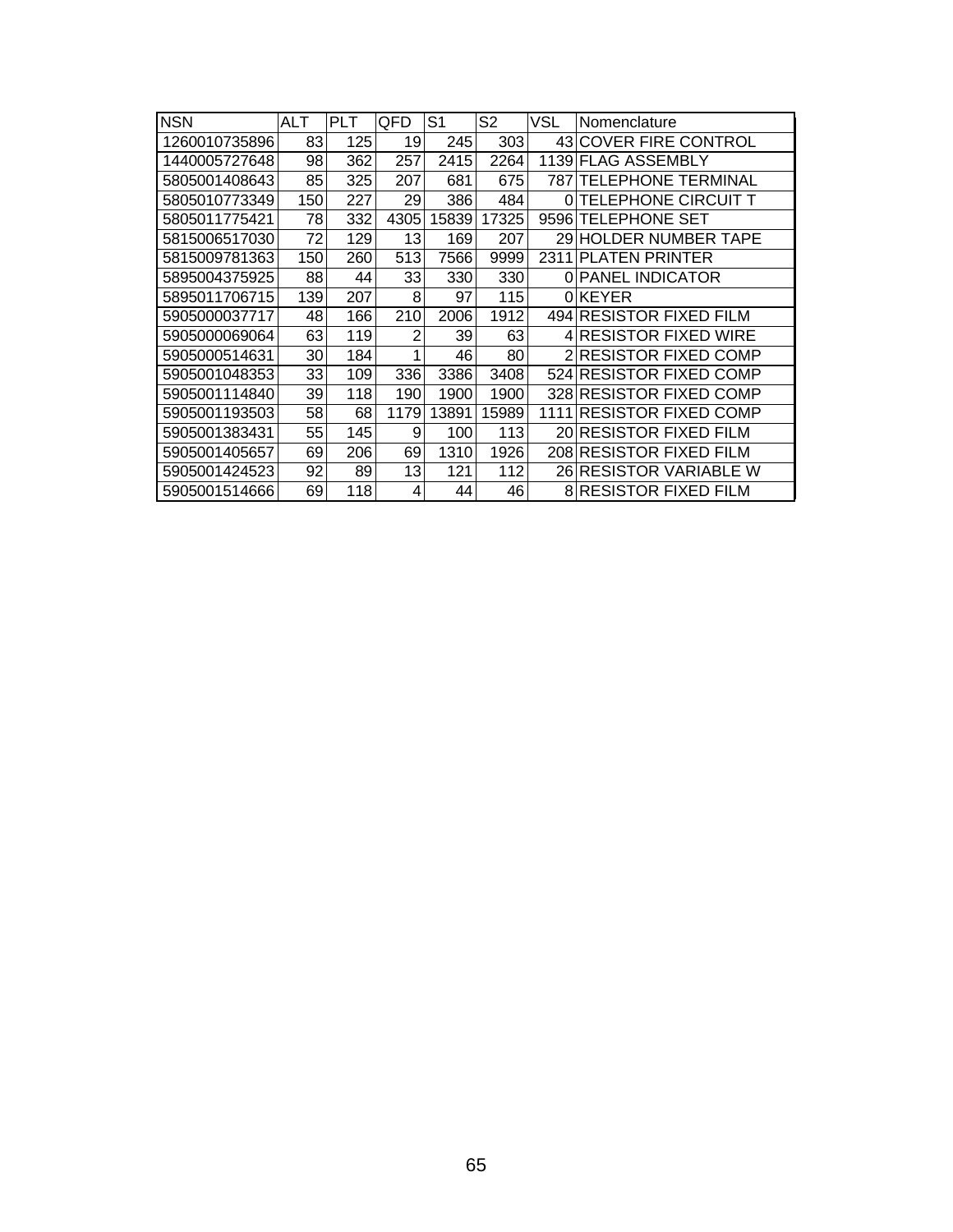

### **Appendix B. Graph of Sample Demand Pattern**

The annual demand chart above represents a histogram (number of demands or hits of a particular demand value) of the average annual demand for all the items in the sample data. Each block on the x-axis has a width of 10 observations. The chart only goes up through items with 560 demands, however there are many more items with one and two demands stretching out to the 7,000 range. These values could not be considered outliers because of the even spread of demands beyond 560.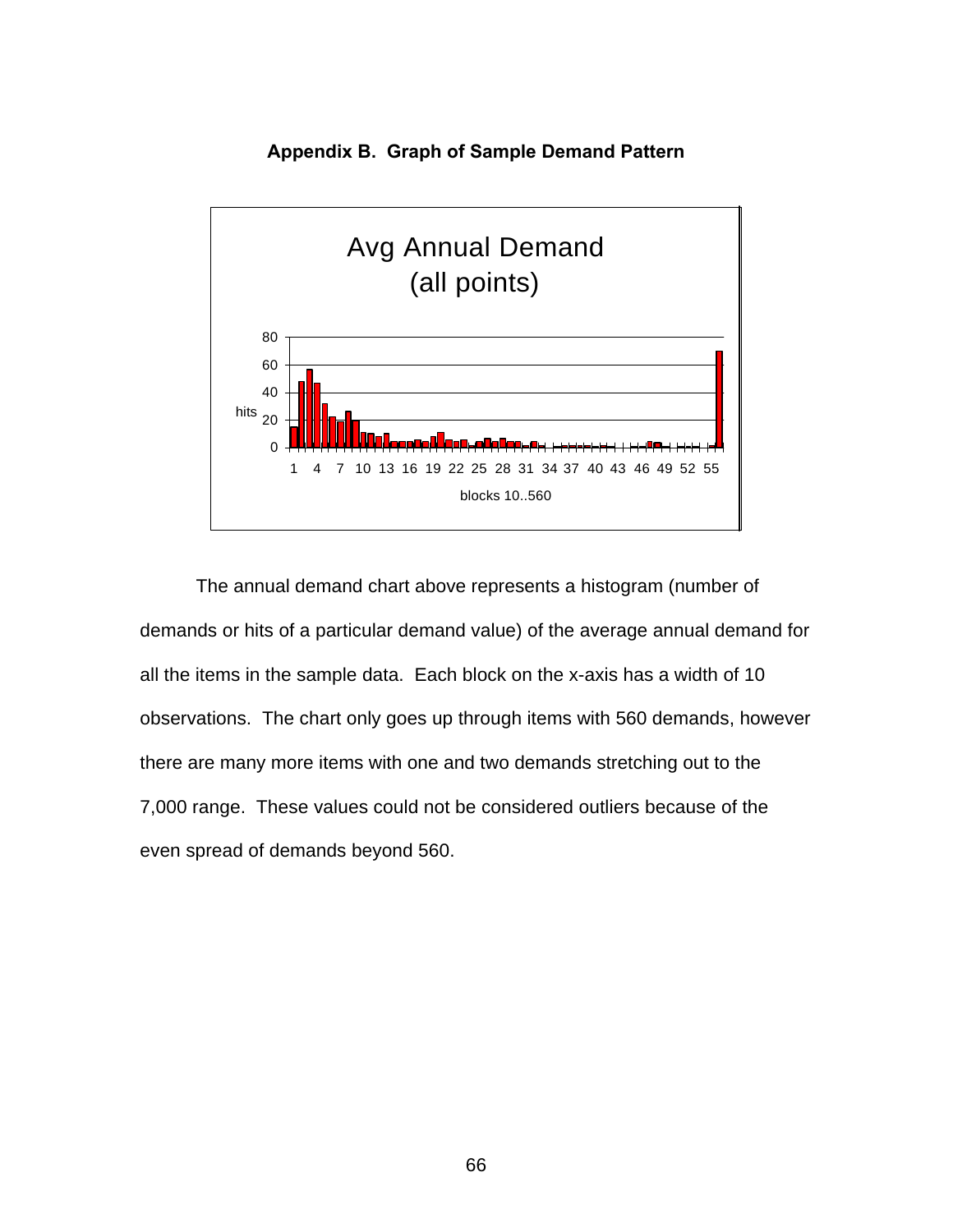#### **Appendix C. Model Description and Code**

This appendix identifies the simulation models used in this experiment. The first model listed is the Normal model and will be used as the benchmark for the other models. Except for the Silver & Meal model, all of the models use the EOQ method of inventory management. The SLAM II code is provided for the first model, the subsequent models will have only the differences highlighted and described. The Silver & Meal model will be the final model discussed in this appendix.

**PART 1**—**NORMAL MODEL:** The Normal model is the basis for all of the other models in this project. It consists of four networks. The first network represents demands being placed against DLA by the four bases (create nodes labeled BAS1, BAS2, BAS3, BAS4) and the subsequent stock issue or the backordering of the bases requirement. The time between creations of entities in this model is 30 days. This is one source of variation used in the overall experiment that is changed from model to model. After the create nodes, the entities fifth attribute is assigned the number of units requisitioned for this particular order. The number of units ordered is based on a random number generated from a normal distribution with mean of 8 and standard deviation of 1. A different random number seed is used for each random number draw. The resource paper is used to reflect inventory on the shelf at DLA. Paper is initially set at the expected EOQ value so that the model doesn't instantly start backordering at time unit 1. While there is inventory on the shelf entities will capture a paper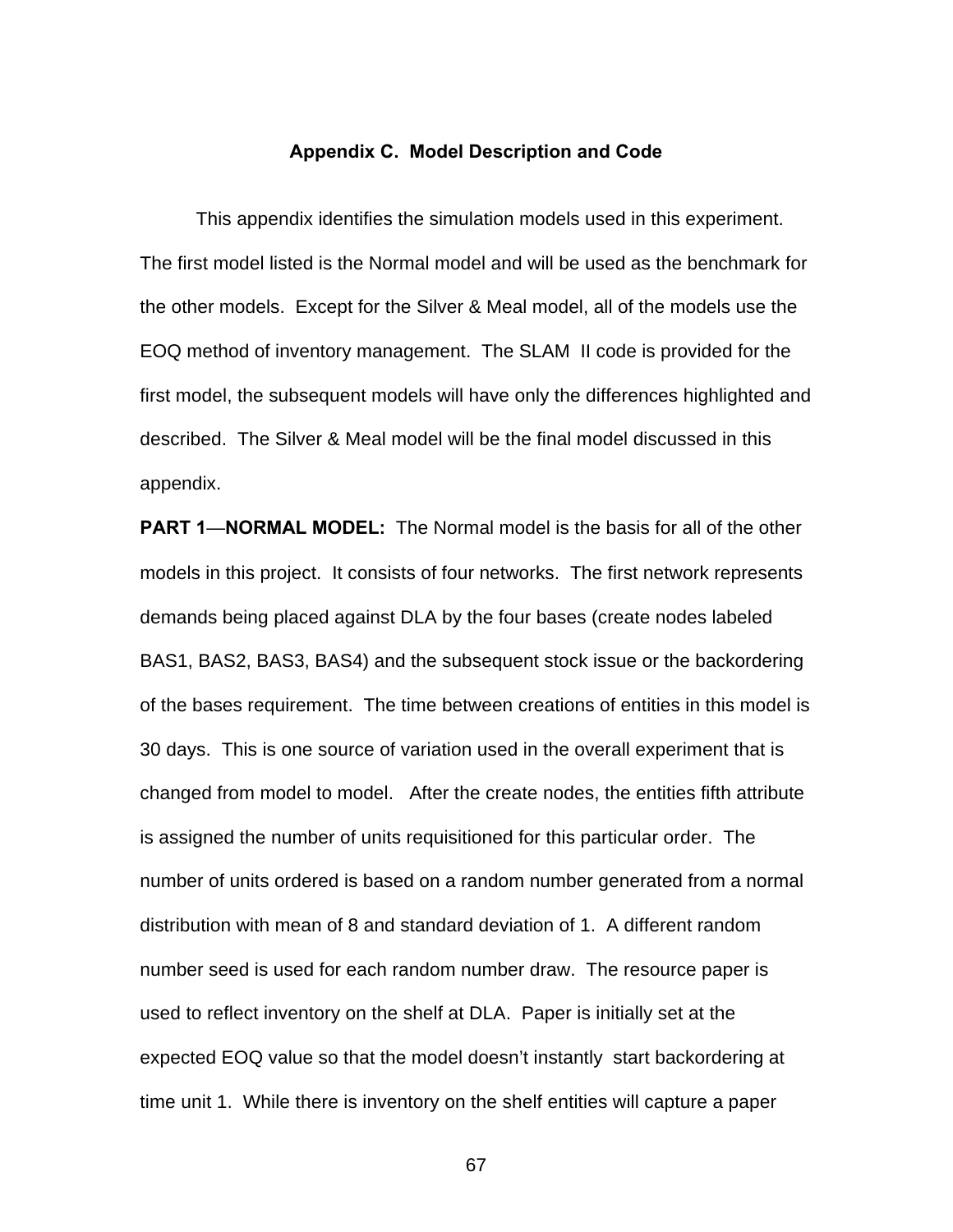resource and terminate without relinquishing the resource. Otherwise entities wait for replenishment at an await node (labeled BO). Counters are used to track on hand inventory as well as the number of backorders. Remember, safety stock was intentionally left out of the model to measure the true effects of the different demand patterns. Consequently this model allows partial shipments to the bases to fill requisitions.

The second network represents the daily releveling process the DLA computer system executes to see if an order should be placed. At a create node labeled REPL, one entity is created at each time unit and tests the on hand inventory plus the pipeline inventory against the reorder point. If a requisition is required the cumulative order counter is incremented and an order for the current EOQ is placed. This entity delays for the lead time then increments the on hand inventory counter and alters the resource by adding the EOQ. The alter allows backordered requisitions from the bases to be processed and filled. If no requisition is required then a snapshot of on hand inventory is captured to be used later in the model. Entities along both paths are routed through collect nodes to generate statistical data.

The third network in this system calculates a new EOQ on a quarterly basis. Only one entity is generated and cycles through this network continuously as long as the model is running. Here the double exponential smoothing values are calculated and the quarterly forecast demand is also derived in several steps. Next, user written FORTRAN functions are invoked to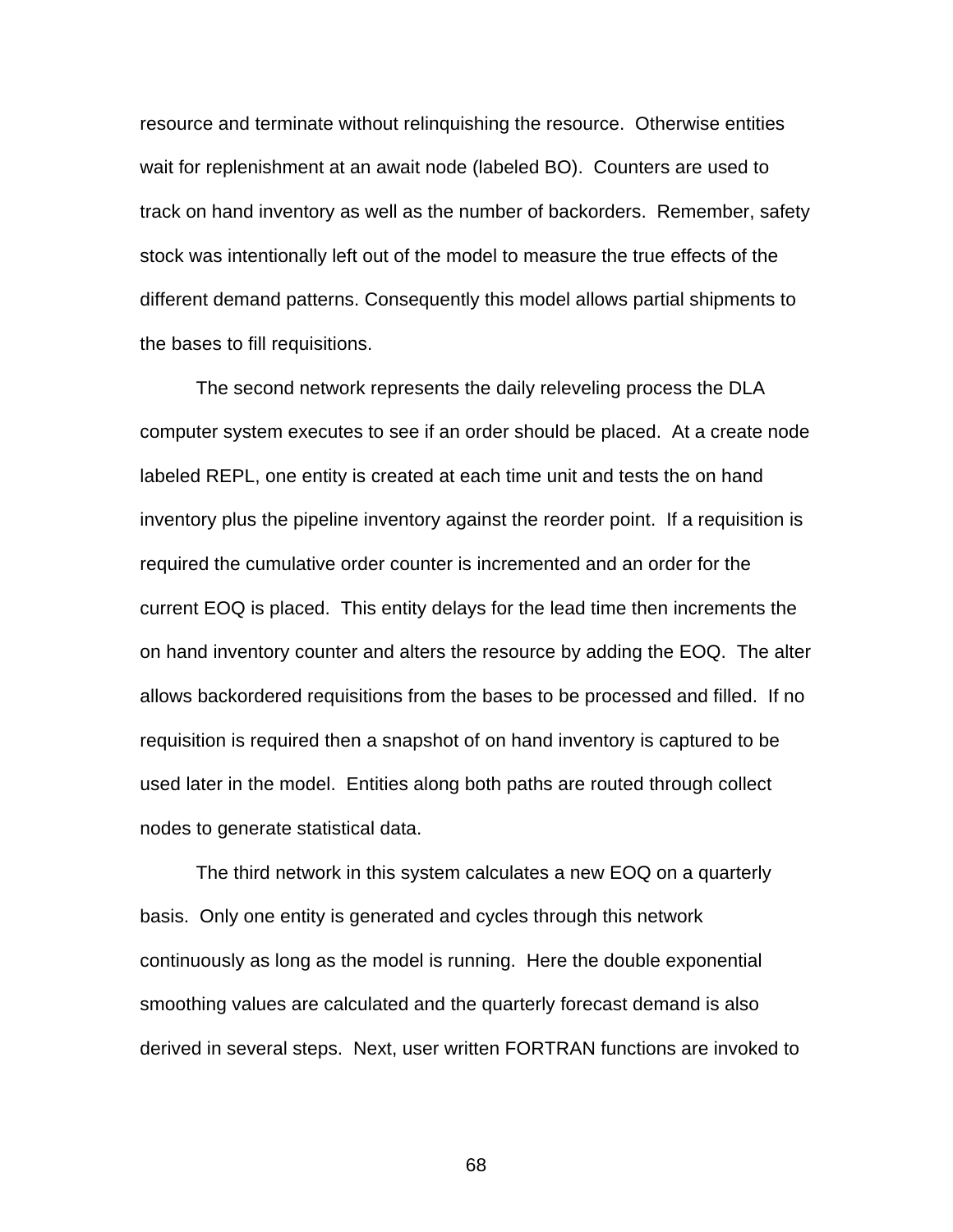complete the calculation of a reorder point and EOQ values. Now the entity loops back to start the process over again but only after a 91 day delay.

The fourth network calculates the annual average on hand inventory and total variable cost (TVC). Again the calculations must be made in several steps due to restrictions with SLAM. The fifth network is used to calculate the monthly average on hand inventory levels. This is accomplished by calling a third user written FORTRAN function.

Throughout this system statistical data is collected on several variables in addition to the TVC and average on hand inventory. These values were used in the validation and verification process. Leaving these collect nodes in the program should not significantly affect the system performance of the model. Global variables are also used in conjunction with the system generated resource information as a means to double check the results of each simulation run.

The actual SLAM code from the DEC VAX/VMS system is listed below. The monitor clear statements at the end of the model are necessary to clear the statistical arrays after the transient period has elapsed for each run. Comments are provided throughout the model.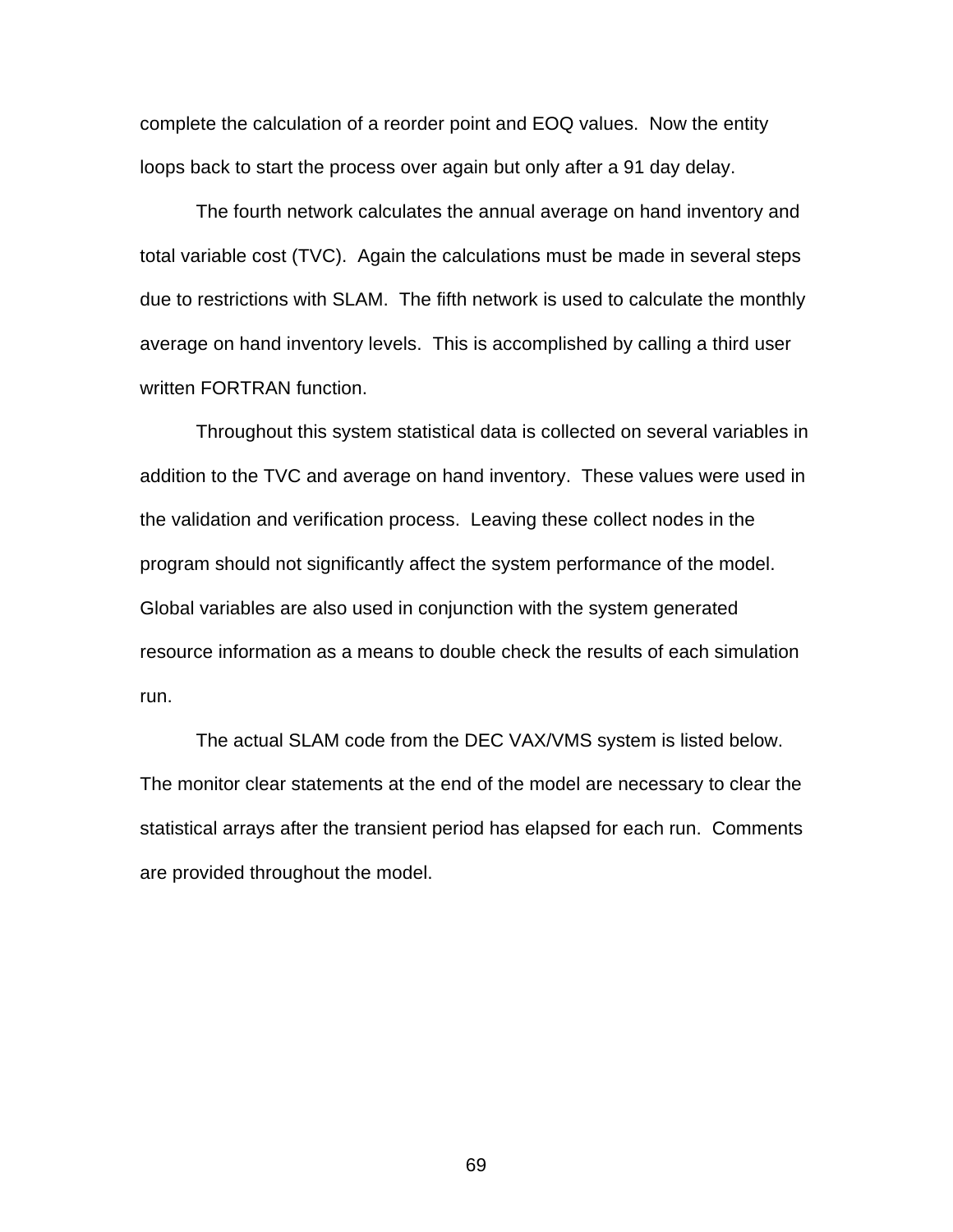GEN,BTR,NORMAL MODEL,19/6/1995,30,Y,Y,Y/Y,Y,Y/1,72; LIMITS,2,5,4000; INITIALIZE,,40000,Y; INTLC,  $XX(2)=48$ ,  $XX(15)=25$ ,  $XX(6)=100$ ,  $XX(3)=147$ ,  $XX(1)=200$ ; NETWORK; RESOURCE/1,PAPER(200),1,2; ; BAS1 CREATE, 30, , 1, , 1; The same intervals of orders-base 1 ACTIVITY; B1AD ASSIGN,ATRIB(5)=RNORM(8,1,1),1; determine number of units ordered ACTIVITY; DDR UNBATCH, 5, 1; The senargement of each unit ordered ACTIVITY; QTR ASSIGN, XX(5)=XX(5)+1,1; increment quarterly demand<br>ACTIVITY/1,, NNRSC(PAPER).GT.0.; fill requisition from shelf? ACTIVITY/1,,NNRSC(PAPER).GT.0.; ACTIVITY/2,,,BACK; hand then back order INV ASSIGN,  $XX(1) = XX(1) - 1, 1$ ; decrement on hand inv counter ACTIVITY; GETI AWAIT(2), PAPER, 1; issue property ACTIVITY; END TERMINATE; entity dies without releasing the resource BACK ASSIGN, XX(4)=XX(4)+1, 1; increment backorders ACTIVITY; BO AWAIT(1),PAPER,,1; backorders waiting for stock replenishment ACTIVITY,,,END; ;<br>BAS2 CREATE, 30, , 1, , 1; frequency of orders-base 2 ACTIVITY; B2AD ASSIGN,ATRIB(5)=RNORM(8,1,2),1; determine number of units ordered ACTIVITY,,,DDR; and the set of the set of the set of the set of the set of the set of the set of the set of the set of the set of the set of the set of the set of the set of the set of the set of the set of the set of the ; BAS3 CREATE, 30, , 1, 1; frequency of orders-base 3 ACTIVITY; B3AD ASSIGN,ATRIB(5)=RNORM(8,1,3),1; determine number of units ordered ACTIVITY,,,DDR; goto unbatch ; BAS4 CREATE, 30, , 1, , 1; frequency of orders-base 4 ACTIVITY; B4AD ASSIGN,ATRIB(5)=RNORM(8,1,4),1; determine number of units ordered ACTIVITY,,,DDR; and the state of the state of the state of the state of the state of the state of the state of the state of the state of the state of the state of the state of the state of the state of the state of the sta ; ; replenishment cycle—daily releveling ; REPL CREATE, 1, , 1, , 1; ; o/h inv + pipeline less than reorder point?  $ACTIVITY/3,$ , $XX(1)+XX(9)$ .LE. $XX(3)$ ; ACTIVITY,,,ZAAB;<br>ASSIGN,XX(21)=XX(21)+1,1; CUM ASSIGN,XX(21)=XX(21)+1,1; cumlative number of orders ACTIVITY; EOQ ASSIGN,  $ATRIB(2) = XX(2)$ ,  $XX(9) = XX(9) + ATRIB(2)$ ,  $1$ ; place order ACTIVITY/5,XX(6); wait lead time for order arrival PREI COLCT, XX(1), PRE REPLIN INV; ACTIVITY; PREB COLCT, XX(4), PRE REPLEN BO; ACTIVITY,,,REN; goto increment inv with new shipment arrival ZAAB ASSIGN,  $XX(22) = XX(22) + XX(1), 1$ ; increment inv on hand ACTIVITY; INFO COLCT,XX(1),AVG INV,20/200/200; ACTIVITY,,,END; ;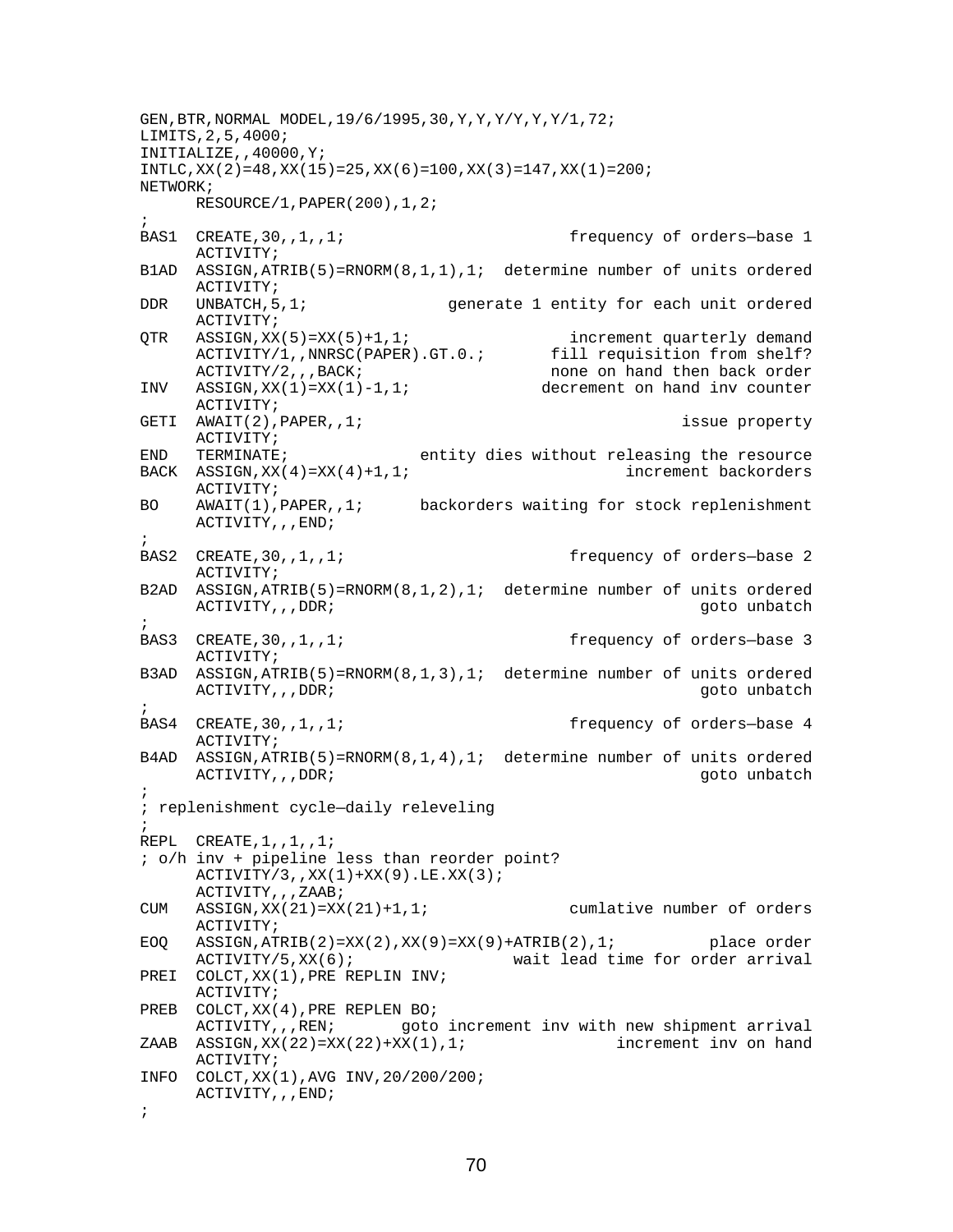```
REN ALTER, PAPER, ATRIB(2), 1; increase resource to new on hand inv
     ACTIVITY,,,NEWI;
; reset onhand inv counter, clear backorders, decrement pipeline qty
NEWI ASSIGN, XX(1)=XX(1)+ATRIB(2)-XX(4),XX(4)=0,XX(9) = XX(9) - ATRIB(2), 1;ACTIVITY,,,INFO;
;
; quarterly calculation of new eoq and variables
;
     CREATE,,,1,1,1;
     ACTIVITY, 91; delay one quarter
DATA COLCT, XX(5), QTRLY DMD; colect statistics on quarterly dmd
      ACTIVITY;
; calculations of double exponential smoothing values
QFRCS ASSIGN,XX(16)=0.1*XX(5),XX(17)=0.9*XX(12),
     XX(12)=XX(16)+XX(17), XX(18)=XX(12)-XX(13), XX(19)=0.1*XX(18),
     XX(13)=XX(19)+XX(13), XX(20)=2*XX(12), XX(14)=XX(20)-XX(13), 1;
     ACTIVITY;
     ASSIGN,XX(3)=USERF(1),XX(7)=USERF(2),1; new reorder pt and eoq
     ACTIVITY;
     ASSIGN,XX(2)=XX(7)+XX(3),XX(10)=20485+XX(5),XX(11)=1456+TNOW,
     XX(8) = XX(10)/XX(11),XX(5) = 0,1;ACTIVITY;
AVGE COLCT,XX(2),AVG EOQ,,1; 
     ACTIVITY,91,,DATA; delay another quarter goto data
;
; calcualte annual average on hand inv and tvc
;
YEAR CREATE,364,364,,,1;
     ACTIVITY;
     ASSIGN,XX(25)=365-XX(21),XX(23)=XX(22)/XX(25),
     XX(24)=XX(21)*5.2+XX(23)*2.5,XX(21)=0,XX(22)=0;ACTIVITY;
CTVC COLCT,XX(24),TVC,,1; total variable cost statistics
     ACTIVITY;
DONE TERMINATE;
;
; calculate monthly average on hand inv
;
MO CREATE,30,30,,,1;
     ACTIVITY;
     ASSIGN,XX(31)=USERF(3);
     ACTIVITY;
EMO TERMINATE;
;
     END;
;
; clear statistical arrays every 20000 time units
;
MONTR, CLEAR, 20000;
SIM;
MONTR, CLEAR, 20000;
SIM;
MONTR,CLEAR,20000;
SIM;
MONTR,CLEAR,20000;
SIM;
MONTR, CLEAR, 20000;
SIM;
MONTR,CLEAR,20000;
```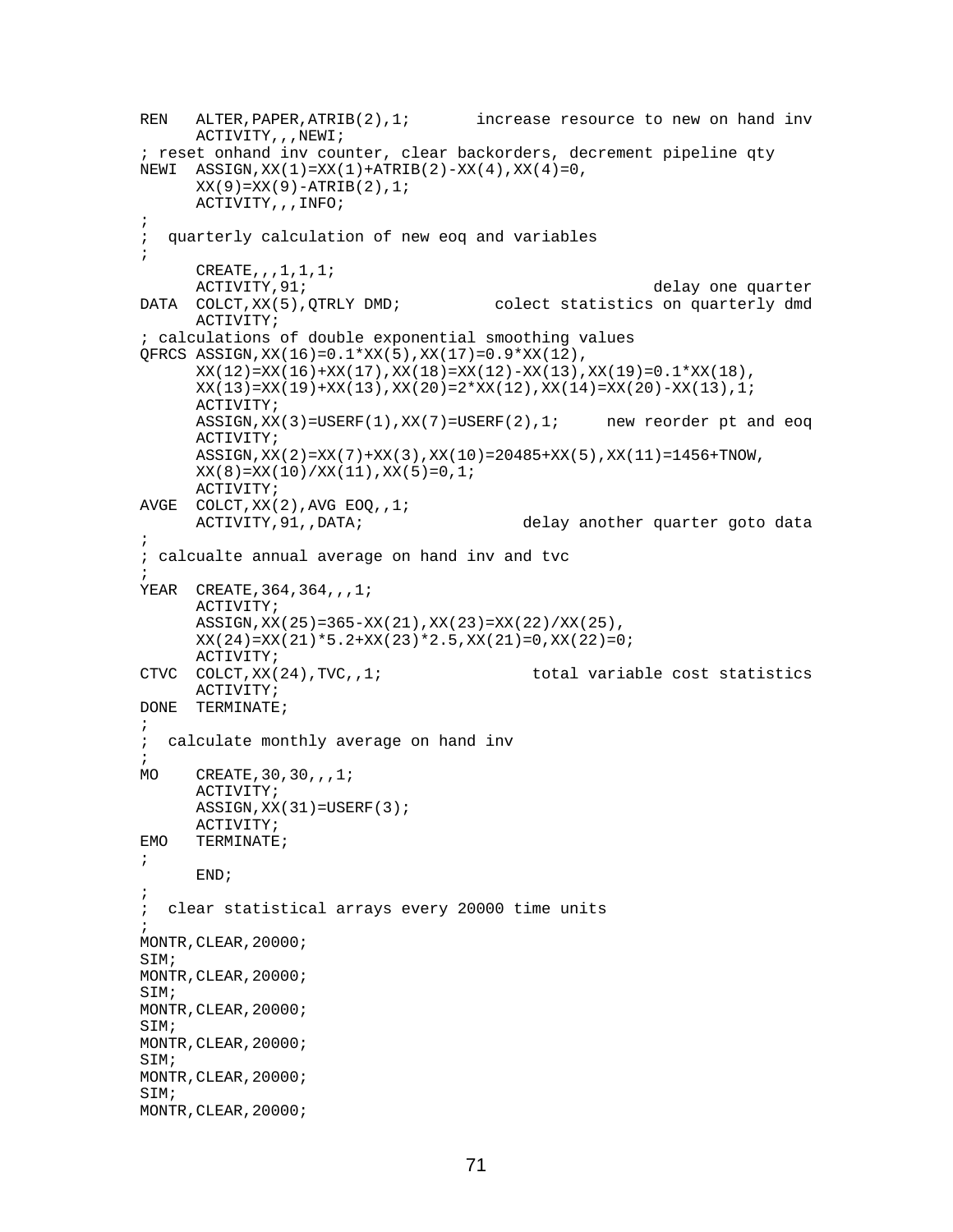SIM; MONTR, CLEAR, 20000; SIM; MONTR,CLEAR,20000; SIM; MONTR, CLEAR, 20000; SIM; MONTR, CLEAR, 20000; SIM; MONTR, CLEAR, 20000; SIM; MONTR, CLEAR, 20000; SIM; MONTR, CLEAR, 20000; SIM; MONTR, CLEAR, 20000; SIM; MONTR,CLEAR,20000; SIM; MONTR, CLEAR, 20000; SIM; MONTR, CLEAR, 20000; SIM; MONTR,CLEAR,20000; SIM; MONTR, CLEAR, 20000; SIM; MONTR,CLEAR,20000; SIM; MONTR, CLEAR, 20000; SIM; MONTR,CLEAR,20000; SIM; MONTR, CLEAR, 20000; SIM; MONTR, CLEAR, 20000; SIM; MONTR,CLEAR,20000; SIM; MONTR, CLEAR, 20000; SIM; MONTR,CLEAR,20000; SIM; MONTR, CLEAR, 20000; SIM; MONTR, CLEAR, 20000; SIM; MONTR,CLEAR,20000; ; FIN;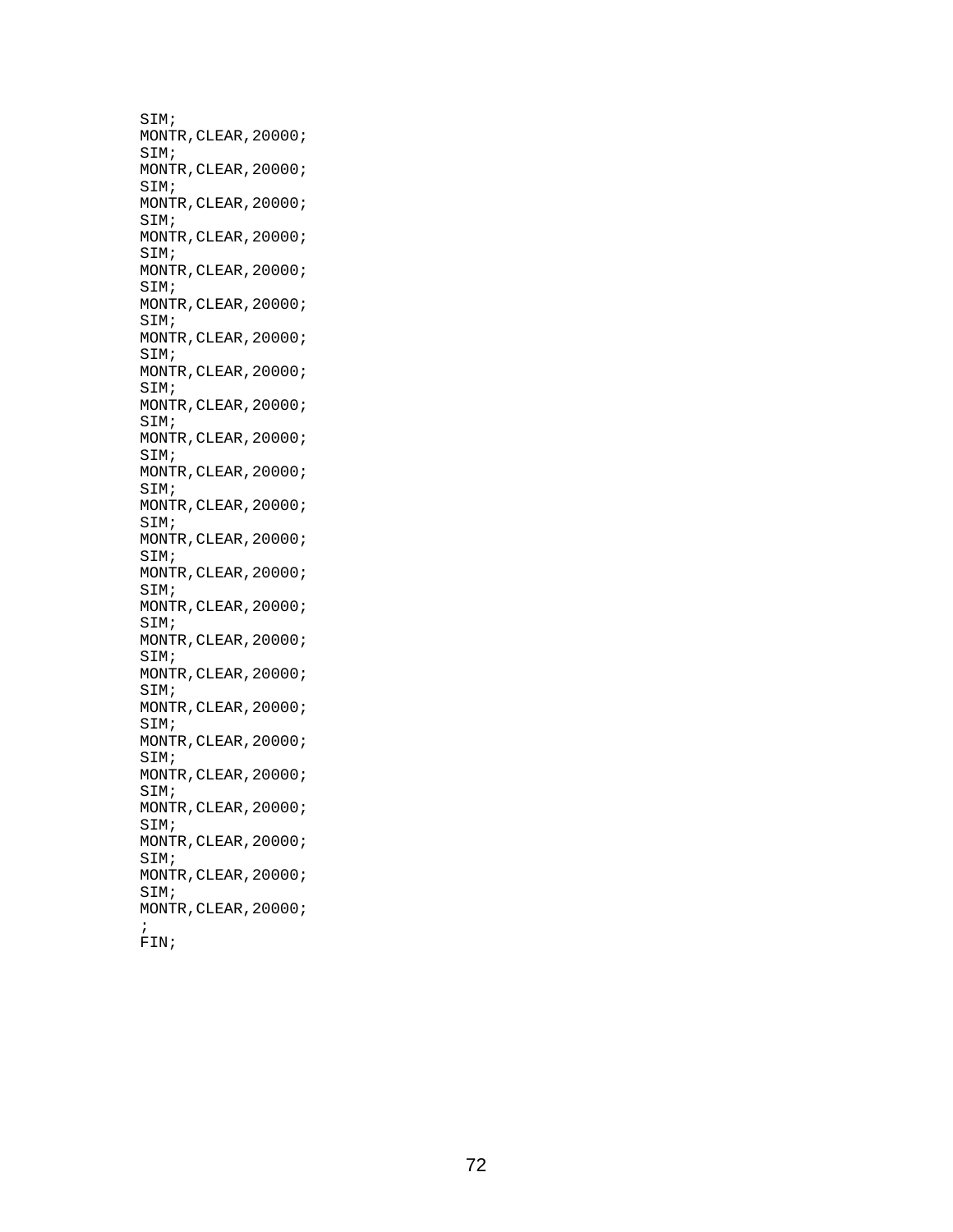**PART 2**—**FORTRAN Code:** The FORTRAN code presented in this section was used in conjunction with each SLAM system. Portions of the program main and user-f function are canned statements necessary with this particular system. USERF(IFN) is a function defined by SLAM that can be modified to allow user written functions that are typically easier in FORTRAN than in traditional SLAM code. Comments separate the primary sections written for this experiment. The first, referred to as USERF(1) in SLAM, simply calculates the reorder point. The second section calculates the EOQ value. While the third section adjusts the monthly average inventory value from a negative number to a value of 0. This function returns a value generated in the FORTRAN code or since global variables are used the function returns an arbitrary value of 1.

The FORTRAN code follows.

C C

```
 PROGRAM MAIN
 DIMENSION NSET(50000)
PARAMETER (MEQT=100, MSCND=25, MENTR=25, MRSC=75, MARR=50,
 1 MGAT=25, MHIST=50, MCELS=500, MCLCT=50, MSTAT=50, MEQV=100,
 2 MATRB=100, MFILS=100, MPLOT=10, MVARP=10, MSTRM=10,
 3 MACT=100, MNODE=500, MITYP=50, MMXXV=100)
 PARAMETER (MVARP1=MVARP+1)
 COMMON/SCOM1/ATRIB(MATRB), DD(MEQT), DDL(MEQT), DTNOW, II, MFA,
 1 MSTOP, NCLNR, NCRDR, NPRNT, NNRUN, NNSET, NTAPE, SS(MEQT),
 2 SSL(MEQT), TNEXT, TNOW, XX(MMXXV)
 COMMON QSET(50000)
 EQUIVALENCE (NSET(1),QSET(1))
 NNSET=50000
 NCRDR=5
 NPRNT=6
 NTAPE=7
 CALL SLAM
 STOP
 END
 FUNCTION USERF(IFN)
 PARAMETER (MEQT=100, MSCND=25, MENTR=25, MRSC=75, MARR=50,
 1 MGAT=25, MHIST=50, MCELS=500, MCLCT=50, MSTAT=50, MEQV=100,
 2 MATRB=100, MFILS=100, MPLOT=10, MVARP=10, MSTRM=10,
 3 MACT=100, MNODE=500, MITYP=50, MMXXV=100)
 PARAMETER (MVARP1=MVARP+1)
 COMMON/SCOM1/ATRIB(MATRB), DD(MEQT), DDL(MEQT), DTNOW, II, MFA,
```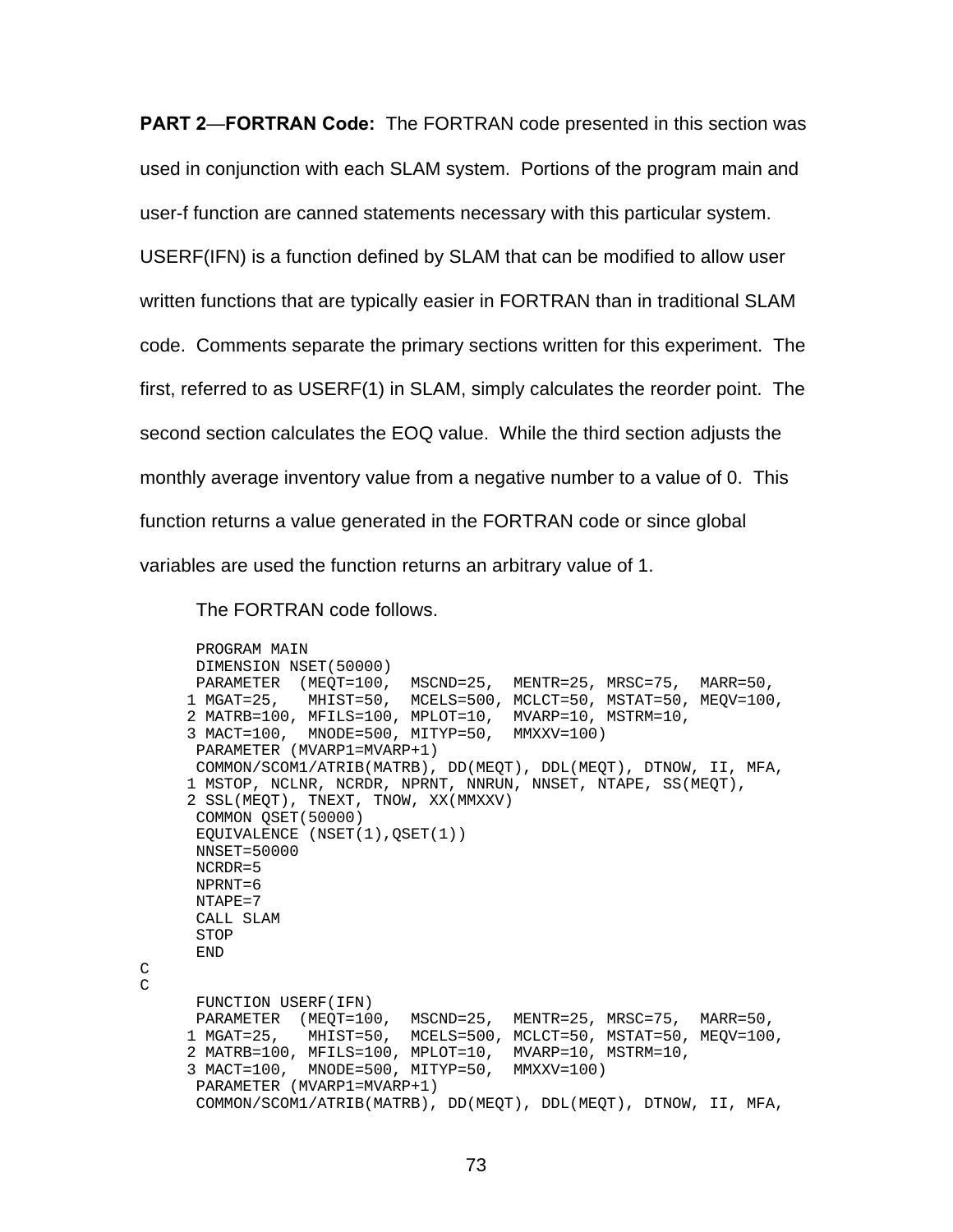```
 1 MSTOP, NCLNR, NCRDR, NPRNT, NNRUN, NNSET, NTAPE, SS(MEQT),
       2 SSL(MEQT), TNEXT, TNOW, XX(MMXXV)
C branch based on ifn, determined in calling program
        GOTO (10,20,30),IFN
\mathsf CC Calculate INTEGER values for reorder point
\begin{array}{c} \texttt{C}\ \texttt{10} \end{array}I=XX(8)*XX(6) USERF=I
        GOTO 40
\mathsf CC calculate integer values for eoq
\frac{C}{20}20 J=20.396*(SQRT(XX(14)/XX(15)))
        USERF=J
        GOTO 40
\mathsf CC adjust monthly average inventory on hand for calculation of tvc
\frac{C}{30}IF (XX(23) .LE.0.) THEN
         XX(23)=0 GOTO 39
ENDIF<br>39 USERF:
39 USERF=1<br>40 RETURN
       40 RETURN
        END
```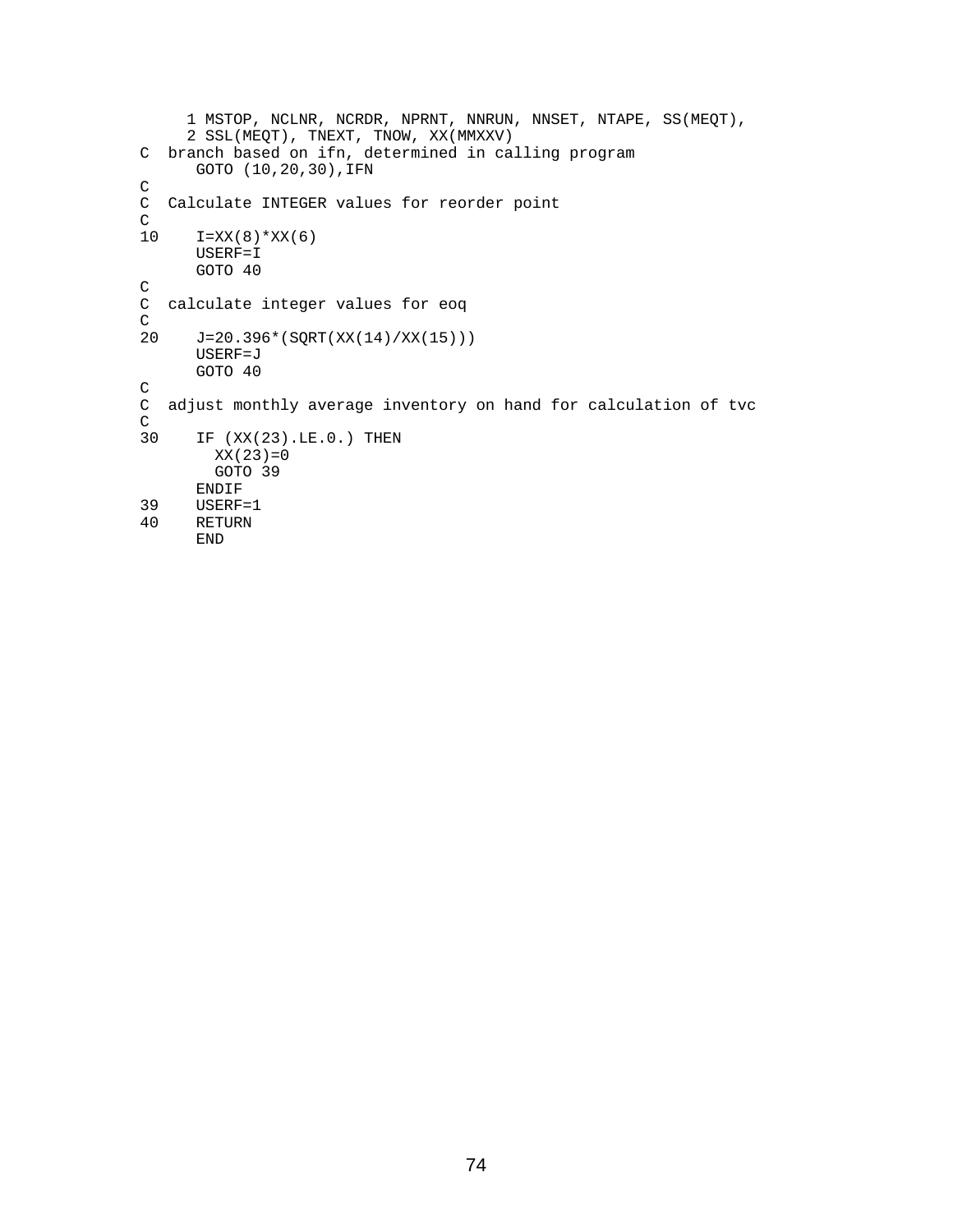**PART 3**—**OTHER MODELS:** This section lists the components of the two other models, Lumpy and Constant and Continuous, that differ from the Normal model previously discussed. Each section will discuss the differences as well as provide the code that is specific to the model of discussion.

The first model to discuss is the Constant And Continuous model. The primary differences between this model and the Normal model is that the number requisitioned from each base is set to 8. In the Normal model this was randomly generated from a normal distribution. The node labels in the code listed below coincide with the those in the Normal model.

```
GEN,BTR,CONST AND CONT MODEL,19/6/1995,30,Y,Y,Y/Y,Y,Y/1,72;
B1AD ASSIGN,ATRIB(5)=8,1;
       ACTIVITY;
B2AD ASSIGN,ATRIB(5)=8,1;
       ACTIVITY,,,DDR;
B3AD ASSIGN,ATRIB(5)=8,1;
      ACTIVITY,,,DDR;
B4AD ASSIGN,ATRIB(5)=8,1;
       ACTIVITY,,,DDR;
```
The Lumpy model differentiates slightly more than the Normal model.

Here the time between orders is also generated from a random number generator as well as the number of units ordered in each requisition. The time between creations is determined by a triangular distribution with mean of 90, low of 30 and high of 150. The number of units ordered is generated randomly form an exponential distribution. The triangular distribution is used because no data was available on the frequency of requisitions to DLA. The exponential distribution however was derived from the sample data collected from DESC as well as recommended by DLA analysts. Again, the code listed below coincides with the Normal model.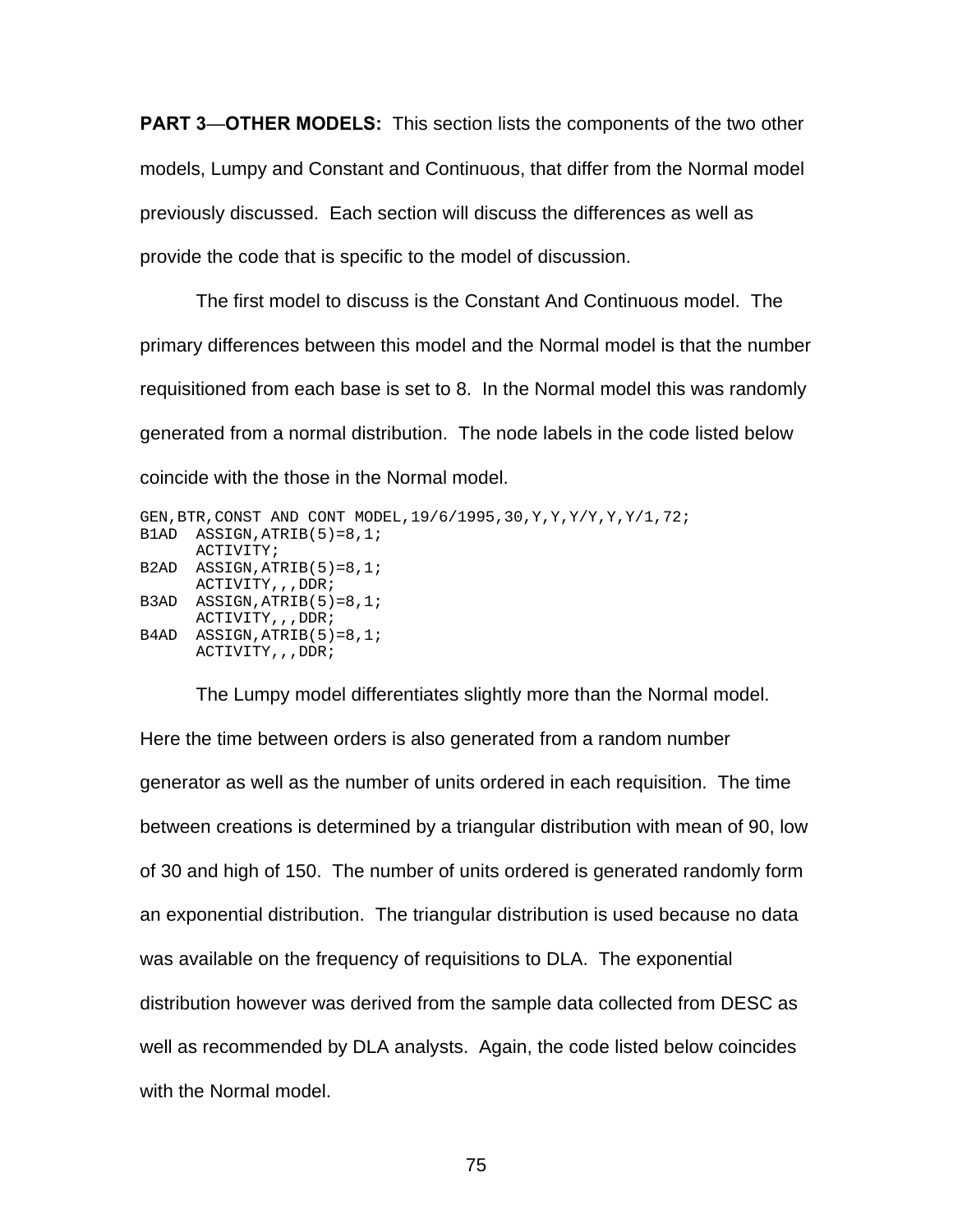| GEN, BTR, LUMPY MODEL, $19/6/1995$ , 30, Y, Y, Y/Y, Y, Y/1, 72;           |
|---------------------------------------------------------------------------|
| CREATE, TRIAG(30, 90, 150, 1), , 1, , 1;                                  |
| ACTIVITY;                                                                 |
| ASSIGN, ATRIB(4)=EXPON(89.3654, 5), ATRIB(5)=ATRIB(4)/4, 1;               |
| ACTIVITY, , ATRIB(5).LT.1.0, ABD1;                                        |
| ACTIVITY;                                                                 |
| $ASSIGN, ATRIB(5)=1,1;$                                                   |
| ACTIVITY, , , DDR;                                                        |
| CREATE, TRIAG(30, 90, 150, 2), 1, 1,                                      |
| ACTIVITY;                                                                 |
| ASSIGN, ATRIB(4)=EXPON(89.36543, 6), ATRIB(5)=ATRIB(4)/4, 1;              |
| ACTIVITY, ATRIB(5) .LT.1.0, ABD1;                                         |
| ACTIVITY, , , DDR;                                                        |
|                                                                           |
| CREATE, TRIAG(30, 90, 150, 3), 1, 1,                                      |
| ACTIVITY;                                                                 |
| ASSIGN, $ARTRIB(4) = EXPON(89, 36543, 7)$ , $ARTRIB(5) = ATRIB(4)/4, 1$ ; |
| ACTIVITY, , ATRIB(5).LT.1.0, ABD1;                                        |
| ACTIVITY,,,DDR;                                                           |
|                                                                           |
| CREATE, TRIAG(30, 90, 150, 4), 1, 1,                                      |
| ACTIVITY;                                                                 |
| ASSIGN, ATRIB(4)=EXPON(89.36543,8), ATRIB(5)=ATRIB(4)/4,1;                |
| ACTIVITY, , ATRIB(5).LT.1.0, ABD1;                                        |
| ACTIVITY,,,DDR;                                                           |
|                                                                           |

The Silver and Meal inventory method was suggested to be modeled to

demonstrate that there are other models that operate in a reorder point system

similar to the EOQ model that might be better than the EOQ under certain

conditions. The lumpy model was modified to accommodate the Silver and Meal

inventory method. This modified model is listed below. Some comments are

provided throughout the code to help follow the logic, however we recommend

readers reference Appendix H for a further explanation of this method.

```
GEN,BTR,SILVER MEAL MODEL,19/6/1995,30,Y,Y,Y/Y,Y,Y/1,72;
LIMITS,2,5,4000;
INITIALIZE,,40000,Y;
INTLC, XX(2)=48, XX(15)=25, XX(6)=100, XX(3)=147, XX(1)=200;
NETWORK;
       RESOURCE/1,PAPER(200),1,2;
;
; generate demands from 4 bases to DLA, issue or back order requirements
;
BAS1 CREATE, TRIAG(30,90,150,1),,1,,1; frequency of orders-base 1
      ACTIVITY; 
; number of units ordered
B1AD ASSIGN,ATRIB(4)=EXPON(89.3654,5),ATRIB(5)=ATRIB(4)/4,1;
       ACTIVITY,,ATRIB(5).LT.1.0,ABD1;
       ACTIVITY;
```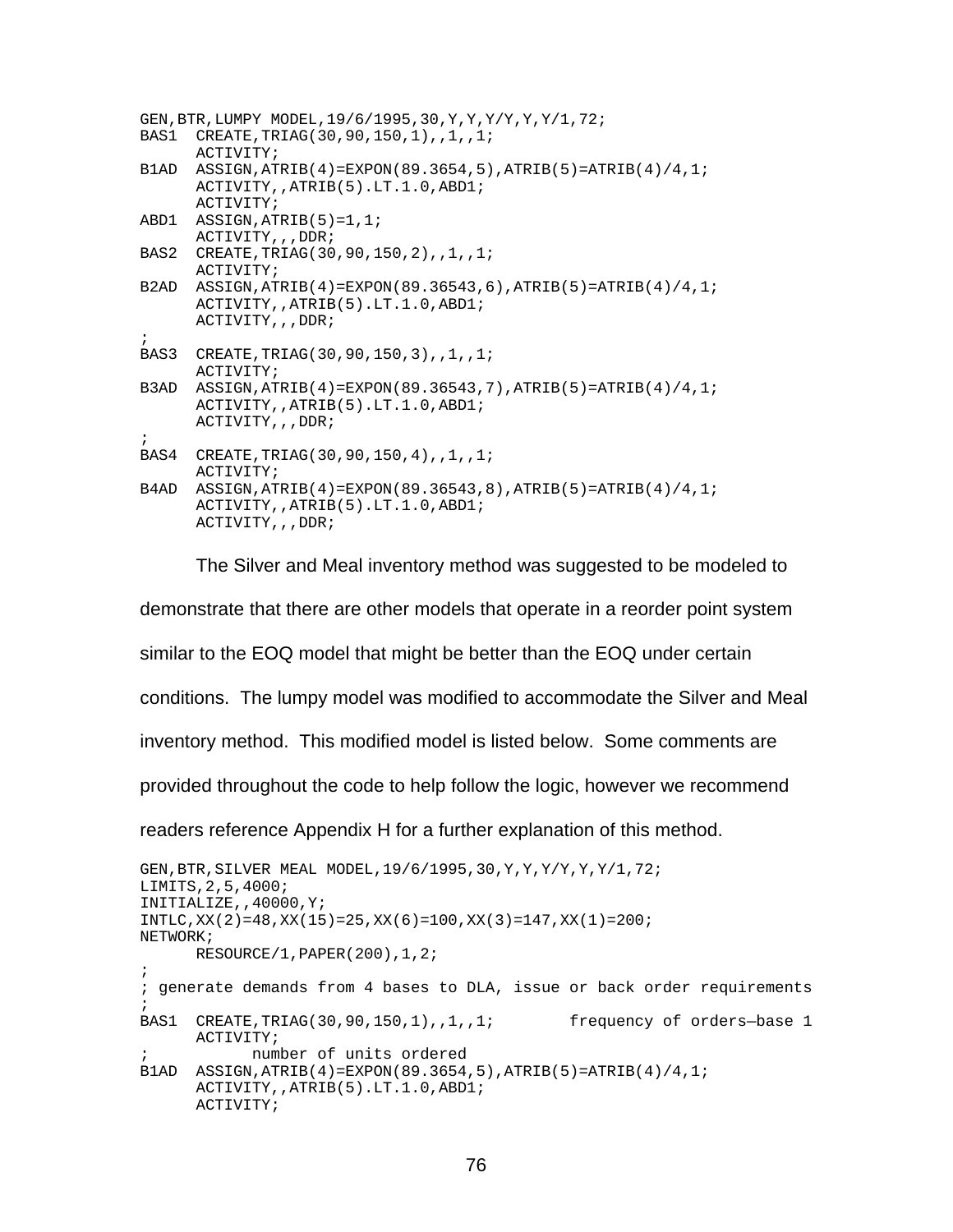| ABD1                | ASSIGN, $ATRIB(5)=1,1;$                                                             | set number of demands to 1 if necessary                                 |
|---------------------|-------------------------------------------------------------------------------------|-------------------------------------------------------------------------|
|                     | ACTIVITY, , , DDR;                                                                  |                                                                         |
| DDR                 | UNBATCH, $5, 1;$                                                                    | generate 1 entity for each unit ordered                                 |
|                     | ACTIVITY;                                                                           |                                                                         |
| QTR                 | $ASSIGN, XX(5)=XX(5)+1,1;$                                                          | increment quarterly demand                                              |
|                     | ACTIVITY/1, , NNRSC(PAPER).GT.0.;                                                   | fill requisition from shelf?                                            |
|                     | ACTIVITY/2,,,BACK;                                                                  | none on hand then back order                                            |
| INV                 | ASSIGN, $XX(1) = XX(1) - 1$ , 1;                                                    | decrement on hand inv counter                                           |
|                     | ACTIVITY;                                                                           |                                                                         |
| GETI                | $AWAIT(2)$ , $PAPER$ , , $1$ ;                                                      | issue property                                                          |
|                     | ACTIVITY;                                                                           |                                                                         |
| END                 | TERMINATE;                                                                          | entity dies without releasing the resource                              |
| BACK                | $ASSIGN, XX(4)=XX(4)+1,1;$                                                          | increment backorders                                                    |
|                     | ACTIVITY;                                                                           |                                                                         |
| BO.<br>$\ddot{i}$   | $AWAIT(1)$ , $PAPER$ , , $1$ ;<br>$\verb ACTIVITY ,$ , , $\verb END $ ;             | backorders waiting for stock replenishment                              |
| BAS2                | CREATE, TRIAG(30, 90, 150, 2), $, 1, 1;$                                            | frequency of orders-base 2                                              |
|                     | ACTIVITY;                                                                           |                                                                         |
| $\ddot{i}$          | number of units ordered                                                             |                                                                         |
| B2AD                |                                                                                     | ASSIGN, ATRIB(4)=EXPON(89.36543,6), ATRIB(5)=ATRIB(4)/4,1;              |
|                     | ACTIVITY, , ATRIB(5).LT.1.0, ABD1;                                                  |                                                                         |
|                     | ACTIVITY, , , DDR;                                                                  | goto unbatch                                                            |
| $\ddot{i}$          |                                                                                     |                                                                         |
| BAS3                | CREATE, TRIAG(30, 90, 150, 3), 1, 1, 1;                                             | frequency of orders-base 3                                              |
|                     | ACTIVITY;                                                                           |                                                                         |
| $\ddot{i}$          | number of units ordered                                                             |                                                                         |
| B3AD                |                                                                                     | ASSIGN, ATRIB(4)=EXPON(89.36543,7), ATRIB(5)=ATRIB(4)/4,1;              |
|                     | ACTIVITY, , ATRIB(5).LT.1.0, ABD1;                                                  |                                                                         |
|                     | ACTIVITY, , , DDR;                                                                  | goto unbatch                                                            |
|                     |                                                                                     |                                                                         |
| $\ddot{i}$          |                                                                                     |                                                                         |
| BAS4                | CREATE, TRIAG(30,90,150,4),,1,,1;                                                   |                                                                         |
|                     | ACTIVITY;                                                                           |                                                                         |
| $\ddot{i}$          | number of units ordered                                                             |                                                                         |
|                     |                                                                                     | B4AD ASSIGN, ATRIB(4)=EXPON(89.36543,8), ATRIB(5)=ATRIB(4)/4,1;         |
|                     | ACTIVITY, , ATRIB(5).LT.1.0, ABD1;                                                  |                                                                         |
|                     | ACTIVITY, , , DDR;                                                                  | goto unbatch                                                            |
| $\ddot{i}$          |                                                                                     |                                                                         |
|                     | ; releveling process,                                                               |                                                                         |
| $\ddot{i}$          |                                                                                     |                                                                         |
|                     | REPL $CREATE, 1, 1, 1, 1$                                                           |                                                                         |
|                     | ACTIVITY;                                                                           |                                                                         |
|                     | $ASSIGN, XX(30) = XX(30) + XX(1);$                                                  | cumlative on hand inventory                                             |
|                     | ACTIVITY, , , INF1;                                                                 |                                                                         |
|                     |                                                                                     | ; CUM ASSIGN, XX(21)=XX(21)+1, 1; cumlative number of orders placed     |
|                     | ${Ctt}$                                                                             |                                                                         |
|                     |                                                                                     | $F \to FQ$ ASSIGN, ATRIB(2)=XX(2), XX(9)=XX(9)+ATRIB(2), 1; requisition |
|                     | ; $ACTIVITY/5, XX(6);$                                                              | wait lead time for order arrival                                        |
|                     | ; PREI COLCT, XX(1), PRE REPLIN INV;                                                |                                                                         |
|                     | ; activity;                                                                         |                                                                         |
|                     | ; PREB COLCT, XX(4), PRE REPLEN BO;                                                 |                                                                         |
| $\mathcal{V}^{\pm}$ |                                                                                     |                                                                         |
|                     | INF1 $ASSIGN, XX(22)=XX(22)+XX(1), 1;$                                              | increment inv on hand                                                   |
| INFO                | $COLCT, XX(1)$ , AVG INV, $20/200/200$ ;                                            |                                                                         |
|                     | ACTIVITY, , , END;                                                                  |                                                                         |
| $\ddot{ }$          |                                                                                     |                                                                         |
|                     |                                                                                     | $i$ REN ALTER, PAPER, ATRIB(2), 1; increase resource to new on hand inv |
| $\ddot{i}$          | ACTIVITY,,,NEWI;                                                                    |                                                                         |
| NEWI                | ASSIGN, $XX(1) = XX(1) + ATRIB(2) - XX(4)$ , $XX(4) = 0$ , 1;<br>ACTIVITY, , , END; |                                                                         |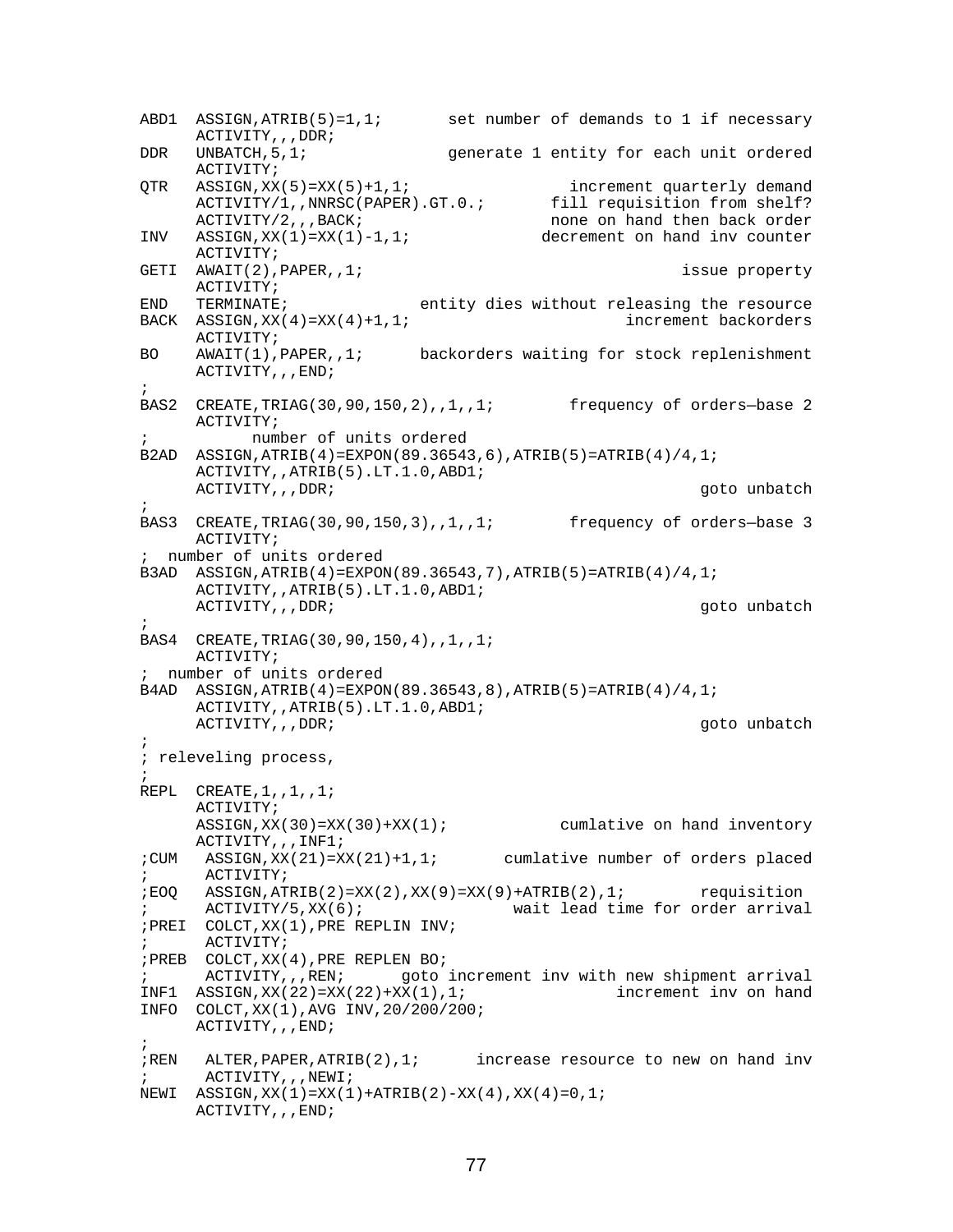```
;
; quarterly update of Silver-Meal variables
;
SMM CREATE,91,,1,,1;
       ACTIVITY;
QT1 ASSIGN,ATRIB(2)=XX(26),XX(21)=XX(21)+1,2;
       ACTIVITY,XX(6),,REN1;
       ACTIVITY,30,,QT2;
REN1 ALTER, PAPER, ATRIB(2), 1;
      ACTIVITY, , , NEWI;
QT2 ASSIGN,ATRIB(2)=XX(27),XX(21)=XX(21)+1,2;
       ACTIVITY,XX(6),ATRIB(2).GT.0,REN1;
       ACTIVITY,30,,QT3;
QT3 ASSIGN,ATRIB(2)=XX(28),XX(21)=XX(21)+1,2;
       ACTIVITY,XX(6),ATRIB(2).GT.0,REN1;
       ACTIVITY,,,END;
;
       CREATE,,,1,1,1;
       ACTIVITY,91;
DATA COLCT,XX(5),QTRLY DMD;
       ACTIVITY;
QFRCS ASSIGN,XX(16)=0.1*XX(5),XX(17)=0.9*XX(12),
      XX(12)=XX(16)+XX(17), XX(18)=XX(12)-XX(13), XX(19)=0.1*XX(18),
      XX(13)=XX(19)+XX(13), XX(20)=2*XX(12), XX(14)=XX(20)-XX(13),
      XX(5)=0,1; ACTIVITY;
       ASSIGN,XX(3)=USERF(3),1;
       ACTIVITY,91,,DATA;
;
; calcualte annual average on hand inv and tvc
;
YEAR CREATE,364,364,,,1;
       ACTIVITY;
       ASSIGN,XX(23)=XX(22)/365,XX(50)=USERF(4),
      XX(24)=XX(21)*5.2+XX(23)*2.5,
      XX(21)=0, XX(22)=0; ACTIVITY;
CTVC COLCT,XX(24),TVC,,1; total variable cost statistics
      ACTIVITY;
DONE TERMINATE;
;
       END;
;
; clear statistical arrays every 20000 time units
;
MONTR,CLEAR,20000;
SIM;
; to run 30 times, need 30 monitor clear statements
FIN;
```
Silver-Meal FORTRAN code:

```
 PROGRAM MAIN
      DIMENSION NSET(50000)
 PARAMETER (MEQT=100, MSCND=25, MENTR=25, MRSC=75, MARR=50,
 1 MGAT=25, MHIST=50, MCELS=500, MCLCT=50, MSTAT=50, MEQV=100,
 2 MATRB=100, MFILS=100, MPLOT=10, MVARP=10, MSTRM=10,
 3 MACT=100, MNODE=500, MITYP=50, MMXXV=100)
      PARAMETER (MVARP1=MVARP+1)
```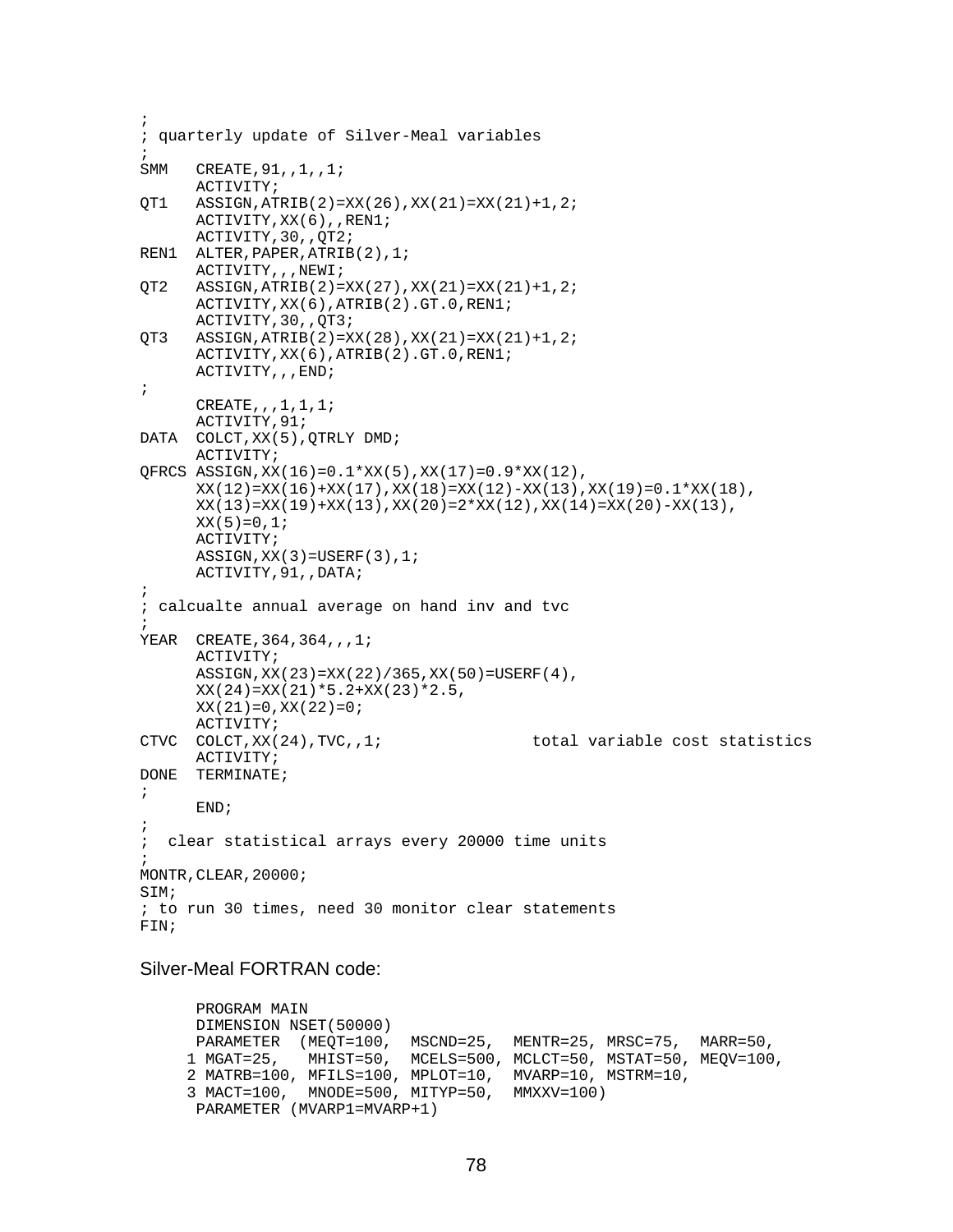```
 COMMON/SCOM1/ATRIB(MATRB), DD(MEQT), DDL(MEQT), DTNOW, II, MFA,
      1 MSTOP, NCLNR, NCRDR, NPRNT, NNRUN, NNSET, NTAPE, SS(MEQT),
      2 SSL(MEQT), TNEXT, TNOW, XX(MMXXV)
       COMMON QSET(50000)
       EQUIVALENCE (NSET(1),QSET(1))
       NNSET=50000
       NCRDR=5
       NPRNT=6
       NTAPE=7
       CALL SLAM
       STOP
       END
\mathcal{C}\mathcal{C} FUNCTION USERF(IFN)
      PARAMETER (MEQT=100, MSCND=25, MENTR=25, MRSC=75, MARR=50,
      1 MGAT=25, MHIST=50, MCELS=500, MCLCT=50, MSTAT=50, MEQV=100,
      2 MATRB=100, MFILS=100, MPLOT=10, MVARP=10, MSTRM=10,
      3 MACT=100, MNODE=500, MITYP=50, MMXXV=100)
      PARAMETER (MVARP1=MVARP+1)
      COMMON/SCOM1/ATRIB(MATRB), DD(MEQT), DDL(MEQT), DTNOW, II, MFA,
      1 MSTOP, NCLNR, NCRDR, NPRNT, NNRUN, NNSET, NTAPE, SS(MEQT),
      2 SSL(MEQT), TNEXT, TNOW, XX(MMXXV)
       GOTO (10,20,30,40),IFN
C
      Calculate INTEGER values for reorder point and EOQ
\frac{C}{10}I=XX(8)*XX(6) USERF=I
       GOTO 50
20 J=20.396*(SQRT(XX(14)/XX(15)))
       USERF=J
       GOTO 50
C
C calculate monthly average inventory on hand
\cap30 SMT1=5.20
       SMT2=(smt1+(XX(14)/3)*0.208)/2
       IF (SMT2.GT.SMT1) THEN
        XX(26) = XX(14)/3XX(27)=XX(14)/3XX(28) = XX(14)/3 GOTO 39
       ENDIF
      SMT3 = (SMT1 + (XX(14)/3)*0.208) + ((2*XX(14))/3)*0.208)/3 IF (SMT3.GT.SMT2) THEN
        XX(26) = (2*XX(14))/3
        XX(27)=0.0 XX(28)=XX(14)/3
         GOTO 39
       ENDIF
       IF (SMT3.LE.SMT2) THEN
        XX(26) = XX(14)XX(27)=0.0XX(28)=0.0 GOTO 39
ENDIF<br>FORM FORM
      FORMAT(F12.2,',',F12.2)
39 USERF=1
C GOTO 50
```

```
79
```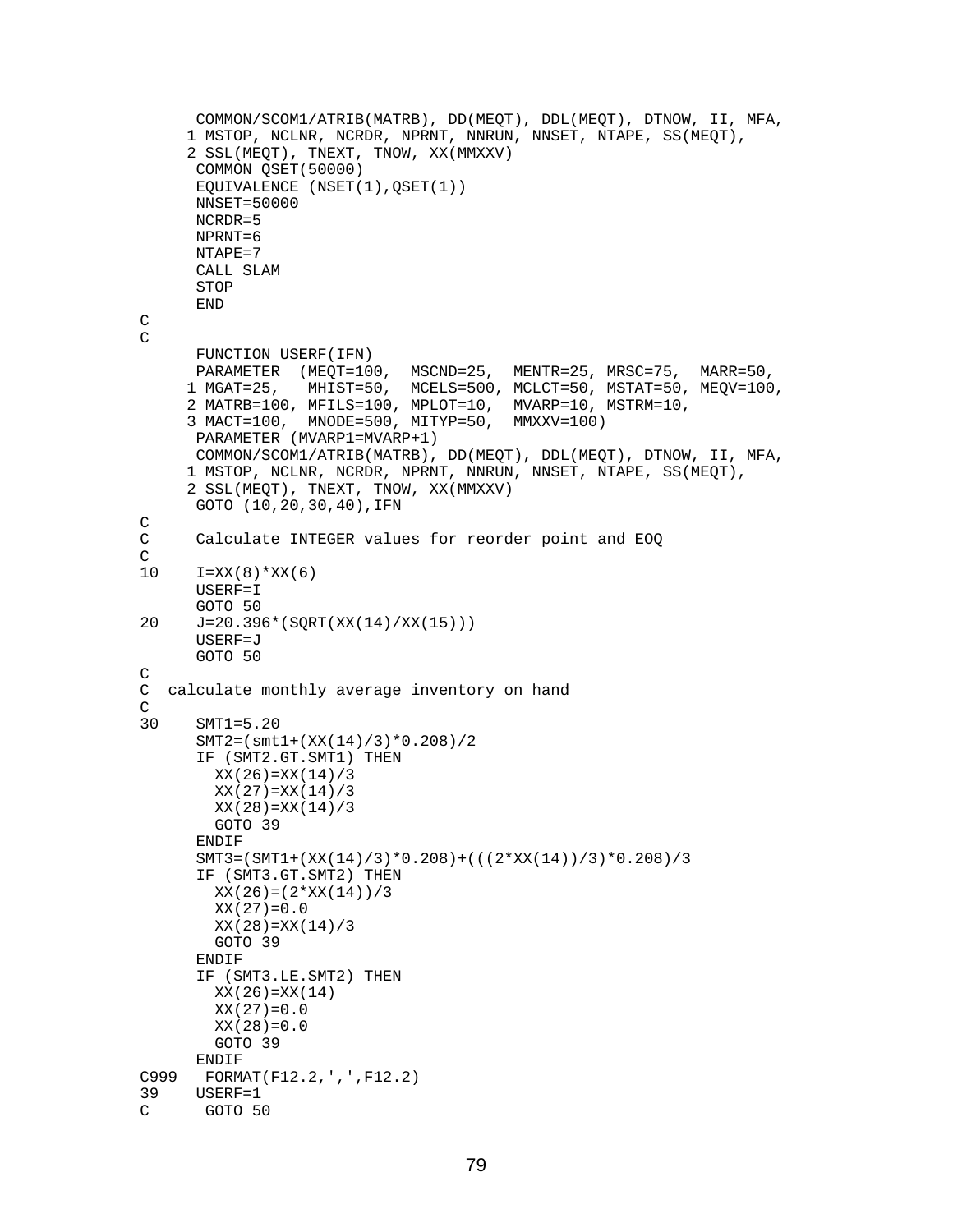| 40 | IF $(XX(23) \tcdot LE.0.)$ THEN |  |
|----|---------------------------------|--|
|    | $XX(23)=0$                      |  |
|    | GOTO 49                         |  |
|    | ENDIF                           |  |
| 49 | $USERF=1$                       |  |
| 50 | RETURN                          |  |
|    | F.ND                            |  |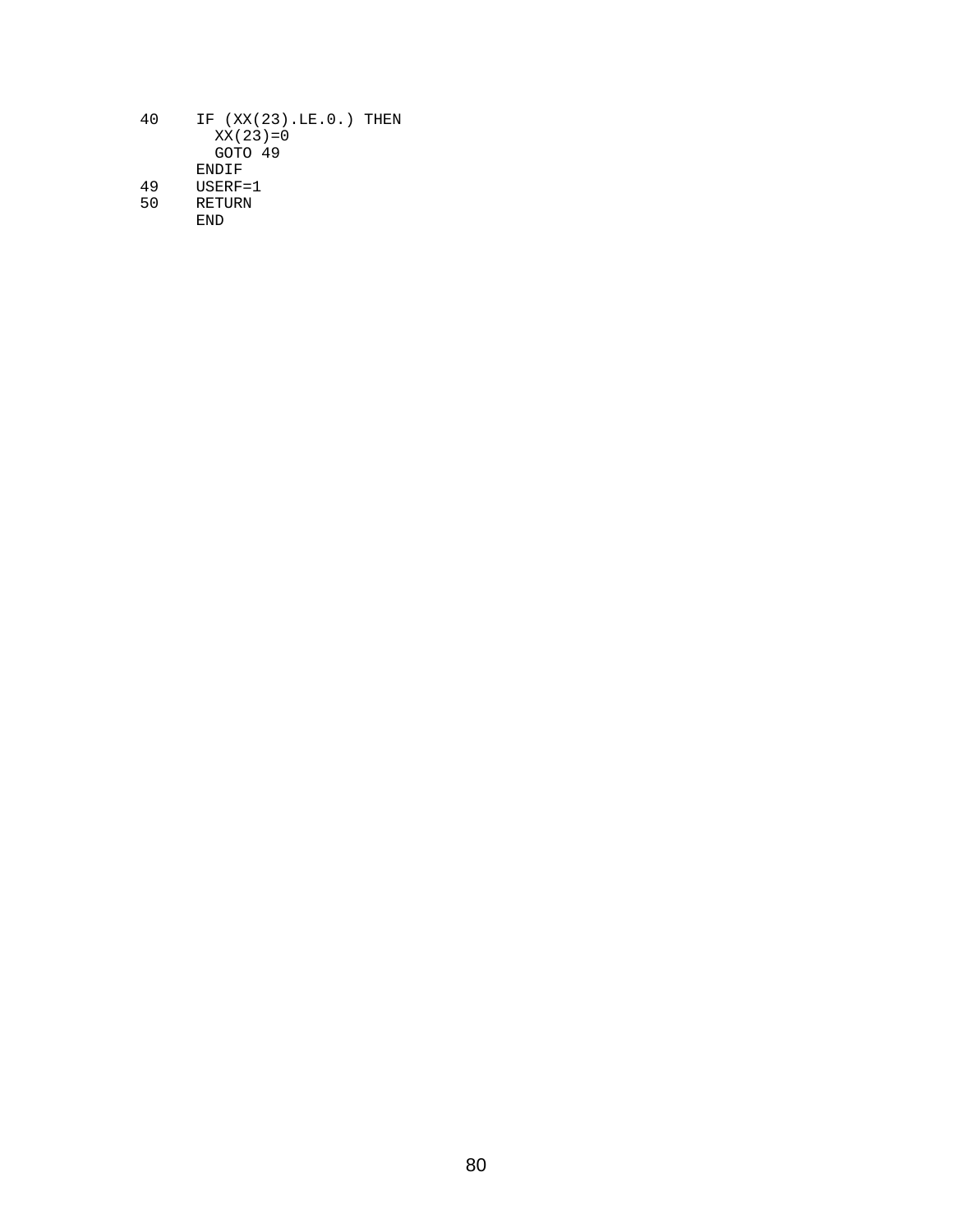**PART 4**—**VARIABLE DEFINITIONS:** The following tables reflect the values and

definitions of the variables used in the simulation models.

# **Table C-1. Global Definitions**

| Variable - Equivalence | Definition                           |
|------------------------|--------------------------------------|
| $XX(1)$ - OHINV        | On hand inventory                    |
| XX(2) - EOQORD         | EOQ ordered                          |
| XX(3) - REORDRPT       | Re-order point                       |
| $XX(4) - BORDR$        | Backorders awaiting stock            |
|                        | replenishment                        |
| XX(5) - QTRLYDMD       | <b>Quarterly Demand</b>              |
| $XX(6) - LT$           | <b>Lead Time</b>                     |
| XX(7) - CALCEOQ        | Calculated EOQ; from USERF(2)        |
| $XX(8) - DDR$          | <b>Cumulative Daily Demand Rate</b>  |
| $XX(9)$ - PINV         | Pipeline Inventory                   |
|                        | (inventory on order)                 |
| XX(10) - CUMDMD        | <b>Cumulative Demand</b>             |
| XX(11) - CUMDAYS       | <b>Cumulative Days</b>               |
| XX(12) - SSMOOTH       | Single Forecast Smoothing Value      |
| XX(13) - DSMOOTHBK     | Double Forecast Smoothing Value - 1  |
|                        | period back                          |
| XX(14) - DSMOOTH       | Double Forecast Smoothing Value      |
| XX(15) - UP            | <b>Unit Price</b>                    |
| XX(16)                 | Part of Single Forecast Smoothing    |
|                        | Value                                |
| XX(17)                 | Part of Single Forecast Smoothing    |
|                        | Value                                |
| XX(18)                 | Part of Double Forecast Smoothing    |
|                        | Value - 1 period back                |
| XX(19)                 | Part of Double Forecast Smoothing    |
|                        | Value - 1 period back                |
| XX(20)                 | Part of Double Forecast Smoothing    |
|                        | Value                                |
| XX(21)                 | Orders placed counter                |
| XX(22)                 | Cumlative on hand inventory          |
| XX(23)                 | Avg annual on hand inventory         |
| XX(24)                 | <b>Total Variable Cost</b>           |
| XX(25)                 | Number of days inventory taken       |
| XX(26)                 | Order quantity month 1 of current    |
|                        | quarter. Silver-Meal model           |
| XX(27)                 | Order quantity month 2 of current    |
|                        | quarter. Silver-Meal model           |
| XX(28)                 | Order quantity month 3 of current    |
|                        | quarter. Silver-Meal model           |
| XX(30)                 | Cumlative on hand inventory. Silver- |
|                        | Meal model                           |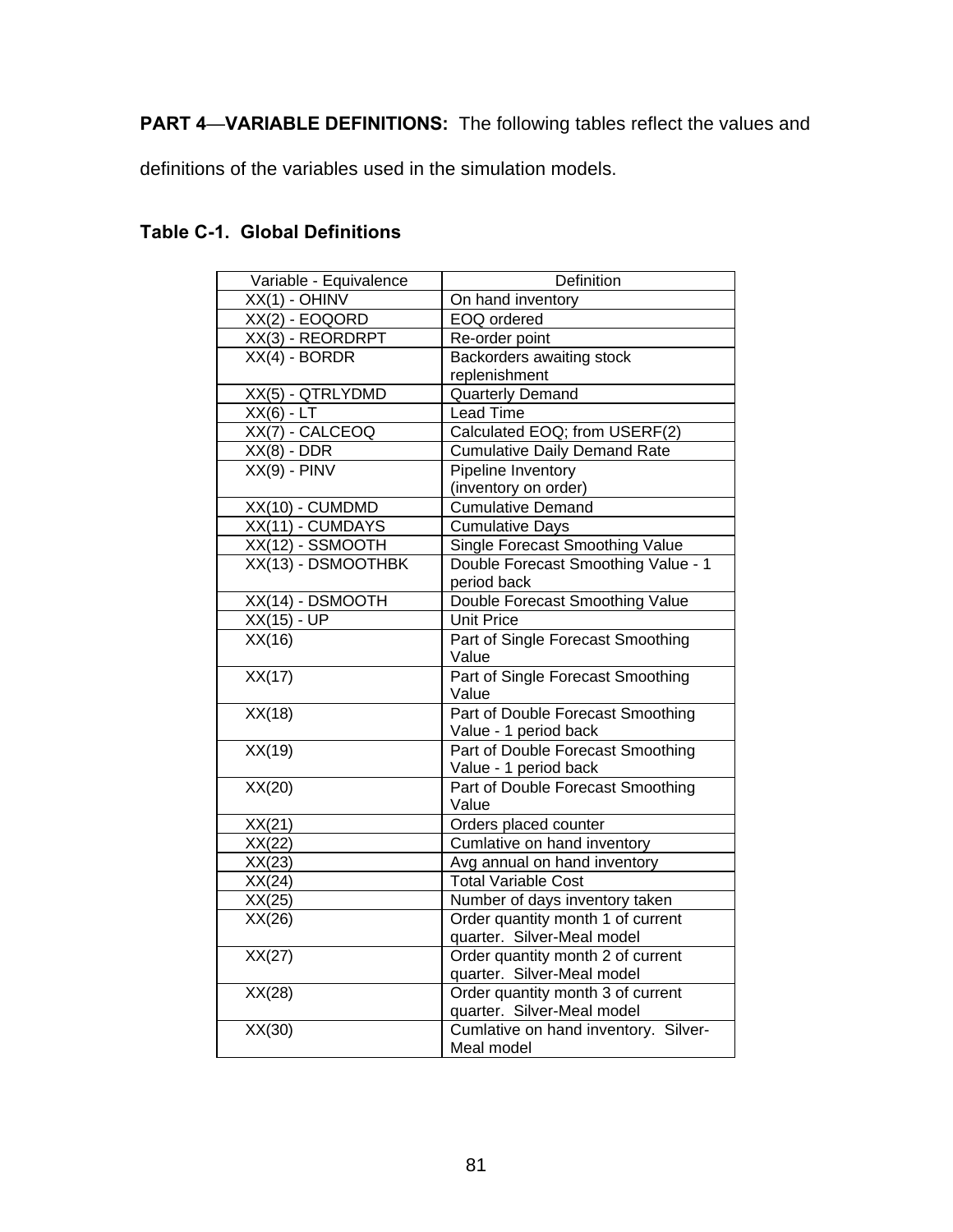# **Table C-2. Entity Attributes**

| Attribute # | Definition                                                  |  |  |  |
|-------------|-------------------------------------------------------------|--|--|--|
|             | <b>Time of Creation</b>                                     |  |  |  |
|             | The EOQ ordered for a particular daily<br>check; from XX(2) |  |  |  |
|             | vacant                                                      |  |  |  |
|             | Annual demand                                               |  |  |  |
| 5           | Actual number of demands,<br>given $ATRIB(4)=1,2,3$         |  |  |  |

# **Table C-3. Files**

| File | Definition                                          |
|------|-----------------------------------------------------|
|      | Entities/Backorders awaiting stock<br>replenishment |
|      | Entities/Demands receiving on hand<br>stock         |

# **Table C-4. Resources**

| File  | Definition                                                     |  |  |
|-------|----------------------------------------------------------------|--|--|
| Paper | Inventory on hand or backorders<br>awaiting stock relenishment |  |  |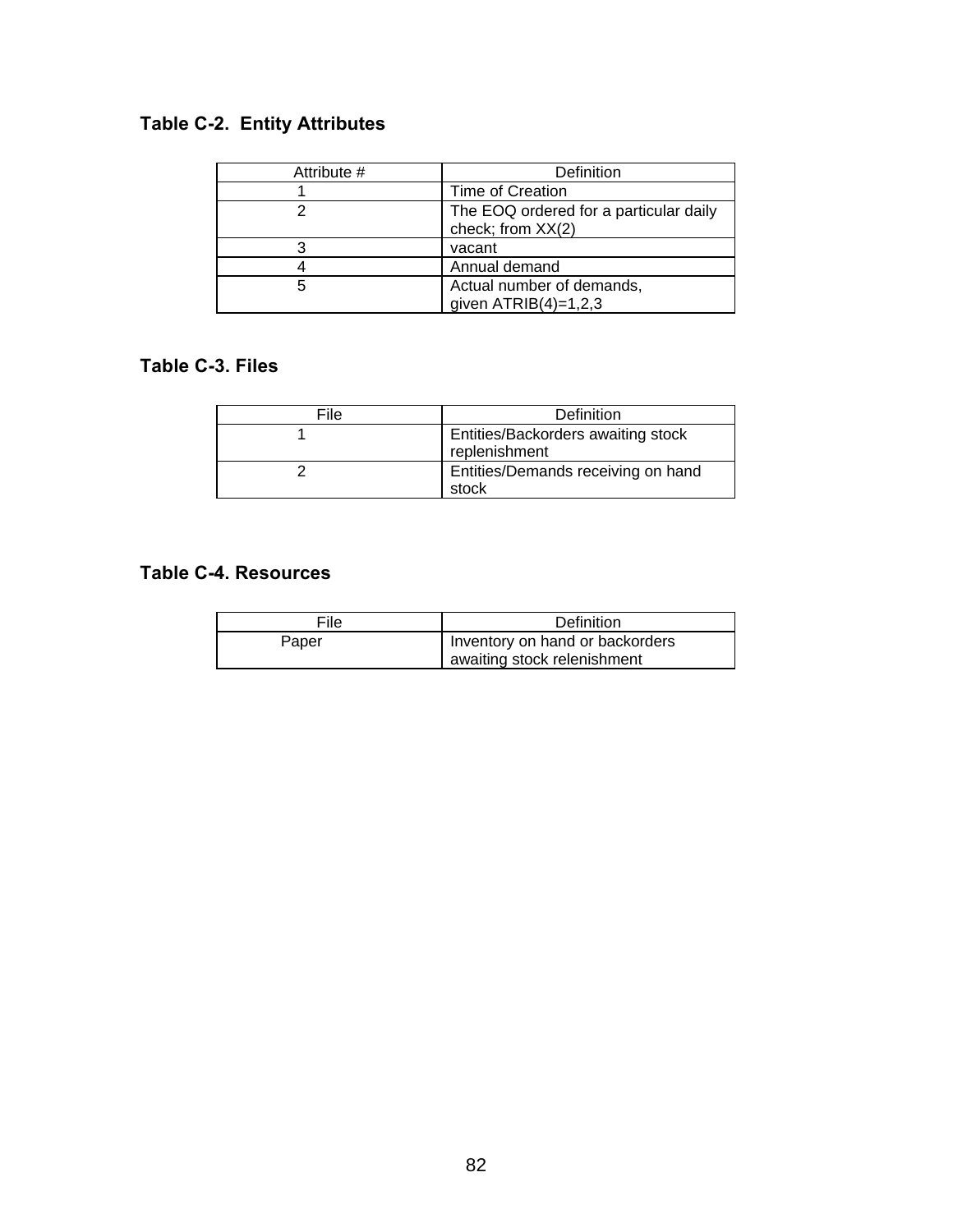# **Appendix D. Transient Period Determination**

#### NORMAL AVG INV



NORMAL TVC

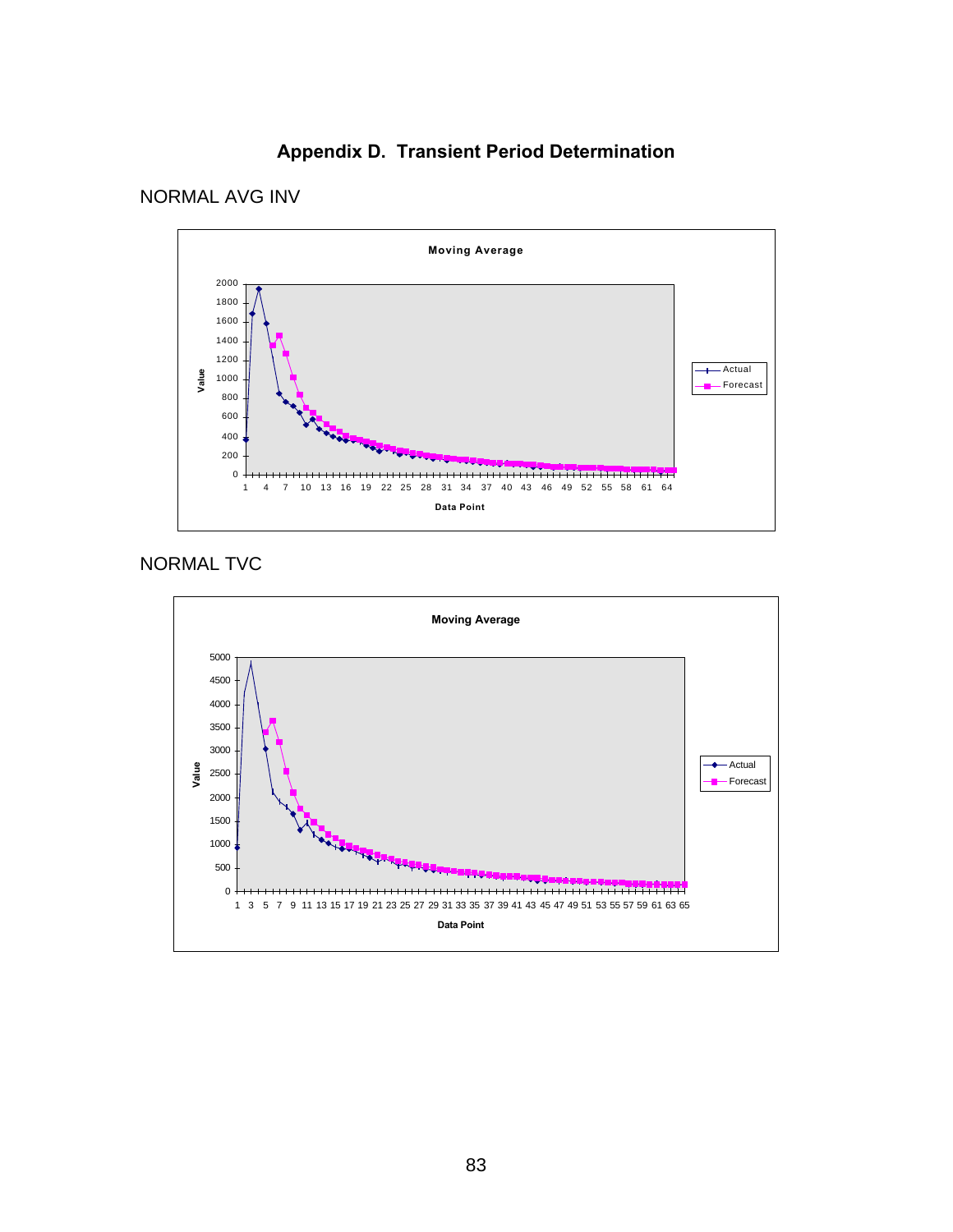### LUMPY AVG INV



### LUMPY TVC

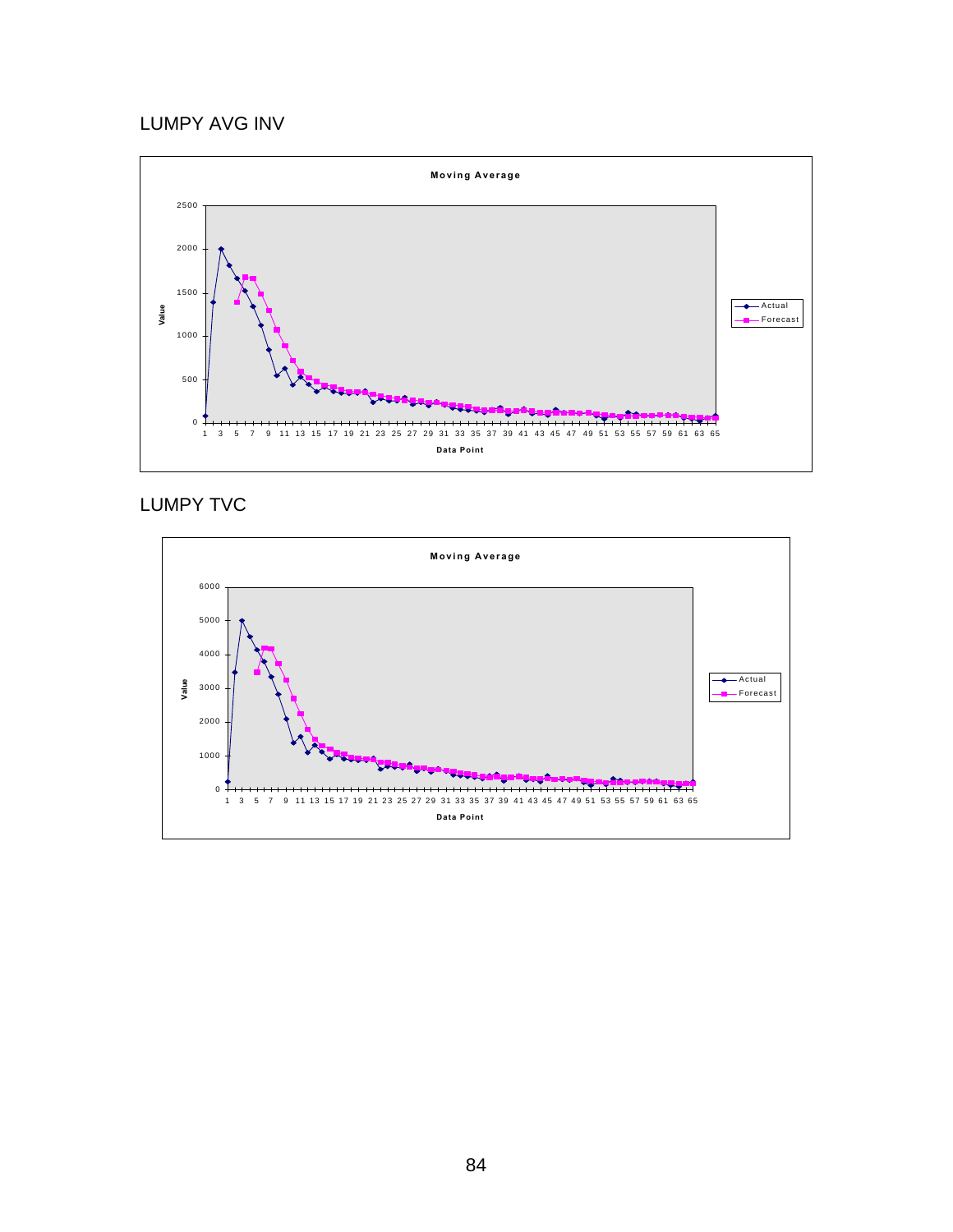#### **Appendix E. Sample Size Determination**

In order to determine the correct sample size necessary for the experiment, a sample of five runs was taken for each variable, average on-hand inventory and total variable cost, from the model's output. The models were Lumpy demand with the EOQ, Normal demand with the EOQ, and Lumpy demand with the Silver and Meal model. The constant and continuous model is deterministic and therefore does not require a sample size calculation. The standard deviation of the five runs was calculated and used as part of the calculation of sample size.

Next, a level for  $\alpha$  and  $\beta$  level were determined. The  $\alpha$  level is the probability of a type one error or stated otherwise, the probability of rejecting the null hypothesis when it is true. The  $\alpha$  for this experiment was set at 0.05. The  $\beta$ level is the probability of a type two error. This occurs when you accept the null hypothesis when it is false. For this experiment, β was set at 0.05. Finally, a value for  $\phi$  must be established.  $\phi$  reflects the amount of the acceptable difference between the true mean and the observed mean divided by the standard deviation of the sample. The acceptable difference was set at 20 units to keep the sample size manageable while maintaining acceptable levels for  $\alpha$ and β. These parameters were then used to determine the sample size required from Table A11, page 632 of *Statistical Design and Analysis of Experiments with Applications to Engineering and Science* by Mason, Gunst, and Hess. The table below reflects the sample values and the applicable run requirements.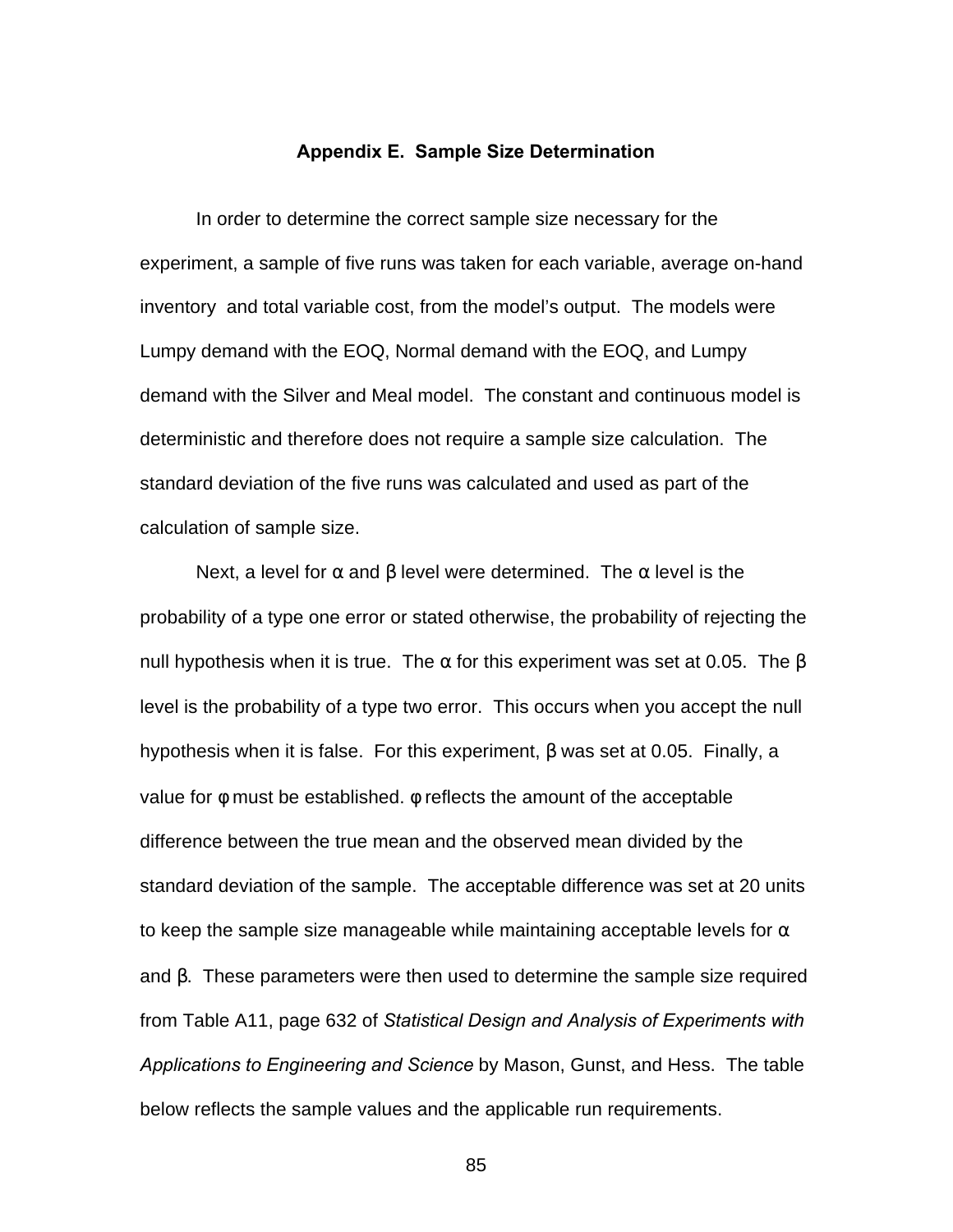**Table E-1. Required Runs**

|                       | Lumpy<br>with the<br><b>Model</b> | <b>Demand</b><br><b>EOQ</b> | <b>Normal</b><br>with the<br>Model | Demand<br><b>EOQ</b> | Lumpy<br>with the<br>Meal | Demand<br>Silver-<br>Model |
|-----------------------|-----------------------------------|-----------------------------|------------------------------------|----------------------|---------------------------|----------------------------|
|                       | Avg Inv                           | <b>TVC</b>                  | Avg Inv                            | <b>TVC</b>           | Avg Inv                   | <b>TVC</b>                 |
| Run 1                 | 104                               | 277                         | 85.3                               | 232                  | 50                        | 186                        |
| Run 2                 | 113                               | 297                         | 87                                 | 238                  | 61.7                      | 213                        |
| Run 3                 | 109                               | 290                         | 86.3                               | 233                  | 64.2                      | 232                        |
| Run 4                 | 99.8                              | 266                         | 85.2                               | 237                  | 45.4                      | 163                        |
| Run 5                 | 108                               | 289                         | 86.8                               | 235                  | 60.5                      | 214                        |
| std dev               | 5.039                             | 12.276                      | 0.835                              | 2.55                 | 8.181                     | 27.116                     |
| $\phi$                | 1.98                              | 1.629                       | 11.976                             | 3.90                 | 1.22                      | 0.738                      |
| Sample<br><b>Size</b> | 6                                 | 6                           | 6                                  | 6                    | 10                        | 24                         |

Based on the required sample sizes, at least 24 runs per model were required. To ensure that we had more than the required runs, we chose to have 30 runs per model.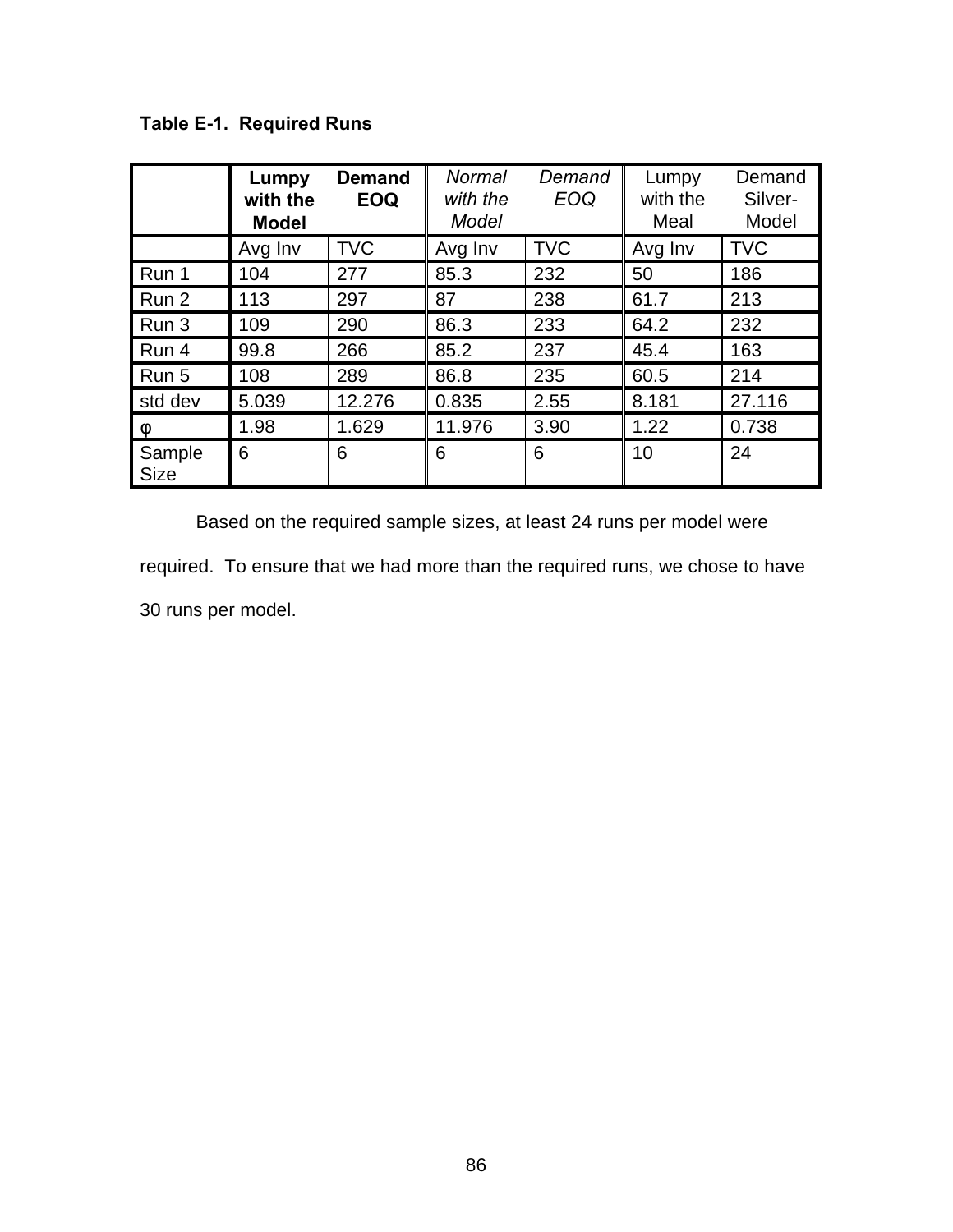### **Appendix F. Test for Normality**

One of the key assumptions of the two sample t test with unequal variances is the normality of the data samples. In order to ensure this assumption is met, each model's results were tested using the Wilkes-Shapiro test for normality in the *Statistix* version 4.0 software program. The critical value to meet the condition of normality was determined using Table A11, page 632 of *Statistical Design and Analysis of Experiments with Applications to Engineering and Science* by Mason, Gunst, and Hess. Based on the sample size of thirty and an  $\alpha$  of 0.05, the critical value is equal to 0.90. In order to claim normality of data for each model's results, its Wilkes-Shapiro score must exceed this 0.90 threshold. Below is the results of these tests.

|                            | Wilkes-Shapiro | <b>Required Score</b> |
|----------------------------|----------------|-----------------------|
|                            | Score          |                       |
| <b>Lumpy Demand/EOQ</b>    |                |                       |
| <b>Model</b>               |                |                       |
| Average Inventory          | 0.9692         | 0.9000                |
| <b>Total Variable Cost</b> | 0.9842         | 0.9000                |
| <b>Normal Demand/EOQ</b>   |                |                       |
| <b>Model</b>               |                |                       |
| Average Inventory          | 0.9819         | 0.9000                |
| <b>Total Variable Cost</b> | 0.9702         | 0.9000                |
| <b>Lumpy Demand/Silver</b> |                |                       |
| <b>Meal Model</b>          |                |                       |
| Average Inventory          | 0.9800         | 0.9000                |
| <b>Total Variable Cost</b> | 0.9878         | 0.9000                |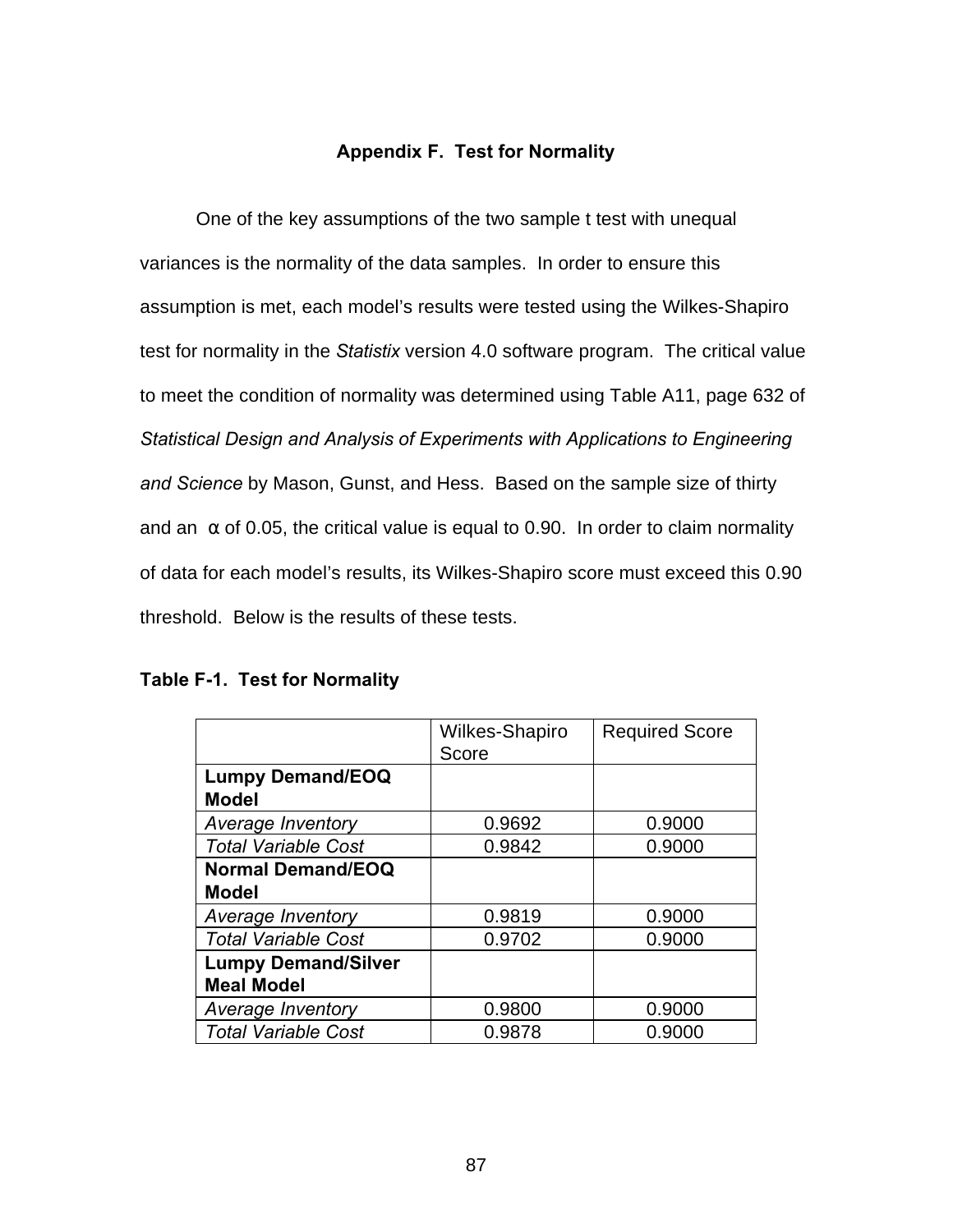As one can see from the table, all the experimental results met the test of normality and therefore, the t test is an acceptable test in this instance. As a side note, the Constant and Continuous model does not meet the requirements of normality because it is a deterministic model. Therefore, other nonparametric measures will be used to compare it with other models.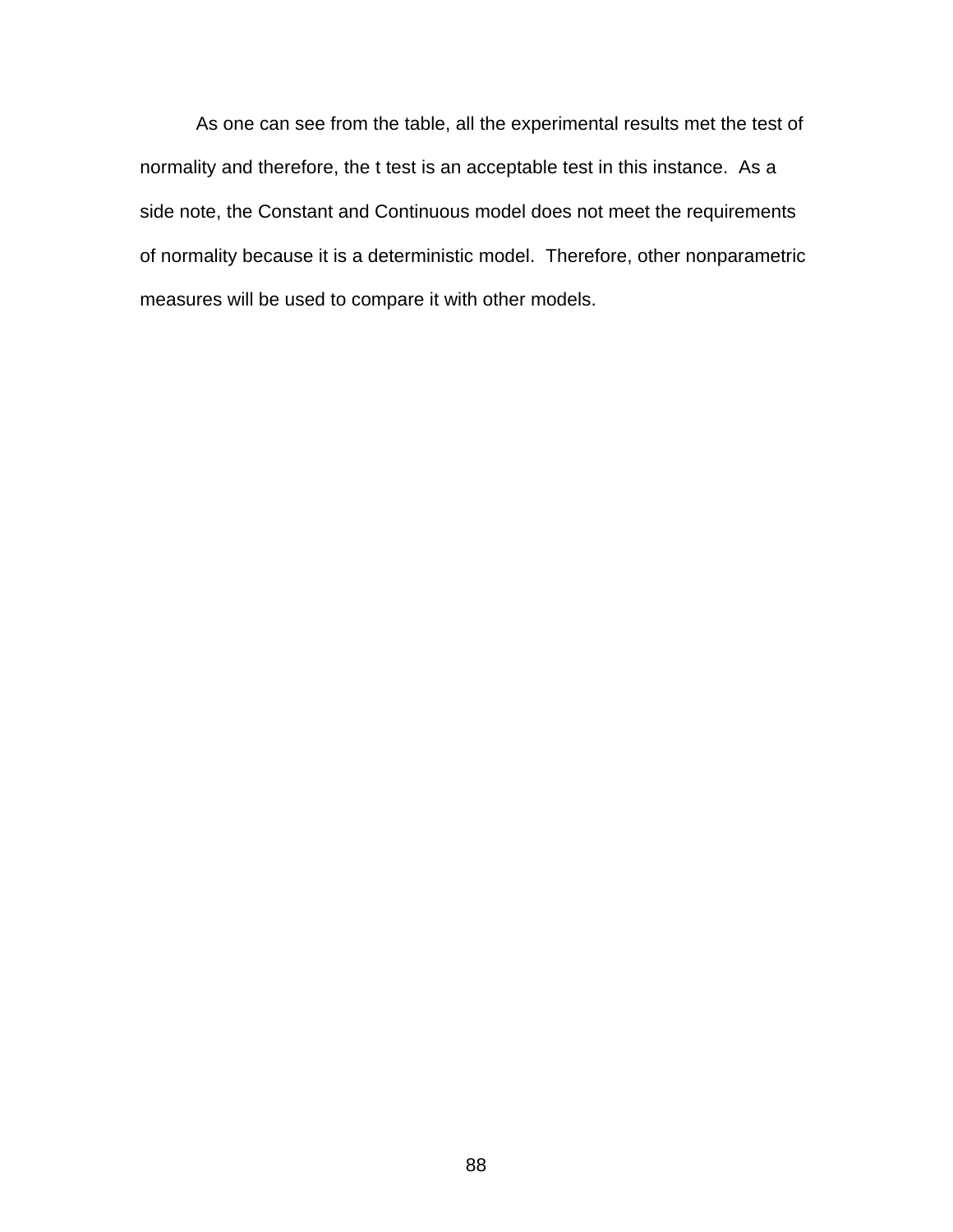### **Appendix G. Test Results**

Bold headings reflect that model's runs

**Constant & Continuous** = Constant and Continuous demand with the EOQ model **Normal Demand** = A normally distributed demand with the EOQ model **Silver-Meal** = Lumpy demand with the Silver-Meal model **Lumpy Demand** = Lumpy demand with the EOQ model

| <b>LUMPY DEMAND</b> |            | Constant &     |                   | <b>NORMAL DEMAND</b> |            | Silver-Meal /  |                     |
|---------------------|------------|----------------|-------------------|----------------------|------------|----------------|---------------------|
|                     |            |                | <b>Continuous</b> |                      |            |                | <b>Lumpy Demand</b> |
| <b>AVG INV</b>      | <b>TVC</b> | <b>AVG INV</b> | <b>TVC</b>        | <b>AVG INV</b>       | <b>TVC</b> | <b>AVG INV</b> | <b>TVC</b>          |
| 104.000             | 277.000    | 80.5           | 221               | 85.3                 | 232.       | 50             | 186                 |
| 113.000             | 297.000    |                |                   | 87.0                 | 238.       | 61.7           | 213                 |
| 109.000             | 290.000    |                |                   | 86.3                 | 233.       | 64.2           | 232                 |
| 99.800              | 266.000    |                |                   | 85.2                 | 233.       | 45.4           | 163                 |
| 108.000             | 289.000    |                |                   | 86.8                 | 237.       | 60.5           | 214                 |
| 107.000             | 283.000    |                |                   | 86.4                 | 235.       | 53.4           | 196                 |
| 110.000             | 287.000    |                |                   | 84.9                 | 232.       | 54.3           | 199                 |
| 111.000             | 299.000    |                |                   | 87.2                 | 238.       | 48.2           | 196                 |
| 102.000             | 275.000    |                |                   | 84.5                 | 232.       | 37.3           | 160                 |
| 105.000             | 279.000    |                |                   | 85.7                 | 234.       | 56.2           | 201                 |
| 106.000             | 286.000    |                |                   | 85.9                 | 234.       | 50.3           | 194                 |
| 101.000             | 271.000    |                |                   | 86.0                 | 235.       | 35.1           | 162                 |
| 113.000             | 296.000    |                |                   | $86.\overline{5}$    | 236.       | 62.8           | 224                 |
| 113.000             | 301.000    |                |                   | 86.6                 | 235.       | 71.6           | 248                 |
| 102.000             | 276.000    |                |                   | 84.6                 | 231.       | 45.8           | 178                 |
| 102.000             | 274.000    |                |                   | 85.3                 | 233.       | 42.7           | 169                 |
| 107.000             | 286.000    |                |                   | 86.9                 | 236.       | 52.4           | 195                 |
| 101.000             | 268.000    |                |                   | 87.4                 | 237.       | 50.1           | 182                 |
| 106.000             | 284.000    |                |                   | 86.8                 | 235.       | 65.8           | 225                 |
| 108.000             | 287.000    |                |                   | 85.2                 | 232.       | 46.8           | 170                 |
| 108.000             | 290.000    |                |                   | 84.6                 | 231.       | 56.2           | 209                 |
| 110.000             | 291.000    |                |                   | 86.7                 | 236.       | 63.4           | 217                 |
| 103.000             | 278.000    |                |                   | 85.7                 | 233.       | 48.9           | 185                 |
| 112.000             | 297.000    |                |                   | 86.7                 | 237.       | 58.8           | 204                 |
| 106.000             | 284.000    |                |                   | 87.0                 | 238.       | 56.1           | 193                 |
| 104.000             | 273.000    |                |                   | 86.1                 | 235.       | 48.8           | 185                 |
| 108.000             | 287.000    |                |                   | 87.9                 | 239.       | 47.8           | 184                 |
| 105.000             | 280.000    |                |                   | 85.8                 | 235.       | 47.8           | 181                 |
| 101.000             | 271.000    |                |                   | 85.8                 | 234.       | 30.9           | 136                 |
| 106.000             | 284.000    |                |                   | 86.0                 | 234.       | 60.8           | 218                 |
|                     |            |                |                   |                      |            |                |                     |
| mean                | mean       | mean           | mean              | mean                 | mean       | mean           | mean                |
| 106.360             | 283.533    | 80.5           | 221               | 86.093               | 234.667    | 52.470         | 193.967             |
| stdev               | stdev      | stdev          | stdev             | stdev                | stdev      | stdev          | stdev               |
| 3.911               | 9.435      | $\mathbf 0$    | $\mathbf 0$       | 0.883                | 2.218      | 9.350          | 24.2806             |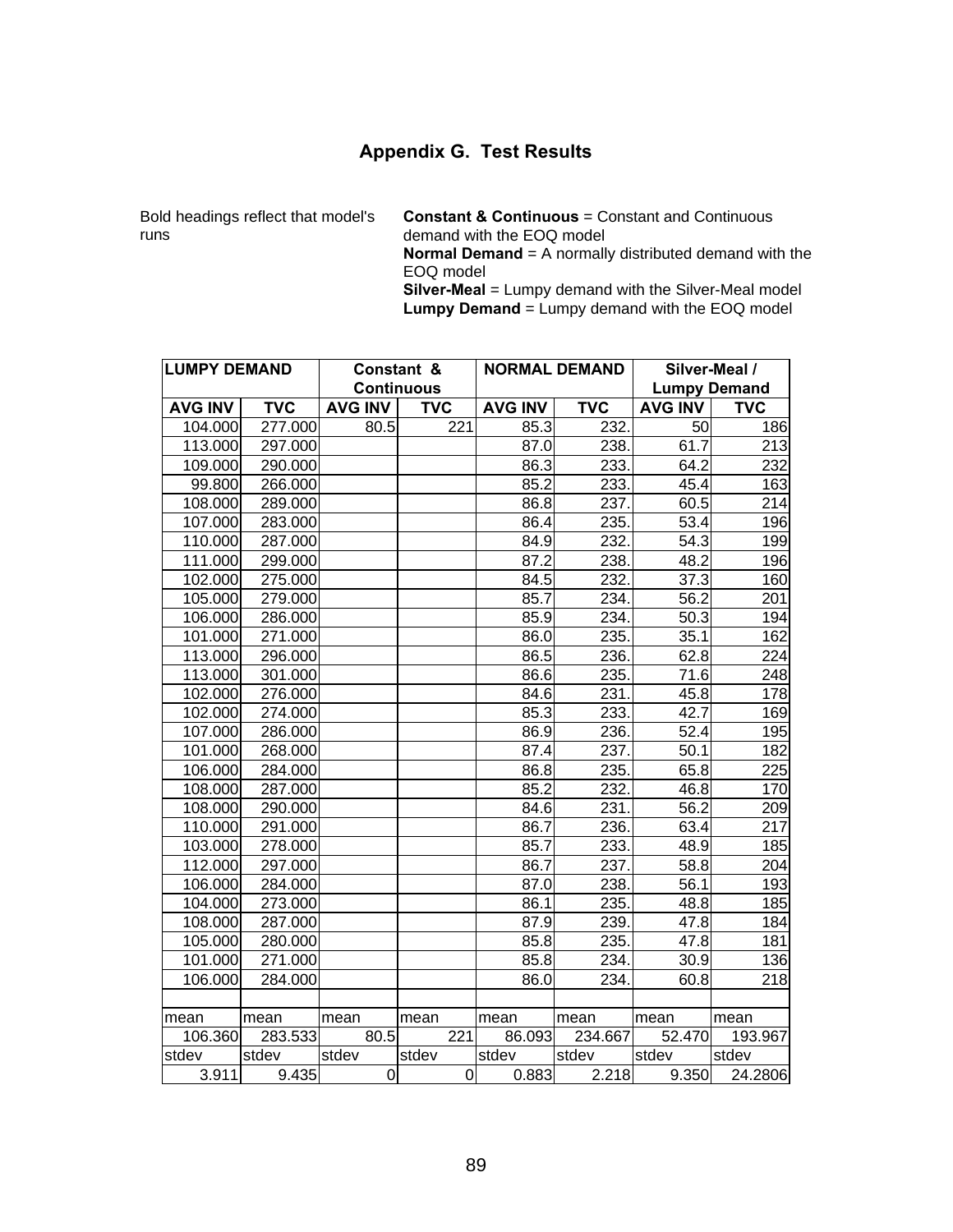| t-Test: Two-Sample Assuming Unequal<br>Variances |                                       |            | t-Test: Two-Sample Assuming Unequal<br>Variances    |            |            |  |
|--------------------------------------------------|---------------------------------------|------------|-----------------------------------------------------|------------|------------|--|
| EOQ                                              | Lumpy demand & EOQ vs Normal demand & |            | Lumpy demand & EOQ vs Lumpy demand &<br>Silver-Meal |            |            |  |
| Avg Inv                                          | Variable 1                            | Variable 2 | Avg Inv                                             | Variable 1 | Variable 2 |  |
| Mean                                             | 106.36                                | 86.093333  | Mean                                                | 106.36     | 52.47      |  |
| Variance                                         | 15.29489                              | 0.7792643  | Variance                                            | 15.294     | 87.429     |  |
| <b>Observations</b>                              | 30                                    | 30         | <b>Observations</b>                                 | 30         | 30         |  |
| Hypothesized                                     | 0                                     |            | Hypothesized                                        | $\Omega$   |            |  |
| Mean                                             |                                       |            | Mean                                                |            |            |  |
| <b>Difference</b>                                |                                       |            | <b>Difference</b>                                   |            |            |  |
| df                                               | 32                                    |            | df                                                  | 39         |            |  |
| t Stat                                           | 27.6871846                            |            | t Stat                                              | 29.12279   |            |  |
| $P(T \le t)$ one-                                | 3.1521E-24                            |            | $P(T \le t)$ one-                                   | 2.25E-28   |            |  |
| tail                                             |                                       |            | tail                                                |            |            |  |
| t Critical one-                                  | 1.69388841                            |            | t Critical one-                                     | 1.684875   |            |  |
| tail                                             |                                       |            | tail                                                |            |            |  |
| $P(T=1)$ two-                                    | 6.3041E-24                            |            | $P(T \le t)$ two-                                   | 4.5E-28    |            |  |
| tail                                             |                                       |            | tail                                                |            |            |  |
| t Critical two-<br>tail                          | 2.03693162                            |            | t Critical two-<br>tail                             | 2.022689   |            |  |

| t-Test: Two-Sample Assuming Unequal<br>Variances |                                       |            | t-Test: Two-Sample Assuming Unequal<br>Variances    |            |            |  |
|--------------------------------------------------|---------------------------------------|------------|-----------------------------------------------------|------------|------------|--|
| <b>EOQ</b>                                       | Lumpy demand & EOQ vs Normal demand & |            | Lumpy demand & EOQ vs Lumpy demand &<br>Silver-Meal |            |            |  |
| TVC.                                             | Variable 1                            | Variable 2 | TVC                                                 | Variable 1 | Variable 2 |  |
| Mean                                             | 283.5333                              | 234.66666  | Mean                                                | 283.5333   | 193.9667   |  |
| Variance                                         | 89.01609                              | 4.9195402  | Variance                                            | 89.01609   | 589.5506   |  |
| <b>Observations</b>                              | 30                                    | 30         | Observations                                        | 30         | 30         |  |
| Hypothesized                                     | 0                                     |            | Hypothesized                                        | O          |            |  |
| Mean                                             |                                       |            | Mean                                                |            |            |  |
| <b>Difference</b>                                |                                       |            | <b>Difference</b>                                   |            |            |  |
| df                                               | 32                                    |            | df                                                  | 38         |            |  |
| t Stat                                           | 27.6158339                            |            | t Stat                                              | 18.83262   |            |  |
| $P(T \le t)$ one-                                | 3.4124E-24                            |            | $P(T=1)$ one-                                       | 3.62E-21   |            |  |
| tail                                             |                                       |            | tail                                                |            |            |  |
| t Critical one-                                  | 1.69388841                            |            | t Critical one-                                     | 1.685953   |            |  |
| tail                                             |                                       |            | tail                                                |            |            |  |
| $P(T=1)$ two-                                    | 6.8247E-24                            |            | $P(T=1)$ two-                                       | 7.24E-21   |            |  |
| tail                                             |                                       |            | tail                                                |            |            |  |
| t Critical two-<br>tail                          | 2.03693162                            |            | t Critical two-<br>tail                             | 2.024394   |            |  |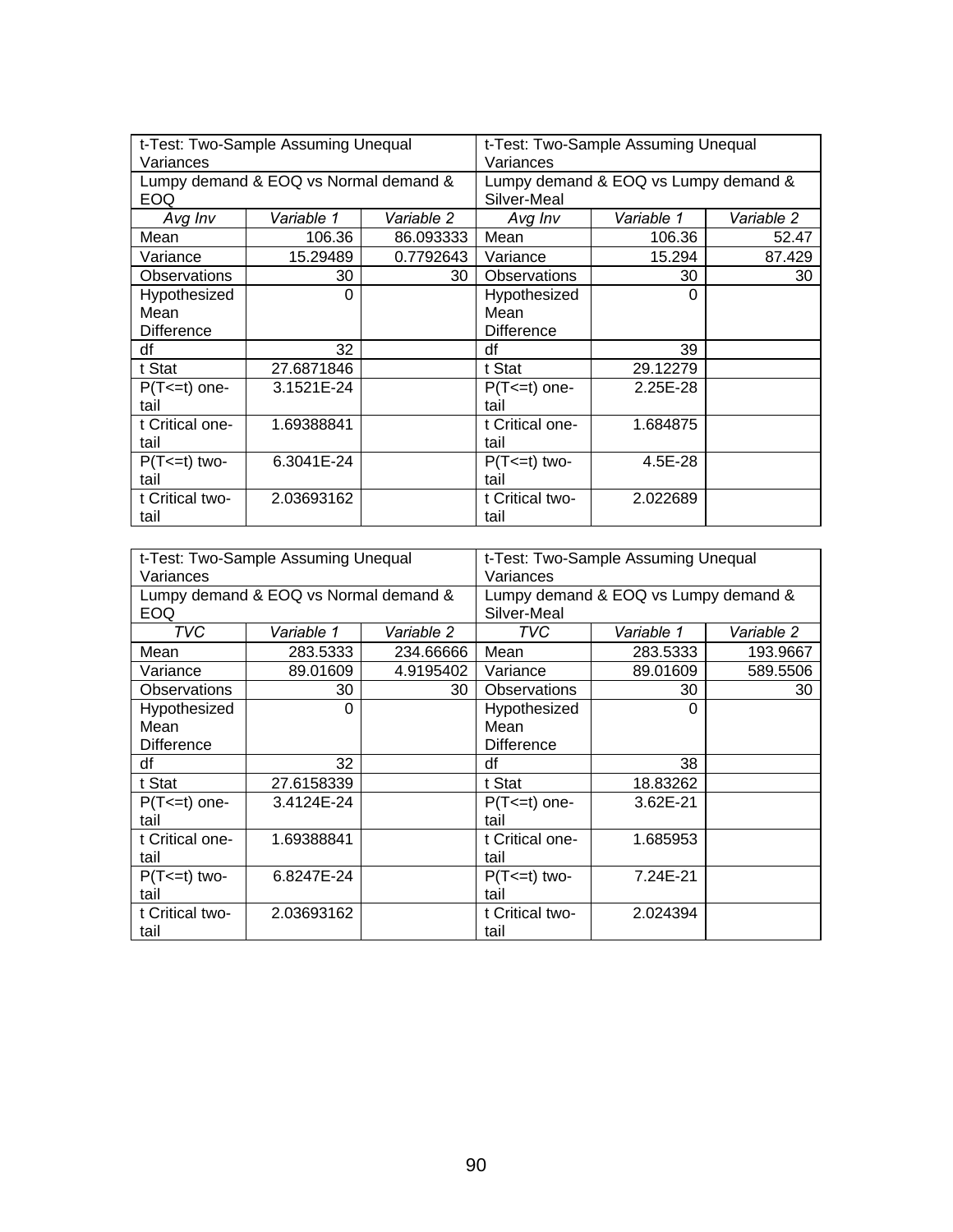Because the Constant and Continuous model is deterministic, it does not meet the requirement of normality to use the two-sample t test as with the other models. Therefore, in order to compare the output of this model to the Lumpy demand with the EOQ model, we built a 95% confidence interval around the means of Average Inventory and Total Variable Cost under the Lumpy demand with the EOQ model. We then tested the hypothesis that the mean generated from the deterministic model lies within the confidence interval we established. If this is true, then one cannot reject the hypothesis that the two means are equal. If the deterministic mean lies outside the confidence interval, then we would fail to accept the hypothesis that the means from the two models are equal.

The table below reflects the results of this test. The test results were determined using *Statistics* version 4.1.

|                   | Lumpy<br>demand with<br>the EOQ | Constant and<br>Continuous<br>Demand | Lumpy<br>demand with<br>the EOQ | Constant and<br>Continuous<br>Demand |
|-------------------|---------------------------------|--------------------------------------|---------------------------------|--------------------------------------|
| Variable          | Average<br>Inventory            | Average<br>Inventory                 | <b>Total Variable</b><br>cost   | <b>Total Variable</b><br>cost        |
| Mean Value        | 106.36                          | 80.5                                 | 283.53                          | 221                                  |
| Upper 95%<br>C.I. | 107.82                          |                                      | 287.05                          |                                      |
| Lower 95%<br>C.I. | 104.89                          |                                      | 280.01                          |                                      |

| <b>Table G-1. Confidence Intervals</b> |  |  |  |
|----------------------------------------|--|--|--|
|----------------------------------------|--|--|--|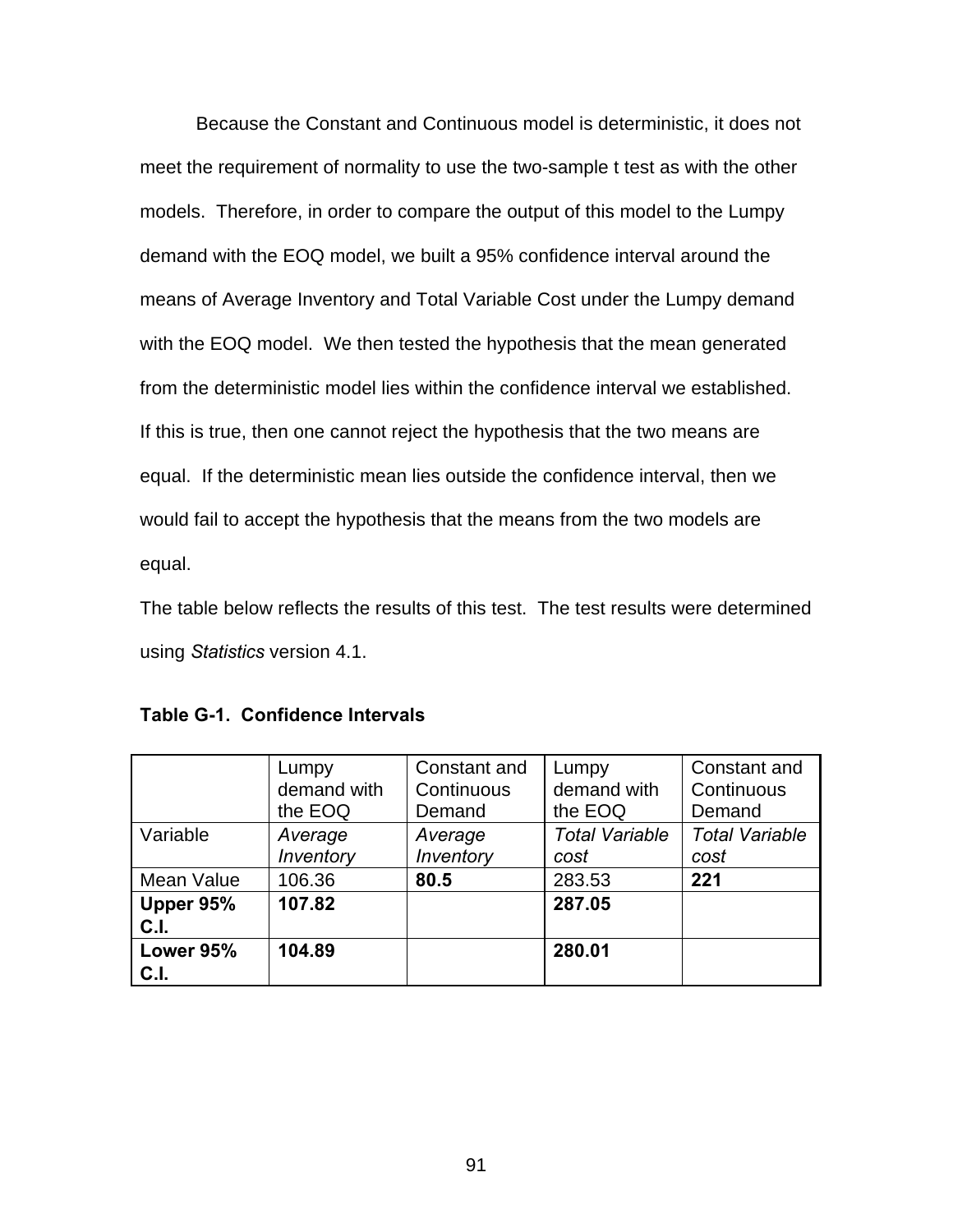#### **Appendix H. Silver-Meal Model Description**

The Silver-Meal model used in this research is a heuristic variation of the EOQ model design to handle significantly variable demand patterns. The heuristic selects the replenishment quantity so as to minimize the total relevant costs per unit of time for the duration of replenishment period. Total relevant costs per time period are define by the following equation:

 $(\text{setup cost}) + \text{Total carrying costs}$  to the end of period T

T

For this equation, the ratio is calculated for increasing time periods until the total relevant costs of (*T*+1) exceed the costs of *T .* "Total carrying costs to the end of the period" reflects the carrying costs for the inventory held up to *T* periods. When (*T*+1) costs exceed the costs of *T*, then a order is placed for the demand for the T period(s). The ordered quantity is simply the sum of the demands during T period(s). In numerous test examples, this method has performed extremely well when compared to other inventory models and rules (Peterson and Silver, 1979: 317-320).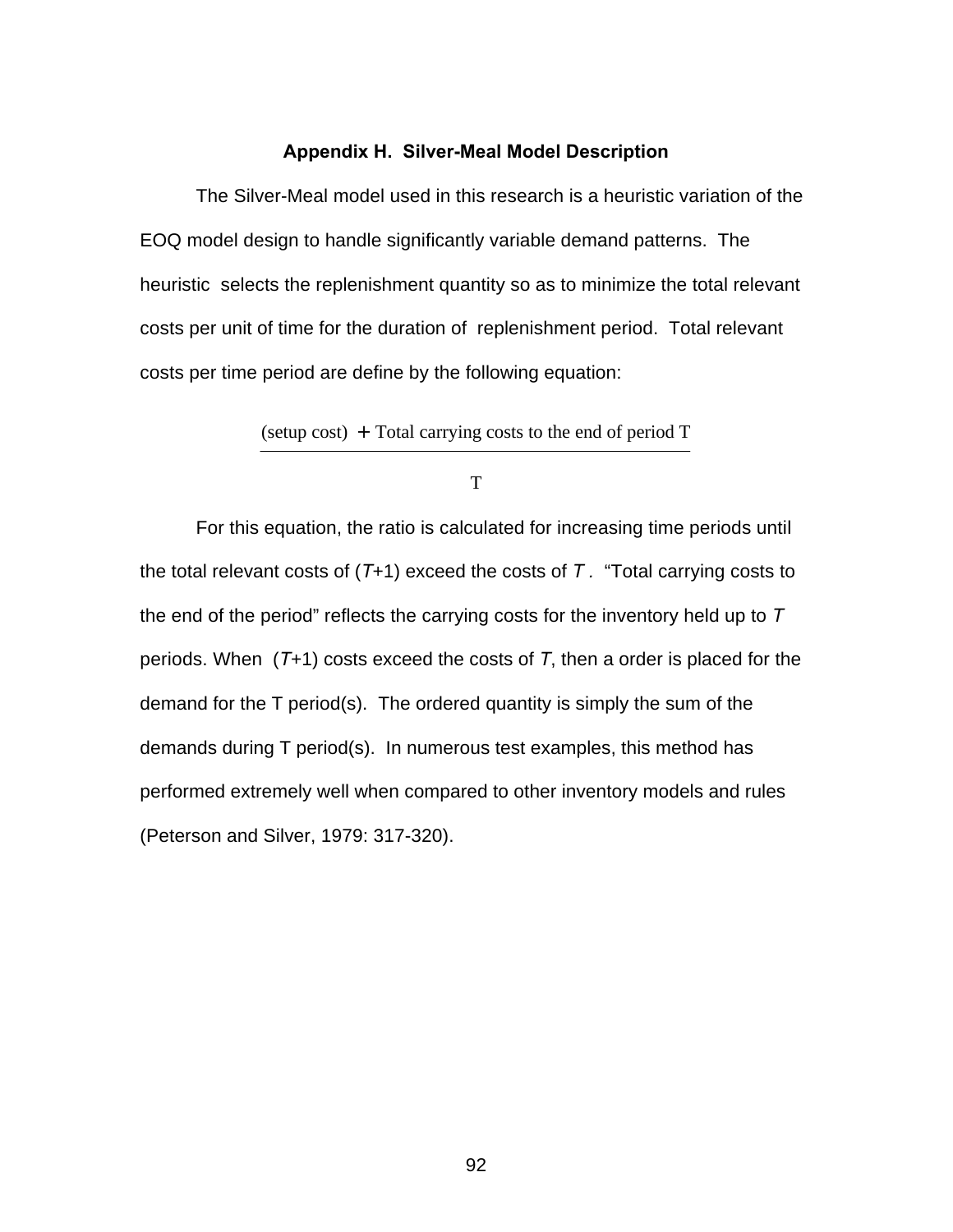#### **Appendix I. Lumpy Demand Application**

This appendix provides a simple illustration of how Silver and Peterson's definition of Lumpy demand is applied to a data set. The three data sets listed below are fictitious but represent three different demand patterns. Pattern one is more constant and continuous in nature. Pattern two reflects a upward trend in the data and pattern three represents more of a lumpy demand pattern.

|              | Period | Period<br>2 | Period<br>З | Period | Period<br>5 | Period<br>6 | Period | Period<br>8 |
|--------------|--------|-------------|-------------|--------|-------------|-------------|--------|-------------|
| Pattern      | 100    | 120         | 100         | 110    | 100         | 110         | 90     | 100         |
| Pattern<br>2 | 80     | 85          | 90          | 95     | 100         | 105         | 110    | 115         |
| Pattern      | 80     |             | 30          | 110    | 27          | 0           | 0      | 120         |

**Table I-1. Demand Patterns**

Silver and Peterson have established a ratio to determine exactly the point where lumpy demand patterns significantly violate the constant demand assumption (Silver, 1985: 238). This measure is called the variability coefficient and is denoted by *VC*. Its formula is as follows:

$$
VC = \frac{\text{Variance of demand per period}}{\text{Square of average demand per period}}
$$

If *VC* < 0.2, then Silver and Peterson state that the EOQ's assumption of constant and continuous demand is still valid. If on the other hand,  $VC \geq 0.2$ , they suggest that the constant demand assumption has been significantly violated and that other models should be considered (Silver, 1985: 238). Based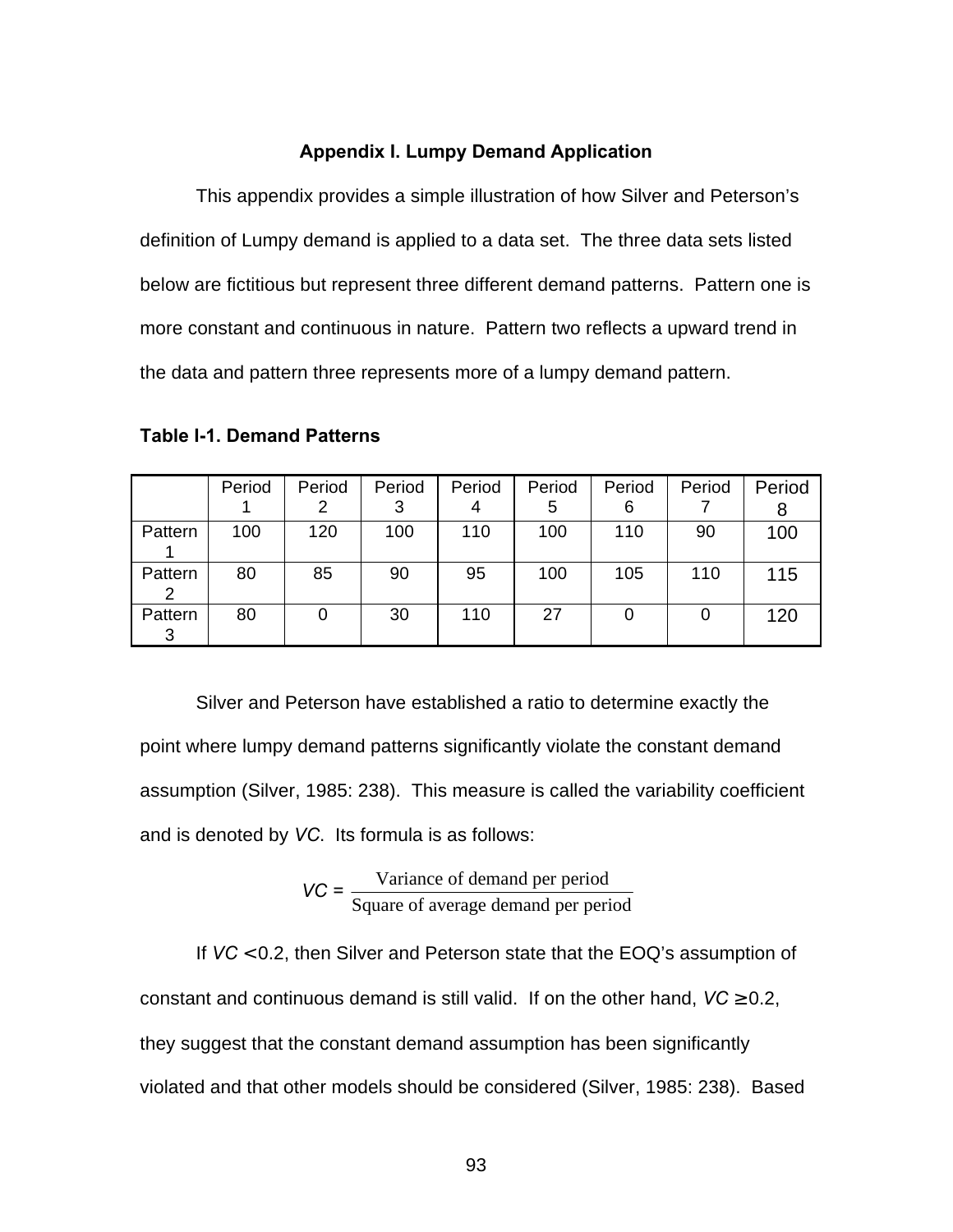on the data for this example, it is apparent that patterns do not have to be absolutely constant and continuous for the EOQ model to treat them as constant and continuous. Pattern two demonstrates that the EOQ model can even handle some trend in the data and still keep the assumption of constant and continuous demand. Yet, pattern three clearly illustrates that demand patterns exhibiting lumpy or high variance do not meet Silver and Peterson's definition of constant and continuous demand. It is with these types of lumpy demand patterns that the EOQ's assumption of constant and continuous demand is no longer valid.

| <b>Table I-2. Silver and Meal s Heuristic Results</b> |
|-------------------------------------------------------|
|-------------------------------------------------------|

|           | Mean of Data | Mean<br>(squared) | Variance  | <b>Lumpy Score</b> |
|-----------|--------------|-------------------|-----------|--------------------|
|           |              |                   |           |                    |
| Pattern 1 | 103.75       | 10764.063         | 83.929    | 0.008              |
|           |              |                   |           |                    |
| Pattern 2 | 97.50        | 9506.25           | 150.0     | 0.016              |
|           |              |                   |           |                    |
| Pattern 3 | 45.875       | 2104.51           | 2,527.554 | 1.20               |
|           |              |                   |           |                    |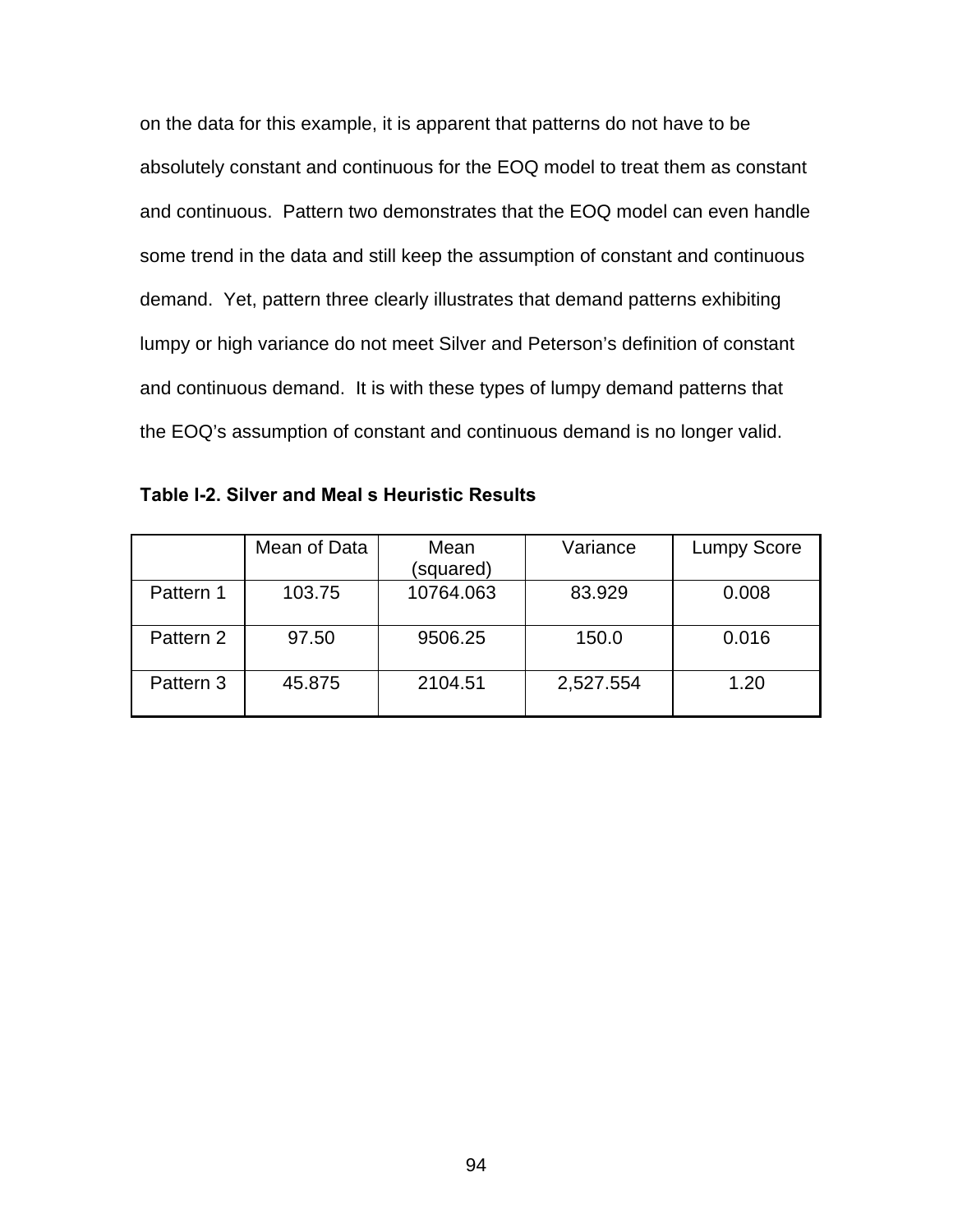



The lead time chart above represents a histogram (number of demands or hits of a particular demand value) of the average lead time for all the items in the sample data. Each block on the x-axis has a width of 30 observations. For the first block 98 items have a lead time of less than thirty days. All of the data points are represented in this graph.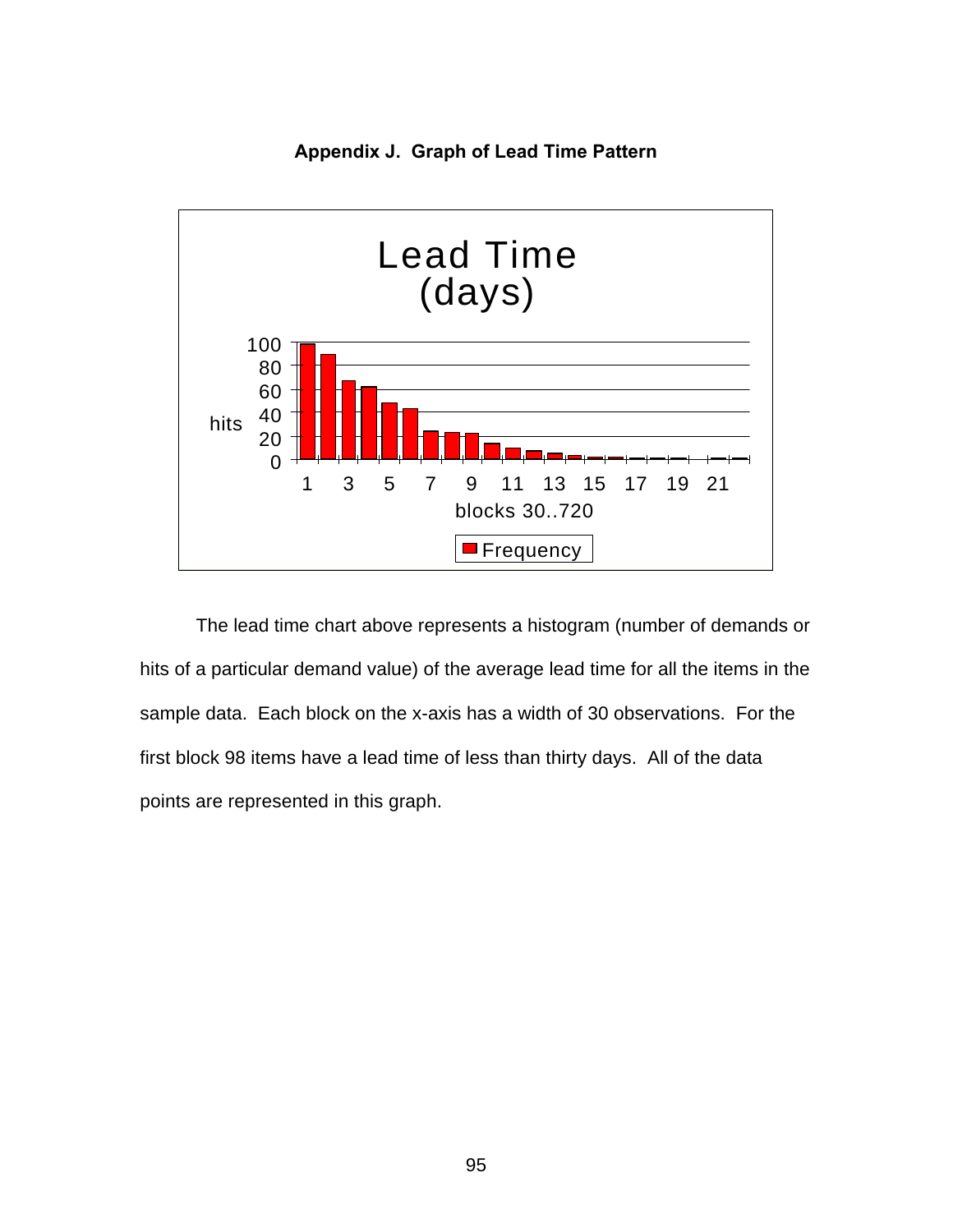#### **References**

- *APICS Dictionary*. American Production and Inventory Control Society Dictionary (Seventh Edition). Falls Church VA: The Society. 1992.
- Balwally, Nandakumar M. Operations Research Analysis and Projects Division, Defense Electronics Supply Center (DESC/EIR), Dayton OH. Telephone Interview. 12 December 1994.
- Bilikan, Robert. Operations Research Analysis and Projects Division, Defense Electronics Supply Center (DESC/EIR), Dayton OH. Telephone Interview. 12 December 1994.
- Blazer, Douglas J. "Variability of Demand: Why the Part is Never on the Shelf , *Air Force Journal of Logistics*. 11-22 (Spring,1985).
- Choi, Richard H., Eric M. Malstrom, and Russell D. Tsai. "Evaluating Lot-sizing Methods in Multilevel Inventory Systems by Simulation," *Production and Inventory Management Journal*. 4-10 (Fourth Quarter, 1988).
- Clark, Andrew J. "A Multiechelon, Dynamic Inventory Model," *Naval Logistics Quarterly*. 429-445 (Second Quarter, 1993).
- Cooper, Donald E. and William Emory. *Business Research Methods* (Fifth Edition). Chicago: Irwin Incorporated, 1995.
- Coyle, John J., Edward J. Bardi and C. John Langley, Jr. *The Management of Business Logistics* (Fifth Edition). New York: The West Publishing Company, 1988.
- Defense Logistics Agency, Document DL107-2/11/91, 2-1.
- Delugio, Stephen A. and Carl D. Bhane. "Integrating Forecasts and Inventory Management of Low Volume Demands", *34th International Conference Proceedings, American Production and Inventory Control Society*. Seattle: PAIM Press, 1991.
- Harding, Michael. "Why Manage Inventory?" *American Production and Inventory Control Society, 33rd International Conference Procedings*, Vol: 42-247, (Oct 1990).
- Hood, William C. *A Handbook of Supply Inventory Models*. MS Thesis, AFIT/GLM/LSMA/87S-35. School of Systems and Logistics, Air Force Institute of Technoloy (AU), Wright-Patterson AFB OH, September 1987 (AD-A187269)
- Knowles, Thomas W. *Management Science, Building and Using Models* Ilinois: Irwin Incorporated, 1989.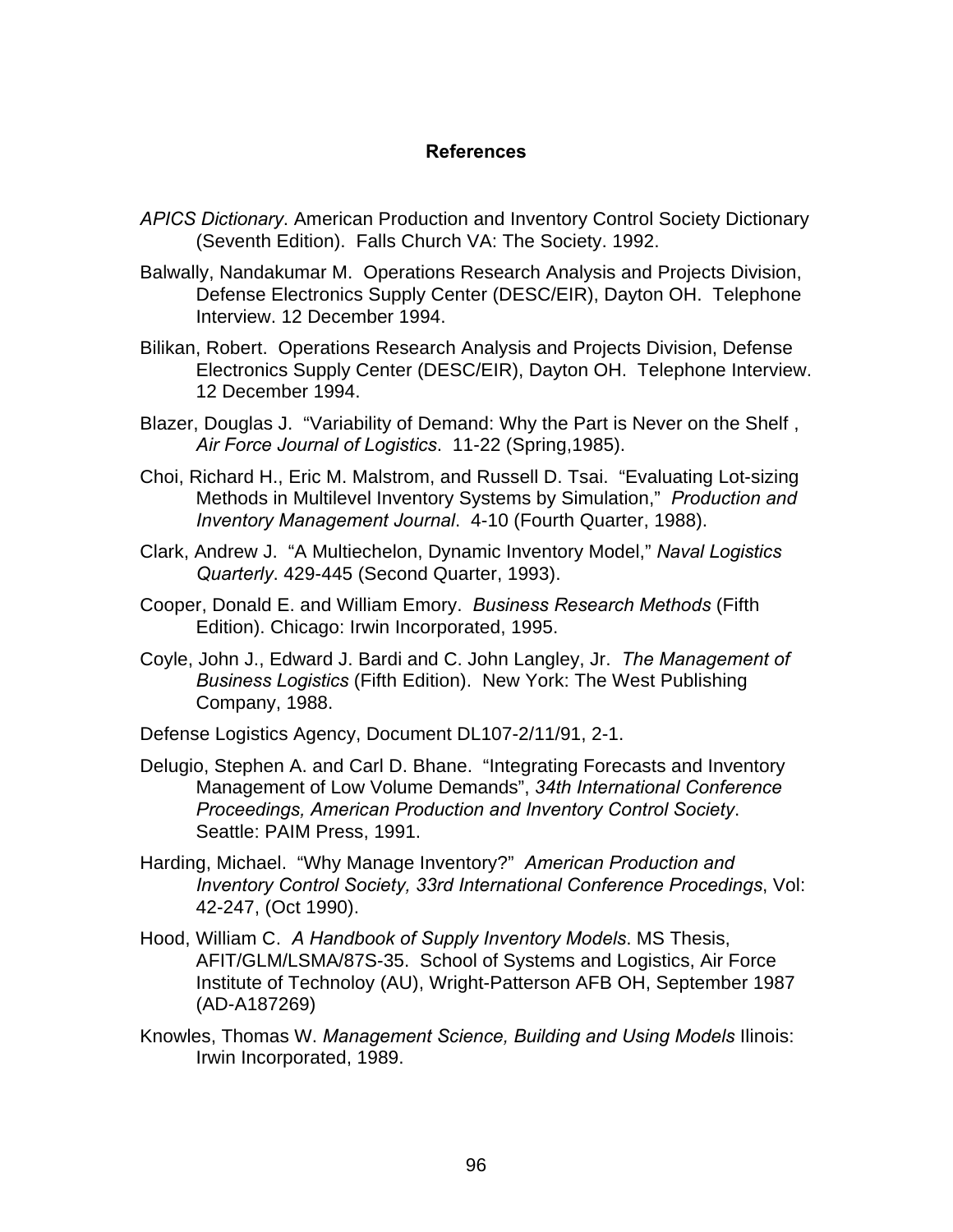- Law, Averill M. and W. David Kelton. *Simulation Modeling and Analysis* (Second Edition). New York: McGraw-Hill Incorporated, 1991.
- Long, William S. and Douglas H. Engberson, *The Effect of Violations of the Constant Demand Assumption on the Defense Logistic Agency Requirements Model*. MS Thesis, AFIT/GLM/LAL/94S-15. School of Systems and Logistics, Air Force Institute of Technology (AU), Wright-Patterson AFB OH, September 1994 (AD-A285272).
- McClave, James T. and P. George Benson. *Statistics for Business and Economics* (Sixth Edition). New York: Macmillen College Publishing Company, 1994.
- Miller, George J. CPIM, "Inventory Reduction," *American Production and Inventory Control Society, 33rd International Conference Procedings*, Vol:242-247, (Oct 1990).
- Madsen, Richard W., and Melvin L. Moeschberger. *Statistical Concepts With Applications to Business and Economics*. Prentice-Hall, Incorporated, New Jersey, 1980.
- Makridakis, Spyros and Wheelwright, Steven C. *Forecasting Methods for Management* (Fifth Edition). New York: John Wiley & Sons, 1989.
- Montgomery, Douglas C. *Design and Analysis of Experiments* (Third Edition). New York: John Wiley & Sons, 1991.
- Peterson, Rein and Edward A. Silver. *Decision Systems For Inventory Management and Production Planning*. New York: John Wiley & Sons, 1979.
- Prichard, James W. and Robert H. Eagle, *Modern Inventory Management*. New York: John Wiley & Sons, 1965.
- Pritsker, Alan B. *Introduction to Simulation and SLAM II* (Third Edition). New York: Systems Publishing Corporation, 1986.
- Robinson, Nathaniel. *The Defense Logistics Agency, Providing Logistics Support Throughout the Department of Defense.* Research Report No. AU-ARI-92-4. Maxwell Air Force Base AL. Air University Press, October 1993.
- Shields, Mathew D. "Economic Order Quantity and the Air Force." PhD Course Essay. The Ohio State University, Columbus OH, 1990.
- Siegel, Joan. *Statistix*, Version 4.0. Tallahassee: Analytical Software, 1992.
- Silver, Edward A. and Rein Peterson. *Decision Systems for Inventory Management and Production Planning* (2nd Edition)*.* New York: John Wiley and Sons, 1985. 237-238.
- Tersine, Richard J. *Principles of Inventory and Materials Management* (4th Edition).New Jersey: PTR Prentice Hall, 1994.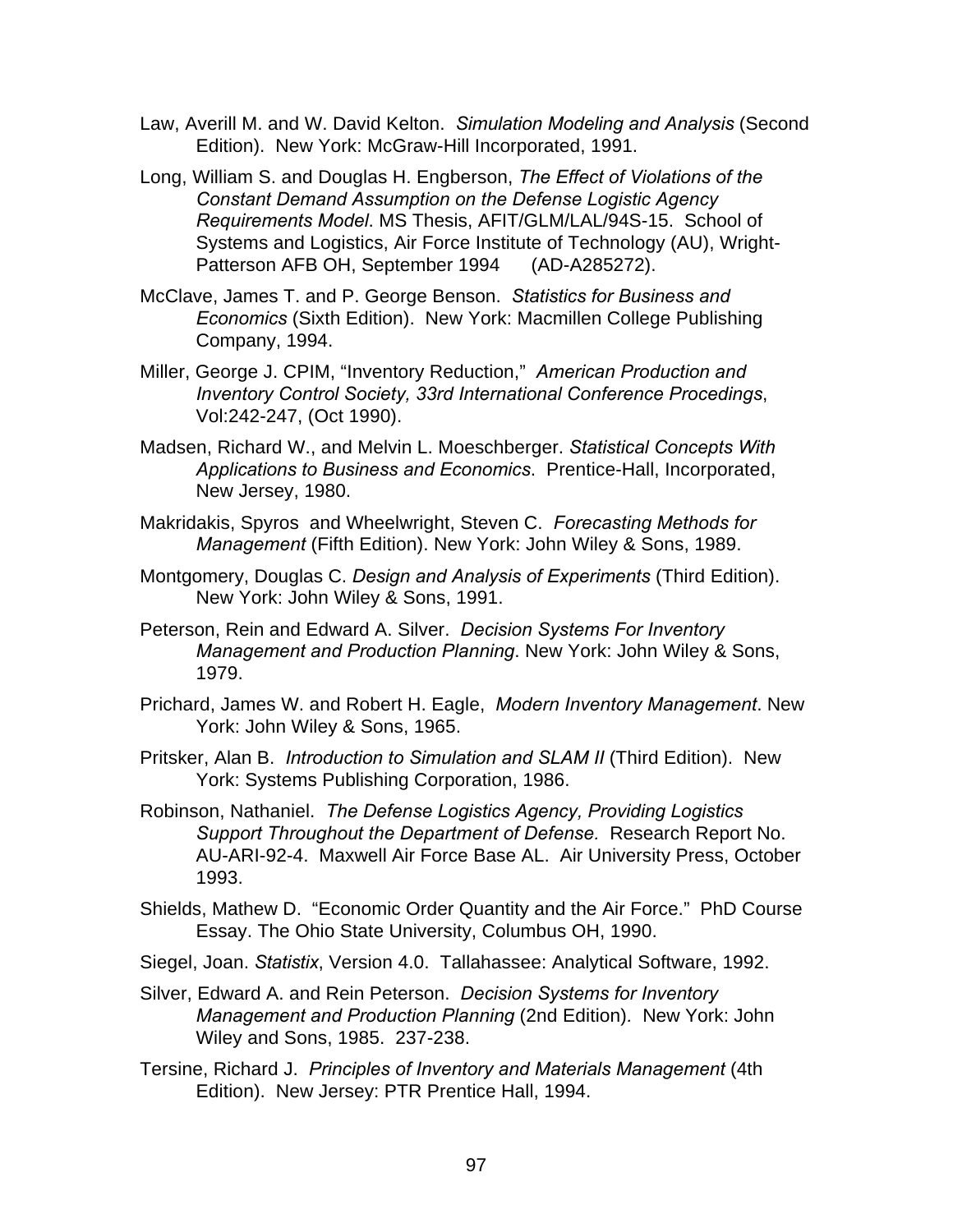#### **Berry Vita**

Captain Harry A. Berry is from Salt Lake City, Utah. He graduated from the University of Utah in 1984 with a Bachelor of Science degree in Finance and again in 1986 with a Master's degree in Business Administration. After receiving his commission into the United States Air Force in 1987 through the Officers Training School, Captain Berry was assigned to the 27th Supply Squadron at Cannon AFB, New Mexico.

During his tour at Cannon AFB, Captain Berry served as the Chief, AGS Parts Store in support of the F-111D and subsequently, Chief, Materiel Management Branch. In 1989, he was assigned to the 15th Supply Squadron at Hickam AFB, Hawaii. During his tour in Hawaii, Captain Berry filled a variety of positions within the squadron. These positions included Chief, Operations Support Branch, Chief, Materiel Management Branch, and Chief, Management and Systems Flight.

In 1994, Captain Berry entered the Air Force Institute of Technology at Wright-Patterson AFB, Ohio, and graduated in 1995 with a Masters degree in Logistics Management. He was subsequently assigned to the Logistics Management Agency, Maxwell AFB, Alabama.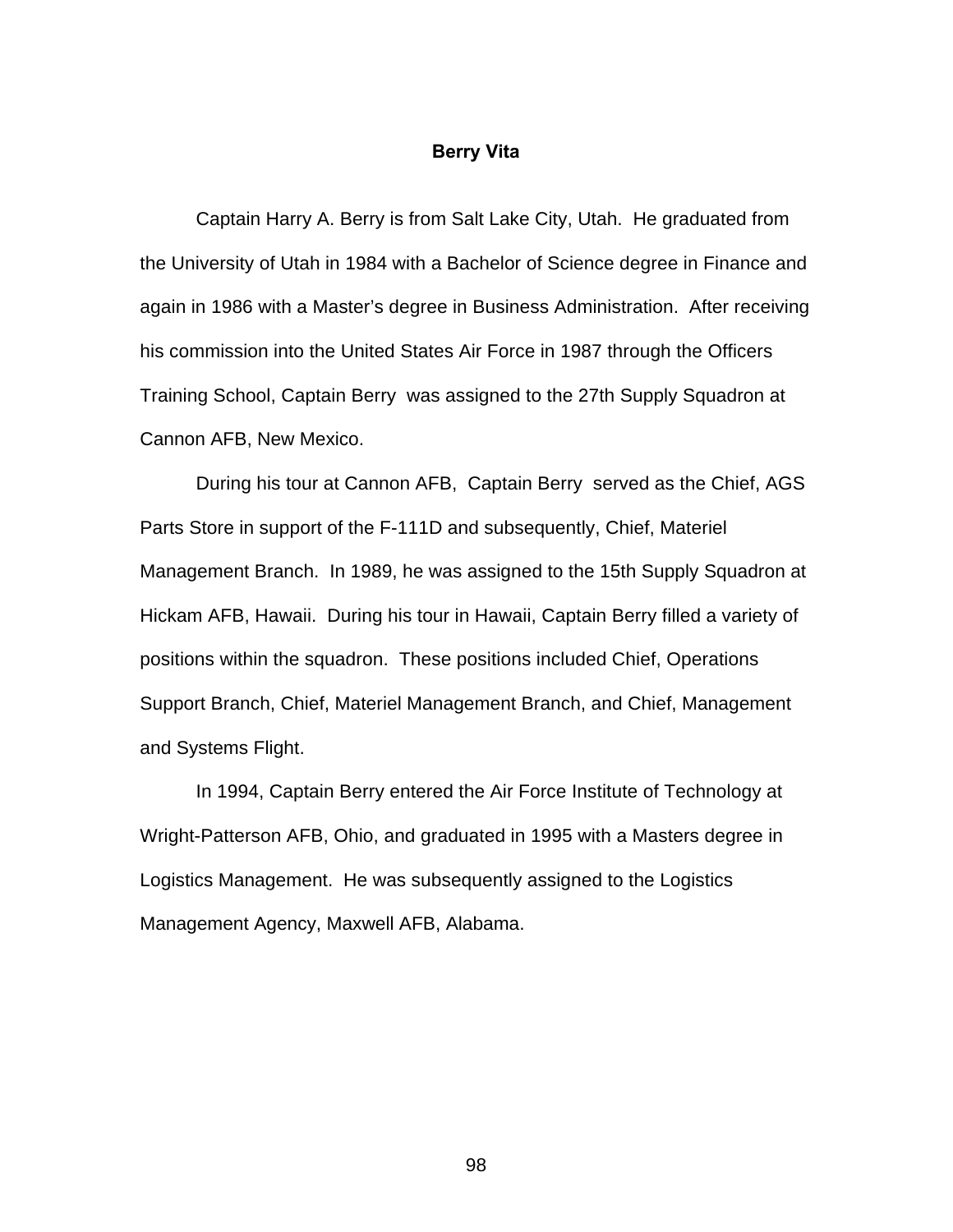Captain Berry and his wife Sandy were married on August 27, 1983 and have a daughter Sarah, age 8, a son Ryan, age 5, and another son Conner, age 1.

> Permanent Address: 41 Meehan Drive Dayton, OH. 45431